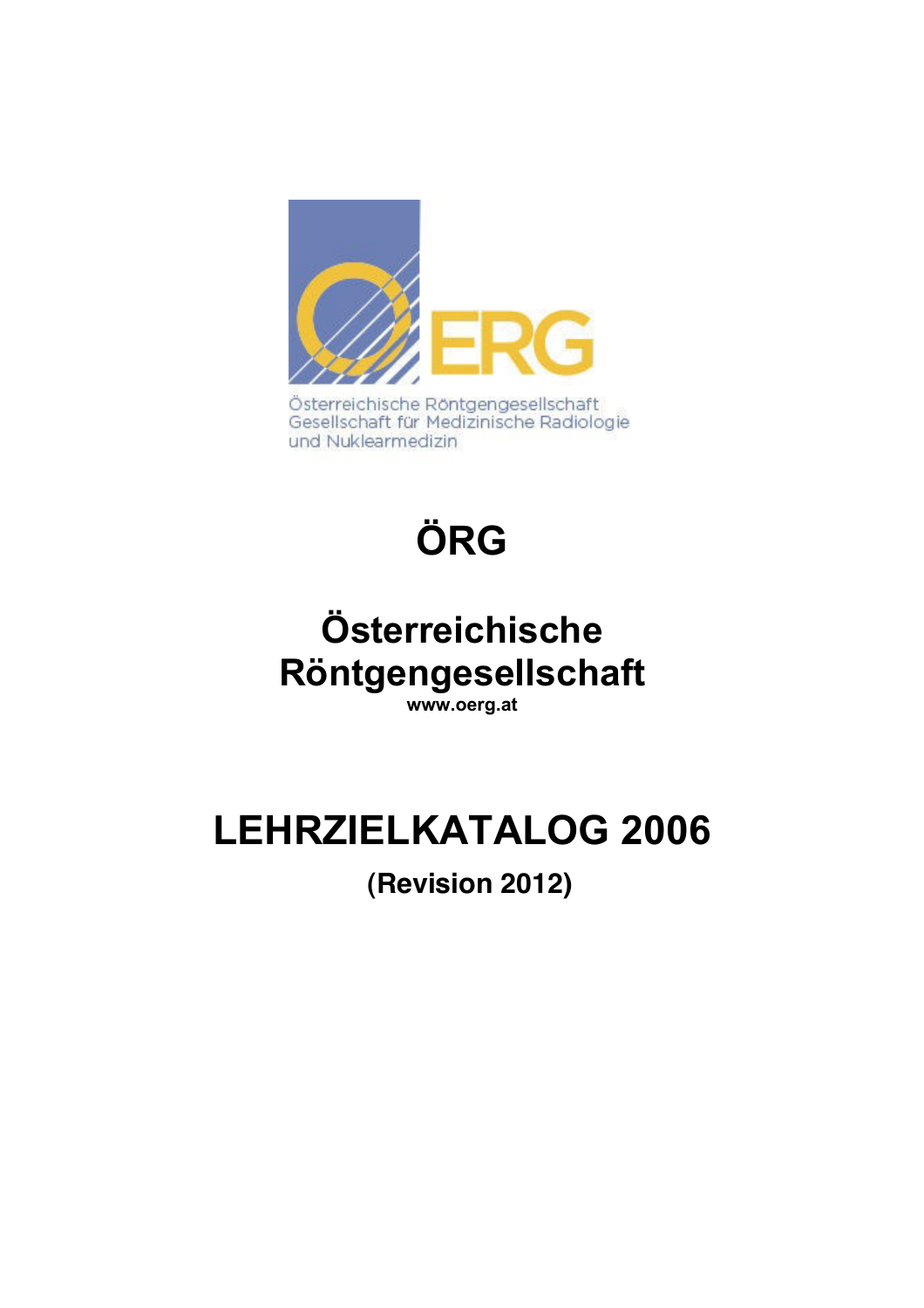# **Inhaltsverzeichnis**

| 1  | Vorwort                                                                                                                                                     | 3   |
|----|-------------------------------------------------------------------------------------------------------------------------------------------------------------|-----|
| 2  | Good Practice Guide For European Radiologists                                                                                                               | 5   |
| 3  | Neuroradiologie<br>J. Trenkler, Ch. Nasel, F. Ebner                                                                                                         | 14  |
| 4  | Kopf-Hals Radiologie<br>Ch. Czerny, E. Schmaranzer                                                                                                          | 56  |
| 5  | Thoraxradiologie<br>A. Bankier, E. Eisenhuber, Chr. Herold                                                                                                  | 64  |
| 6. | Cardiovaskuläre Radiologie<br>Mitglieder der AG cardiovaskuläre Radiologie                                                                                  | 74  |
| 7  | Radiologische Mammadiagnostik & Mammaintervention<br>Ch. Weismann, Th. Helbich, W. Buchberger                                                               | 77  |
| 8  | Abdominalradiologie<br>W. Schima, G. Mostbeck                                                                                                               | 81  |
| 9  | Muskuloskeletale Radiologie<br>J. Kramer, M. Breitenseher                                                                                                   | 90  |
| 10 | Angiographie & Interventionelle Radiologie<br>P. Waldenberger, F. Karnel                                                                                    | 97  |
| 11 | Kinderradiologie<br>R. Fotter, P. Brader                                                                                                                    | 111 |
| 12 | Urogenitale Radiologie<br>G. Heinz, H. Schreyer                                                                                                             | 120 |
| 13 | Technisch-physikalische Grundlagen der<br>diagnostischen Radiologie inklusive Strahlenschutz<br>A. Stadler, K. Hittmaier, G. Pärtan, R. Nowotny, P. Homolka | 128 |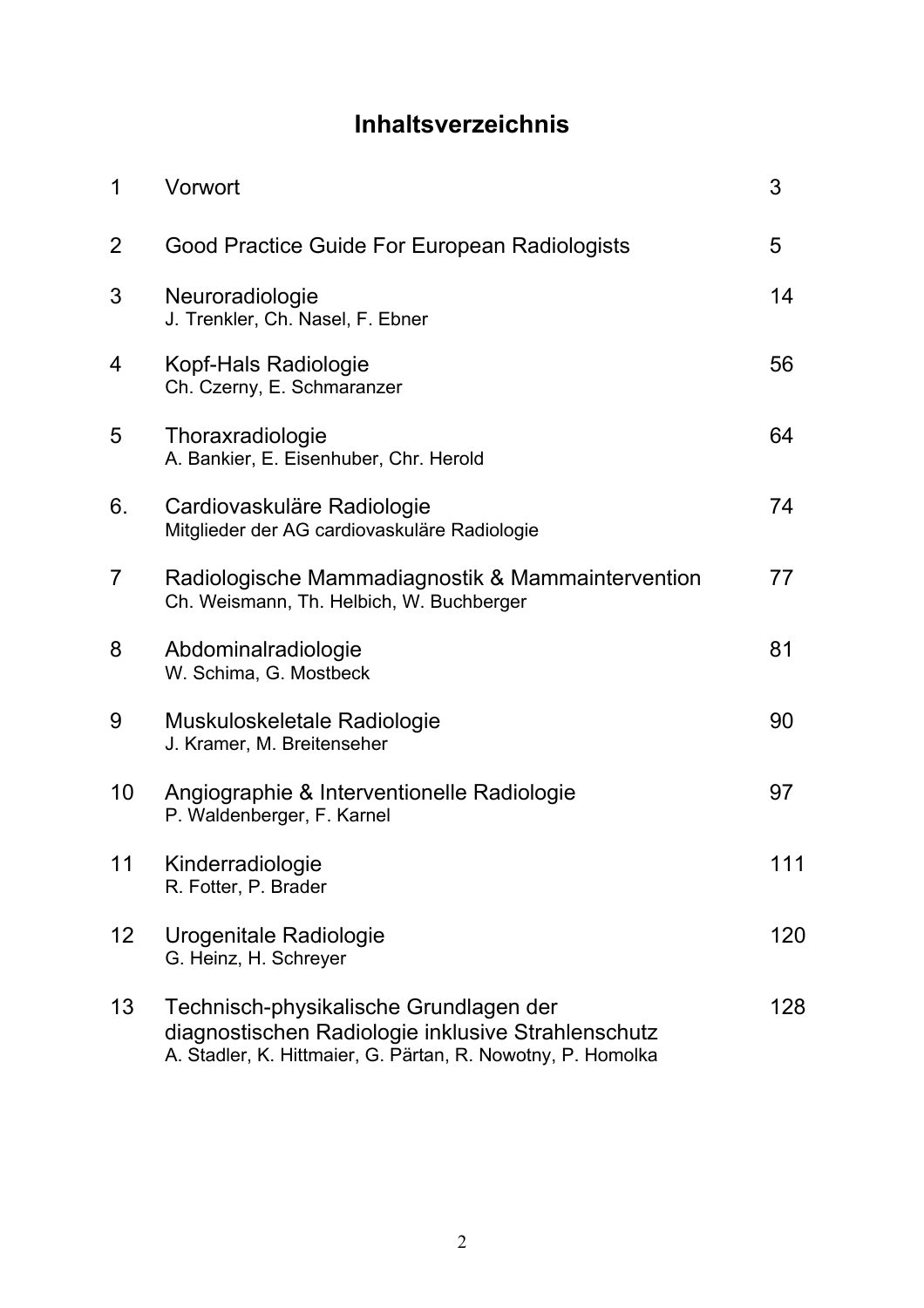# **Vorwort zum neuen Lehrzielkatalog der ÖRG**

Die Österreichische Röntgengesellschaft hat sich seit vielen Jahren für die Belange der Ausbildung, Fort- und Weiterbildung eingesetzt und mit der Entwicklung und Durchführung der Facharztprüfung beschäftigt. Bereits 1982 wurde der erste Lehrzielkatalog Radiologie von Prof. Dr. H. Pokieser und Prof. Dr. H. Imhof herausgegeben. In den neunziger Jahren mit dem Beginn der freiwilligen Facharztprüfung erschien die nächste Version des Lehrzielkataloges der ÖRG. 1994 legten wir für alle in Ausbildung befindlichen Kollegen eine schriftliche Unterlage vor, die sie im Rahmen der Vorbereitung zur freiwilligen Facharztprüfung benutzen konnten. Seither gab es elektronische Neufassungen einzelner Kapitel, jedoch keine Neuauflage eines umfassenden Lehrzielkataloges unseres Faches.

**Definitionen**: Der Lehrzielkatalog ist eine komplette und strukturierte Auflistung der wichtigen Schlüsselwörter und Indexbegriffe aus jedem radiologischen Fachbereich. Der Lehrzielkatalog ist gleichermaßen für Primarärzte, ausbildungsverantwortliche Fachärzte wie auch für die in Ausbildung stehenden Kollegen gedacht, entsprechend der European Training Charter for Clinical Radiology (www.ear-online.org).

**Lernziel/Fragenkatalog**: Der Lehrzielkatalog ist eine ausführliche Zusammenfassung der wesentlichen Ausbildungsinhalte, spezifischen Lernziele unter Einschluss von Fragen zu den einzelnen Wissensgebieten.

Der nunmehr vorliegende, neu aufgelegte Lehrzielkatalog ist auf die Initiative und den Einsatz des ÖRG-Präsidiums unter Führung von Prof. Dr. H. Imhof zurückzuführen. Die vorliegende Fassung zeigt noch keine ideale Harmonisierung der Kapitel, ist jedoch in der Praxis bereits erprobt. In der Zwischenzeit sind zahlreiche Kollegen zur Facharztprüfung angetreten und haben diese bestanden. Der Lehrzielkatalog wird Primarärzten, ausbildungsverantwortlichen Radiologen und künftigen Kandidaten eine adäquate Hilfe in der Vorbereitung sein und bestätigt, dass die Radiologie in Österreich bestens organisiert ist und eine Ausbildung im Fachbereich ermöglicht, welche, nach den Kriterien der EAR ausgerichtet, sehr guten europäischen Standard aufweist.

Univ. Prof. Dr. H. Imhof Univ. Prof. Dr. G. Mostbeck Präsident Elect

> Univ. Prof. Dr. D. Tscholakoff Ausbildung-, Weiterbildungs- u. Fortbildungsverantwortlicher

Wien, August 2006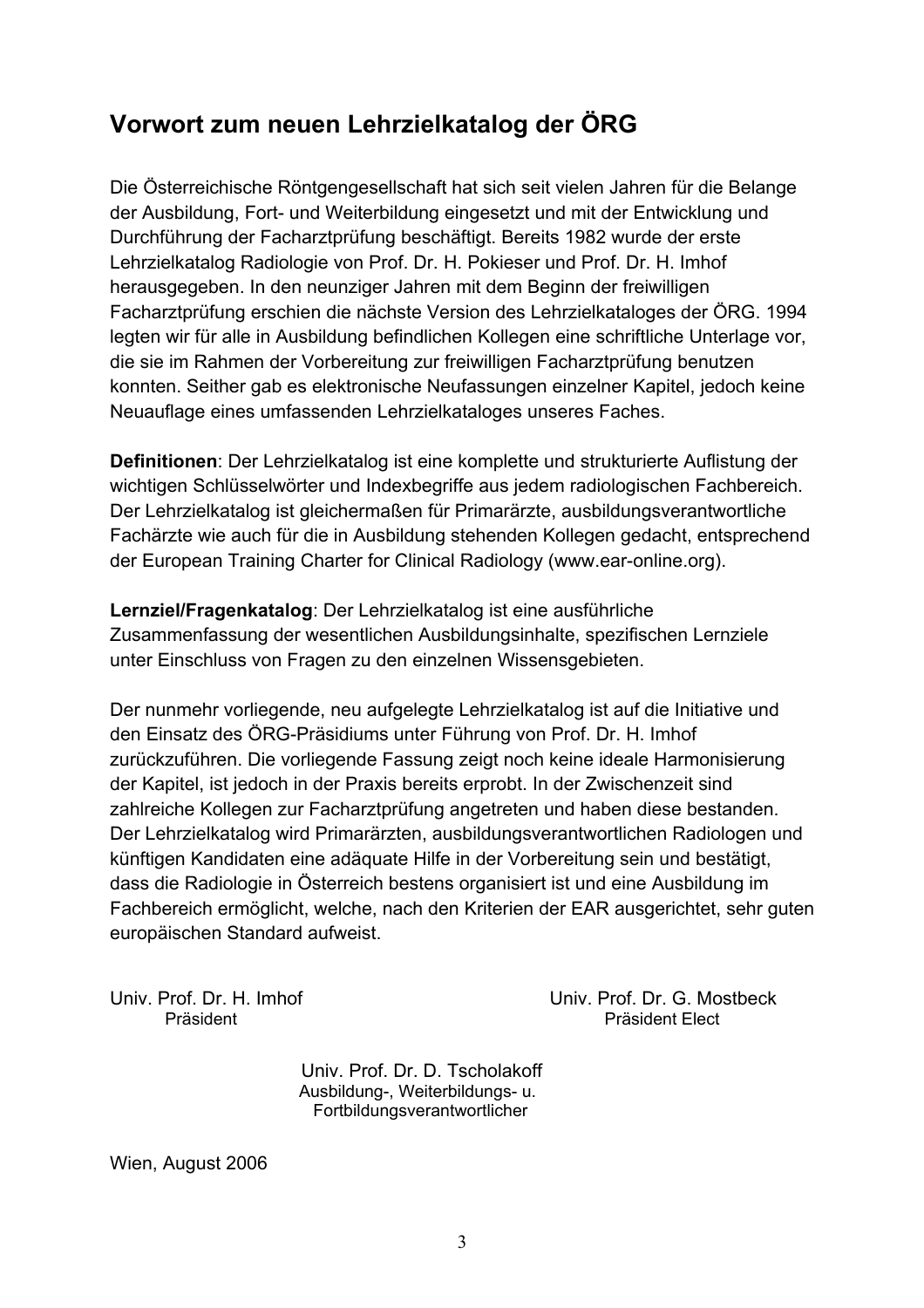Basis dieses Lehrzielkataloges bilden die Lehrzielkataloge der EAR

bzw. deren Subspecialty-Gesellschaften

| CIRSF        | FSPR   |
|--------------|--------|
| <b>ESCR</b>  | ESSR   |
| ESGAR        | ESTI   |
| <b>ESHNR</b> | ESUR   |
| <b>ESNR</b>  | FUSOBI |

und die erarbeiteten Lehrzielkataloge der einzelnen

AG – der Österreichischen Röntgengesellschaft

Wien, 15.7.2006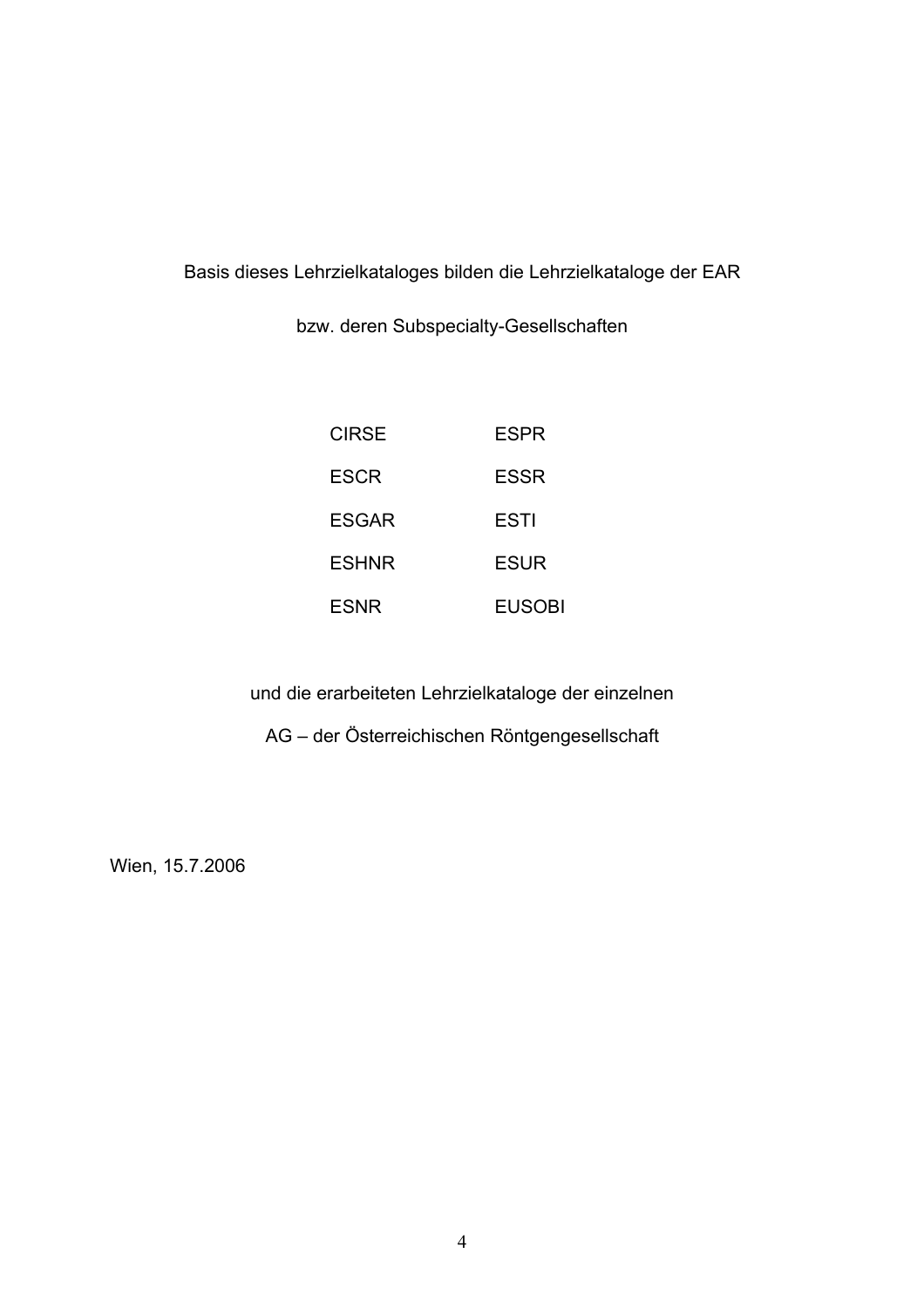# **Good Practice Guide for European Radiologists**

There is increasing demand for public accountability of doctors (1, 2, 3, 4). Some European countries have created public agencies to review hospital standards and national medical regulating bodies have increased their involvement in setting and monitoring the standards of care of doctors (5, 6, 7). The medical profession in Europe is regulated primarily by its own members and this self-regulation is based upon the premise that practice and performance of medicine can only be adequately reviewed by those with expertise in the field. However, patients are increasingly involved in decision-making and patient groups and government bodies in the assessment of performance and thus indirectly in regulation. It is therefore important that radiologists define criteria for good radiological practice in order to emphasise to these outside bodies that clear standards are being set down by the profession and that regulation is being performed against transparent criteria (8).

This paper describes the principles of good radiological practice and of competence, care and conduct expected of a radiologist in all aspects of their professional work. Many of these criteria of good radiological practice are generic to all doctors, but some are relatively specific to the practice of radiology and the document will integrate them. As a guiding principle, all patients are entitled to good standards of practice and care from their radiologists. Essential elements of this are professional competence, good relationships with patients and colleagues and observance of professional and ethical obligations. However, for good radiological practice it is essential that adequate support staff and equipment is provided by the hospital or health care facility management.

# **Providing Good Quality Radiological Practice and Care Includes:**

- $\Diamond$  An adequate assessment of the patient's condition and symptoms and clear understanding as to the nature of the complaint to be investigated based on the information provided by the referring clinician and, where appropriate, discussions with the patient.
- $\Diamond$  Arranging and providing the appropriate investigations for an individual patient in relation to the clinical diagnosis in such a way as to minimise risk and maximise the efficacy of diagnosis.
- $\Diamond$  Ensuring that an appropriate assessment of the examination is made and a timely report issued and in particular, taking prompt action where this is clinically necessary.
- $\Diamond$  Referring the patient to another radiologist or clinician where this is indicated. Radiologists should work within the limits of their professional competence. This is particularly relevant with regard to their experience in individual imaging modalities, their detailed knowledge of particular clinical subspecialties and their personal ability and experience in interventional techniques. The radiologist should be willing to consult with colleagues, where the diagnosis may be difficult or knowledge may be inadequate.
- $\Diamond$  Radiologists must be competent when making a diagnosis or arranging treatment, particularly, if interventional procedures are being undertaken. They should keep their clinical colleagues well-informed and be prepared to take over clinical responsibility for patients or share that responsibility with fellow clinicians (9).
- $\Diamond$  They should issue accurate, explicit, and understandable radiological reports,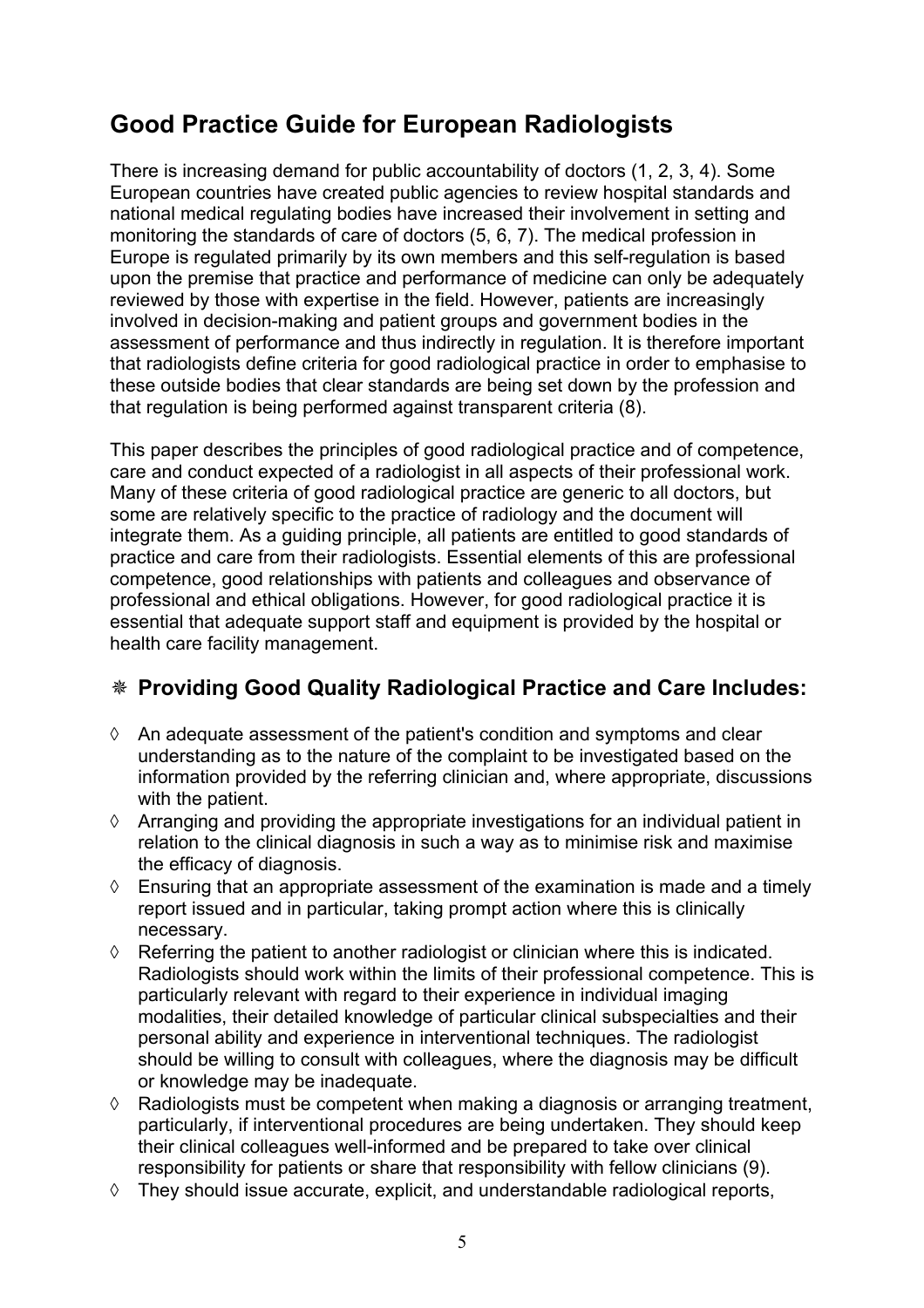which record the relevant radiological findings and provide clear guidance to the clinician on the likely diagnosis and preferred supplementary investigations. Where uncertainty exists, this should be made clear within the text of the report  $(10).$ 

- $\Diamond$  Rapid methods of communication should be used as an adjunct to the written report in situations of clinical emergency. These may include brief entries into the patient's medical notes or telephoning the medical staff who are responsible for the patient's medical care. In such circumstances it is the responsibility of the radiologist to ensure that the information has been received precisely, unambiguously and is fully understood. A record of the communication should be made in the report (11).
- $\Diamond$  When prescribing drugs or treatment, they must have an adequate knowledge of the patient's medical history, medication and health needs and of the value and complications of particular treatments or drugs.

# **Provision of Facilities:**

- $\Diamond$  Radiologists should use the resources that are available as appropriately and efficiently as possible.
- $\Diamond$  Radiologists should ensure that there is a clearly defined quality assurance system in place for equipment with special regard to image quality, equipment maintenance, equipment upgrades and radiation dose. The effect on radiation dose should take into account economic and social factors.
- $\Diamond$  It is important that if the radiologist is concerned about his / her ability to investigate or treat a patient safely, either because of inadequate premises, equipment or other resources, then the radiologist should consider not to undertake the procedures. This may require the radiologist to record his / her concerns and the steps that they have taken to try to resolve them and convey them to management.
- $\Diamond$  Advances in equipment in clinical radiology are rapid and have increased the diagnostic range and information and improved patient safety and comfort. It is recognised that the majority of departments of radiology or individual radiologists will not be able to provide or utilise the most modern equipment, but radiologists should ensure that the equipment that they use provides an examination, where the diagnostic sensitivity or specificity is not diminished. Where possible, the equipment used should be the most appropriate to evaluate the clinical problem at the lowest risk to the patient.

## **Decisions about Access to Medical Care:**

- $\Diamond$  Investigations or treatment that radiologists provide or arrange should be based on the clinical judgment of the patient's needs and likely effectiveness of the treatment.
- $\Diamond$  Views with regard to the patient's life-style, culture, beliefs, race, colour, gender, sexuality and disability, age or social or economic status, should not prejudice the treatment provided or arranged.
- $\Diamond$  Radiologists must not refuse or delay treatment because they believe that patient's actions contributed to their condition. If the radiologist's beliefs might affect the advice or treatment that he / she provides, he / she should arrange for the patient to be investigated and / or treated by another radiologist.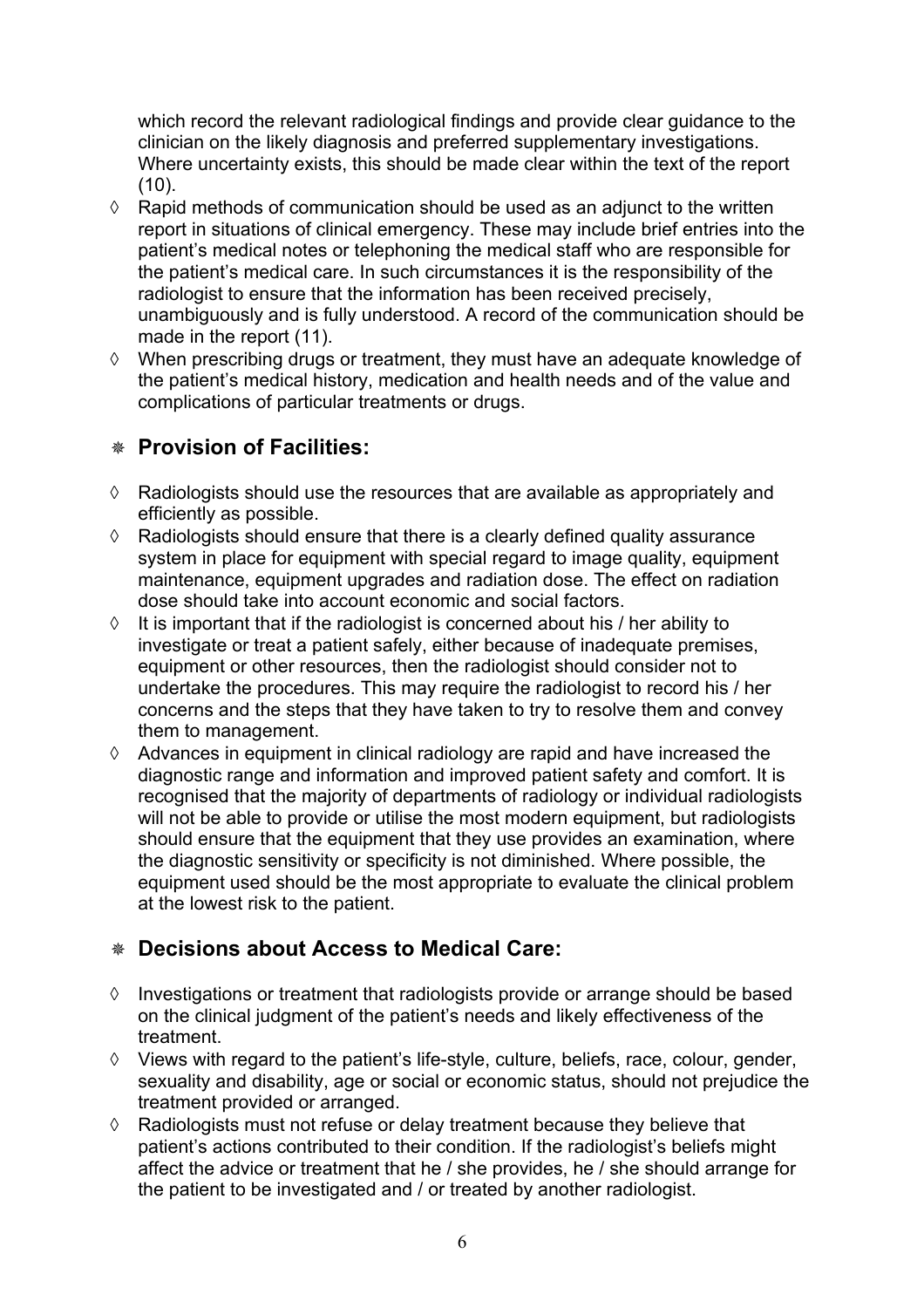$\Diamond$  Radiologists must endeavour to give priority to the investigation and treatment of patients on the basis of clinical need.

## **Radiologists Must Maintain the Level of their Clinical Practice:**

Radiologists should be prepared to improve their skills and performance where possible and must take part in regular educational activities, which maintain and further develop their competence and performance. This process of life-long learning is defined in the policy document of the UEMS on continuing professional development (CPD) and specifically for radiologists by the EAR/UEMS radiology section policy document (14). This scheme is based on the acquisition of credits granted when radiologists attend educational courses or scientific meetings or for local and individual educational activities such as reading or writing scientific literature, attending clinico-radiological meetings and grand rounds, audit and selfdirected and distance learning.

Developing additional skills may be required due to technical developments, new imaging modalities or new interventional procedures and these should be learned in a well co-ordinated, structured manner, in order to ensure patient safety and clinical effectiveness.

# **Maintaining Radiologists' Performance:**

- $\Diamond$  Radiologists should work with colleagues to monitor and maintain the quality of care that is provided and maintain a high awareness of patient's safety.
- $\Diamond$  Radiologists should take part in regular and systematic audit, recording the data honestly (15). Where necessary as a result of audit or in response to new developments and techniques, radiologists should ensure that they improve and develop their practice, through CME/CPD including, where appropriate, by undertaking further training.
- $\Diamond$  Radiologists should respond constructively to the outcome of reviews, assessments or audit of their performance and should ensure that adverse radiological events are recognised and reported in order to reduce the risk to patients (16, 17, 18).
- $\Diamond$  Teaching and training radiologists should be willing to contribute to the education of students and colleagues. Teaching is a significant component of radiological work. The skills and practices of a competent teacher should be developed and trainees should be properly supervised.

# **Relationships with Patients:**

- $\Diamond$  Radiologists should ensure that they respect the rights of patients to be satisfied, that the patient has understood the proposed examination or treatment and any significant risks or side-effects that may be associated with it. It is essential that patients should only give consent when all the appropriate information has been provided and that consent must be clearly and freely given (19).
- $\Diamond$  Radiologists must treat information about patients as confidential and ensure that patients are informed about how information is shared within teams providing their care. Information should only be shared with a third party without the patient's consent or against the patient's wishes when there are exceptional circumstances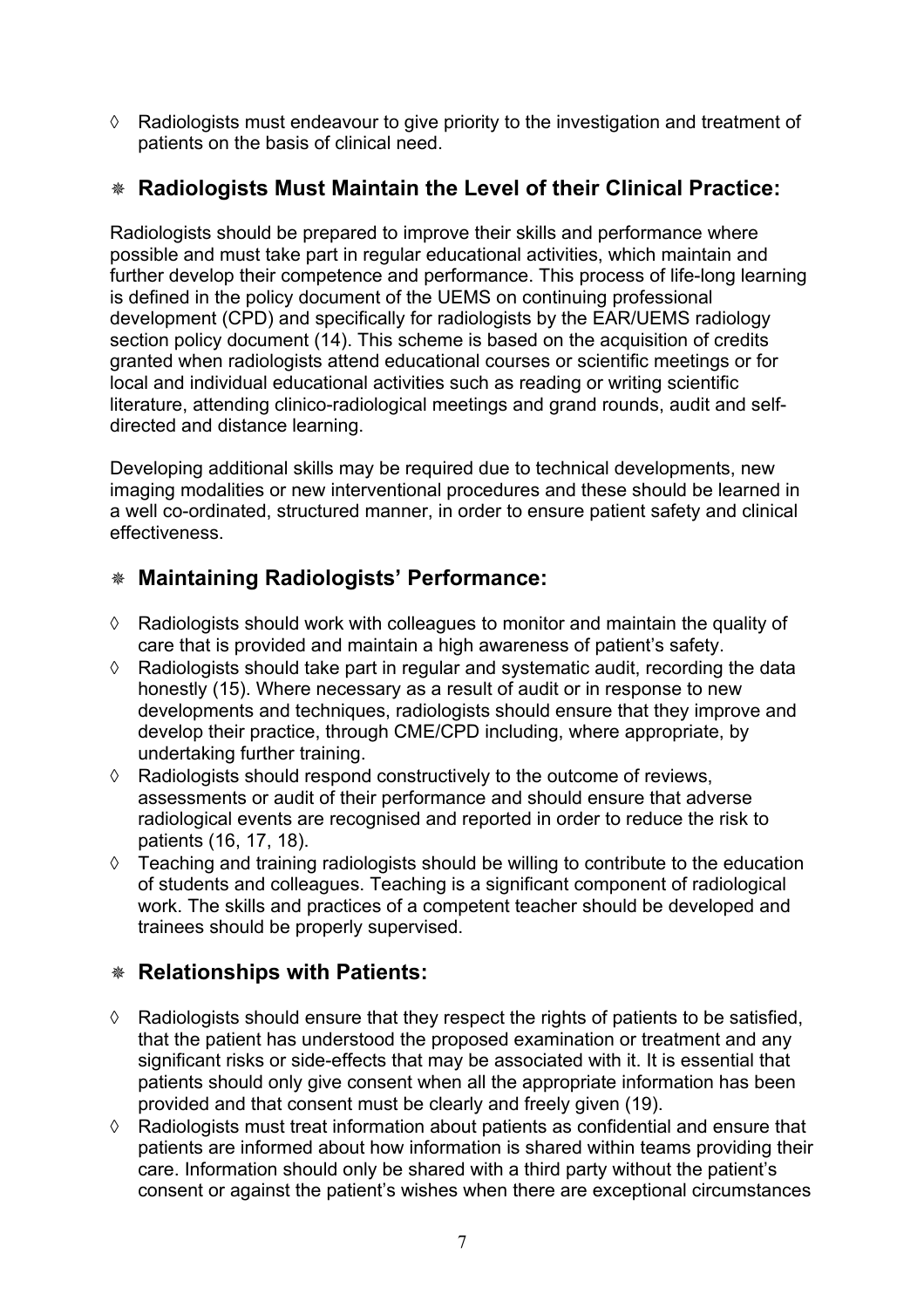and these must be clearly understood (20). They must not disclose information where it is not appropriate, or where the individual to whom it is disclosed is not involved in the direct care of the patient.

- $\Diamond$  Radiologists must maintain the patient's trust by being polite, considerate and truthful and respecting the patient's privacy and dignity. They must recognise that patients may wish to decline to take part in teaching or research and that this refusal should not adversely affect their relationship with the radiologist.
- $\Diamond$  Radiologists must respect the rights of patients to seek a second opinion.

#### **Communication:**

- $\Diamond$  Radiologists should ensure that their communication with patients is good and that they listen to the patients and respect their views and beliefs. Information should be provided that the patients seek or need about their condition, treatment and outcome (21).
- $\Diamond$  Where patients under radiologists' care have suffered harm through misadventure or any other reason, radiologists should act immediately to put matters right, if that is possible, and explain fully and promptly what has happened.
- $\Diamond$  Radiologists must also protect patients from risk of harm posed by another doctor or other health care professional's conduct, performance or health (12). The safety of the patient must come first at all times. The appropriate authorities should be informed where serious concerns about a colleague's performance have arisen. If he / she has management responsibilities, he / she should ensure that mechanisms are in place through which colleagues can raise concerns about risks to patients.
- $\Diamond$  Patients who complain about the care or treatment they have received have a right to expect a prompt, open, constructive and honest response, including an explanation of what has happened and the patient's complaint must not prejudice the care or treatment that you provide.
- $\Diamond$  Radiologists participating in research, must put the care and safety of the patient first and must ensure that approval has been obtained for research from an independent research ethics committee and that patients have given consent. All research must be conducted with honesty and intregrity.

# **Working in Teams:**

Radiological diagnosis and therapy is provided by multi-disciplinary teams including radiographers, medical physicists, nurses and supported by administrative staff, but this does not change the personal accountability of the radiologist. It is usually the responsibility of radiologists to lead the diagnostic / therapeutic team.

The radiologist working in a team must respect the skills and contribution of colleagues and maintain good communication between members of the team and with colleagues outside the team. Radiologists need to recognise their team as well as their functional role in a department (18, 22).

Radiologists must ensure that all team members understand their personal and collective responsibility for the safety of the patient and the team objectives, tasks and responsibilities.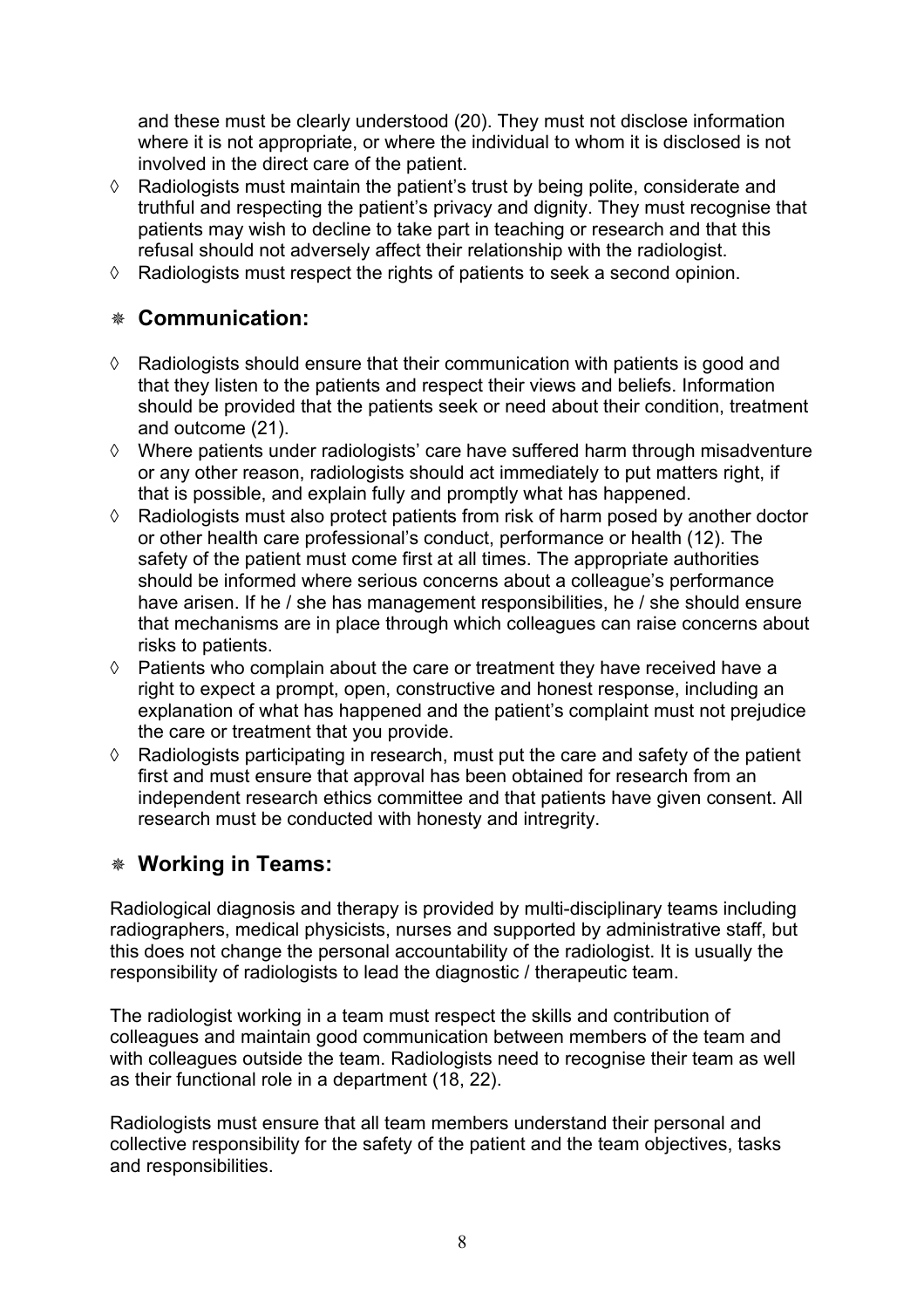The radiologist must ensure, where tasks are delegated, either by a radiologist within a team or separately, so that the delegate is providing treatment or care on the radiologists behalf, that the person to whom the task is delegated is competent to carry out the procedure or provide the therapy involved. The radiologist will still be responsible for the overall management of the patient (23).

If the radiologist refers a patient, he / she must be satisfied that the person to whom he / she has referred has the necessary skills and that the continuing management is properly monitored and managed.

#### **Continuing Patient Care:**

Radiologists should be satisfied that when they are off duty, suitable arrangements are made for emergency radiological examinations to take place. Arrangements should involve clear communication between doctors.

Radiologists must be capable of undertaking the tasks that may be required in an emergency or in an out of hours service and should not perform tasks on-call that they are not competent to do during the working day (24).

Departments or practices should establish a portfolio of examinations that can safely and reliably be offered out of hours by the radiologist on the on-call rota. The supervision of junior on-call staff must be real and by those who are competent to undertake the examination if required. Only those examinations which will affect immediately patient management should be performed.

## **Financial and Commercial Dealings:**

Radiologists must be honest and open in any financial arrangements with patients and should provide information about fees and charges before obtaining patient consent to treatment wherever possible.

They must not exploit a patient's vulnerability or lack of medical knowledge when making charges for treatment or services.

They must act in the patient's best interests when making referrals or providing arrangements for treatment and care and should not accept inducements, gifts or hospitality which may affect or may be seen to affect their judgment.

Radiologists who have financial or commercial interests in the organisations providing the health care should not allow such interests to affect the way they investigate or treat patients. They should avoid conflicts of interest in financial or commercial enterprises for both themselves or their immediate family and the patient must be aware of their financial interest.

If their health may put a patient at risk, they must seek advice from suitably qualified colleagues and not rely on their own assessment of the risk to patients.(12).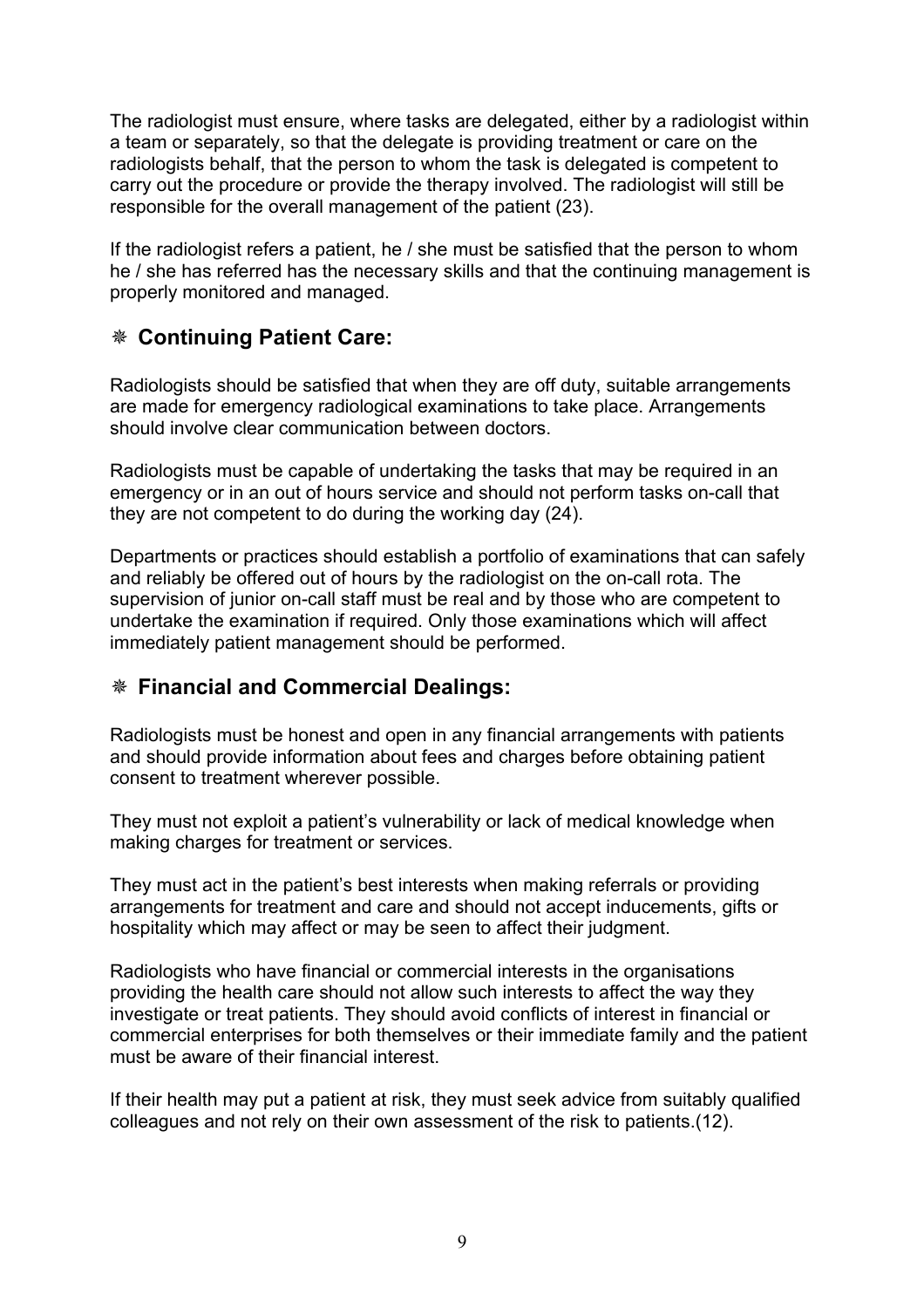## **Quality of Radiological Care:**

Radiologists should try to ensure that the departments in which they work have a high quality of clinical care, images, image interpretation and results of interventions measured by outcome data.

The quality of care in individual departments may be affected by the manpower and equipment resources available (25), but where possible radiologists should try to minimise waiting times and maximise the speed of the issue of a report (15).

The development of standards of diagnostic accuracy and efficacy of most investigations is incomplete. Radiologists should, however, endeavour to identify the standards that are achievable in any particular area and attempt to ensure that they provide a quality of service, accuracy, effectiveness and efficacy, which falls within those standards.

Radiologists should ensure that there are systems in place to justify clinically each image examination based on national and local guidelines, and that the appropriate available imaging modality is used (26, 27). They should ensure that both patients and themselves are properly protected from unnecessary radiation and should be familiar with the implications to their practice of regulations relating to radiation and be fully aware of all the appropriate legislation, both European and national (28). They must understand and enforce the principles of radiological protection for the foetus and, where appropriate, for radionuclide imaging for nursing mothers.

Ideally, all studies should be formally reported by an accredited radiologist or an appropriate delegate or trainee working under supervision to a level appropriate to their training and expertise. If staffing levels are inadequate, radiologists should ensure that a protocol of non-radiologist reporting in compliance with the EURATOM directive, is agreed with the management of the hospital or health care facility (28).

The timing of the investigations and reports should be such that they will contribute to effective patient management. However, the ability of radiology departments to achieve target response times depends on the availability of adequate resources, equipment and personnel. The department should achieve an effective and timely communication of the report.

Radiation dose should be kept to the minimum, as low as is reasonably practical, and appropriate monitoring of doses should be in place. Protocols should be in place to ensure the quality of examinations for all procedures in departments, with the appropriate indications. Interventional radiologists should keep a record of their practice and of complications. These should be available for periodic external review and should be based and compared with acceptable standards. Such standards exist in terms of complications, but outcome measures should also be developed systematically (8).

Radiologists should endeavour to ensure that systems are in place to enable previous examinations to be reviewed and current examinations to be available to clinicians and to clinico-radiological conferences as appropriate.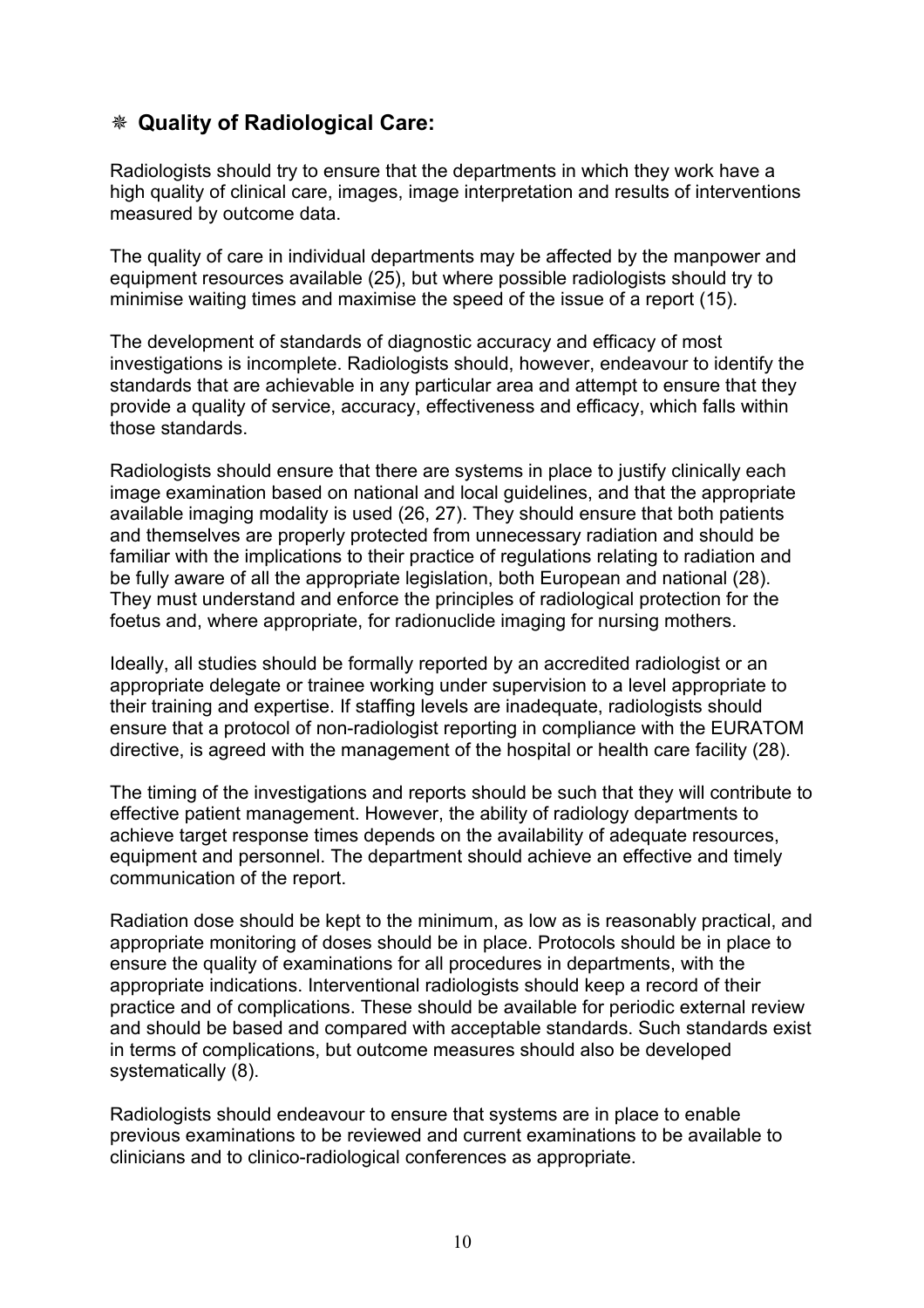# **Clinical Audit:**

Audit is the systematic critical analysis of the quality of radiological care, use of resources and the resulting outcome and quality of life of the patient and is an important part of radiological clinical practice.

Clinical radiology departments should have a properly supported audit structure and audit should be a regular activity. Radiologists should participate in audit activity, but time and financial support for this process is essential.

Audit topics should include structure, process and outcome of radiological interventions. They should also include the appropriateness of the procedure, the complication rates of interventional radiologists and the success of an interventional procedure (15). They should also reflect the concerns, difficulties and potential problems experienced by patients and staff within the hospital and within the department.

Radiologists should endeavour to establish mechanisms whereby discrepancies and errors of practice can be reviewed in a non-confrontational and confidential forum (16, 17).

Maintenance and confidentiality of outcome, incidence, complications, errors and omissions is essential, if local audit is to be beneficial and if national comparisons are to be achieved.

#### **Conclusion**

Radiologists practice in an environment which makes great demands on their knowledge, skills, ability to respond to change and to work in teams. This good practice guide outlines what should be expected of a radiologist and the facilities and framework required to support that expectation

#### **Literature**

- 1. Vincent C, Neale G, Woloshynowych M (2001). Adverse events in British hospitals: preliminary retrospective record review. Br Med J; 322:517-519.
- 2. Chief Medical Officer (2000). Introduction In: An Organisation with a Memory: Report of an Expert Group on Learning from Adverse Events in the NHS. London: Stationery Office: 1-7.
- 3. Kohn L T, Corrigan J M, Donaldson M S (2000). Executive summary. In: To Err is Human: Building a Safer Health System. Washington DC, USA: National Academy Press: 1-6.
- 4. Rosenthal M M (1997). Promise and reality: professional self-regulation and "problem colleagues". In: Lens P, van der Wal G, eds. Problem Doctors, a Conspiracy of Silence. Amsterdam, Netherlands: IOS Press 9-29.
- 5. Department of Health (2001). Identifying problems with a doctor s practice and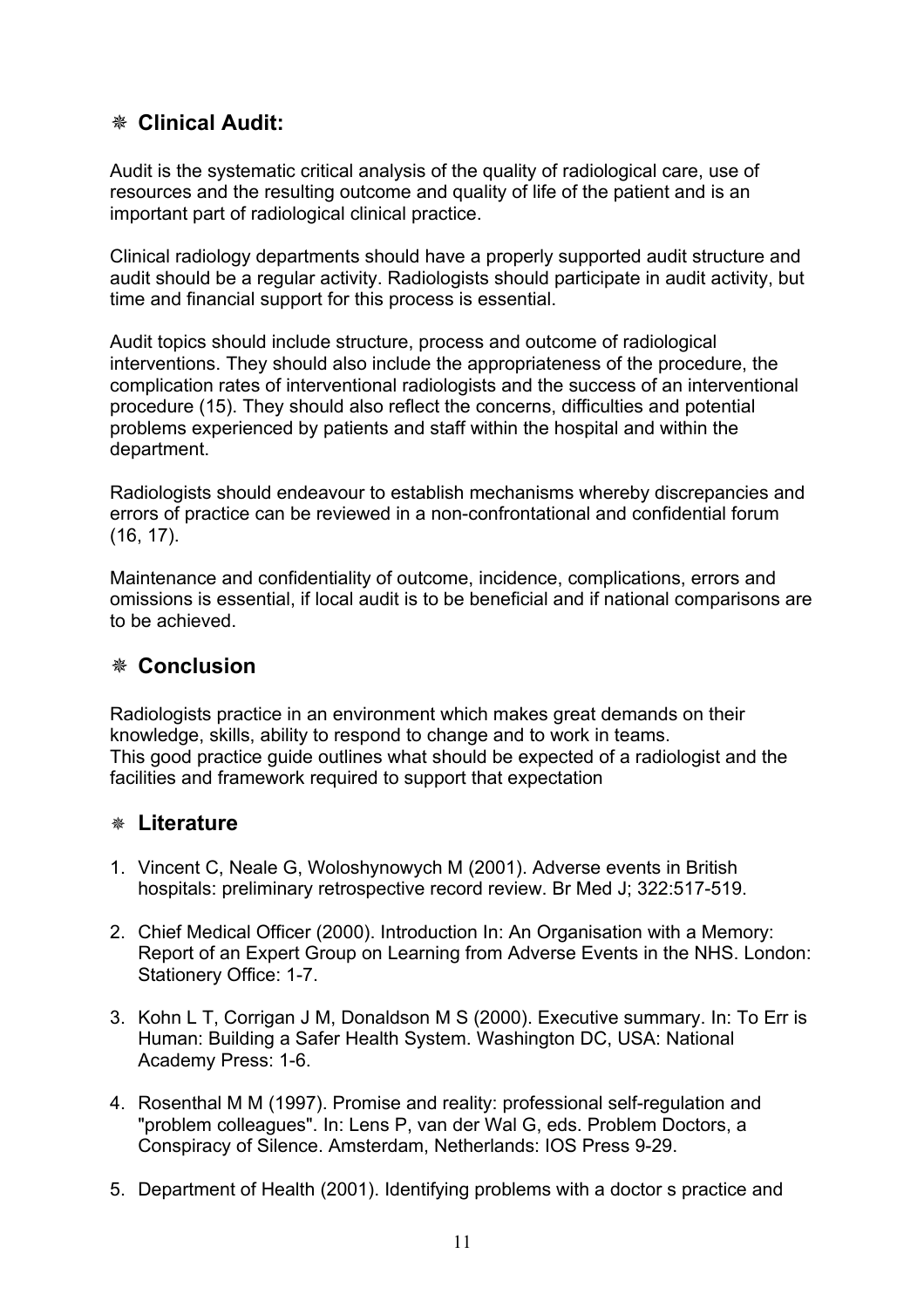putting things right. Assuring the Quality of Medical Practice. London: Department of Health: 20-25.

- 6. General Medical Council http://www.gmc-uk.org
- 7. General Medical Council and Department of Health. Appraisal and Revalidation http://www.revalidationuk.info/
- 8. American College of Radiology (2002-2003) Standards CD-ROM. http://www.acr.org/publications/mnp/standards.html
- 9. The Royal College of Radiologists (2000). Care of patient on the Ward and in Outpatient Clinics in Interventional Radiology Procedures. BFCR (00)7
- 10. Berlin L (2000). Pitfalls of the vague radiology report. Am J Roentgenol; 174: 1544-1518
- 11. Berlin L (2002). Communicating findings of radiologic examinations: Whither the goest Radiologist s duty? Am J Roentgenol 178: 809-815.
- 12. General Medical Council (1998). Good Medical Practice. London: General Medical Council.
- 13. UEMS policy on continuing professional development. Basel declaration D 0120 http://www.uems.be
- 14. EAR/UEMS Radiology section. Guidelines for Continuing Medical Education (CME) and continuing professional development (CPD). 2000 www.ear.org
- 15. de Lacey G, Godwin R, Manhire A eds (2000). Clinical Governance and Revalidation. London: Royal College of Radiologists.
- 16. The Royal College of Radiologists (2001). To err is human: The case for review of reporting discrepancies. BFCR(01)4
- 17. Chandy J, Goodfellow T, Vohrah A (2000). Clinical governance in action: radiology. Hosp Med; 61:326-329.
- 18. FitzGerald R (2001). Error in Radiology. Clin Radiol 56:938-946.
- 19. Department of Health(2001). Reference guide to consent for examination or treatment. www.doh.gov.uk/consent
- 20. General Medical Council (2001). Confidentiality: protecting and providing information. www.gmc-uk.org
- 21. The Royal College of Radiologists website (www.rcr.ac.uk). Patient information leaflets.
- 22. Belbin R M (1993). Emergence of a team role language. In: Team Roles at Work. Oxford, UK: Butterworth Heinemann: 19-31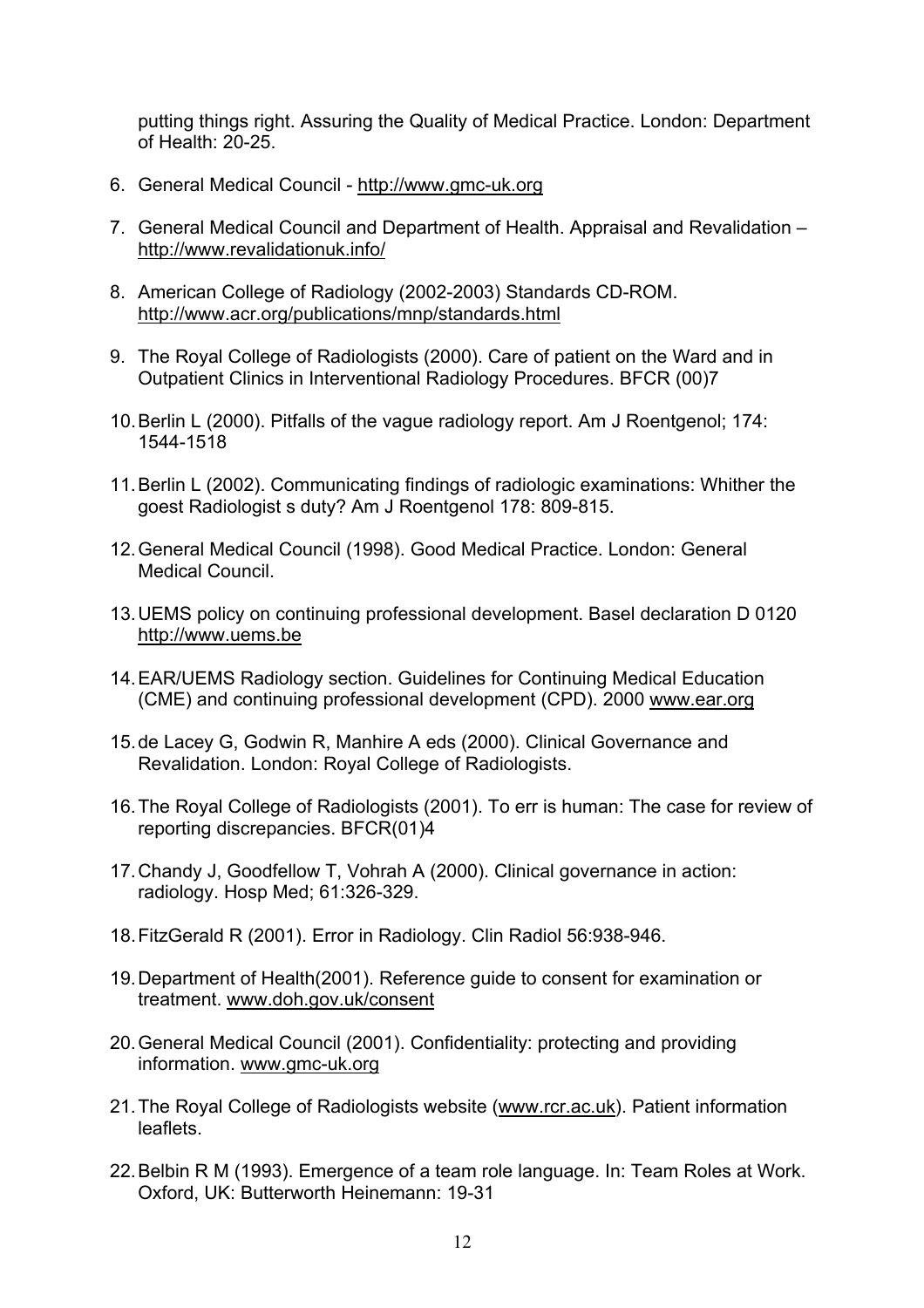- 23. The Royal College of Radiologists (1999). Skills Mix in Clinical Radiology. BFCR(99)3.
- 24. The Royal College of Radiologists (2002). Extended working in Clinical Radiology. BFCR(02)5.
- 25. The Royal College of Radiologists (1999). Working and Manpower in Clinical Radiology. BFCR(99)5.
- 26. The Royal College of Radiologists (2000). A Guide to Justification for Clinical Radiologists. BFCR(00)5.
- 27. The Royal College of Radiologists (1998). Making the best use of a Department of Clinical Radiology: Guidelines for Doctors (fourth edition).
- 28. Council Directive 97/43 Euratom of 30 June 1997 on health protection of individuals against the dangers of ionising radiation in relation to medical exposures (1997). Official Journal 180:22-27.

September 2004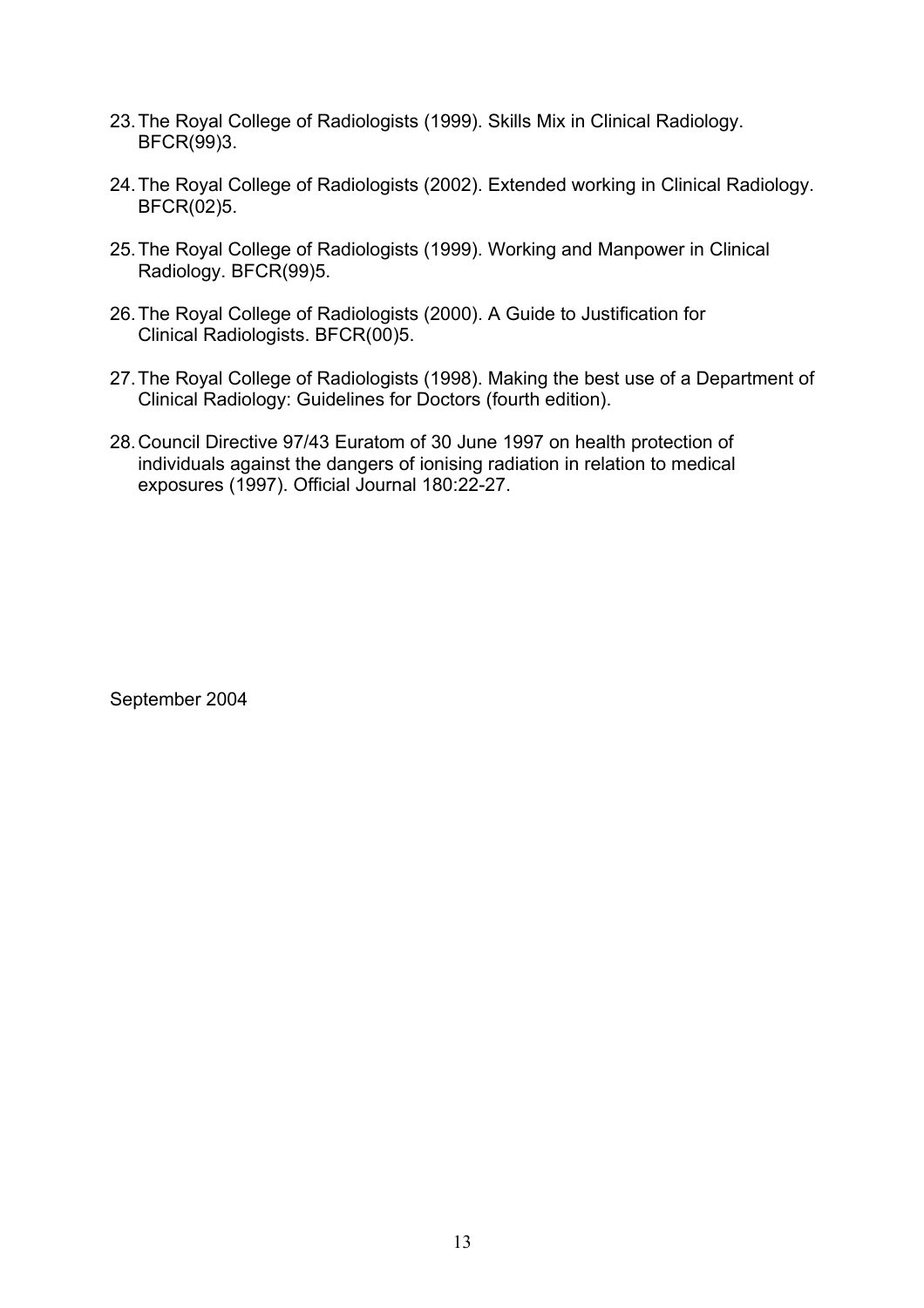# **Neuroradiologie**

## **Diagnostische Neuroradiologie**

#### ¡ **Untersuchungsmethoden und Technik**

- ¾ Nachzuweisen sind Grundkenntnisse über Ablauf und Durchführung der im Folgenden angeführten Methoden: Kenntnisse über die Indikationen und Kontraindikationen und die diagnostische Aussagekraft der Methoden am Zentralnervensystem und seinen Hüllen sowie am peripheren Nervensystem und am Schädelskelett und an der Wirbelsäule.
	- Röntgennativaufnahmen
	- Computertomografie
	- Magnetresonanztomografie
	- Myelografie (teilweise obsolet)
	- Angiografie
	- Sonografie
	- Techniken zur Beurteilung der Hirnperfusion (SPECT, PET, CT-Perfusion,
	- MR-Perfusion)
	- Techniken zur Beurteilung des Hirnstoffwechsels (PET, MRS)

#### ¡ **Grundlagen aus der funktionellen Neuroanatomie**

- ¾ Nachzuweisen sind Grundkenntnisse der anatomischen Substrukturen des Gehirns und Rückenmarks, ihre Beziehung zueinander und die relevanten Untersuchungsmethoden.
- ¾ Nachzuweisen sind ferner Basiskenntnisse der Neurophysiologie und Neuropatholgie.
- ¾ Anatomie des Gehirns (kraniale Anatomie) Identifizieren Sie folgende neuroanatomischen Strukturen auf CT/MRT Schnittbildern!
	- Lokalisation bzw. Topographie der Großhirnabschnitte
	- Beziehung der Hirnanteile zum Tentorium
	- Kleinhirn und Hirnstamm
	- Stammganglien (Bezeichnung, Lokalisation)
	- Ventrikelsystem
	- äußere Liquorräume (einzelne Zisternen)
	- Anatomie der Sella-, Para- und Suprasellärregion
	- Anatomie des Kleinhirnbrückenwinkels
	- zerebrale Gefäße (regionale arterielle Versorgung, venöse Sinus)
	- · Hirnhäute
	- Hirnnerven und ihr Verlauf
- ¾ Anatomie des Rückenmarks (spinale Anatomie)
	- Rückenmarksabschnitte
	- Lage des Konus (beim Erwachsenen, beim Kind)
	- die Cauda equina, das Filum terminale
	- der Spinalnerv und seine Wurzeln
	- Anatomie der Wirbel (einzelne Wirbelsäulenabschnitte)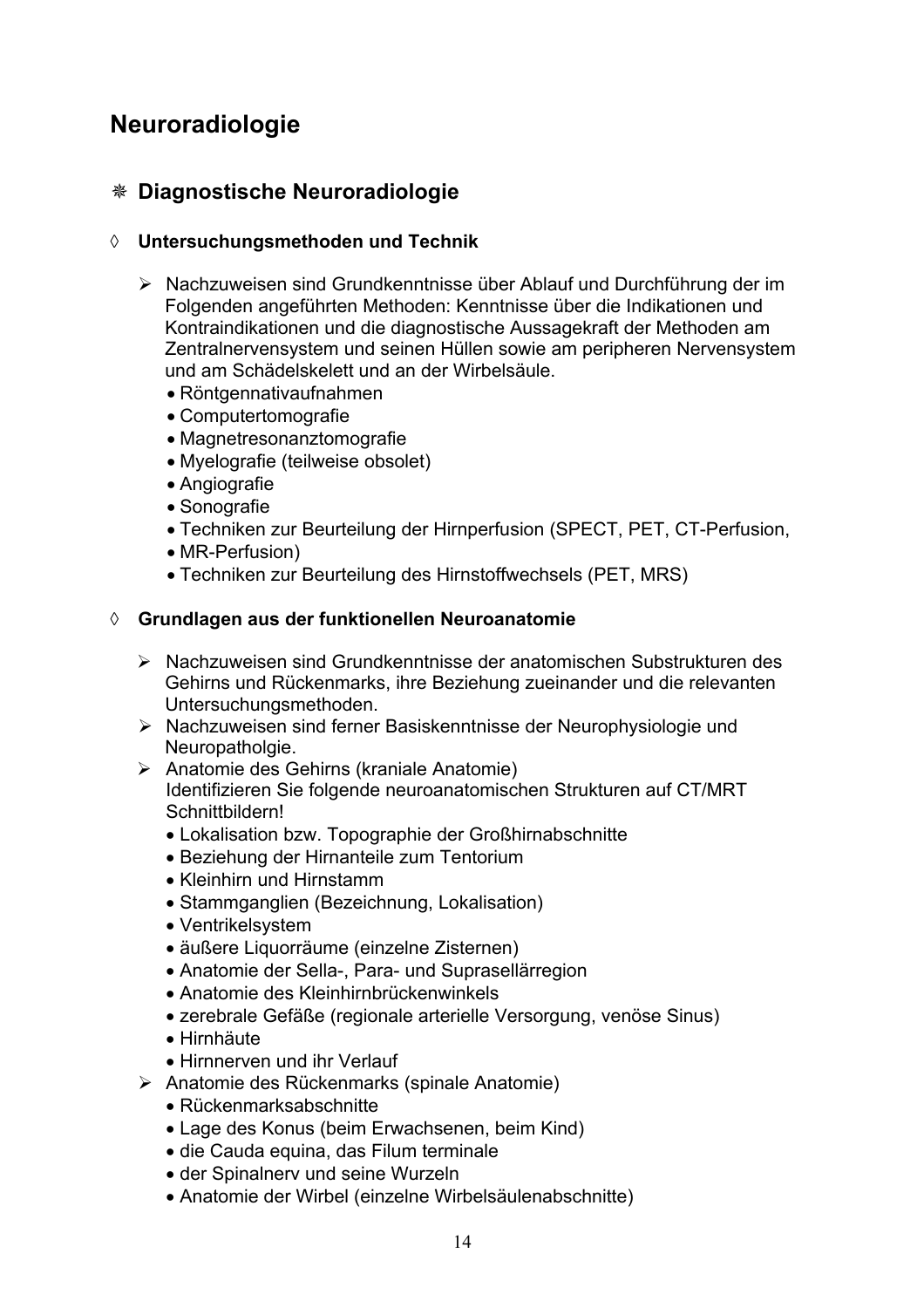- Anatomie der Bandscheiben und der Ligamente
- das Intervertebralforamen und seine Komponenten
- die numerische Bezeichnung der Spinalnerven, bezogen auf das Intervertebralforamen
- der Plexus cervicobrachialis
- der Plexus lumbosacralis
- $\triangleright$  Funktionelle Neuroanatomie Identifizieren Sie folgende neurofunktionellen Strukturen auf CT/MRT Schnittbildern!
	- Gyrus präcentralis
	- Gyrus postcentralis
	- $\bullet$  Sehbahn
	- Sehrinde (Area calcarina)
	- Hörbahn und Hörzentrum
	- Hirnnerven
	- Heschl Querwindung
	- Broca Sprachzentrum
	- Nervus trigeminus, Ganglion Gasseri
	- lange Rückenmarksbahnen (Tr. cortico spinalis)
- ¾ Neurochirurgie
	- x Grundkenntnisse der Operationsmethoden (Indikationen, Grundkonzepte der Operationstechniken)
	- Indikationen zur Radiochirurgie
- $\triangleright$  Radiotherapie
	- Grundkenntnisse und Methoden in der Bestrahlungsplanung (Radiochirurgie, Photonentherapie)
	- Radiogene Veränderungen des ZNS (CT, MR, Angiografie)

## ¡ **Fehlbildungen und Entwicklungsstörungen des Gehirns**

Übersicht über die Gehirnentwicklung

- ¾ Welche zeitliche Abfolge und Stadien der Hirnentwicklung kennen Sie?
	- dorsale und ventrale Induktion
	- Organisation des Endhirns
	- Balkenentwicklung
	- Migration der Neuroblasten
	- Kleinhirnentwicklung
- ¾ Benennen Sie Störungen der ventralen Induktion und führen Sie die wichtigsten radiologischen Kriterien in der Diagnostik an!
	- Holoprosenzephalie
	- Septooptische Dyplasie
	- Neuroepitheliale Zysten
	- Dandy-Walker-Malformation
- ¾ Benennen Sie Störungen der dorsalen Induktion und führen Sie die wichtigsten radiologischen Kriterien in der Diagnostik an!
	- Enzephalozelen (verschiedene Formen)
	- Chiari-Malformation (Typ1,2 und 3)
	- Syringobulbie / Syringohydromyelie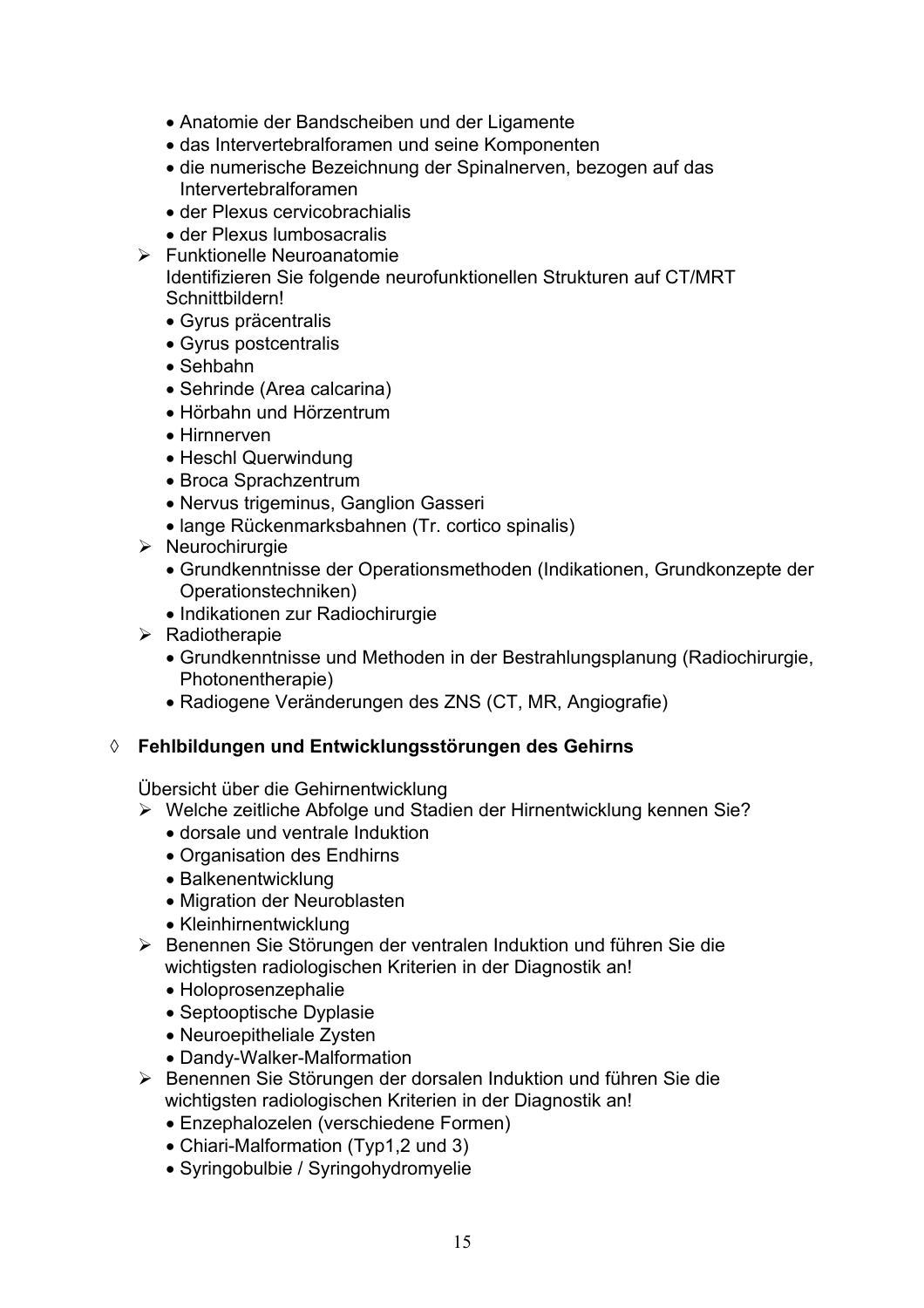Entwicklungsstörungen von Hirnmantel, Balken und Marklager

- ¾ Welche Proliferations- und Migrationsstörungen kennen Sie? Nennen Sie die wichtigsten Diagnosekriterien!
	- Lissencephalie
	- $\bullet$  Mikrocephalie
	- $\bullet$  Polymikrogyrie
	- $\bullet$  Schizenzephalie
	- Heterotopien
- ¾ Dysplasien des Corpus callosum
- ¾ Benennen Sie Entwicklungsstörungen der weißen Hirnsubstanz und führen Sie radiologische Kriterien zu deren Diagnostik an!
	- verzögerte Myelinisierung
	- periventrikuläre Leukomalazie

Welches sind die klassischen neurokutanen Syndrome?

- ¾ Führen Sie ihre klinischen und radiologischen Leitsymptome an!
	- Neurofibromatose Typ 1 (Morbus Recklinghausen)
	- Neurofibromatose Typ 2
	- Tuberöse Hirnsklerose
	- Morbus Hippel Lindau
	- Morbus Sturge Weber

Benennen Sie angeborene Formen des Hydrocephalus und

radiologische Kriterien in der Differentialdiagnostik!

- ¾ Welche klinischen Formen des Hydrocephalus kennen Sie?
	- kommunizierend
- $\bullet$  nicht kommunizierend

Andere Missbildungen und Entwicklungsstörungen

- ¾ Porencephalie
- $\triangleright$  Arachnoidalzysten
- $\triangleright$  Ektopie der Neurohypophyse
- ¾ Welche sind die häufigsten Missbildungen des Auges und der Augenhöhle?
	- Anophthalmie
	- $\bullet$  Mikrophthalmie
- $\triangleright$  Spinale Missbildungen
	- Dyplasien
	- Dysraphien
	- Störungen der Segmentation

Erläutern Sie den Stellenwert der Bildgebenden Diagnostik in der

Abklärung der kindlichen Epilepsie! Gehen Sie auf die einzelnen

Krankheitsbilder ein und benennen Sie radiologische Kriterien für ihre Diagnostik in MRT und CT!

- Hippokampussklerose
- Kortikale Dysplasien
- Migrations- und Gyrierungsstörungen
- Hirntumoren
- Folgen eines Schädel-Hirn-Traumas
- Gefäßmissbildungen
- Entzündungsherde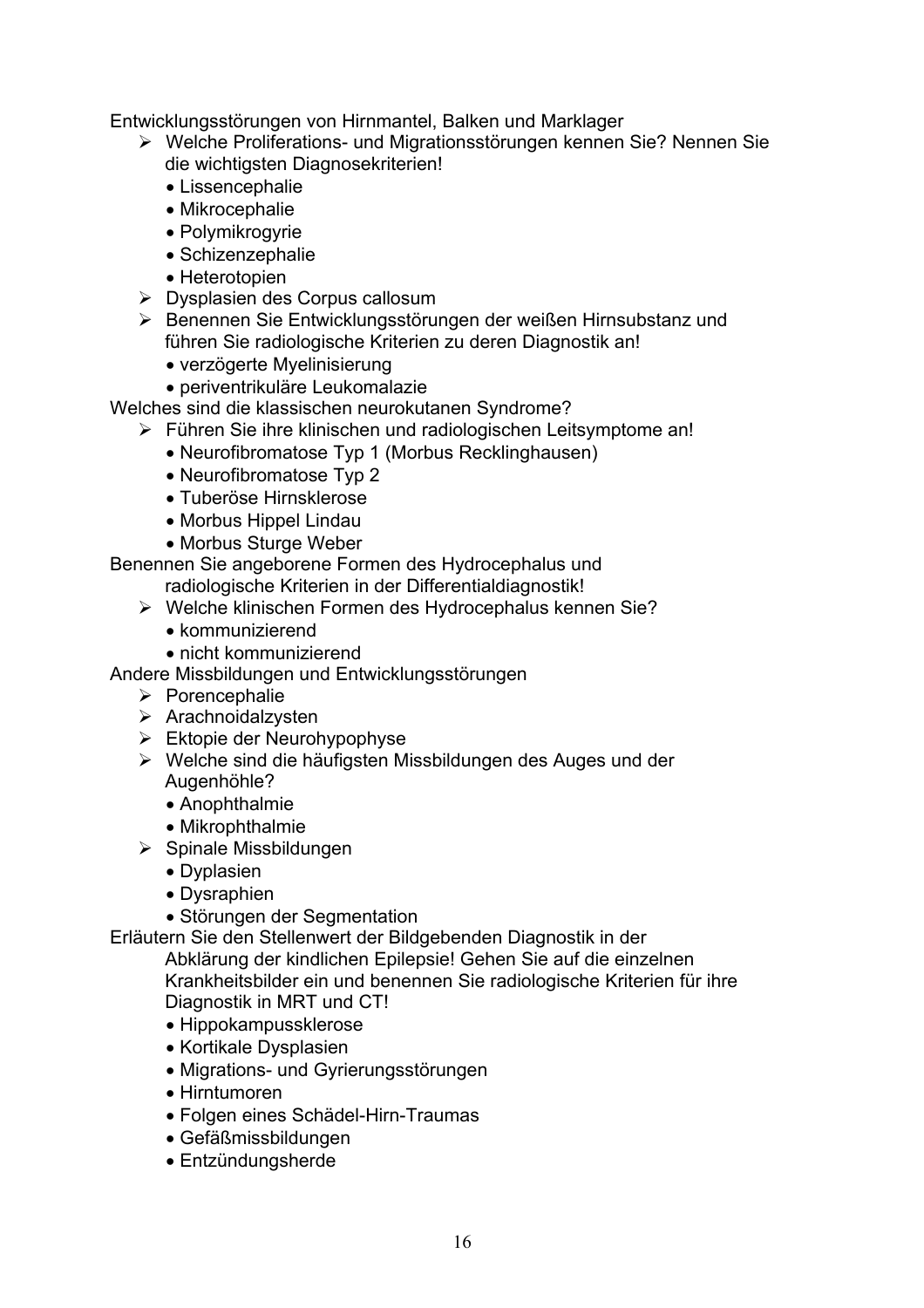#### ¡ **Schädel-Hirn-Trauma**

- ¾ Was versteht man unter einem offenen/ geschlossenen SHT?
	- radiologische Zeichen eines offenen SHTs Schussverletzung Stich- Pfählungsverletzung
	- radiologische Zeichen eines geschlossenen SHTs **Hirnkontusion**  Hirnödems Scherverletzung (diffuses axonales Trauma)
- ¾ Welche Typen traumatischer intrakranieller Blutungen kennen Sie?
	- intracerebrale Blutung (Kontusionsblutung)
	- traumatische SAB
	- Subduralhämatom (akut/subakut/chronisch/Pachymeningeosis)
	- x Epiduralhämatom/Frakturhämatom
- ¾ Welche Arten von Gefäßverletzungen nach SHT kennen Sie?
	- traumatische AV-Fisteln (häfigste: Carotis-Sinus cavernosus-Fistel)
	- Sinusverletzung
	- Dissektionen/Pseudoaneurysmen
	- x Gefäßkompression mit Ischämie bei Herniation
- ¾ Klassifizieren Sie Schädelfrakturen!
	- Impressionsfraktur
	- Kalottenfrakturen
	- $\bullet$  Schädelbasisfrakturen Frontobasale Fraktur mit Gefahr der Liquorfistel Felsenbeinfrakturen Nahtsprengung
- ¾ Welche Spätfolgen und Komplikationen nach SHT kennen Sie?
	- Liquorfistel
	- Meningoencephalitis, Hirnabszess
	- Narben, Blutungsresiduen, fokale Atrophien, Porenzephalie
	- Hydrocephalus, diffuse Atrophien
	- $\bullet$

#### ¡ **Intrakranielle Tumoren**

- ¾ Nennen Sie den diagnostischen Algorithmus zur neuroradiologischen Abklärung eines Hirntumors!
	- primär MRT, ggf. CT
	- weiterführend: MR-Spektroskopie, Perfusions-MR
	- präoperativ Planungs-MR zur Neuronavigation, funktionelle MRI, bei schädelbasisnahen Tumoren: HR-CT
- ¾ Welche Kriterien beeinflussen die radiologische Differentialdiagnose?
	- Patientenalter altersbezogene Häufigkeit
	- Tumorlage: intra- extraaxial
	- Abgrenzbarkeit: gut abgegrenzt, schlecht abgegrenzt bzw. infiltrativ, diffus
	- x Binnenstruktur des Tumors: solide, zystisch, Verkalkungen, Nekrosen, KM-Enhancement (Vaskularisation)
	- x Tumorumgebung: Ödem (vasogenes Ödem), Raumforderung, Knochendestruktion
- ¾ Nennen Sie Einteilungskriterien der Hirntumoren!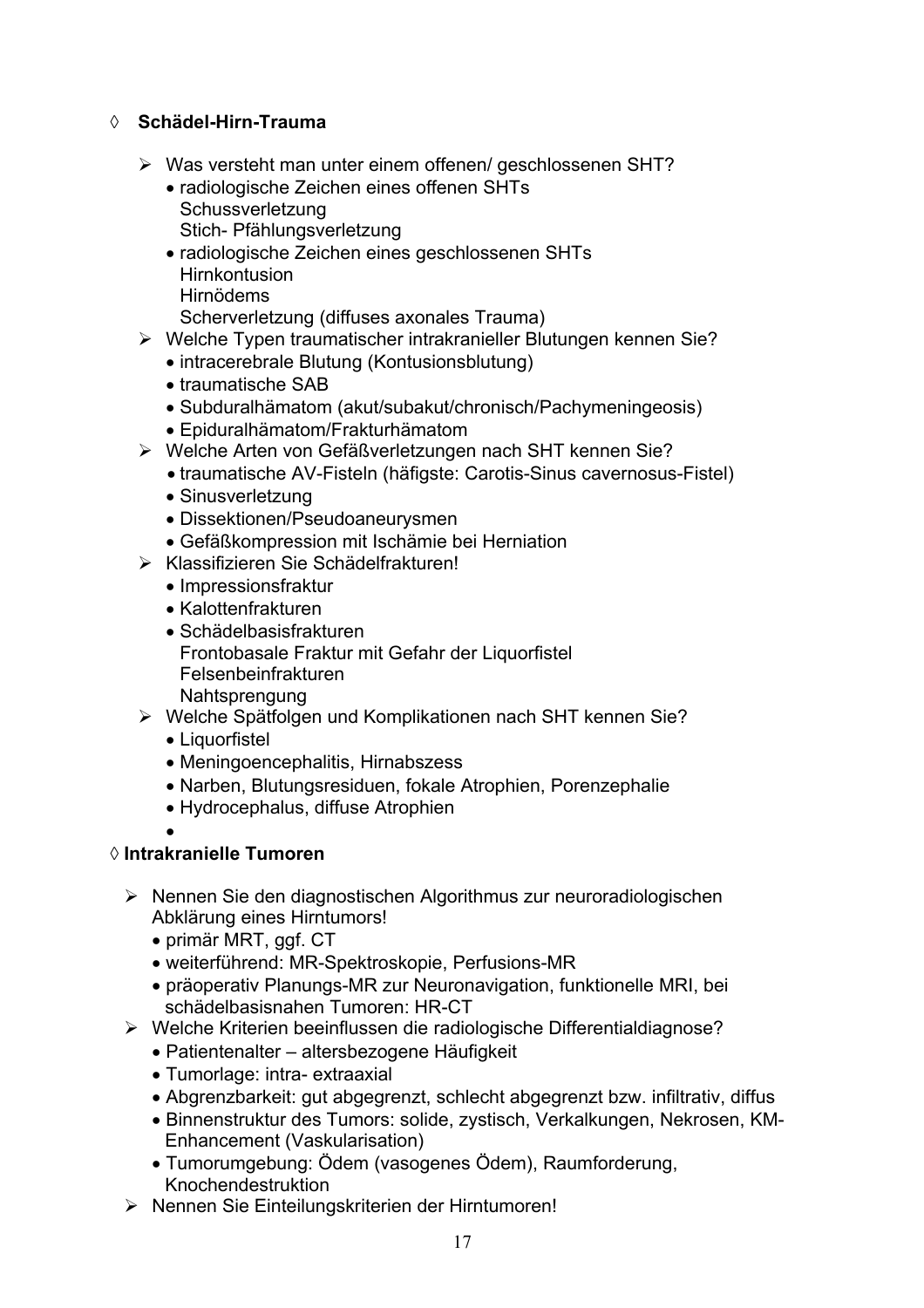- nach Lokalisation: Intraaxial, extraaxial Infratentoriell, supratentoriell, Sellaregion und Schädelbasis, Orbita, Pseudotumor cerebri, knöcherner Schädel
- nach Altersperioden: Kindliche/juvenile/adulte
- $\triangleright$  WHO Klassifikation
	- Primäre Tumoren: Neuroepitheliale Tumoren Gliome (Astrozytom, Oligodendrogliom) Grad I-IV Glioblastoma multiforme Ependymome, Plexustumore
	- Neuronale und neuronal/gliale Hirntumoren (Gangliogliom, DNET) Pinealistumoren
	- Hirn/periphere Nerven: Schwannom, Neurofibrom
	- Meningeale Tumoren: Meningeom
	- Tumoren der Blutgefäße und des blutbildenden Systems (Hämangioblastom, primäres ZNS-Lymphom)
	- Keimzelltumoren (Germinom, Teratom)
	- Tumoren der Sellaregion: Hypophysenadenome, Kraniopharyngeom
	- Sekundäre Hirtumoren: Metastasen (Bronchial- Brust- Niere- GI- Melanom, 80% supratentoriell)
- ¾ Nennen Sie häufige intrakranielle Tumoren und ihre typischen radiolog. **Kriterien!**

## *Gliome*

- niedriggradige Astrozytome (WHO Grad II)
- pilozytisches Astrozytom (WHO Grad I)
- Riesenzellastrozytom bei tuberöser Sklerose
- Glioblastoma multiforme, Schmetterlingsglioblastom
- Oligodendrogliom WHO I-III
- x diffuse Gliomatosis cerebri WHO I-IV

#### *Neuronale Tumoren (Gangliogliom, Gangliozytom, Neuroblastom)*

#### *Ependymome*

#### *Plexustumoren*

#### *Primäre ZNS-Lymphome*

• meist NHL vom B-Zell-Typ, neben GB IV mittlerweiler häufigster Hirntumor!

#### *Pinealistumoren*

- Pinealozytom
- Pinealoblastom

#### *Meningeome*

#### *Nichtmeningeale mesenchymale Tumoren*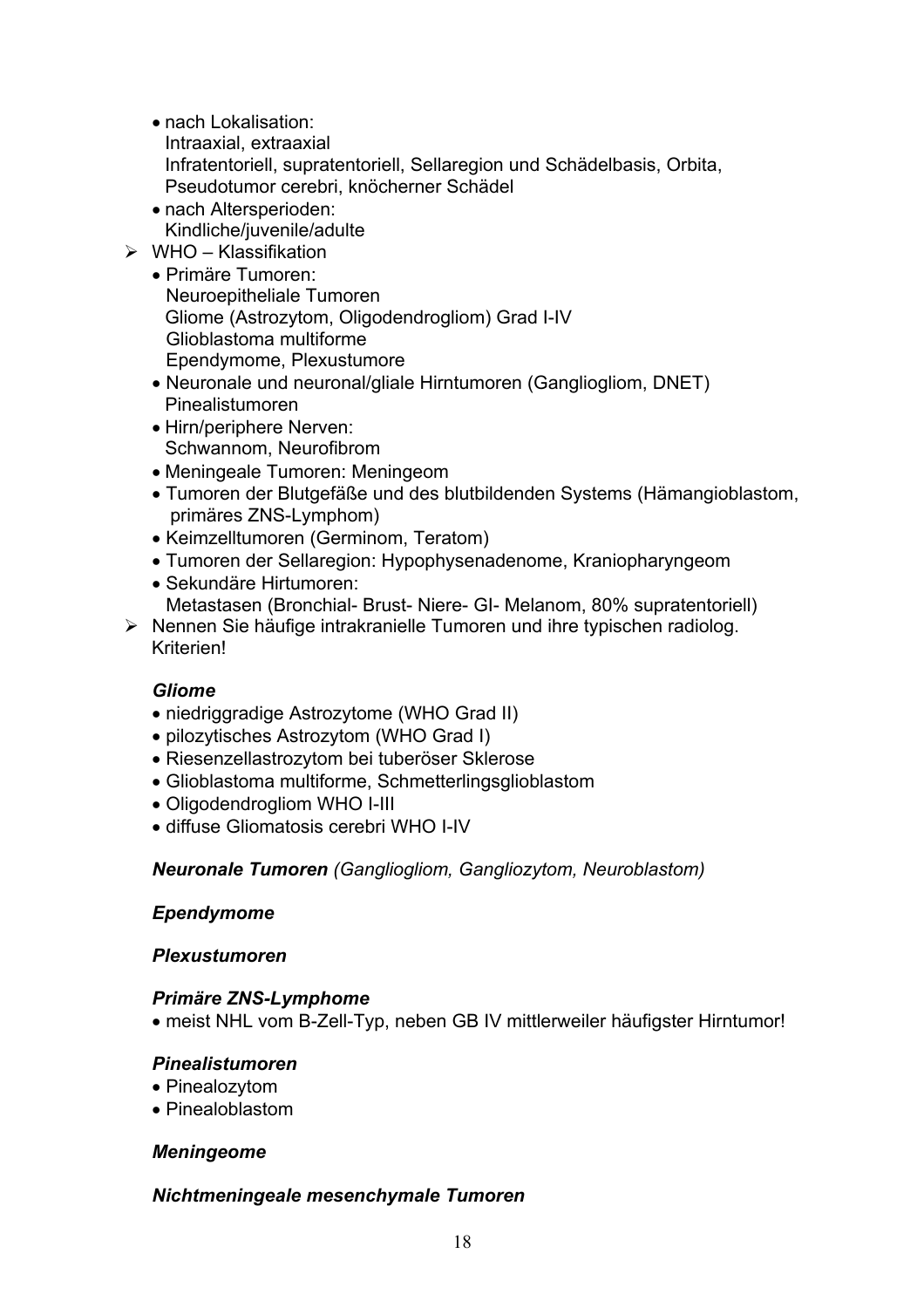- Hämangioperizytome
- Sarkome (Meningo-, Fibro-, Chondro- und Gliosarkome)

*Mißbildungstumore* (Epidermoid, Dermoid, Kolloidzyste, Lipom, Hamartom)

*Keimzelltumore* (Germinom, Teratom)

*Embryonale Tumore* (PNET)

#### *Metastasen*

#### *Infratentorielle Tumoren (des Kindes-od.frühen Erwachsenenalters)*

- Hirnstammgliom
- Kleinhirnastrozytom
- Medulloblastom (PNET)
- Ependymom, Ependymoblastom
- Plexuspapillom
- Hämangioblastom (Hippel-Lindau)
- Neurinome, Schwannome (Kleinhirnbrückenwinkel)
- Mißbildungstumore (zB.Epidermoid, Dermoid)
- Meningeome
- $\bullet$  Metastasen

#### ¡ **Sellaregion und Schädelbasis**

- ¾ Benennen Sie die möglichen Differentialdiagnosen von Tumoren der Sellaregion!
	- Hypophysenadenome
	- Kraniopharyngeom
	- Meningeome (Keilbeinflügel, P.sphenoidale..)
	- Optikus-, Hypothalamusgliome
	- $\bullet$  Germinom
	- Hamartom
	- Zysten der Rathke'schen Tasche
	- $\bullet$  Chordom Chondrom
	- Paragangliome (Glomustumoren)
	- Metastasen der Schädelbasis
	- Juveniles Nasen-Rachenfibrom
	- Andere Raumforderungen (Sarkoidose, Histiozytose, Riesenaneurysmen, Mucocele, Abszess).
	- Pseudotumor cerebri (benigne intrakranielle Hypertension).

#### ¡ **Neuroophthalmologie**

- ¾ Benennen Sie die häufigsten intraorbitalen Tumoren!
	- Einteilung nach der anatomischen Lage
	- Intrabulbäre Tumore (Retinoblastom, Melanom)
	- Retrobulbär intrakonal (Optikusgliom, Optikusscheidenmeningeom, cavernöses Hämangiom, Lymphangiom)
	- extrakonal intraorbital (Hämangiome, Rhabdomyosarkom)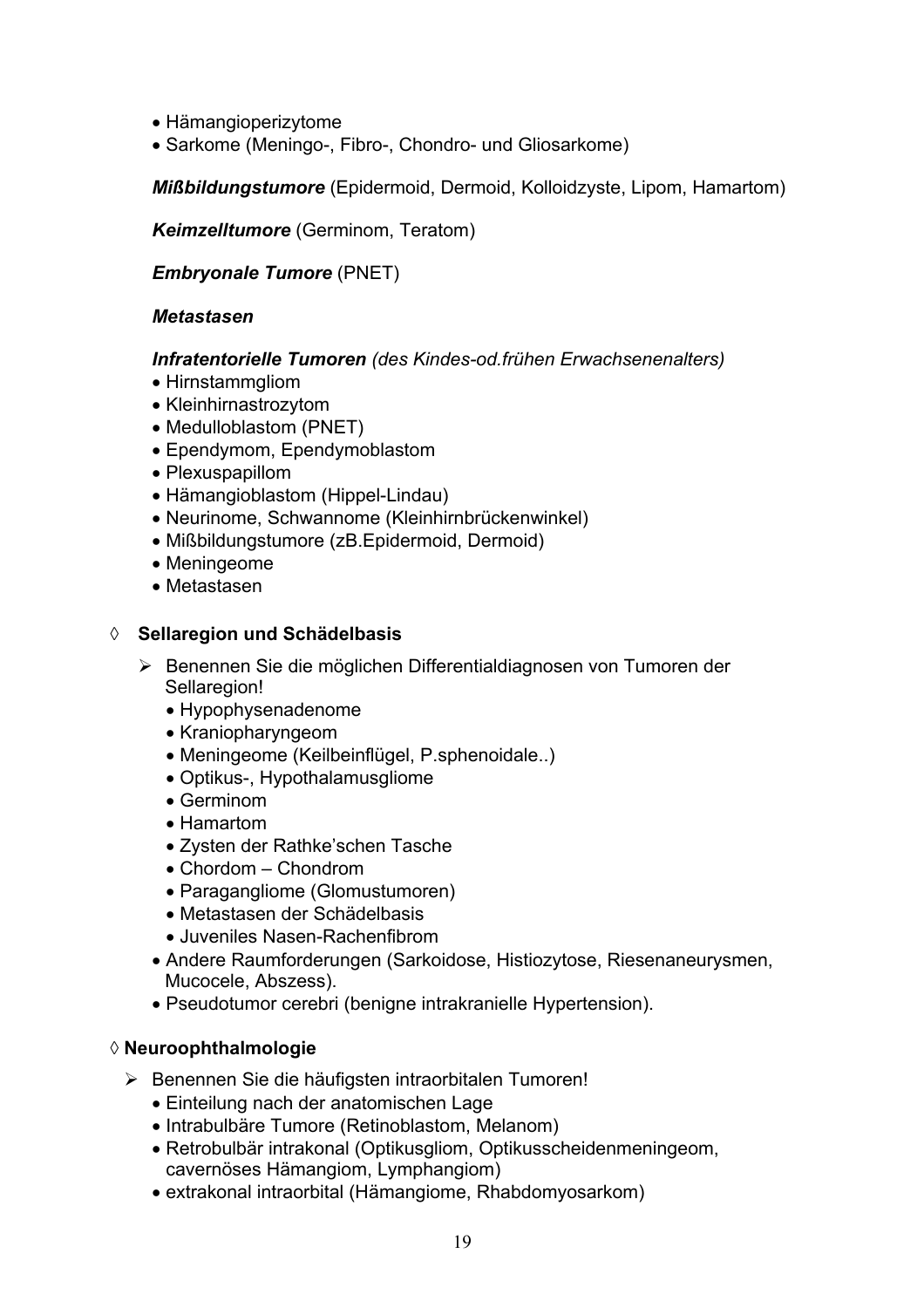- extrakonal extraorbital (NNH, Haut, Knochen)
- ¾ Welche Primärtumoren metastasieren/infiltrieren häufig in die Orbita?
	- Tumoren der Tränendrüse und wege (primär, sekundär)
- ¾ Welche entzündlichen Orbitaerkrankungen können radiologisch nachgewiesen werden?
	- Pseudotumor der Orbita
	- Abszedierung
- ¾ Was sind die radiologischen Kriterien der endokrinen Orbitopathie?
- ¾ Benennen Sie einige gefäßbedingte Läsionen der Orbita!
	- Varikose der Vena opthalmica
	- AV-Malformation
	- Carotis-Sinus cavernosus Fistel
- ¾ Trauma der Orbita
- ¾ Identifizieren Sie die anatomischen Strukturen der Sehnerven, des Chiasma opticum, der Tractus optici und der Radiatio optica!
	- Läsion entlang der Sehnerven und des Chiasma
		- selläre und paraselläre Tumore
		- Hypophysenadenom, Meningeom, Kraniopharyngeom,
		- Riesenaneurysma
		- optisches Gliom
		- Germinom
		- Dermoid
		- Epidermoid
		- Arachnoidalzyste
		- Glioblastom
- <sup>¾</sup> Bei Läsionen des Sinus cavernosus können Motilitätsstörungen der Augenmuskeln auftreten. Welche sind betroffen?
	- III. Hirnnerv
	- IV Hirnnerv
	- VI. Hirnnerv

#### ¡ **Neurootologie**

- ¾ Benennen Sie die verschiedenen radiologischen Verfahren zur Darstellung des Schläfenbeins!
	- Neuroradiologische Untersuchungsmethoden
	- Röntgenübersichtsaufnahmen
	- Spezialaufnahmen nach Schüller, Stenvers und Towne
	- Schichtbilduntersuchungen des Schläfenbeins
- $\triangleright$  Missbildungen
	- äußeres Ohr, Mittelohr, Innenohr
	- Anomalien des Nervus facialis
	- kongenitale Liquorotorrhoe
	- angeborene Gefäßanomalien
- ¾ Welche Traumafolgen am Schläfenbein kennen Sie?
	- Längsfraktur
	- Querfraktur
	- isolierte Frakturen des Processus mastoideus
	- Dislokation der Gehörknöchelchen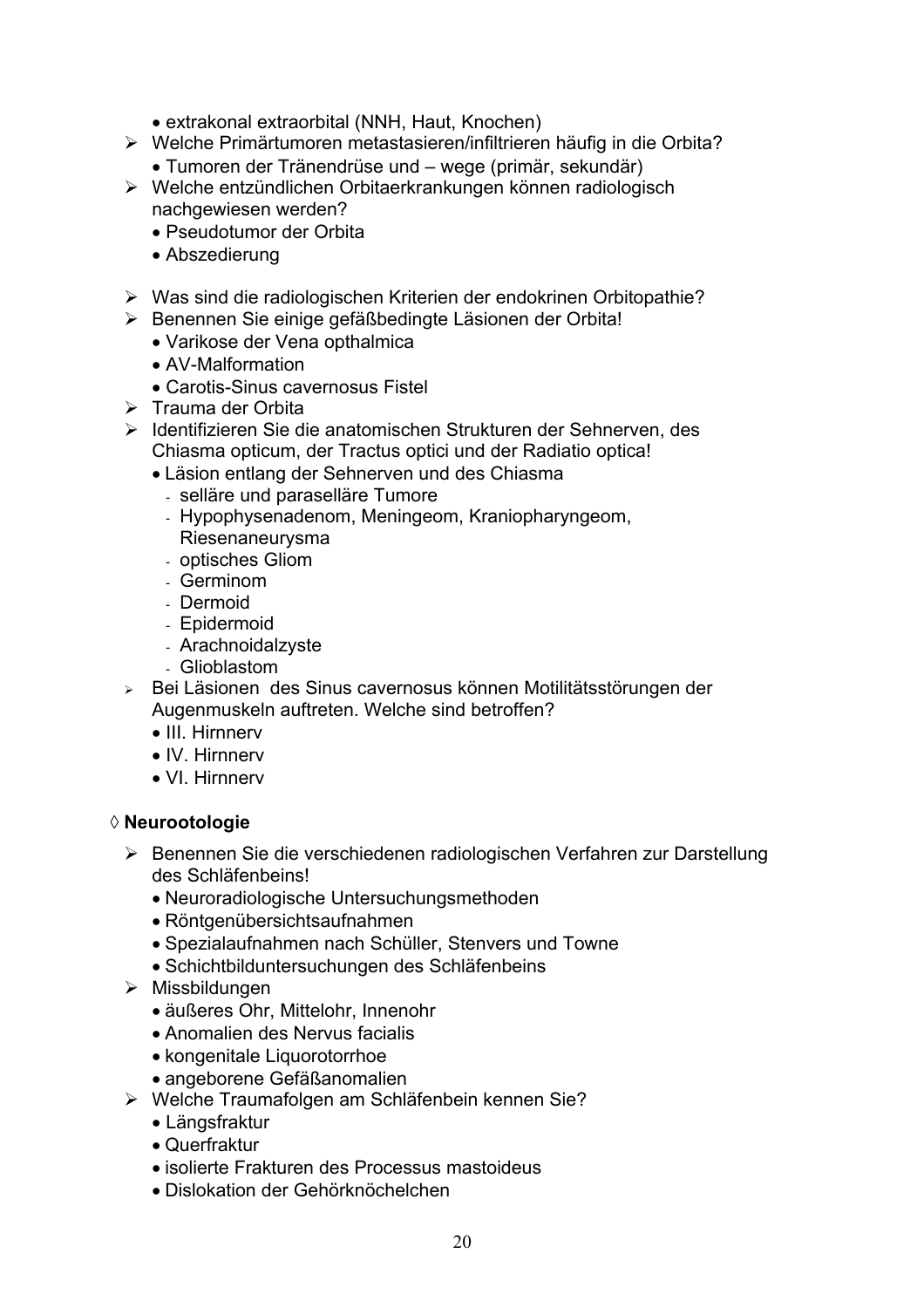- ¾ Welche entzündlichen Erkrankungen des Innenohrs und Mastoids können radiologisch erfasst werden?
	- Otitis media akuta, Mastoiditis
	- Differentialdiagnosen:
	- Otitis media chronica
	- Cholesteringranulom
	- Tympanosklerose
	- Chronische Granulomatosen
- ¾ Benennen Sie einige Tumoren des Mittelohrs und des Mastoids!
	- gutartige Tumore:
	- Exostosen, Osteome, Adenome, Hämangiome, Meningeome, Neurinome des V., IX., X. und XII Hirnnerven
	- eosinophiles Granulom, Glomustumoren
	- $\bullet$  Akustikusneurinome
	- maligne Tumoren: Karzinome, Sarkome, Metastasen
- ¾ Beschreiben Sie die radiologischen Kriterien des Cholesteatoms und Ihre Differentialdiagnose!
	- Otosklerose und Knochendystrophien
	- Otosklerose
	- Ostitis deformans Paget
	- Osteogenesis imperfecta
	- Osteopetrosis
	- fibröse Knochendysplasie
- ¾ Welche radiologisch erkennbaren Veränderungen entlang des Facialiskanals kennen Sie?
	- kongenitale Missbildungen
	- entzündliche Erkrankungen und Cholesteatome
	- chronische Mittelohrentzündung mit Cholesteatom
	- traumatisch bedingte Schädigung des Nervus facialis
	- Neurinome des Nervus facialis

#### ¡ **Erkrankungen der Blutgefäße des Gehirns Allgemeines zum diagnostischen Vorgehen**

- ¾ Welche Erkrankungen können unter der klinischen Diagnose Schlaganfall zusammengefasst werden?
	- arterielle Ischämie
	- x venöse Ischämie
	- Blutung
- ¾ Welche Arten der intrakraniellen Blutung können grundlegend unterschieden werden?
	- traumatische Blutung
	- spontane (nicht traumatische) Blutung (z.B.: Subarachnoidalblutung, intrazerebrale Blutung aus angiodysplastischer oder -degenerativer Genese)
- ¾ Welche Ursachen zerebraler Ischaemien können grundlegend unterschieden werden?
	- Embolien bei cardialen Veränderungen (z.B.: Vorhofflimmern)
	- Embolien bei direkten Erkrankungen der zervicalen, gehirnversorgenden Arterien (z.B.: ACI – plaques)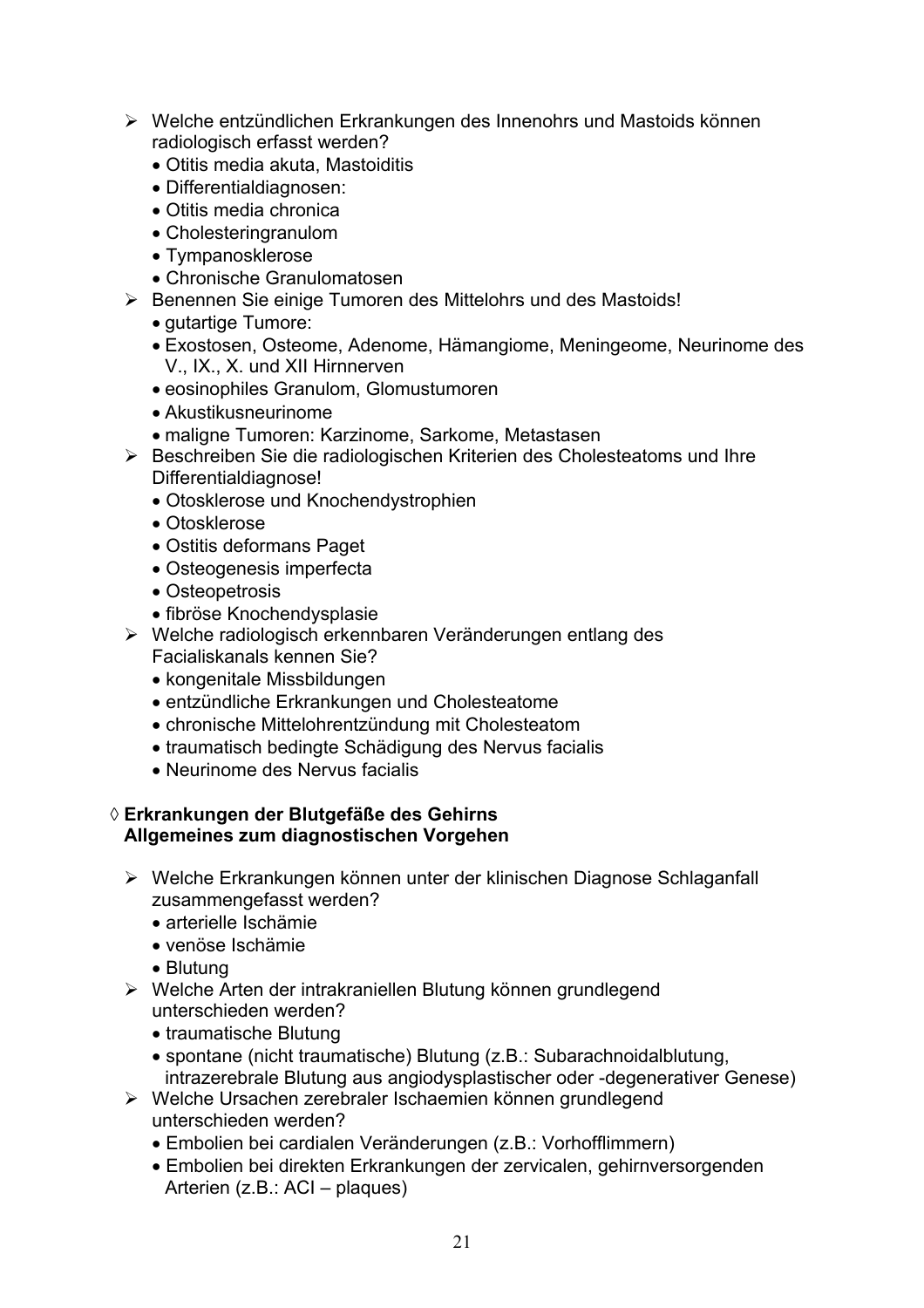- x direkte entzündliche und/oder degenerative Veränderungen von zerebralen Gefäßen (z.B.: Vaskulitis)
- venöse Abflussbehinderungen (z.B.: Venenthrombose)
- ¾ Welche klinischen Verlaufsformen des Schlaganfalls können unterschieden werden?
	- transistorisch ischaemische Attacke (TIA, transient ischemic attack): Rückbildung des Defizits innerhalb von 24 Stunden.
	- Stroke (persistierender Schlaganfall): Dauer des neurologischen Defizits länger als 24 Stunden.
- ¾ Frühere klinische Einteilung:
	- reversibles ischämisch, neurologisches Defizit (PRIND, prolonged reversible ischemic neurological deficit): Rückbildung des Defizits länger als 24 Stunden, aber längstens 3 Tage; danach Symptomfreiheit. Dieser Begriff wird dzt. eher verlassen.
	- fortschreitender Schlaganfall (progressive stroke): Zunahme der danach mehr oder weniger bleibenden neurologischen Ausfälle
	- vollständiger Schlaganfall (completed stroke): mehr oder weniger vollständiges Fehlen einer Rückbildung der neurologischen Ausfälle
- ¾ Welche morphologischen und funktionellen Methoden zum Nachweis einer akuten Ischaemie kennen Sie?
	- kranielle Computertomographie
	- kombinierte kranielle Computertomographie ( + CT-Angiographie, + CT-Perfusion) = multimodale CT
	- kombinierte kranielle MR-Tomographie ( diffusionsgew. MRI, + Perfusions-MRI, + MR-Angiographie = multimodale MRT
- ¾ Wie kann man im Akutstadium die jeweils günstigste Methode zur Diagnostik einer akuten Ischaemie bei geplanter Lysetherapie abschätzen?
	- Kranielle Computertomographie allein ist lt. Studienlage innerhalb der ersten 3 Stunden nur bei sicher bekanntem Symptombeginn ausreichend.
	- Alternative Methoden (id est: multimodale CT oder MRT) müssen logistisch rasch an Akutversorgung angebunden und auch entsprechend verfügbar sein.
	- Lt. Studienlage gelingt der sicherste Nachweis (auch für Nicht-Neuroradiologen) eines ischämischen Defizits mit der kombinierten MRT.
	- Bei fehlender Kenntnis des Symptombeginns ist kombinierte MRT das Mittel der Wahl, da hier physiologische Daten über die ischämische Gewebsschädigung und damit über die mögliche Blutungsgefährdung zugänglich werden.
- ¾ Welche Modalität (CT,MRT) ermöglicht eine besonders sichere akute Blutungsbeurteilung?
	- Computertomographie  $\geq$  Magnetresonanztomographie, da heute ein zuverlässiger Blutungsausschluss auch mittels MRT möglich ist.
- ¾ Welches diagnostische Ziel verfolgt man mit den jeweiligen Methoden
	- kranielle Computertomographie: Blutungsausschluss, Ausschluss früher Infarktzeichen
	- multimodale kranielle Computertomographie: Blutungsausschluss, direkter Nachweis der Ischaemie, Nachweis eines Gefäßverschlusses
	- multimodale kranielle MR-Tomographie: Blutungsausschluss, direkter Nachweis der Ischaemie, Nachweis eines Gefäßverschlusses, direkter rascher Nachweis der bereits abgelaufenen Gewebeschädigung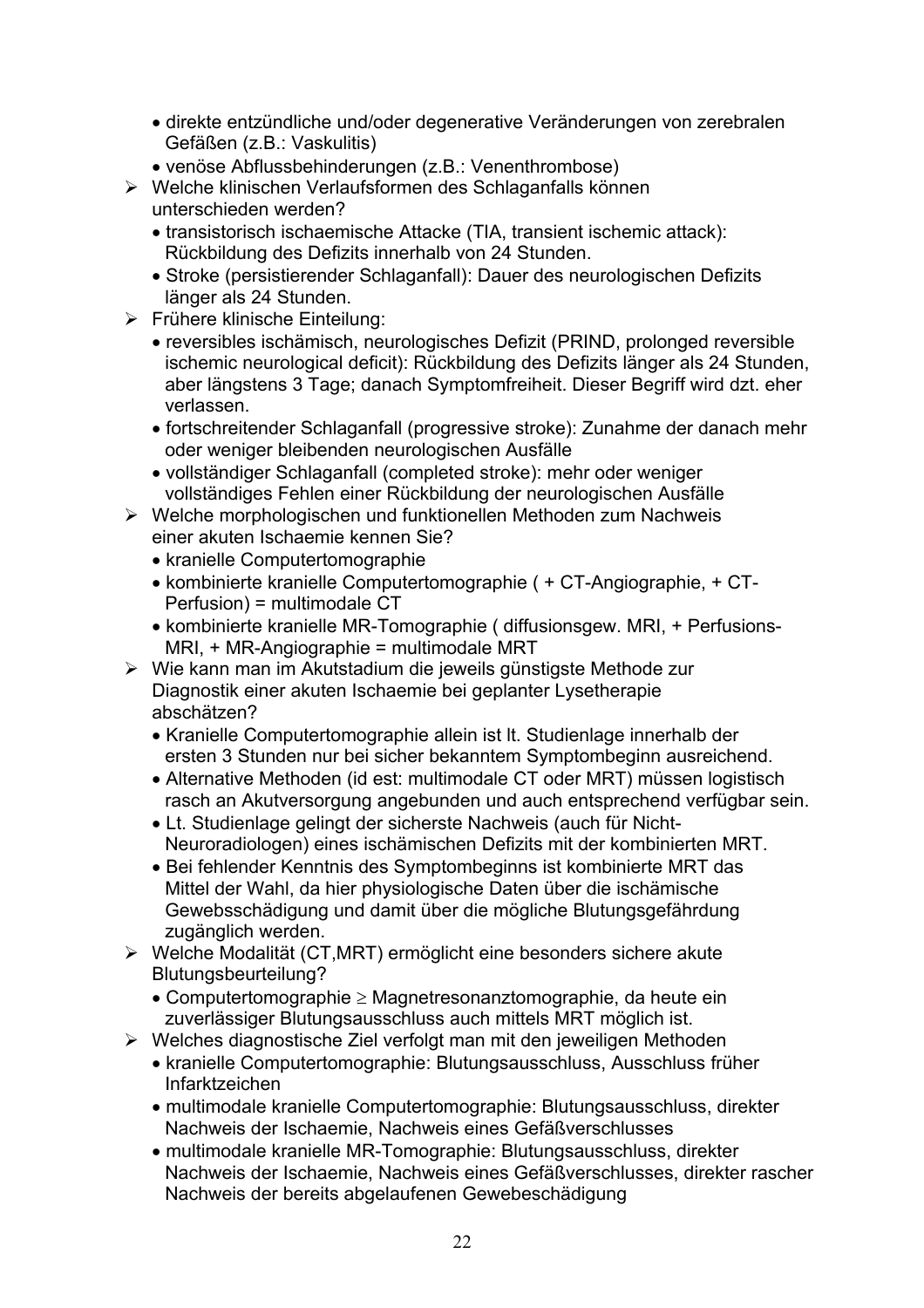- ¾ Wird eine CT-Untersuchung benötigt, wenn eine kombierte Schlaganfall-MRT Untersuchung durchgeführt werden kann?  $\bullet$  Nein
- ¾ Welche Methoden außer der CT bzw. MRT stehen in der neuroradiologischen Diagnostik in der Schlaganfallprävention zur Verfügung?
	- Duplexsonographie
	- Continuous-Wave- (cw-)Doppler-Sonographie
	- transkranielle Doppler-Sonographie
- ¾ Ist ein Einsatz der iaDSA in der neuroradiologischen Diagnostik in der Schlaganfallprävention sinnvoll, bzw. wann?
	- zeitgleich geplanten neurointerventionellen Eingriff
	- unklarer Gefäßstatus bei bereits maximal ausgeschöpften nicht invasiven Methoden (z.B.: filifome ACI stenose ohne sichere Füllung in MR- und CT-A)
	- Vaskulitis
- ¾ Wie erfolgt die Abklärung venöser Hirngefäße preferentiell?
	- nicht invasiv (MR, CT, Kontrastmittelgestützt)

#### ¡ **Ischämische Hirnerkrankungen**

- ¾ Welche Infarktstadien können prinzipiell unterschieden werden?
	- x Nekrosestadium: vom akuten Ereignis bis zum 3. Tag, Gewebeschaden durch Abfolge von: kritischer Blutflussverminderung (unter 15ml/100g/min) – zytotoxischem Ödem – interstitiellem Ödem.
	- Resorptionsstadium:

ab dem 4. Tag nach dem Ereignis, es überwiegt die Phagozytose des nekrotischen Gewebes; das Ödem erreicht sein Maximum zwischen dem 3. und dem 5. Tag und wird in der 2. Woche nach dem Ereignis wieder ausgeschwemmt.

- Organisationsstadium: In der 6. Woche sind Nekrose und Resorption weitgehend abgeschlossen.
- ¾ Nennen Sie verschiedene Infarkttypen und deren Ursache!
	- Territorialinfarkte entstehen durch embolischen oder thrombotischen Verschluss einer oder mehrerer Hirnarterien (Infarkt aus makroangiopathischer Ursache). Die Größe dieser Infarkte hängt vom Ort des arteriellen Verschlusses, von der Wirksamkeit der leptomeningealen Kollateralen, sowie von der Zusammensetzung und vom Alter des Embolus/Thrombus ab. Mehrheitlich ist das kortikale Versorgungsgebiet der A. cerebri media sowie auch das der A. cerebri posterior betroffen.
	- Grenzzoneninfarkte sind Folge eines kritischen Perfusionsabfalls im terminalen Versorgungsgebiet der langen penetrierenden Marklagerarterien. Obwohl insgesamt wesentlich seltener als Territorialinfarkte, kommen sie häufiger bei hochgradigen Stenosen oder Verschlüssen vorgeschalteter Arterien, vor allem der A. carotis interna od A. cerebri media vor (Infarkt aus makroangiopathischer Ursache).

 In den Großhirnhemisphären unterscheidet man die innere sowie die vordere/hintere Grenzzone. Die hinteren Grenzzonen sind am häufigsten betroffen.

• Lakunäre Infarkte entstehen durch Verschluss kleiner penetrierender Arterien (Durchmesser <200 µm). Bei hoher Anzahl der Läsionen spricht man auch von einem status lacunaris. Als Ursache wird eine komplexe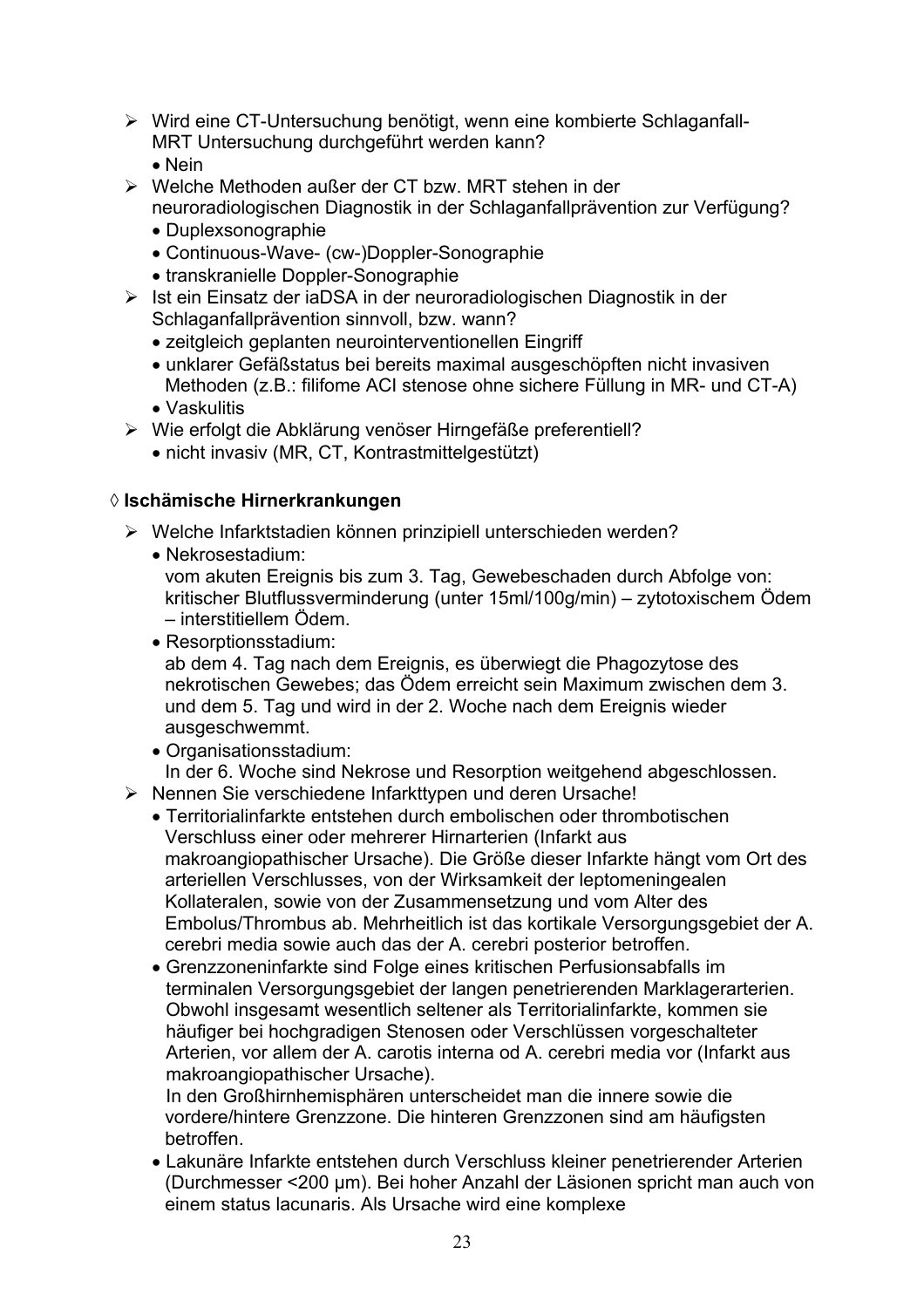Gefäßwandschädigung angenommen (Lipohyalinose), die in erster Linie als Folge eines langjährigen Hypertonus gedeutet wurde (Infarkt aus mikroangiopathischer Ursache). Prädilektionsstellen sind: Stammganglien, Thalamus, Capsulae interna et externa, basis pontis und ventrikelnahe Anteile des zerebralen Marklagers.

- Subkortikale arterioskierotische Enzephalopathie (SAE) oder vaskuläre ischämische Leukenzephalopathie. Diese ist eine Form der zerebralen Mikroangiopathie. Es findet sich eine diffuse Demyelinisierung und Vakuolisierung des zerebralen Marklagers, wobei die U-Fasern ausgespart bleiben. Es kommt rezidivierend zu leichtgradigen ischämischen Läsionen, sodass sich Hirnleistungsstörungen bis hin zur Demenz entwickeln können.
- ¾ Nennen Sie einige wichtige neuroradiologische Fragestellungen bei einer geplanten kausalen Therapie der akuten Ischaemie mittels Thrombolyse!
	- Liegt eine zerebrale Ischämie oder eine primäre zerebrale Blutung vor?
	- Wie viel Hirngewebe ist bereits irreversibel geschädigt und wie viel ist zwar infarktgefährdet, aber potenziell noch rettbar (tissue at risk)?
	- Besteht ein Verschluss einer der großen zerebralen Arterie, dessen Beseitigung sich lohnt?
- ¾ Nennen Sie einige Infarktfrühzeichen und Thrombuszeichen die bei größeren Territorialinfarkten bereits nach 2—3 Stunden erkannt werden können!
	- Fehlende Grau-/Weißdifferenzierung, insbesondere im Bereich des Inselkortex (loss of the insular ribbon). Bei Infarkten mit Beteiligung der tiefen grauen Substanz, der Stammganglien, ist der Dichteausgleich zwischen Linsenkern und capsulae interna et externa (obscuration of the lentiform nucleus) ebenfalls schon früh nachzuweisen. Ursächlich ist in allen diesen Fällen die Minderperfusion und das Ödem in der grauen Substanz.
	- Fokales Verstreichen der Rindenfurchen: Verengung und "Verschwinden" von Hirnfurchen sind oft nur durch den Vergleich mit der kontralateralen Großhirnhemisphäre zu erkennen. Bei größeren Infarkten im Territorium der A. cerebri media kann sogar die Sylvische Fissur bzw. die Inselzisterne verstreichen.
	- Hyperdensität der A. cerebri media : Dieses auffällige Zeichen ist bei ungefähr der Hälfte aller Mediaverschlüsse zu beobachten. Es kommt dadurch zustande, dass der Thromboembolus im Hauptstamm der A. cerebri media infolge physikochemischer Veränderungen an Dichte zunimmt und direkt sichtbar wird. Manchmal ist das Phänomen auch bei Verschlüssen von Mediaästen nachweisbar. Hierbei handelt es sich nicht um ein Infarktfrühzeichen im engeren Sinn.
- ¾ Was versteht man unter einem malignen Mediainfarkt?
	- Wenn in der CT schon früh über die Hälfte des Versorgungsgebiets der A. cerebri media hypodens erscheinen, droht die Entwicklung eines lebensgefährlichen malignen Mediainfarkts. Bei einem solchen Infarkt, der mit Massenverschiebungen und Störungen der Liquorzirkulation einhergeht, sind engmaschige Verlaufskontrollen erforderlich. Das geschieht zunächst klinisch und computertomographisch, macht schließlich aber oft den Einsatz intrakranieller Drucksonden nötig. In verzweifelten Fällen kann eine operative Dekompression (Entdeckelung) lebensrettend sein.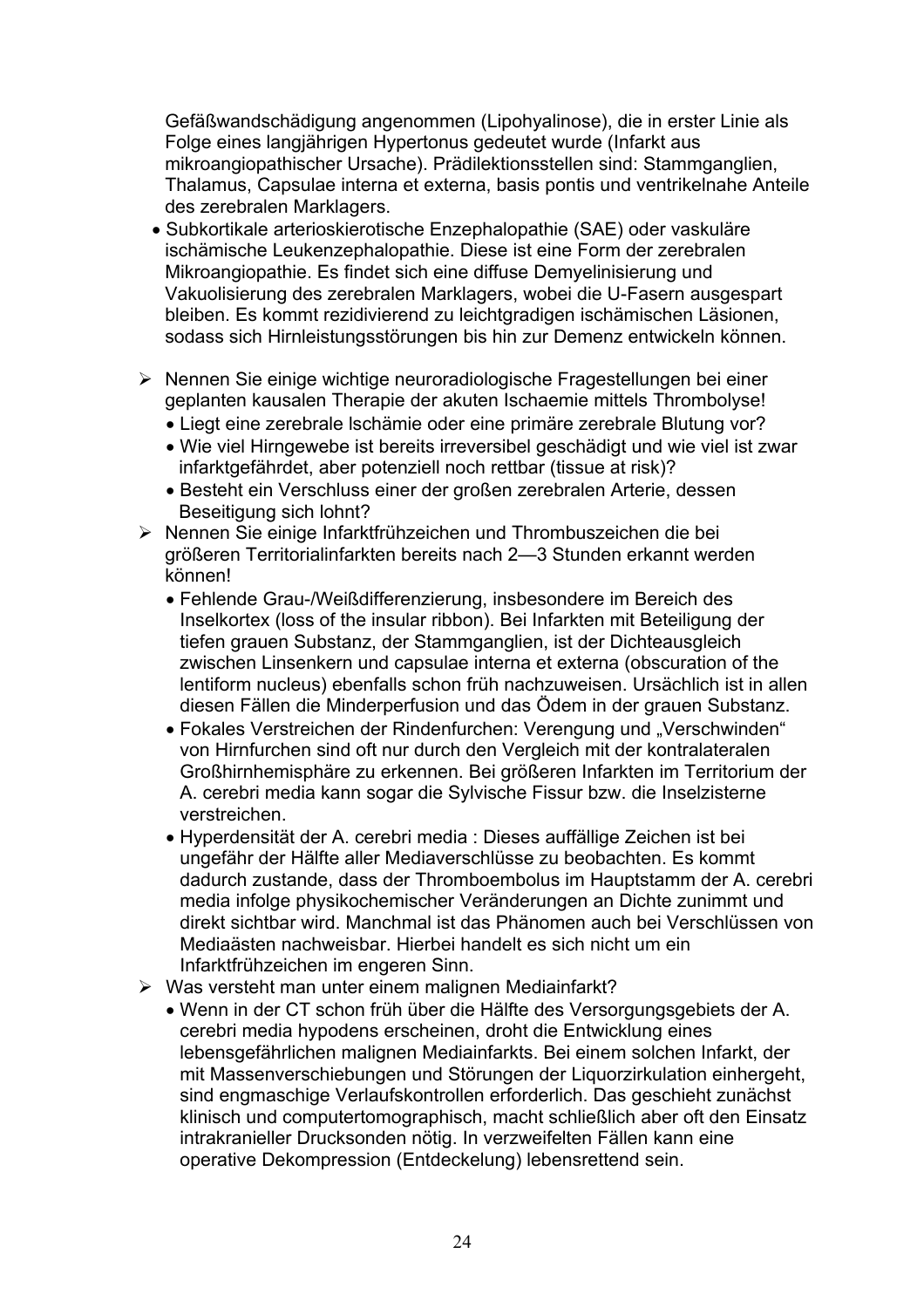- ¾ Wie ist die diffusionsgewichtete MRT-Bildgebung bei akuter Ischaemie zu interpretieren?
	- Mit diffusionsgewichteten Sequenzen (diffusion weighted imaging [DWI]) kann der akute Hirnfarkt bereits wenige Minuten nach einem Gefäßverschluss erfasst werden. Das früh eintretene zytotoxische Ödem schränkt die Wasserdiffusion ein, weshalb das infarzierte Hirngewebe in der diffusionsgewichteten MRT sein hohes Signal behält, während das gesunde Hirngewebe, infolge einer größeren mittleren freien Diffusionsstrecke einen Signalverlust erleidet und dunkel erscheint. Auf den ADC-Bildern (ADC von engl.: apparent diffusion coefficient, scheinbarer Diffusionskoeffizient) kehrt sich der Kontrast zwischen Infarkt und gesundem Gewebe um: Das Infarktareal erscheint hier dunkel, das normale Gewebe hell.
	- Auch wenn diffusionsgewichtete Veränderungen partiell reversibel sein können, nimmt man derzeit an, dass die Hyperintensität in der diffusionsgewichteten MRT das irreversibel geschädigte Hirngewebe im Zentrum einer Ischaemie markiert.
- ¾ Welche Störgrößen müssen bei der diffusionsgewichteten MRT-Bildgebung beachtet werden?
	- Interpretationsfehler bei der DWI-Auswertung treten dann auf, wenn die Protonenbeweglichkeit nur unidirektional, also anisotrop, untersucht wird (Verwechslungsmöglichkeit: physiologisch, strukturell bedingte Einschränkung der mittleren freien Diffusionsstrecke mit ischaemischer Schädigung, wobei etztere die Protonenbeweglichkeit in alle Raumrichtungen einschränkt). Abhilfe: Untersuchung der Diffusion mit isotropem Messansatz mit Erfassung -Protonenbeweglichkeit in zumindest den 3 Hauptraumebenen.
	- Bei alten unbekannten vaskulären Läsionen mit T2-Verlängerung des Gewebes kann ein sog. "T2 shine-through" Effekt auftreten, der dann auf den diffusionsgew. Bildern ein helles Signal ergibt. Abhilfe: Berechnung von ADC-Bildern und Akquisition von T2-gewichteten Aufnahmen.
	- An der Schädelbasis treten immer wieder Suszeptibilitätsartefakte auf, die in diffusionsgewichteten MRT-Bildern Hyperintensitäten erzeugen. Abhilfe: Berechnung von ADC-Bildern, bzw. Bildverzerrungen beachten.
- ¾ Erklären Sie das "match –mismatch" Konzept bei Durchführung einer kombinierten MRT-Untersuchung beim akuten Schlaganfall aus ischaemischer Ursache!
	- x Die vergleichende Analyse von diffusionsgewichteten Bildern (DWI) und Perfusionsbildern (P-MRI) geht von der Annahme aus, dass die DWI Signalveränderungen dem irreversibel geschädigten Gewebe (dem sog. Infarktkern) entsprechen, während die P\_MRI - Veränderungen das gesamte minderperfundierte Hirnareal darstellen. Die Korrelation der Ausdehnung der DWI-Abnormität mit derjenigen der P-MRI-Abnormität ergibt entweder eine Deckungsgleichheit (match) oder aber eine Ungleichheit (mismatch). Bei Ungleichheit kann das perfusionsgestörte Areal oder das diffusionsgestörte Areal größer sein. Ist das perfusionsgestörte Areal größer (P-MRI > DWI), wird das Differenzareal als Korrelat für das Gewebe betrachtet, das noch nicht infarziert, aber hochgradig gefährdet ist (Penumbra, tissue at risk).
- ¾ Nennen Sie einige Ursachen für scheinbar paradoxe Infarktausprägungen bzw. das Auftreten einer Kollateraleninsuffizienz!
	- x Posteriorinfarkt bei Gefäßprozess der ACI bei embryonaler Variante der P2- Segmentversorgung mit hypoplastischem P1-Segment.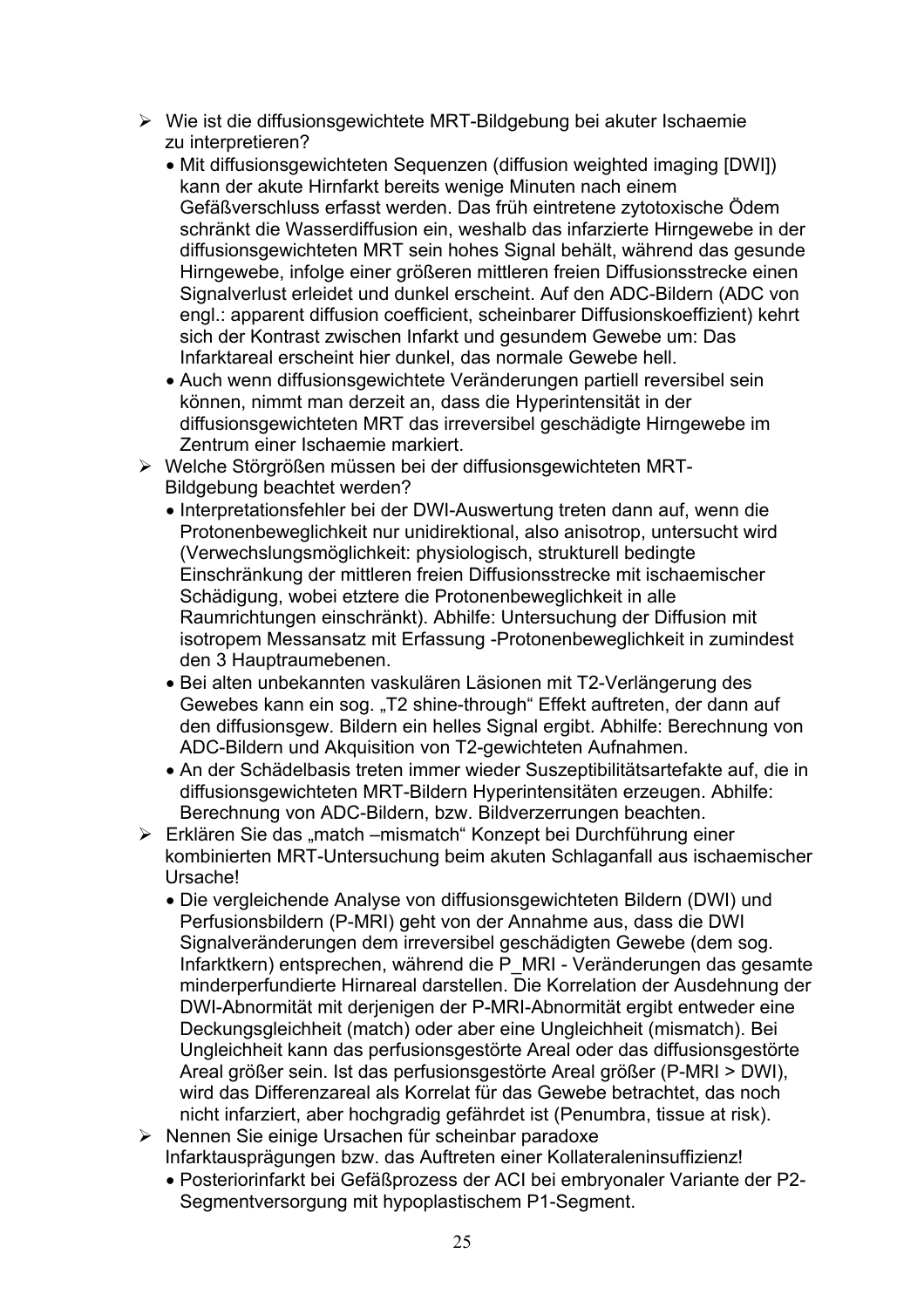- x Infratentorielle Infarkte aus der vorderen Strombahn bei persistierender Art. trigemina primitiva.
- Grenzzonen- bzw. Endarterieninfarkt im ACA-Stromgebiet kontralateral zu ACI-Prozess bei hypo- bzw. aplastischem kontralateralem A1-Segment.
- Aussparung des caput ncl. caud. Bei komplettem Verschluss der art. cerebri media bei (üblicher) Versorgung dieser Struktur durch die A. recurrens Heubner aus der homolat. ACA.
- ¾ Nennen Sie einige typische Symptome eines Ponsinfarktes und geben Sie die Untersuchungsmodalität der Wahl an!
	- Ponsinfarkte entstehen typischerweise paramedian im mittleren Brückenfuß und äußern sich klinisch in einer motorischen Hemiparese, die meistens arm- und distalbetont ist und initial oft von einer Dysarthrie begleitet wird; die für Hirnstamminfarkte als charakteristisch geltende "gekreuzte Symptomatik" fehlt oft. Hirnnervenausfälle je nach Lokalisation.
	- Untersuchungsmethode der Wahl ist die MRT.
- ¾ Benennen Sie einige Ursachen einer Mangelversorgung des Gehirns!
	- akute zerebrale Hypoxie durch Stagnation des Blutflusses (Ischämie)
	- Hypoxie aus hypoxämischer, toxischer oder hypoglykämischer Ursache
- ¾ Welche Veränderungen finden sich bei durch Hypoxie bedingten Schäden?
	- bei passagerer Hypoxie ist oftmals der Cortex reversibel beeinträchtigt.
	- Kortikale Störungen können dabei auch asymmetrisch ausgeprägt sein.
	- Häufig sind die Grenzzonen, die sog. "letzte Wiese"; betroffen.
	- Im Vollbild entstehen kortikal laminare Nekrosen.
	- Es finden sich Ödeme und mitunter Bluthirnschrankenstörungen.
- ¾ Mit welcher Modalität untersucht man die akute Hypoxie, bzw. ihre Folgezustände am besten, welche Veränderungen finden sich?
	- Am besten wird mit der MRT untersucht.
	- x Die Differenzierbarkeit der Hirnrinde und der subkortikalen weißen Substanz ist herabgesetzt.
	- Die Hirnfurchen verstreichen.
	- Bei einer Hirnschädigung durch globale Hypoxie dehnt sich das Hirnödem auf die Stammganglien, das Kleinhirn und den Hirnstamm aus.
- ¾ Welche morphologischen Veränderungen können am Gehirn, bedingt durch eine Vaskulitis, auftreten?
	- Zerebrale Vaskulitiden führen oft zu multiplen, teilweise konfluierenden Arealen erhöhter Signalintensität (T2w) in den Großhirnhemisphären, paraventrikulär und auch weiter peripher im Marklager, in der MRT.
	- Mitunter können nach stattgehabten Blutungen Hämosiderinreste in der MRT auftreten.
	- Bei verschiedenen Autoimmunerkrankungen. (SLE, Periarteriitis nodosa, Mb. Behçet) kann es zu einer Mitbeteiligung des Gehirns mit perivaskulärer Infiltration kommen.
	- Perivaskuläre Entzündungen sind nicht auf die kleinen Arterien beschränkt, sodass ein Mischbild von gleichzeitig mikroangiopathischen und hämodynamischen, mitunter auch territorialen Infarkten vorkommt. Dieses Läsionsmuster ist charakteristisch, aber für sich alleine nicht beweisend für eine Vaskulitis.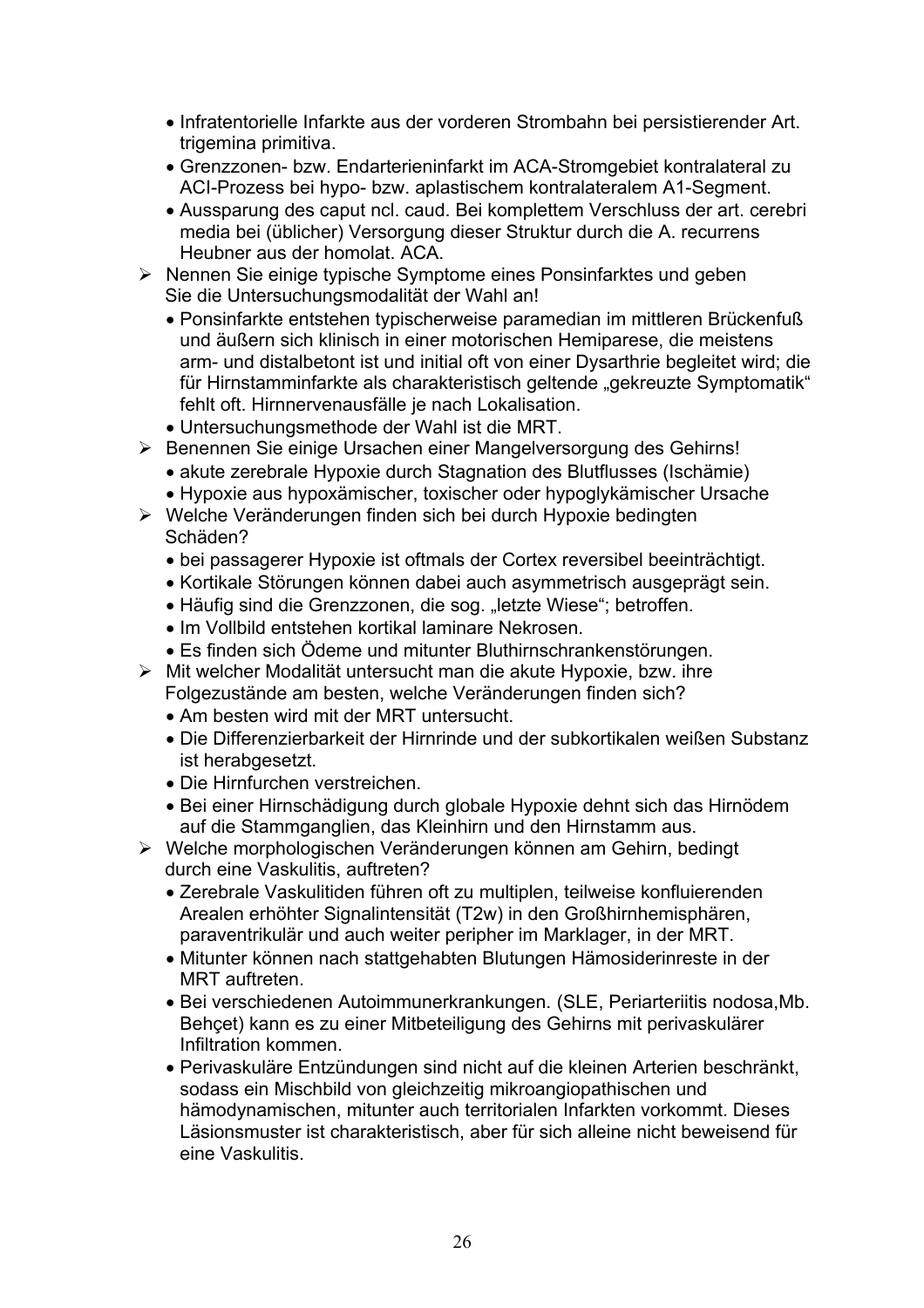- ¾ Welche morphologischen Veränderungen können an den Gefäßen, bedingt durch eine Vaskulitis, auftreten?
	- Wandentzündungen kleiner und mittlerer Arterien können zu einer segmentalen Gefäßerweiterung mit Ausbildung von (Pseudo-) Aneurysmen führen. Vor allem bei SLE rupturieren letztere mitunter und führen zu intrazerebralen Blutungen.
	- Zudem finden sich aber auch Gefäßverengungen und Gefäßverschlüsse.
- ¾ Welche bildgebenden Verfahren können in der Frage nach einer Vaskulitis sinnvoll eingestetzt werden, und was ist ihr Stellenwert?
	- Zur radiologischen Sicherung der Diagnose einer Vaskulitis ist die selektive zerebrale Angiographie notwendig, da mit dieser Methode arterielle Stenosen, Verschlüsse und Aneurysmen am verlässlichsten nachgewiesen werden können.
	- Zur Bestimmung der zerebralen morphologischen Schäden ist die MRT die Methode der Wahl.
- $\triangleright$  Was versteht man unter einer zerebralen Mikroangiopathie, welches morphologische Erscheinungsbild hat sie?
	- Die zerebrale Mikroangiopathie als Erkrankung primär des Marklagers manifestiert sich mit Iakunären Einzelläsionen von 1—2 mm Durchmesser oder als konfluierende spongiöse Demyelinisierung.
	- Selten tritt die zerebrale Mikroangiographie auch primär mit flächigen Hypodensitäten im subkortikalen Marklager in Erscheinung, wobei in extremen Fällen außer den U-Fasern das gesamte Marklager einen homogenen Befall zeigen kann, entsprechend einer subkortikalen arteriosklerotischen Enzephalopathie.
- ¾ Welche wichtige, nicht primär zerebrovaskuläre Differentialdiagnose ist bei der zerebralen Mikroangiopathie zu berücksichtigen und worauf ist zu achten?
	- die Unterscheidung der Mikroangiopathie von Demyelinisierungserkrankungen, besonders der Encephalomyelitis disseminata, kann schwierig sein
	- die zerebrale Mikroangiopathie befällt nicht den Balken und die deutlichste Ausprägung findet sich eher in einigem Abstand von den Seitenventrikeln (paraventrikulär)
	- Demyelinisierungserkrankungen befallen zumeist den Balken und betreffen unmittelbar die Region um die Seitenventrikeln (periventrikulär)
- ¾ Was versteht man unter dem Begriff CADASIL und welche Befunde sind bei dieser Erkrankung zu erwarten?
	- x CADASIL steht für: *cerebral autosomal dominant arteriopathy with subcortical infarcts and leukencephalopathy*
	- Beginn der Erkrankung oft schon im 3. Lebensjahrzehnt
	- Entwicklung einer subkortikalen Demenz
	- rezidivierende zerebrale Durchblutungsstörungen führen zumeist zu symmetrisch verteilten, zunächst periventrikulär lokalisierten Gliosen
	- ein Befall der Capsula externa ist bei dieser Erkrankung im Vergleich zur Mikroangiopathie charakteristisch
	- Stammganglien sind deutlich seltener betroffen sind als bei der zerebralen **Mikroangiopathie**
	- im Spätstadium der Erkrankung ist zumeist das gesamte zerebrale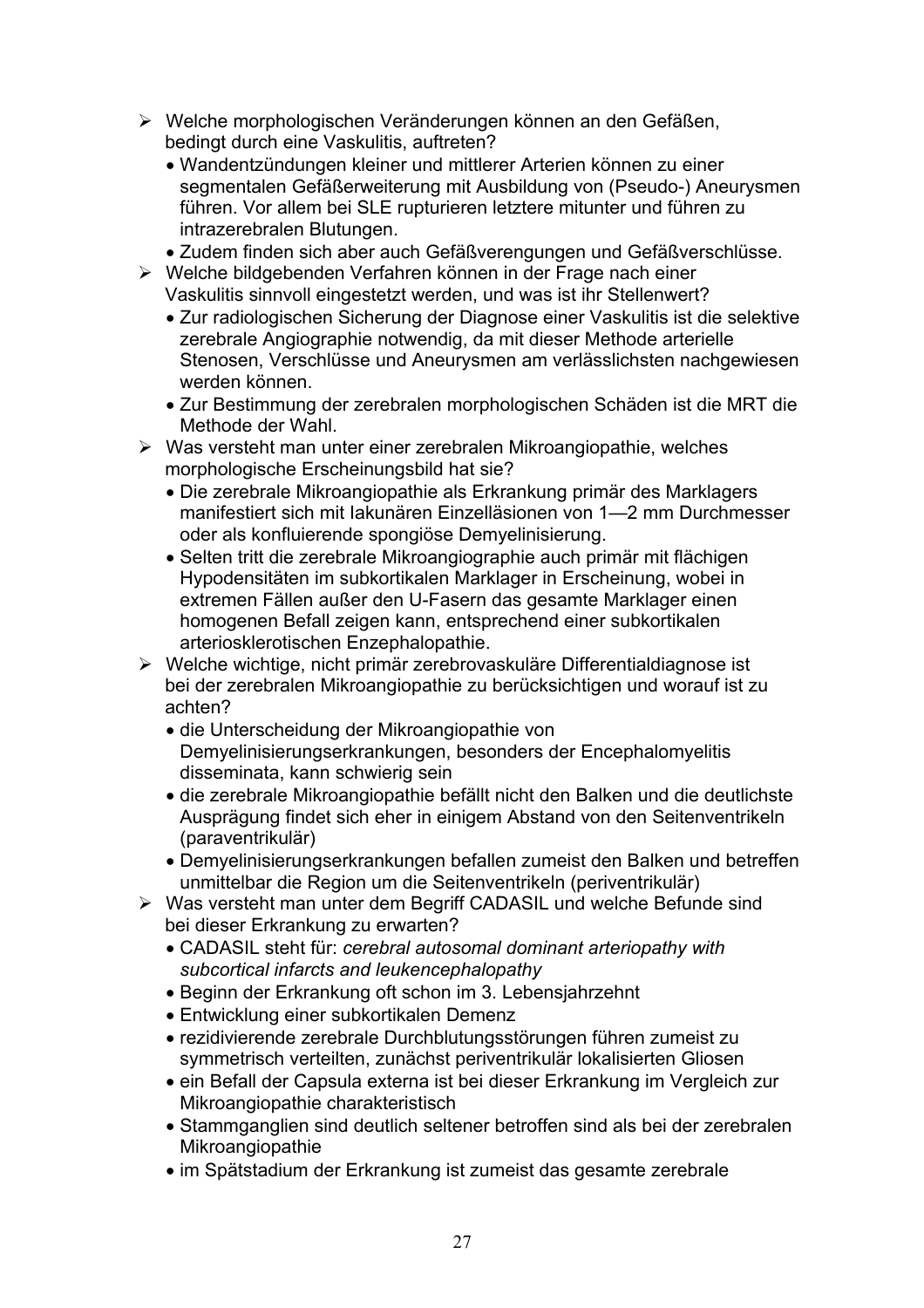Marklager betroffen (Abgrenzung zur schweren zerebralen Mikroangiopathie ist dann bildmäßig fast nicht möglich)

- ¾ Welche diagnostischen Massnahmen sind bei Verdacht auf CADASIL sinnvoll?
	- Anamnese: Patienten sind in der Regel wesentlich jünger als jene mit einer subkortikalen artherosklerotischen Encephalopathie; Zumeist liegen keine typischen Gefäßrisikofaktoren vor.
	- Bildgebung: Vor allem in der MRT sind Hyperintensitäten in typischer Verteilung (siehe oben) in T2-gewichteten Aufnahmen nachzuweisen.
	- Genetik: Die Diagnosesicherung ist durch den Nachweis eines Gendefekts auf Chromosom 19p13 möglich.
- ¾ Welche zumeist harmlosen Veränderungen sollte man nur beobachten, bzw. von den zerebrovaskulären degenerativen Veränderungen abgrenzen?
	- x Erweiterte perivaskuläre Spalten, die Virchow Robin Räume begleiten die perforierenden Arterien und sind für sich belanglos. Da sie jedoch einerseits im fortgeschrittenem Alter, andererseits bei ausgeprägter Hirnatrophie auftreten, ist eine Beobachtung sinnvoll.
	- x Bildgebendes Verfahren der Wahl ist die MRT.

#### ¡ **Hirnblutungen**

- ¾ Welche bildgebenden Verfahren sind einzusetzen in der Diagnostik der intrakranialen Blutung?
	- x Der Nachweis einer akuten Blutung gelingt schnell und sicher mit der CT, heute auch mittels MRT.
	- Subakute und chronische Blutungen samt ihren Residuen sind in der MRT verlässlicher nachzuweisen.
	- Bei Abklärung der Ätiologie kann, bei nicht ausreichender diagnostischer Sicherheit in der CT-Angiographie und/oder der MR- Angiographie, zusätzlich die invasive zerebrale Angiographie erforderlich sein.
- ¾ Wie häufig liegt eine Blutung der klinischen Diagnose: Schlaganfall zugrunde?
	- Spontane intrazerebrale Blutungen ereignen sich fast doppelt so oft wie nichttraumatische Subarachnoidalblutungen.
	- Insgesamt machen beide Erkrankungen knapp 20% aller Schlaganfälle aus.
- ¾ Erklären Sie Demographie und Verlauf der meisten Blutungen!
	- Das Risiko an einer intrazerebralen Blutung zu erkranken, steigt nahezu proportional mit dem Alter.
	- Männer sind häufiger betroffen als Frauen.
	- In der Altersgruppe bis 45 Jahre sind Subarachnoidalblutungen häufiger als intrazerebrale Blutungen.
- ¾ Welche Ursachen von Blutungen kennen Sie?
	- Die arterielle Hypertonie wird als bedeutsamster Risikofaktor in der Pathogenese intrazerebraler Blutungen angesehen. Zusätzlich gelten Amyloidangiopathie, Alkoholismus, die Einnahme von Antikoagulantien etc. als Risikofaktoren.
	- Subarachnoidalblutungen sind überwiegend Folge einer Aneurysmaruptur. Eine AVM kann ebenfalls vorliegen, diese verursacht jedoch auch, neben einer Subarachnoidalblutung eine rein intrazerebrale Blutung.
	- Selten führen Tumoren, Vaskulitiden ebenfalls zu intrazerebralen Blutungen.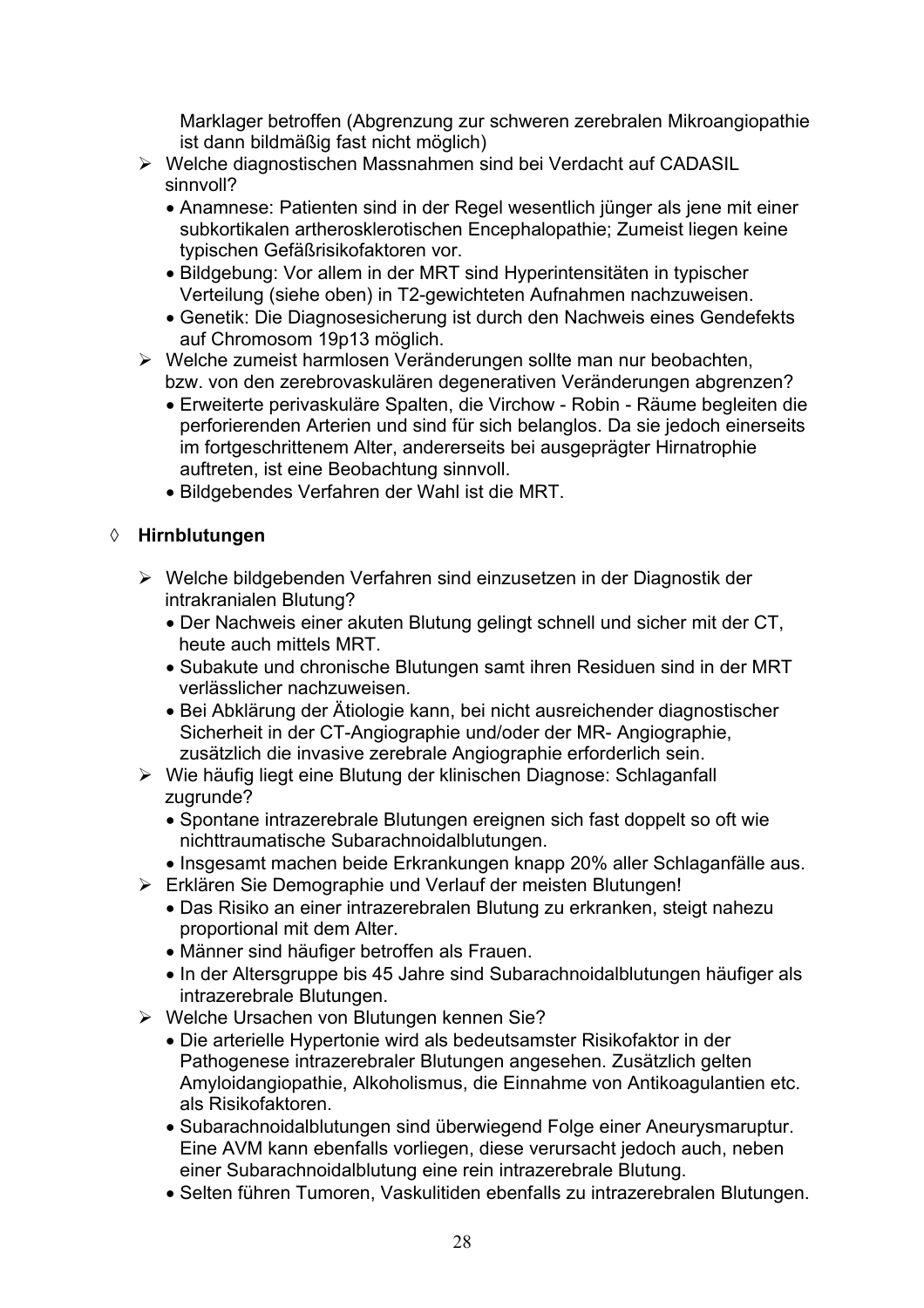- ¾ Wie sind die Untersuchungsmodalitäten CT & MRT bei Blutungen zu bewerten?
	- Aussagekraft der Methoden hängt vom Zeitpunkt der Untersuchung ab.
	- Die diagnostische Sicherheit kann durch Kombination von Verfahren erhöht werden (z.B.: KM-Gabe, angiographische Darstellungen etc.).
	- Eine zerebrale Angiographie ist zumeist entbehrlich.
	- Die CT ist beim Nachweis frischer arterieller Blutungen die Methode der **Wahl**
	- Bei Subarachnoidalblutungen lassen sich innerhalb der ersten 72 Stunden in der CT selbst geringe Blutmengen im Subarachnoidalraum nachweisen. Danach geht die Dichteanhebung wieder rasch zurück, vor allem durch Vermischung des Bluts mit dem Liquor und durch Resorption.
- ¾ Erläutern Sie den Verlauf der akuten intrazerebralen Blutung in der CT!
	- Akute intrazerebrale Blutungen und Subarachnoidalblutungen erscheinen in der CT als hyperdense Bezirke mit Dichtewerten zwischen 40 und 90 HE. Der hohe Dichtewert beruht überwiegend auf den ausgefällten Proteinen des **Blutes**

Der Hämoglobinabbau führt zu einer Dichteabnahme von etwa 2 HE pro Tag.

- Gegen Ende der ersten Woche entsteht ein hypodenser Saum bei Verkleinerung der zentralen Hyperdensität.
- Danach wird die Blutung je nach Initialgröße innerhalb von 3-6 Wochen allmählich hypodens, wobei sie ein hirnisodenses Stadium durchläuft.
- Mit Abschluss der Resorption bilden sich die Raumforderungszeichen zurück, und es entsteht der endgültige, manchmal überraschend kleine Parenchymdefekt.
- Nach KM-Gabe kommt es in der CT während der Resorptionsphase oft zu einem Ring-Enhancement am Rand des Hämatoms, das mit ähnlichen Phänomenen bei Hirnabszessen und Tumoren verwechselt werden kann.
- ¾ Erklären Sie die Einblutungsmechanismen!
	- Intrazerebrale Blutungen sind primär Rhexisblutungen aus Arteriolen oder kleinen Arterien. Dies wird besonders für hypertensive Massenblutungen angenommen, gilt aber auch für die sekundäre Einblutung in einen ischämischen Infarkt.
	- Bei der hämorrhagischen Transformation eines ischämischen Infarkts kommt es dagegen zu Diapedeseblutungen infolge gestörter Endothelfunktion.
	- Blutungen infolge venöser Stauung, Enzephalitis oder entzündlicher Wandveränderungen werden zumeist als Diapedeseblutungen gesehen.
- ¾ Stellen Sie den Verlauf der akuten intrazerebralen Blutung in der MRT dar!
	- Bei der Untersuchung mit Hochfeldgeräten (>1 T) und SE-Sequenzen lassen sich aufgrund des Signalverhaltens mehrere Stadien der Hämatomevolution definieren. In GRE-Sequenzen liegen zutdurchgeführt werden.
	- Die akuten charakteristischen Signalveränderungen bei der Resorption der Blutung beruhen auf der Umwandlung von Oxyhämoglobin über Desoxyhämoglobin in zunächst noch intrazelluläres Methämoglobin.
	- In der subakuten Phase der Blutung kommt es zur Lyse der Erythrozyten, die in der 2. Woche nach zentral fortschreitet. Durch die Bildung von extrazellulärem Methämoglobin entsteht sowohl in T1- als auch in T2 gewichteten Aufnahmen eine starke Signalerhöhung.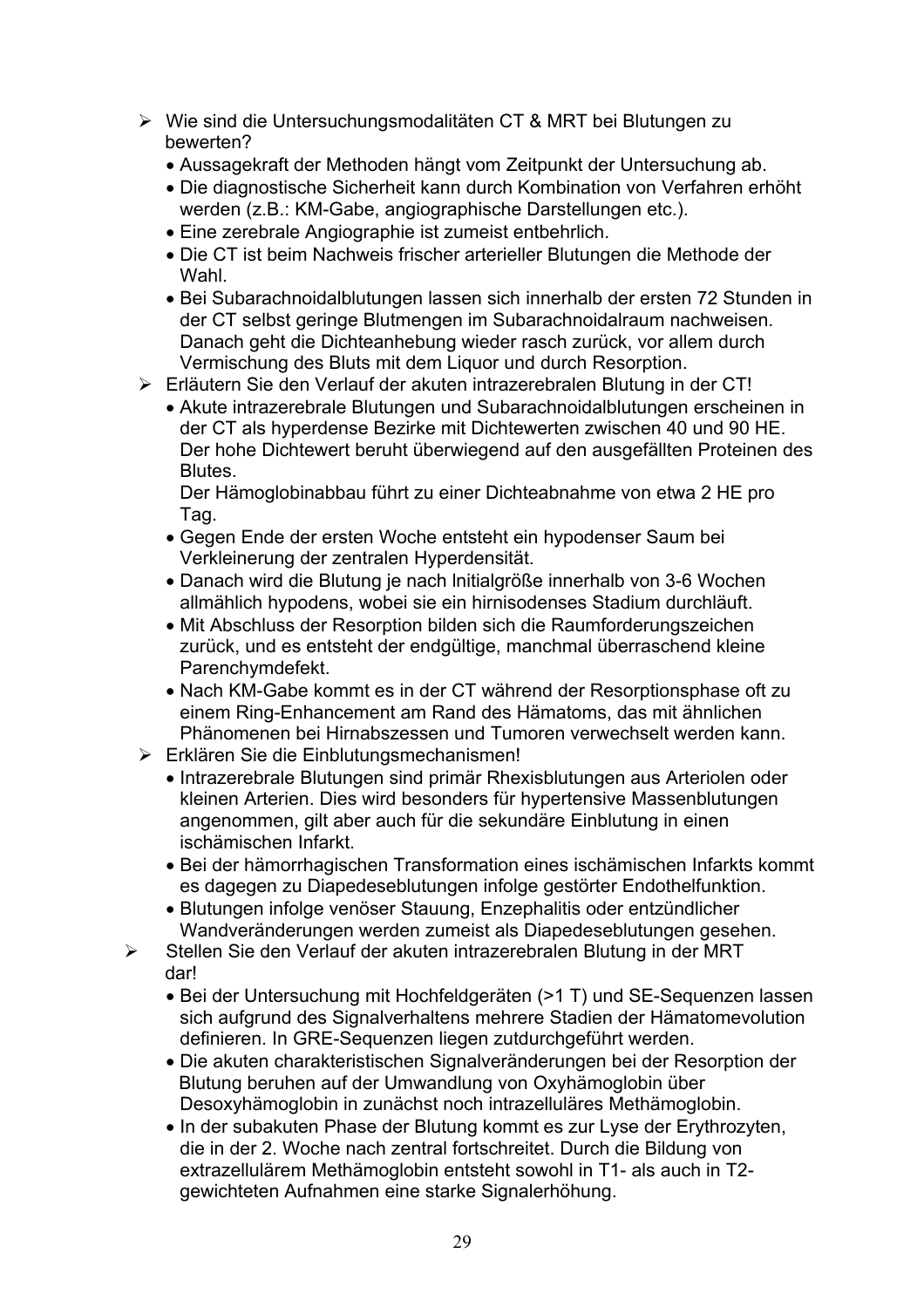- In der chronischen Phase (etwa ab der 3. Woche), wenn Makrophagen vom Rand der Blutung einwandern und das Hämoglobineisen in Form von Hämosiderin und Ferritin einlagern, zeigt sich das Hämatom in T2 gewichteten Aufnahmen zentral hyperintens, aber peripher kommt es zu einer ausgeprägten Signalminderung. Dieser mehr oder minder schmale Saum prominenter Hypointensität markiert bis zur vollständigen Resorption die wahre Größe der Blutung, da er sich scharf gegen das (hyperintense) perifokale Ödem abgrenzt. Nach der Resorption des Hämatoms markiert er langfristig dessen Residuum.
- Angesichts der initial raschen Variabilität der Signale liegt der diagnostische Vorteil der MRT primär in der Erfassung von subakuten und chronischen Hämatomen und deren exakter Lokalisation in muliplanaren Darstellungen.
- GRE-Sequenzen zeigen einen homogeneren Verlauf mit überwiegend hypointenser Dartstellung der Blutung.
- ¾ Welche Blutungsursachen gibt es und welche nicht invasive Modalität (CT oder MRT) sollte zur Anwendung kommen?
	- Die angiographisch meistens stummen kavernösen Hämangiome oder Cavernome, die charakteristischerweise neben frischen auch ältere Blutungsanteile enthalten, werden mit der MRT weit häufiger erkannt.
	- Auch AV-Malformationen sind meist leichter mit der MRT als mit der CT zu erfassen
	- Venöse Angiome, die manchmal auch einen kavernösen Anteil haben, werden ebenfalls in der MRT besser erkannt.
	- Sinusthrombosen als Blutungsursache sind bei kombinierter Anwendung von MRT und MRA meistens verlässlich nachweisbar. Die hochauflösende Kontrast-CT mit CT-Angiographie liefert jedoch ebenfalls verlässliche Befunde.
	- Auf einen Tumor als Ursache einer intrazerebralen Blutung weisen oft das gleichzeitige Bestehen mehrerer Blutungsstadien nebeneinander, sowie eine verzögerte Resorption, in der selben Läsion hin. Auch dies ist leichter mit der MRT erfassbar.
- ¾ Welche typischen Blutungslokalisationen kennen Sie?
	- Stammganglien- und Thalamusblutungen machen mehr als die Hälfte aller intrazerebralen Blutungen aus.
	- x Weitere häufige Blutungslokalisationen sind Lobärhämatome, vor allem bei der Amyloidangiopathie.

#### ¡ **Hypertensive Massenblutung**

- ¾ Nennen Sie Ursachen der hypertensiven Blutung und häufige Lokalisationen!
	- Es besteht bei der zerebralen hypertensiven Gefäßerkrankung eine Degeneration der Gefäßwandmuskulatur mit Entwicklung von Mikroaneurysmen und Lipohyalinose. Von diesen Veränderungen betroffen sind primär die perforierenden Stammganglienarterien, die penetrierenden Ponsarterien und die Kleinhirnarterien.
	- Blutungen in den Stammganglien (Putamenblutungen ca. 30%, caput nuclei caudati ca. 5%) und im Thalamus (ca. 20%) sind ätiologisch meistens hypertensive Massenblutungen. Auch bei Kleinhirn- und Ponsblutungen (ca. 5%) wird der Hochdruck als Hauptursache angesehen.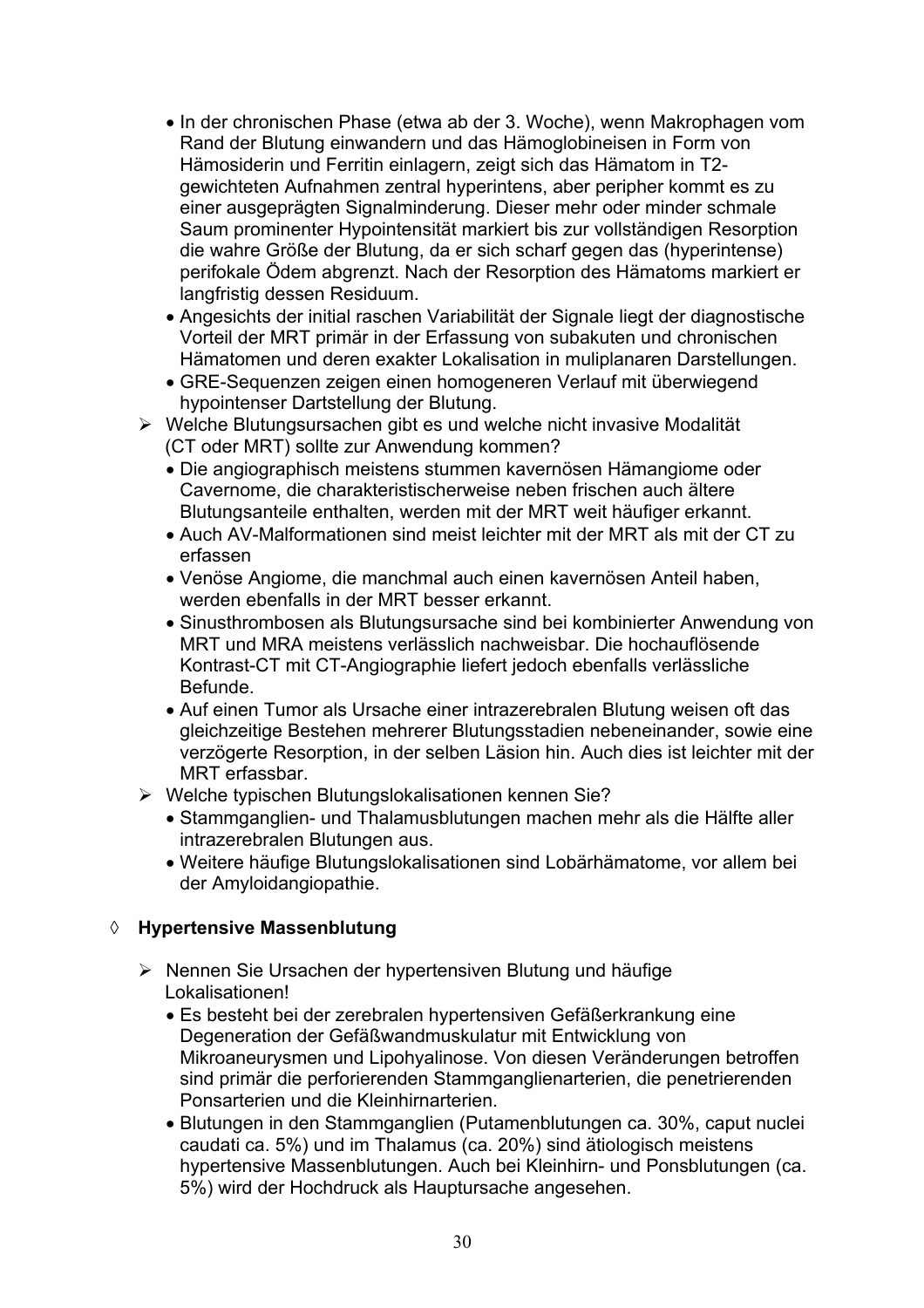- ¾ Welche Komplikationen der Blutung sind zu berücksichtigen?
	- x Größere und/oder ventrikelnahe intrazerebrale Blutungen brechen häufig in das Ventrikelsystem ein.
	- Blutkoagel im Ventrikelsystem, sowie, bei größeren Blutungen, der massiv raumfordernde Effekt können zu Ausbildung eines Hydrocephalus führen.
- ¾ Wie können Verlaufskontrollen von Blutungen effizient durchgeführt werden?
	- CT-Verlaufskontrollen sind ausreichend
	- Nur bei ungeklärter Blutungsursache, müssen weiterführende radiologische Untersuchungen, wie CT-, MRT-, manchmal auch eine intraarterielle Angiographie, im subakuten oder chronischen Stadium der Blutung wiederholt werden.

#### ¡ **Subarachnoidalblutungen**

- ¾ Was ist die häufigste Ursache eines Subarachnoidalblutung? Die häufigste Ursache einer Subarachnoidalblutung ist das Aneurysma.
- ¾ Welche zusätzlichen Befunde und Folgen einer Subarachnoidalblutung sind zu berücksichtigen?
	- In etwa 20% liegt zusätzlich eine intrazerebralen Blutung vor.
	- Es kann zu einer hochgradigen intrakraniellen Druckerhöhung kommen, die nicht selten zu einer globalen zerebralen Perfusionsstörung mit initialem Bewusstseinsverlust führt (etwa 20% der Patienten versterben innerhalb von Minuten bis Stunden).
	- Es treten oft bleibende deutliche fokal neurologische Defizite auf.
	- Es treten häufig schwere Hirnödeme auf.
	- Es kann sich ein Hydrocephalus occlusus (z.B.: Blutkoagel etc.) oder malresorptivus (posthämorrhagisch) ausbilden.
	- Oft tritt nach 3 4 Tagen der sog. Vasospasmus auf, der bis zu zwei 2 Wochen anhalten kann und in ca. 30% der Fälle zu ischämischen Infarkten führt.
	- Rezidivblutungen haben eine zumeist infauste Prognose (in ca. 50% der Fälle innerhalb der ersten 6 Monate).
- $\triangleright$  Wie weist man neuroradiologisch am schnellsten eine Subarachnoidalblutung, bzw. eine mögliche Blutungsquelle nach?
	- x Eine rasche Diagnostik ist mittles CT möglich. Ca. 2% der Subarachnoidalblutungen sind jedoch auch im CT negativ.
	- Mittels der CT-Angiographie ist auch bereits die Mehrzahl der Blutungsquellen nachweisbar.
	- Eine intraarterielle Angiographie muss zumeist nicht akut durchgeführt werden, bei negativem Blutungsquellennachweis in den nichtinvasiven Verfahren, ist sie jedoch weiterhin angezeigt.
	- Die intraarterielle Angiographie erfasst zudem auch den Vasospasmus, wobei neuere nicht invasive Verfahren, allem voran die Perfusions-MRI und - CT, in der Bewertung des damit verbundenen Durchblutungsmangels weitreichender sind.
- ¾ Kann man immer eine Blutungsquelle nachweisen? Nein, in ca. 20% aller Subarachnoidalblutungen ist eine Blutungsquelle selbst nach Wiederholung der Angiographie nicht nachweisbar. In diese Gruppe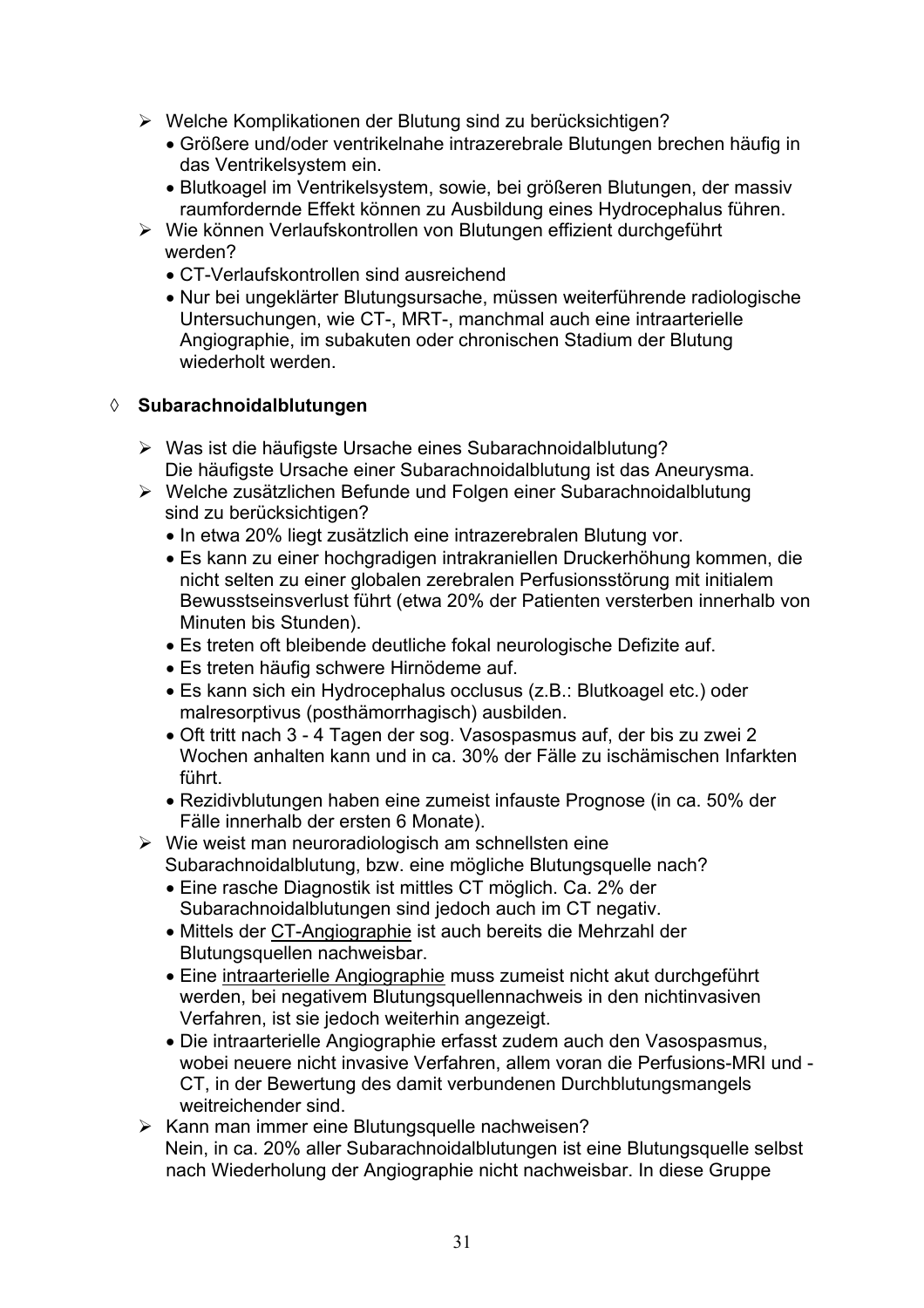fallen auch die meisten Patienten mit umschriebener perimesenzephaler Blutung, die eine besonders günstige Prognose hat.

#### ¡ **Andere Gefäßerkrankungen**

- ¾ Welche Gefäßerkrankungen kennen Sie, die vermutlich aus kongenitaler Ursache oder aus dem Zusammenwirken angeborener und erworbener Störungen entstehen?
	- Gefäßmissbildungen (Aneurysmen etc.)
	- Mova-Mova-Syndrom
	- fibromuskuläre Dysplasie

#### ¡ **Aneurysmen**

- ¾ Wie definieren Sie Aneurysmata, bzw. deren Inzidenz und Ätiologie?
	- Aneurysmata sind umschriebene permanente Gefäßerweiterungen, die durch Aussackungen an Schwachstellen der Gefäßwand entstehen und vorzugsweise an Gefäßverzweigungen auftreten.
	- Aneurysmen sind sie die häufigste Ursache der nicht traumatischen Subarachnoidalblutung und verursachen rund 25% aller intrakraniellen Blutungen.
	- Die Inzidenz liegt in der Gesamtbevölkerung bei 1 %, nach Autopsiestudien sogar bei bis zu 9%.
		- Man unterscheidet echte (98%) und falsche Aneurysmata.
- ¾ Gibt es Erkrankungen bei denen Aneurysmata besonders häufig vorkommen?
	- Marfan-Syndrom
	- Ehlers-Danlos-Syndrom Typ IV
	- tuberöse Sklerose
	- fibromuskuläre Dysplasie
	- polyzystische Nierenerkrankung
	- familiäre Häufung
- ¾ Nennen Sie einige häufige Lokalisationen von Aneurysmata? Mehr als 80% liegen im vorderen Anteil des Circulus Willisii (besonders: A. comm. anterior)
- ¾ Nennen Sie Ursachen Typen echter Aneurysmata?
	- mykotische, infektiöse und entzündliche Aneurysmata
	- Aneurysmata bei Erkrankungen des Bindegewebes (z.B.: bei fibromuskulärer Dysplasie, Ehlers-Danlos-Syndrom, Pseudoxanthoma elasticum).
- ¾ Welche Syndrome gehen mit zerebralen A. einher?
- ¾ Nennen Sie Ursachen falscher Aneurysmata?
	- traumatische Aneurysmata (Folge einer direkten Schädigung der Gefäßwand)
	- dissezierende Aneurysmata (entstehen spontan oder traumatisch)
- ¾ Was ist bei der Sonderform des Riesenaneurysmas zu beachten? Riesenaneurysmata weisen ein Durchmesser von 10—25 mm auf, darüber spricht man sogar vom gigantischen Aneurysma.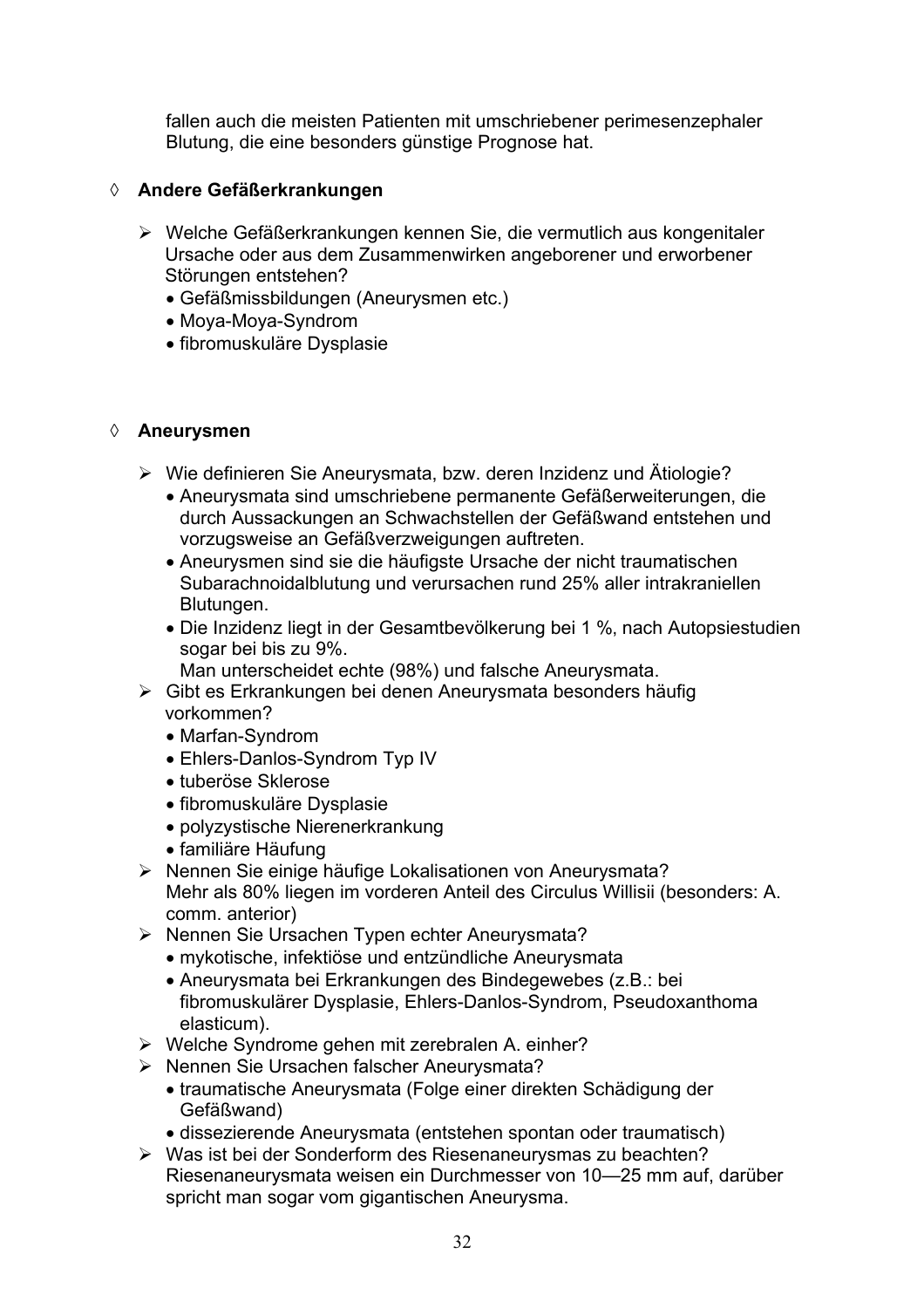Es treten oft Symptome, die durch die Raumforderung bedingt sind, auf. So können je nach Lage Symptome eines Tumors imitiert werden. Blutungsrisko und Gefäßbezug (evtl. ist Gefäßausschaltung zur Behandlung notwendig)

- ¾ Welche Ziele verfolgt die neuroradiologische Diagnostik bei der Darstellung von Aneurysmata?
	- Darstellung des Aneurysmas (Form, Tochteraneurysmata etc.)
	- direkter Gefäßbezug (insbesondere Darstellung der Halsregion)
	- Nachweis oder Ausschluss von direkt aus dem Aneurysma abgehenden Gefäßen
	- Nachweis oder Ausschluss von Ödembildung
	- intraaneurysmatische Thrombosierungen

#### ¡ **Gefäßmissbildungen**

- ¾ Welche Charakteristika treffen auf AV-Malformationen (AV-Angiome, AVM) zu?
	- AV-Malformationen (AV-Angiome, AVM) sind vermutlich genetisch bedingt.
	- x AVMs zeigen eine Prävalenz von ca. 1 10/100000 Einwohner/Jahr.
	- Es bestehen häufig klinische Symptome unabhängig von einer Blutung (Krampfanfälle, Kopfschmerzen).
	- x jährliches Blutungsrisiko ca 3%
- ¾ Wie ist die Blutung aus einer AVM zu beurteilen?
	- x Etwa 50% der AVM-Blutungen treten zwischen dem 20. und 50. Lebensjahr auf.
	- Ca. 66% dieser Blutungen sind intraparenchymale Blutungen, Subarachnoidalblutungen oder Ventrikelblutungen sind seltener.
	- Bei vorliegen besonderer Gefäßformationen einer AVM ist das Blutungsrisiko höher einzuschätzen (z.B.: bei Aneurysmata an zuführenden Arterien, venöse Stenose, Mikroangiom, Drainage überwiegend zum tiefen Venensystem).
	- x Vorausgegangene Blutungen erhöhen ebenfalls das Blutungsrisiko auf das 2- bis 4fache.
- ¾ Welche neuroradiologischen Nachweisverfahren einer AVM sind möglich?
	- Bevorzugt ist die MRT einzusetzen, da die Gefäßstrukturen, etwaige Gliosen und alte Blutungsreste gut erkannt werden können.
	- In der CT sind Gefäßverkalkungen etwas besser differenzierbar.
	- x Die intraarterielle Angiographie dokumentiert die Hämodynmik einer AVM am besten.
- ¾ Welche Gefäßmissbildung außer der AVM mit klinischer Relevanz kennen Sie?
	- Kavernom
	- Telengiektasie (bes. Mesenzepholon)
- ¾ Welche Relevanz kommt einem Kavernom zu?
	- Kavernome sind venöse Gefäßmalformationen.
	- Ihre Häufigkeit variiert zwischen 2 und 25% aller zerebrovaskulären Malformationen.
	- Die veranschlagte Prävalenz liegt bei etwa 0.5%.
	- Kavernome sind häufig klinisch stumm, der Anteil symptomatischer Läsionen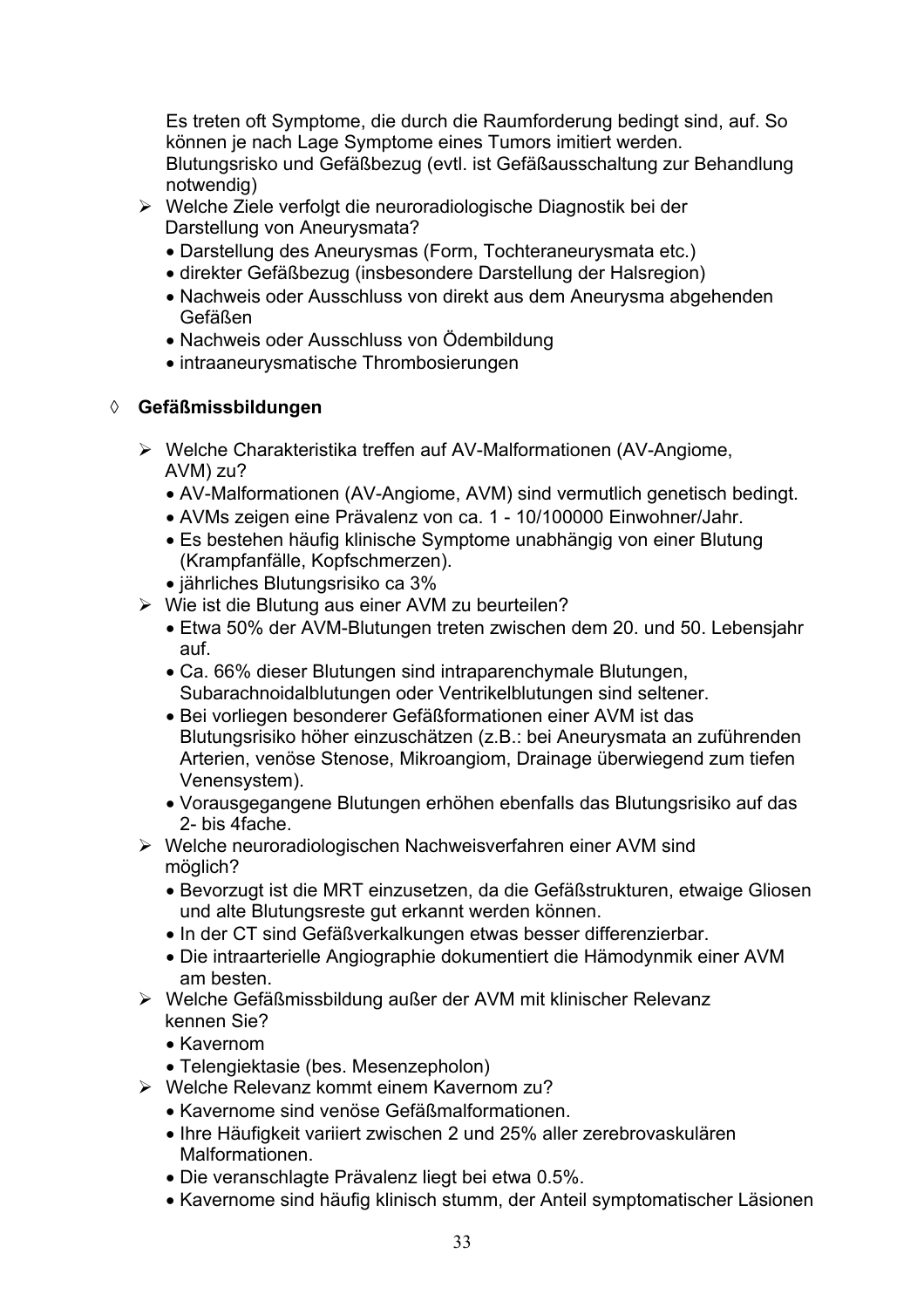bei den zerebralen Gefäßmissbildungen liegt unter 4%.

- Kavernome können multipel vorkommen.
- Zumindest bei familiär gehäuften Kavernomen konnte eine genetische Ursache identifiziert werden.
- ¾ Welche neuroradiologische Nachweisverfahren eines Kavernoms sind möglich?
	- Kavernome lassen sich angiographisch kaum nachweisen. In der Angiographie sollen vor allem assoziierter Gefäßmissbildungen erfasst werden.
	- In der MRT ist die Sensitivität von GRE-Sequenzen beim Nachweis kleiner Kavernome bedingt durch die zumeist vorhandenen Blutabbauprodukte sehr hoch.
	- x Die CT ist unspezifisch und erfasst eher Gefäßverkalkungen in Kavernomen.
	- Kontrastmittelgabe ist sowohl in der MRT als auch der CT unspezifisch.
- $\triangleright$  Wie äußern sich Kavernome?
	- Klinisch treten häufig zerebrale Anfälle, seltener fokale neurologische Defizite auf.
	- Subarachnoidalblutungen sind selten, nur bei 15% der Kavernompatienten kommt es zu einer klinisch bedeutsamen Parenchymblutung.
	- Das Blutungsrisiko wird mit maximal 0,7% pro Jahr veranschlagt.
	- Symptomatische Kavernome weisen eine höhere Blutungsrate bis zu 4,5% auf.

#### ¡ **Durafisteln**

- ¾ Wo entsteht die traumatische Durafistel am häufigsten? Zwischen der A. carotis interna und dem Sinus cavernosus (sinus cavernosus Fistel).
- ¾ Nennen Sie einige Charakteristika von nicht traumatisch entstandenen Durafisteln?
	- x Bei den duralen AV-Malformationen handelt es sich zumeist um abnorme diffusretikuläre Kurzschlussverbindungen zwischen duralen (pachymeningealen) Arterien und duralen Sinus, duralen Venen oder leptomeningealen Venen.
	- Die Bezeichnung erfolgt zumeist nach ihrer Beziehung zum venösen Sinus.
	- AV-Malformationen können in Zusammenhang mit Sinusthrombosen, nach Operationen, Infektionen oder Schwangerschaften in Erscheinung treten.
	- x Durale AV-Malformationen sind 10-mal seltener als piale AV- Malformationen.
	- x AV-Malformationen der Okzipitairegion und des Sinus cavernosus sind häufig, jene am Sinus sagittalis superior, am tiefen Venensystem und an der Frontobasis selten.
- ¾ Nennen Sie einige Symptome von duralen AV-Malformationen?
	- Die klinische Symptomatik hängt stark von der Lage und Ausprägung der Durafistel ab.
	- Kopfschmerzen, pulssynchrone Ohrgeräusche, pulsierender Exophthalmus, Hirnnervenparesen und die Ausbildung eines Hydrozephalus kommen vor.
- ¾ Wie beurteilen Sie das Blutungsrisiko einer duralen AV-Malformation?
	- Hinweise auf einen gesteigerten Venendruck bedingen ein höheres Blutungsrisiko.
	- Abhängig von der venösen Drainage kann das Blutungsrisiko bis zu 50%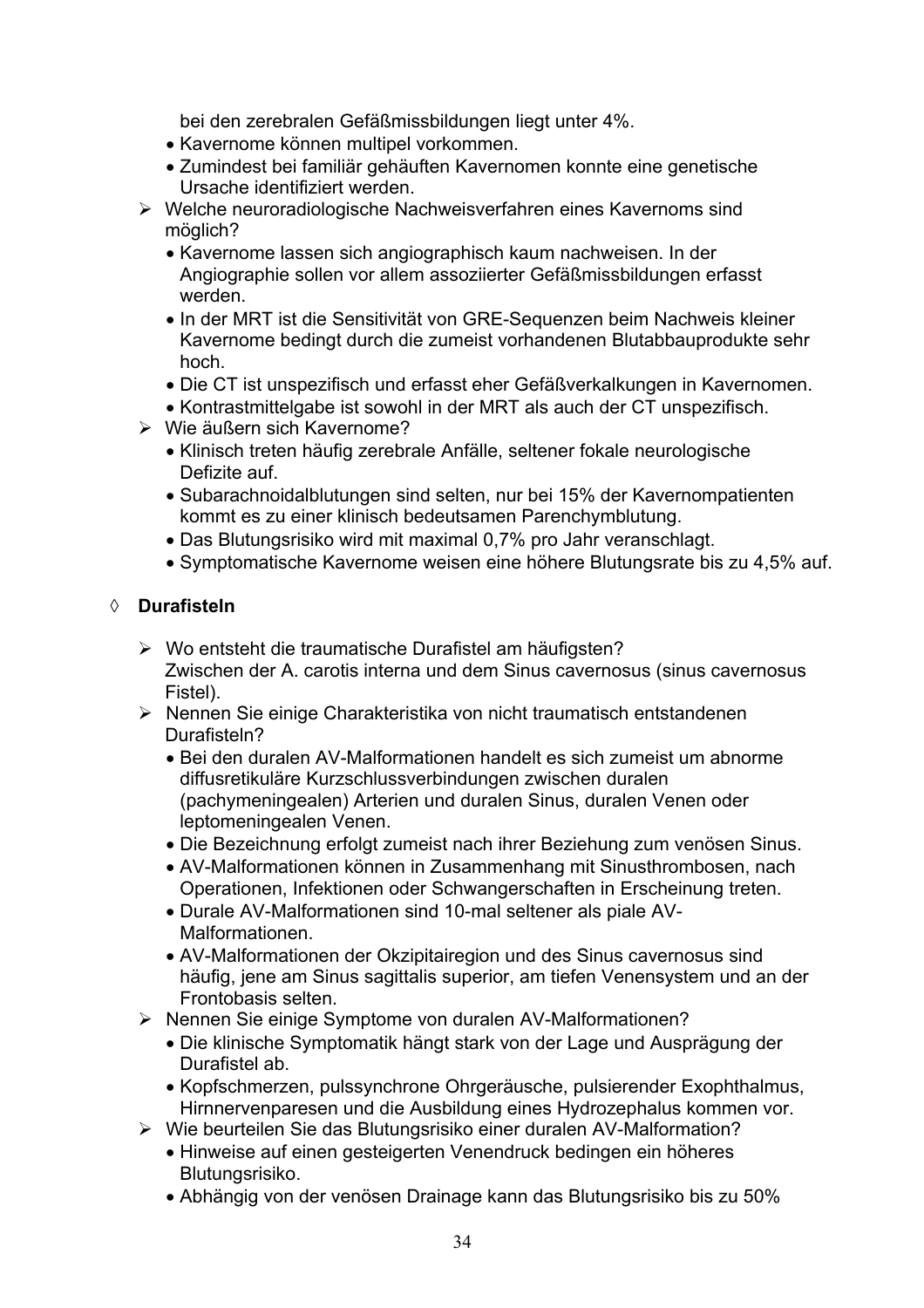betragen.

- ¾ Welche neuroradiologische Nachweisverfahren setzen Sie zum Nachweis einer duralen AV-Malformation ein?
	- Die intraarterielle Angiographie ist die Methode der Wahl.
	- In der CT und MRT sind nur sehr ausgeprägte Fisteln zu erkennen, hier lassen sich eher die Komplikationen wie Ödeme, Blutungen oder ein Hydrozephalus nachweisen.

#### ¡ **Arteriendissektion**

- ¾ Welche Ursachen einer Gefäßdissektion kennen Sie?
	- Überdehnungen der Halsgefäße durch Traumen oder extreme Kopflewegungen (z.B.: chiropraktische Manipulation) können zur Dissektion führen.
	- Dissektionen treten zusätzlich auch spontan auf.
	- Mögliche Risikofaktoren sind arterielle Hypertonie, fibromuskuläre Dysplasie, Migräne, Medianekrose und Drogenmissbrauch.
- ¾ Häufige Lokalisationen von Gefäßdissektionen?
	- An der A. carotis interna ist besonders der obere und mittlere Abschnitt des zervikalen Segmentes betroffen.
	- An der A. vertebralis treten Dissektionen vor allem subokzipital, seltener im intrathekalen Segment, auf.
- ¾ Nennen Sie einige Symptome, die auf eine Dissektion hinweisen können?
	- Die Aufspaltung der Gefäßwand macht nicht immer Beschwerden.
	- Kopfschmerzen, und Schmerzen im Hals oder Nacken sind häufige Symptome.
	- Bei Karotisdissektionen kann oft ein postganglionäres Honersyndrom auftreten.
	- Es kommt mitunter zu hämodynamischen oder/und embolischen zerebralen Durchblutungsstörungen.
- ¾ Welches neuroradiologische Nachweisverfahren setzen Sie zum Nachweis einer Dissektion bevorzugt ein?
	- x Diagnostisch ist die MRT mit MR-Angiographie, am besten mit zusätzlicher Perfusions- und Diffusionsmessung, die Methode der Wahl.

#### ¡ **Moya-Moya-Erkrankung**

- ¾ Wie läßt sich die Moya-Moya-Erkrankung beschreiben?
	- Die Ätiologie ist nach wie vor weitgehend unklar. Es besteht eine 3fach erhöhte lnzidenz beim Down-Syndrom, ebenso sind HLA-Haplotypen, Autoantikörper und Chromosomenaberrationen bei familiären Formen nachgewiesen worden.
	- Es kommt zu einer langsam progredienten, schließlich hochgradigen Stenosierung der basalen Hirnarterienstämme mit konsekutiver Ausbildung eines dichten feinen Kollateralennetzes.
	- Inzidenz in Japan (besondere Häufung) von 1: 1.000.000, wobei insgesamt überwiegend Kinder, Jugendliche und junge Frauen (70% der Patienten unter 20 Jahre) betroffen sind.
	- Der Begriff Moya-Moya, von japanisch für Rauch- oder Nebelschwaden,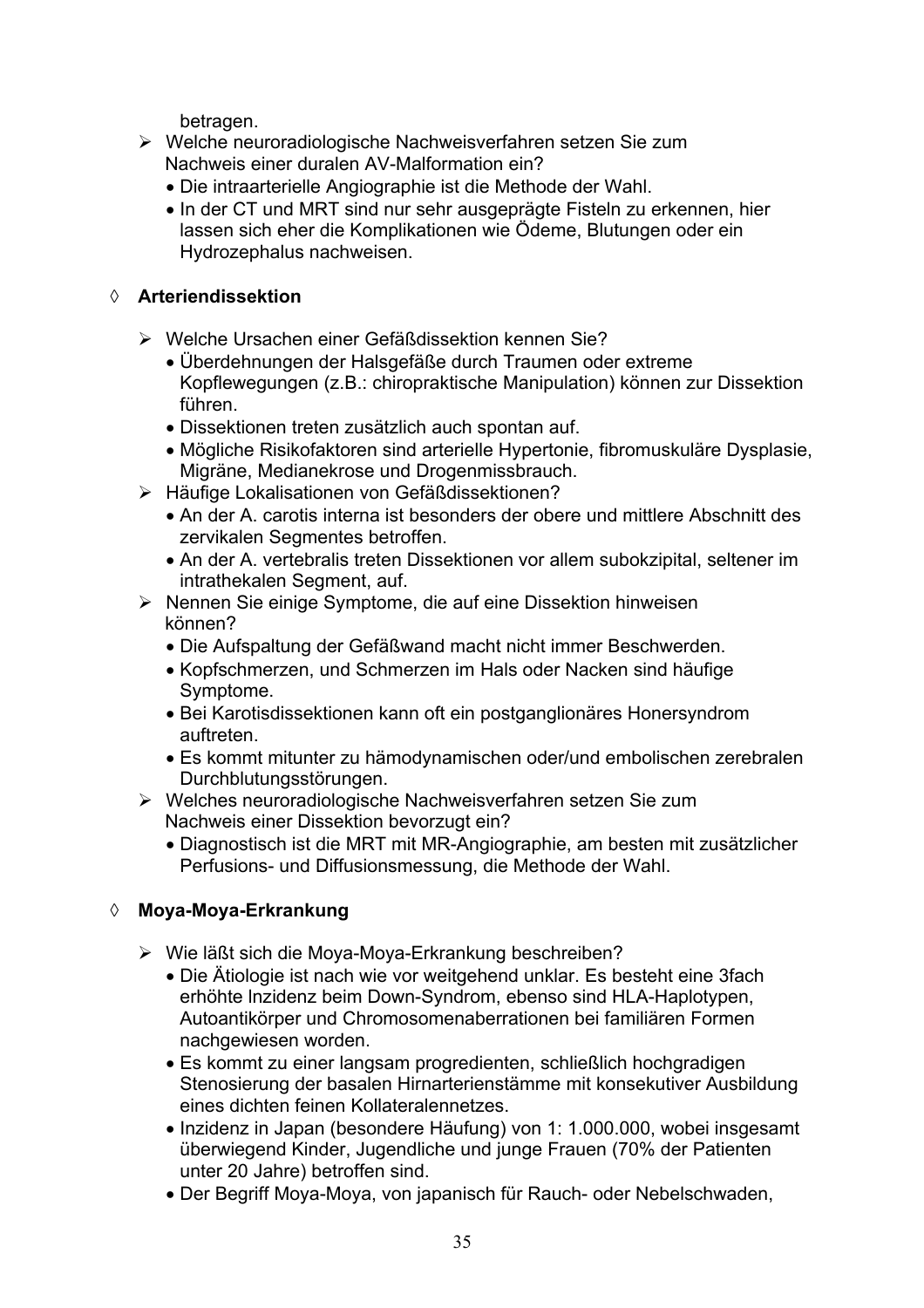leitet sich aus dem angiographischen Bild, das die zahlreichen Kollateralen zeigt ab.

- ¾ Wie manifestiert sich die Moya-Moya-Erkrankung klinisch?
	- Beim Erwachsenen treten fast ausschließlich Subarachnoidalblutungen auf.
	- Im Kindesalter sind meistens durch eine ischämisch bedingte Symptome zu beobachten.
- ¾ Welches neuroradiologische Nachweisverfahren setzen Sie zum Nachweis einer Moya-Moya-Erkrankung bevorzugt ein?
	- Die Erkrankung kann heute mit der MRT ausreichend verläßlich diagnostiziert und im Verlauf dokumentiert werden.
	- Die intraarterielle Angiographie weist eine erhöhte Komplikationsrate bei dieser Erkrankung auf.

#### ¡ **Hirnvenen- und Sinusthrombose**

- ¾ Nennen Sie einige Ursachen einer Hirnvenen- bzw. Sinusvenenthrombose?
	- Infektiös-septische Thrombosen können nach eitrigen Entzündungen des Ohrs oder der Nasennebenhöhlen, nach Meningitiden oder nach septischer Streuung auftreten.
	- Häufig kommen Thrombosen bei exogener Hormonzufuhr, bei hämatologischen Störungen, posttraumatisch und auch ohne erkennbare Ursache vor.
	- Bei Kindern und Neugeborenen kann infolge einer Dehydratation oder Unterernährung eine Hirnvenen- oder Sinusthrombose entstehen.
- ¾ Welche neuroradiologische Nachweisverfahren setzen Sie zum Nachweis einer Hirnvenen- bzw. Sinusvenenthrombose bevorzugt ein?
	- Die CT und die MRT erlauben auch den Nachweis von indirekten Zeichen (z.B.: diffuses oder fokales Hirnödem, hyperdenser Sinus, venöse Infarkte, okale Hyperämie).
	- Zum direkten Nachweis thrombosierter Gefäße muß eine venöse MR-Angiographie oder CT-Angiographie durchgeführt werden. Zumindest ist eine kontrastmittelverstärkte Untersuchung angezeigt (nota bene: sog. empty triangle sign).
	- Nur bei nicht venös zuordenbarer Blutung in atypischer Lokalisation, nach Ausschöpfung der nicht invasiven Verfahren, ist eine intraarterielle Angiographie indiziert.

#### ¡ **Infektionen des zentralen Nervensystems**

- ¾ Welche klinischen Manifestationen und intrakraniellen Entzündungen kennen Sie?
	- $\bullet$  Pachymeningitis
	- $\bullet$  Leptomeningitis
	- Ependymitis, Ventrikulitis
	- Enzephalitis
- ¾ Welche altersspezifischen Erreger von ZNS-Infektionen im Säuglingsalter, Kindesalter und in der Erwachsenenperiode kennen Sie?
	- $\bullet$  virale Infektionen
	- $\bullet$  Pilzinfektionen
	- Parasiten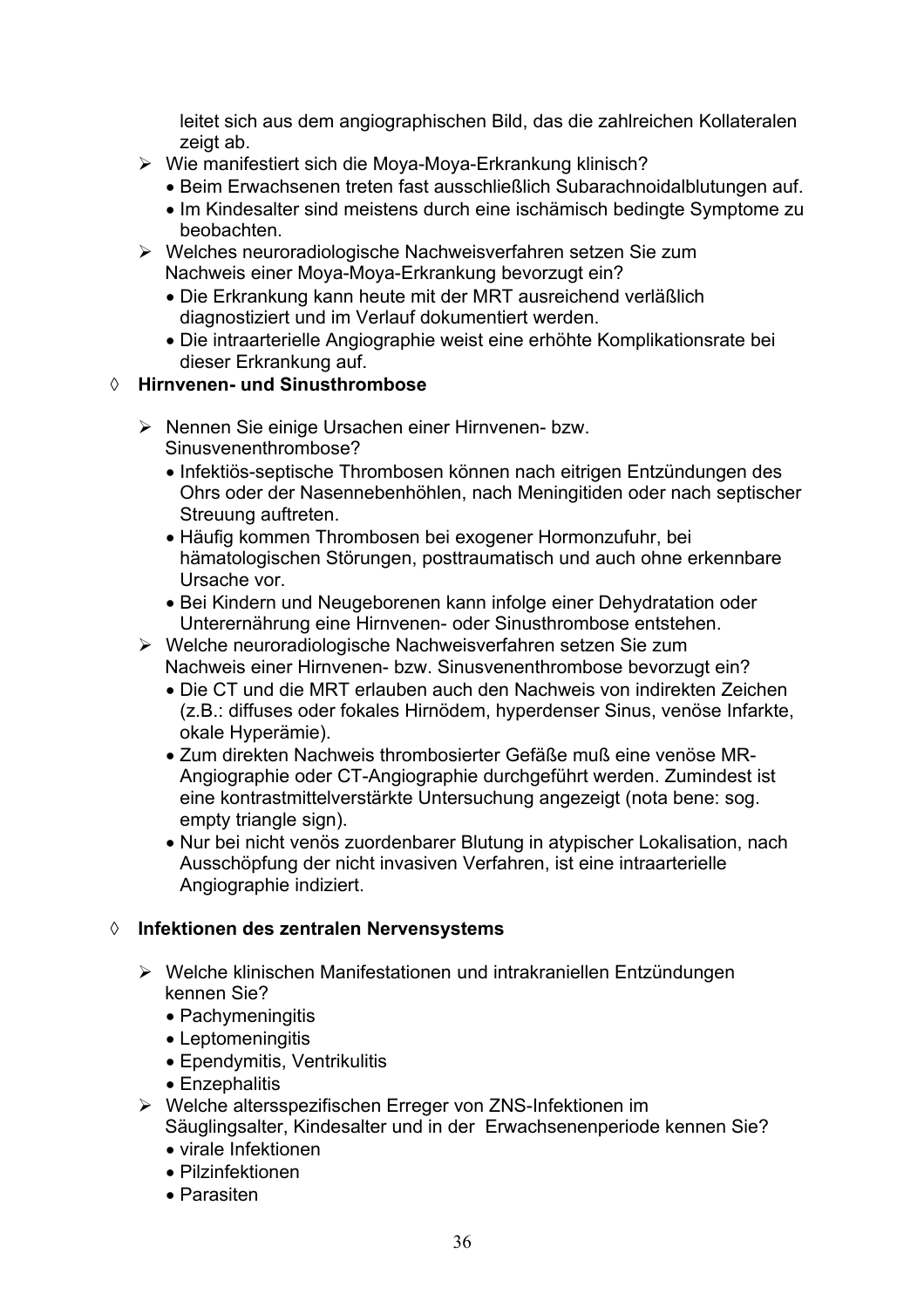- ZNS-Infektionen bei herabgesetzter Immunlage
- ¾ Erläutern Sie den Algorithmus in der klinischen Abklärung von ZNS-Infektionen!
	- Anamnese
	- neurologische Symptomatik
	- Krankheitsverlauf
	- Entzündungsparameter in Liquor und Serum
- ¾ Welche bildgebenden Verfahren kommen heute primär zum Einsatz?  $\bullet$  CT versus MRT
- ¾ Welche sind die Hauptaufgaben in der Primärdiagnostik entzündlicher ZNS-Erkrankungen?
	- Suche nach Eintrittspforte (z.B. Nasennebenhöhlen, Mittelohr)
	- Nachweis oder Ausschluss von Komplikationen:
		- malignes Hirnödem
		- Empyem
		- Hirnabszess
		- septische Sinusvenenthrombose
- ¾ Benennen Sie die Befunde der Bildgebung bei pyogenen bakteriellen Infektionen des ZNS!
	- Epiduralabszess
	- Subduralempyem
	- Hirnabszess (z.B. otogener Abszess)
	- akute bakterielle Meningitis und Ependymitis
- ¾ Erläutern Sie mögliche Komplikationen und ihre Diagnostik in CT und MRT!
	- Subdurales Empyem
	- $\bullet$  Hirnphlegmone
	- Hirnabszess
	- Ependymitis, Ventrikulitis
	- Hydrozephalus
	- x zerebrale arterielle Gefäßkomplikationen (begleitende Arteriitis, Vasospasmus, infarktähnliche Bilder, Einblutungen bei Sinusvenenthrombose, Sinusvenenthrombose, kortikale Venenthrombose
	- zerebrale venöse Gefäßkomplikationen
- ¾ Benennen Sie die radiologischen Leitsymptome einer septischen und embolischen Herdenzephalitis!
	- Häufige Ursachen (z.B. bakterielle Endokartitis)

### ¡ **Granulomatöse bakterielle Infektionen**

- ¾ Welche sind die häufigsten granulomatösen Entzündungen des zentralen Nervensystems?
	- $\bullet$  Tuberkulose
	- Tuberkulöse Meningitis / Meningoenzephalitis / Tuberkulom
- ¾ Erläutern Sie mögliche Komplikationen einer granulomatösen Entzündung!
	- Hydrozephalus obstruktivus, Arteriitis
- ¾ Andere granulomatose Erkrankungen
	- x Borreliose (endemisch in Teilen Österreichs)
	- ADEM (akute disseminierte Enzephalomyelitis)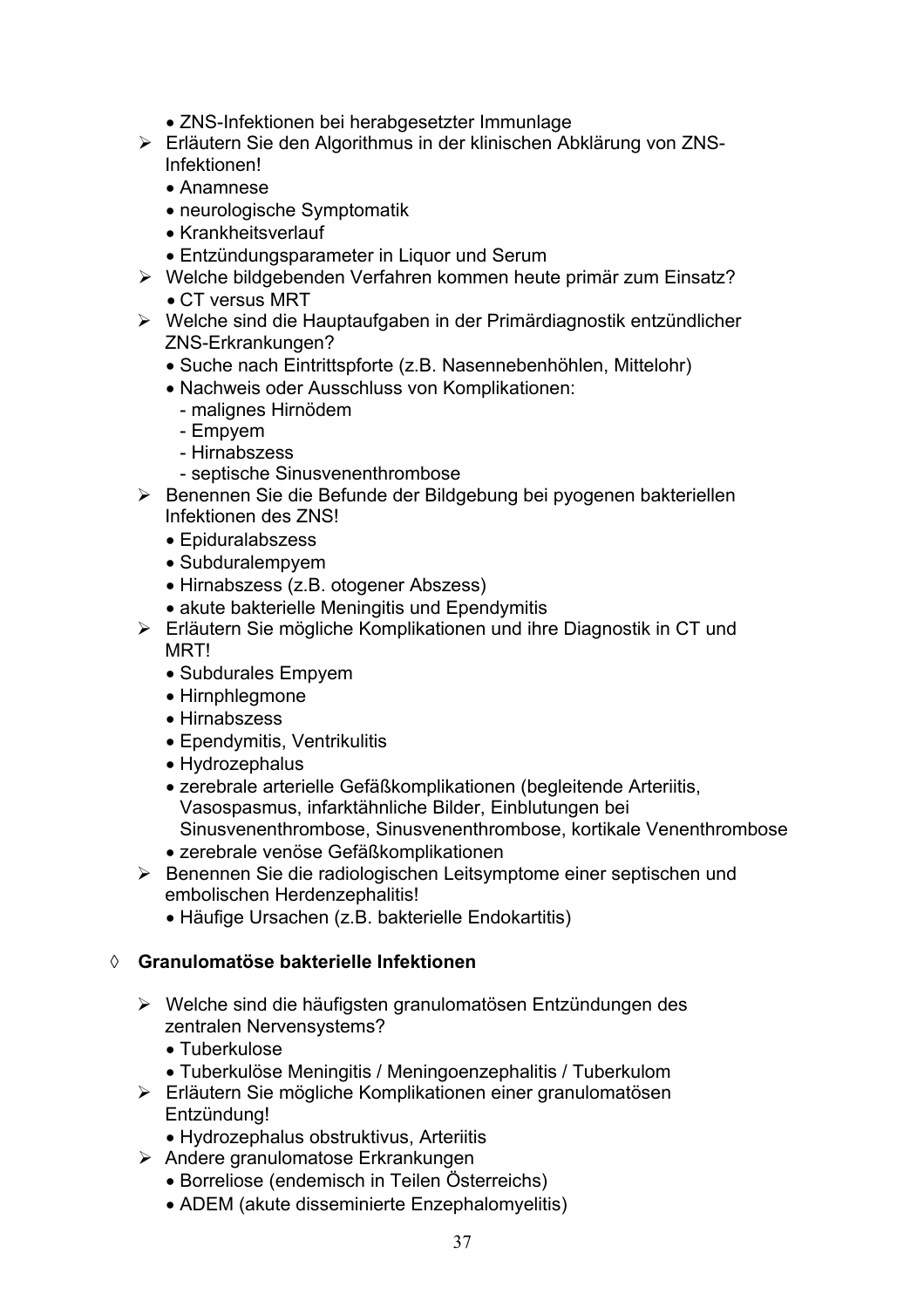- ¾ ZNS-Beteiligung bei nicht infektiösen granulomatösen Erkrankungen:
	- Sarkoidose
	- Wegener-Granulomatose
- ¾ Führen Sie häufige virale Infektionen des ZNS an und gehen Sie auf die radiologische Diagnostik ein!
	- Herpes simplex- / Herpes zoster-Enzephalitis
	- x (typische Lokalisation, Hämorrhagie)
	- progressive multifokale Leukenzephalopathie (PML)
	- progressive diffuse Leukenzephalopathie (PDL)
	- Slow-virus-Encephalitis (Subakut sklerosierende Panenzephalitis (SSPE))
- ¾ Welche Personengruppen sind praedisponiert für Pilzinfektionen des ZNS und benennen Sie die radiologischen Hauptsymptome?
	- Frühgeburtlichkeit
	- Immunschwäche
	- Drogenabusus
	- Diabetes mellitus
	- hämatologische Erkrankungen
	- Immunsuppression
	- penetrierende Hirnverletzungen
- ¾ Benennen Sie häufige Parasitosen des ZNS!
	- Zystizerkose (Taenia solium) Radiologische Zeichen in CT und MRT und Stadieneinteilung
	- Echinokokkose (Echinococcosus granulosus, Echinococcus multilocularis) Radiologische Zeichen in CT und MRT
	- Toxoplasmose (Toxoplasms gondii) Zeichen in CT und MRT
- ¾ Benennen Sie die radiologischen Veränderungen des ZNS im Rahmen von AIDS-Erkrankungen!
	- Virusenzephalitis
	- Toxoplasmose
	- Assoziierte Tumorerkrankungen (Metastasen, Non-Hodgkin-Lymphome)
- ¾ Benennen Sie häufige Entzündungen in der Kopf-Halsregion und ihre typischen radiologischen Diagnosekriterien!
	- Sinusitis, Mastoiditis
	- Orbitaphlegmone, radiologische Kriterien
		- Siebbeinverschattung, Destruktion von Knochenstrukturen
	- $\bullet$  Mukozele
	- Cholesterin-Granulome (typische Lokalisationen)
- ¾ Erläutern Sie den Begriff "Entzündliche Hirnnervensyndrome" und benennen Sie Beispiele (wie folgt)!
	- Neuritis Nervi optici (oft Erstsymptomatik einer Enzephalomyelitis disseminata)
	- Tolosa-Hunt-Syndrom (schmerzhafte Ophthalmoplegie, Veränderungen im Sinus cavernosus und in der Fissura orbitalis superior)
	- Ramsay-Hunt-Syndrom (Herpes zoster-Infektion, Mitbeteiligung des Nervus facialis und des Nervus cochlearis)
	- Bell'sche Lähmung (rheumatische periphere Facialislähmung)
	- Trigeminusneuritis (Beteiligung des Hirnnerven im Verlaufe von Hirnstamm zu Ganglion Gasseri)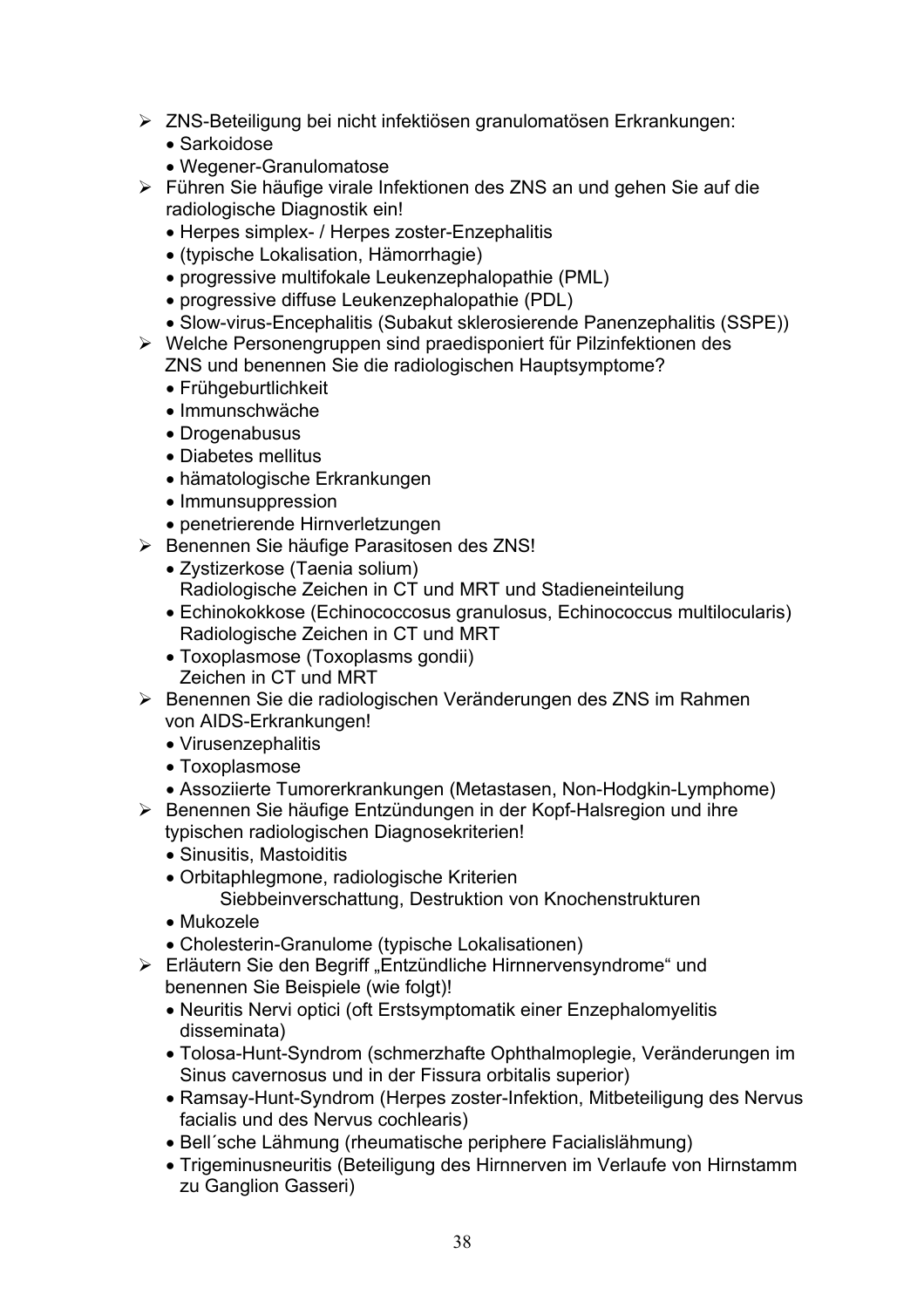# ¡ **Demyelinisierende und degenerative Erkrankungen des ZNS**

- ¾ Welche Erkrankungen der weißen Hirnsubstanz kennen Sie und definieren Sie die Begriffe einer demyelinisierenden und dysmyelinisierenden Erkrankung?
	- Grobe morphologische Einteilung nach dem zugrundeliegenden Metabolismus (Störungen des Fettstoffwechsels, Kohlehydrat und Eiweißstoffwechsels, bei Enzymdefekten, etc.).
- ¾ Erläutern Sie das empfohlene klinische Vorgehen bei der Abklärung von Erkrankungen der weißen Hirnsubstanz!
	- Liquordiagnostik (Zytologie, Nachweis von Antikörpern)
	- Elektrophysiologie (Nervenleitgeschwindigkeit, evozierte Potenziale, EEG, EMG)
	- Stellenwert der bildgebenden Diagnostik bei Erkrankungen der weißen Hirnsubstanz (Primär MR- vor CT-Diagnostik)
- ¾ Welche (häufigen) demyelinisierenden Erkrankungen kennen Sie?
	- Multiple Sklerose (Enzephalomyelitis disseminata) klinische Verlaufsformen typische radiologische Befunde im MRT und typisches Verteilungsmuster der Herde
	- Akute disseminierte Enzepalomyelitis (ADEM) Häufig postinfektiös.
	- Zentrale pontine Myelinolyse (akute Demyelinisierung der pontocerebellaren Nervenfasern und der langen absteigenden Bahnen, häufig bei Störungen des Elektrolytstoffwechsels, des Säure-Basen-Haushaltes und im Rahmen von Alkoholismus). Typische Radiologische Befunde in CT und MRT.
	- Morbus Marchiafava-Bignami (akute Demyelinisierung und Nekrose im Balken, häufig bei Alkoholismus). Typische Befunde in CT und MRT.
- ¾ Benennen Sie einige häufige Leukodystrophien, welche in der Bildgebung ein typisches Befundmuster aufweisen! Häufige Leukodystrophien mit typischem Befundmuster.
	- x *Adrenoleukodystrophie*
	- x *Metachromatische Leukodystrophie*

Radiologische Teilkenntnisse der über 100 verschiedenen Formen und ihrer Möglichkeit einer radiologischen Klassifizierung sind der Subspezialität Neuroradiologie vorbehalten

# ¡ **Degenerative Erkrankungen der grauen Hirnsubstanz**

- ¾ Benennen Sie einige häufige neurodegenerative Erkrankungen, ihre klinische Leitsymptomatik und Möglichkeiten der Differenzialdiagnose mit MRT und CT!
	- Morbus Wilson Autosomal rezessiv vererbte Erkrankung des Kupferstoffwechsels, spongioforme Degeneration der Stammganglien.
	- Morbus Huntington (Chorea Huntington) Autosomal dominant vererbt, typische choreatiforme Bewegungsstörungen und Demenz.

Typische Befunde in CT und MRT.

• Morbus Hallervorden-Spatz (Dystonie, Dysarthie, Demenz, häufig bereits im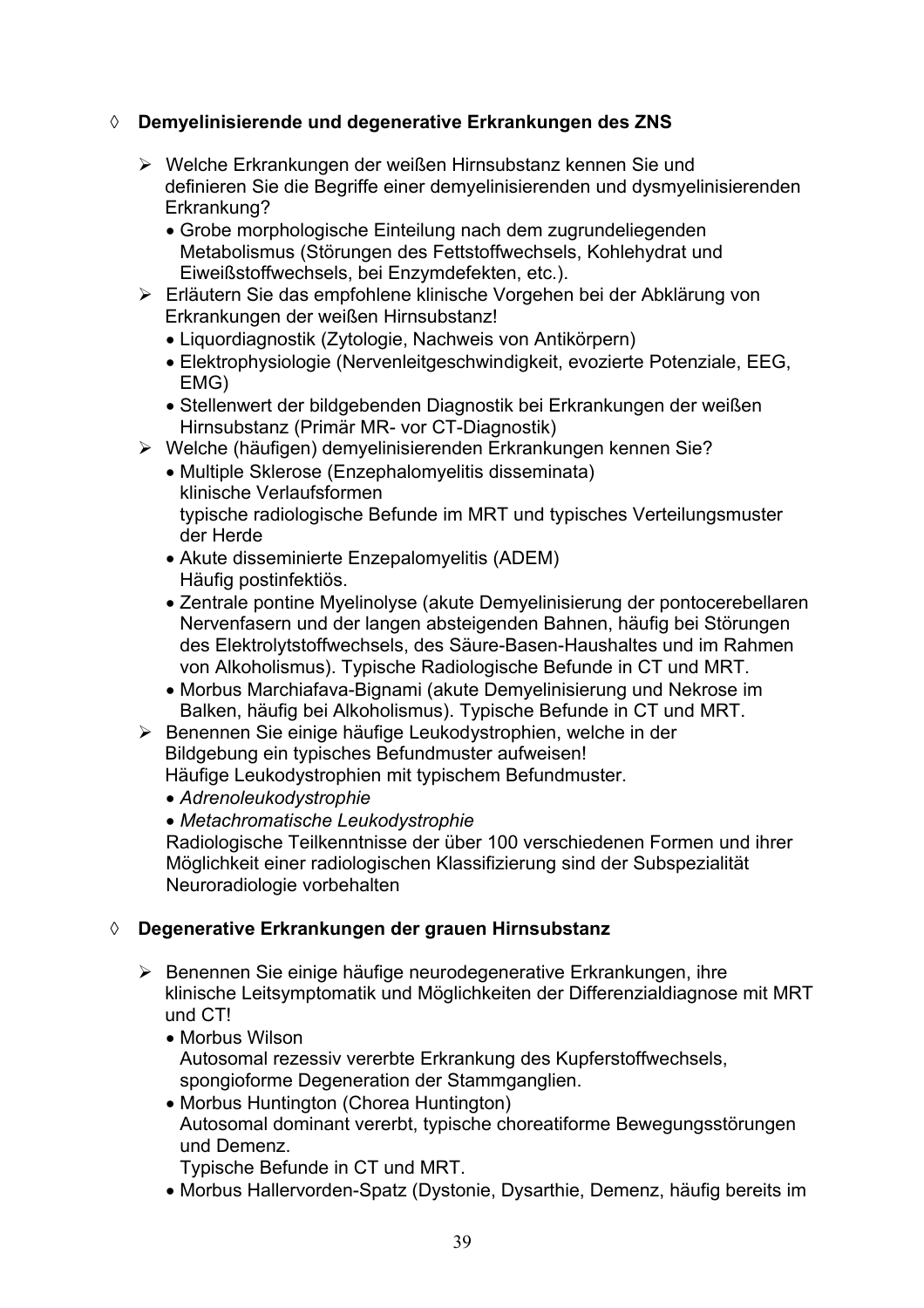Kindes- und Jugendalter) Typische Befunde in CT und MRT (Tigeraugenphänomen)

- Subakute nekrotisierende Enzephalomyelopathie (Morbus Leigh) Autosomal rezessiv vererbt, mitochondale Störung des Kohlehydratstoffwechsels, primär Stammganglien, Tegmentum und Rückenmark betroffen. Charakteristische CT- und MRT-Befunde.
- Wernicke-Enzephalopathie Thiamin-Defizit bei Alkoholismus und Malresorptionssyndromen (Psychosyndrom, Ophthalmoplegie, Gangataxie). Typische radiologische Veränderungen in CT und MRT.
- Morbus Parkinson, Differenzialdiagnose der Parkinsonsyndrome Primär Nuklearmedizinische Diagnostik (SPECT, PET)
- Multisystematrophien striatonigrale Degeneration olivopontocerebellare Atrophie Shy-Drager-Syndrom kortikobasale Degeneration progressive supranukleäre Paralyse progressive Pallidumatrophie Typische radiologische Befunde in CT und MRT (unspezifisch).

# ¡ **Sekundär degenerative Erkrankungen der Stammganglien**

- ¾ Benennen Sie die radiologischen Veränderungen der nachfolgend angeführten Erkrankungen!
	- Kohlenmonoxidvergiftung (Pallidumnekrose)
	- x Verkalkungen der Stammganglien, assoziiert mit Störungen des Kalziumund Phosphatstoffwechsels, oft altersbedingt

# ¡ **Hirnatrophie und Demenz**

- ¾ Benennen Sie die unterschiedlichen (und wichtigsten) Formen einer Hirndemenz und gehen Sie auf die Möglichkeiten der bildgebenden Diagnostik (MRT und CT) und ihre Differenzialdiagnose ein!
- ¾ Klinische Einteilungen der Demenzformen und Diagnose einer Hirnatrophie in CT und MRT.
	- Demenz vom Alzheimertyp
	- Lewy-Body-Demenz
	- Vaskuläre Demenz
	- Frontotemporale Demenz
	- Interpretation des Befundes einer Leukoaraiose in CT und MRT Klinische Bedeutung der Leukoaraoise (white matter lesions)
	- x Veränderungen in der MR-Spektroskopie der Subspezialität Neuroradiologie vorbehalten.

# ¡ **Bildgebung bei Hydrozephalus**

¾ Erläutern Sie die Begriffe kommunizierender und nicht-kommunizierender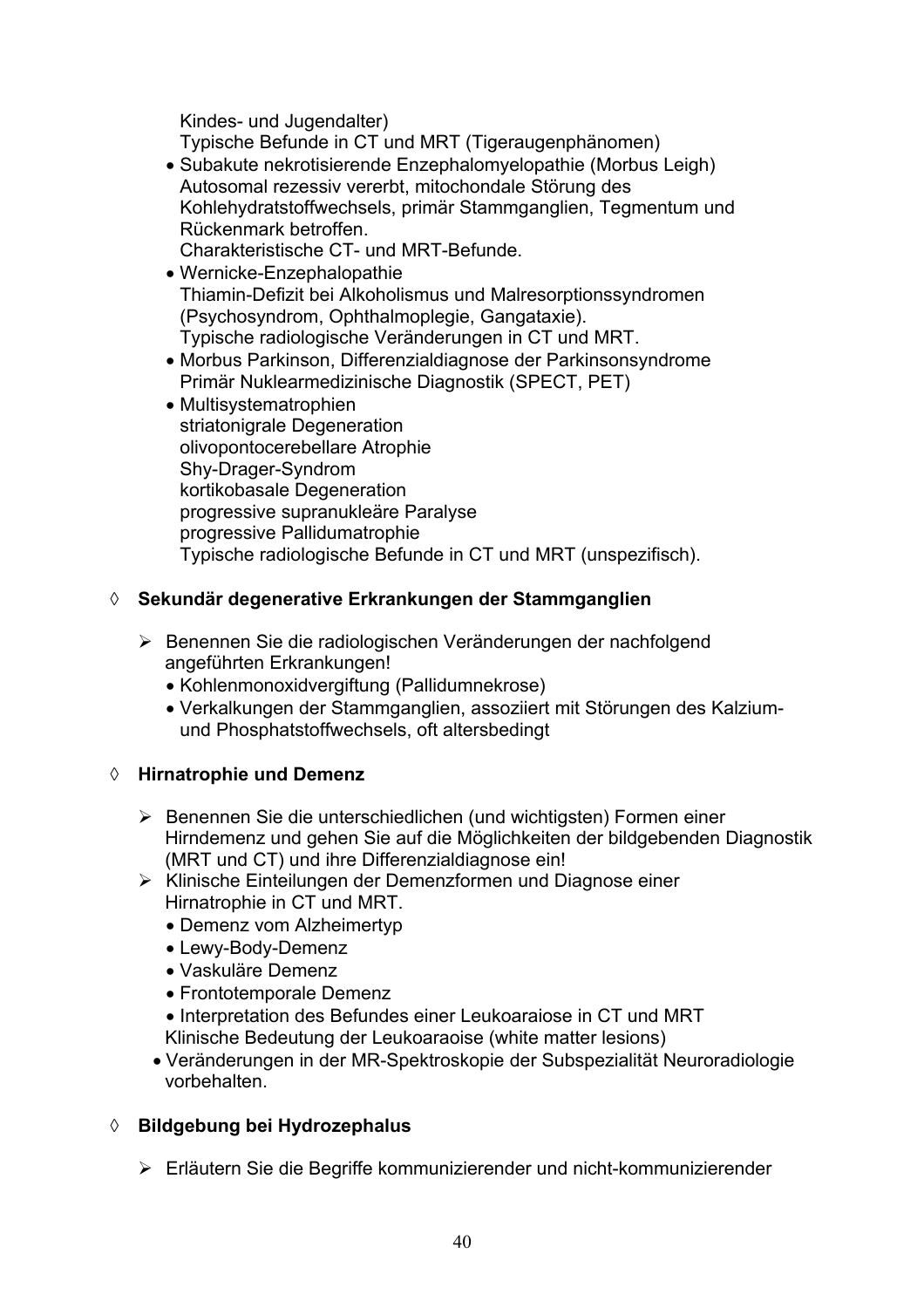(obstruktiver) Hydrocephalus! Gehen Sie auf die klinische Differenzialdiagnostik in CT und MRT ein!

- ¾ Kommunizierender Hydrozephalus (normal pressure-Hydrocephalus)
- ¾ Klinische Leitsymptome Demenz, Gangstörung, Harninkontinenz.
- ¾ Typische radiologische Befunde bei NPH (Erweiterung der Seitenventrikel einschließlich Temporalhörner, Druckkappen über den Vorder- und Hinterhörnern, Volumenminderung des Corpus callosum, flow-void-sign im Aquaeduct, spezifische Veränderungen in MRS und Nuklearmedizin).
- $\triangleright$  Nicht-kommunizierender Hydrozephalus Folge entzündlicher oder raumfordernder Veränderungen, radiologische Diagnostik.
- **¸ Bildgebende Diagnostik bei psychoaffektiven Störungen** Keine spezifischen Veränderungen; Differentialdiagnostik der Subspezialität Neuroradiologie vorbehalten.
- **¸ Veränderung bei Alkoholerkrankung**

Zeichen der Hirnatrophie.

### ¡ **Spinale Fehlbildungen und Erkrankungen**

- ¾ Fehlbildungen und Entwicklungsstörungen
- ¾ Benennen Sie offene dysraphische Störungen und ihre radiologischen Kriterien!
	- Meningozele
	- Meningomyelozele
	- Meningomyelozystozele
- ¾ Benennen Sie occulte dysraphische Störungen und ihre Differenzialdiagnostik!
	- Tethered cord-Syndrom
	- Diastematomyelie
	- Lipomeningozele
	- Dermal-Sinus
	- neuroenterische Zyste
- ¾ Nennen Sie die klinischen Leitsymptome und radiologischen Kriterien für die Diagnostik einer
	- Meningozele
	- Meningomyelozele
	- Meningomyelozystozele
- ¾ Nicht dysraphische Störungen
- ¾ Erläutern Sie die Begriffe Syringo- und Hydromyelie, ihre klinischen Leitsymptome und Möglichkeiten der bildgebenden Diagnostik!
- ¾ Primäre und Sekundäre Formen, klinische Begleitsymptomatik (Störungen der Schmerz- und Temperaturempfindung, Muskelatrophien, vegetative Störungen, Spastik, Motilationen, neurogene Atropathien).
- ¾ Benennen Sie kongenitale spinale Tumoren und ihre radiologischen Kriterien in MRT und CT!
	- Dermoide
	- $\bullet$  Epidermoide
	- Terratome
- ¾ Anomalien im Rahmen einer Neurofibromatose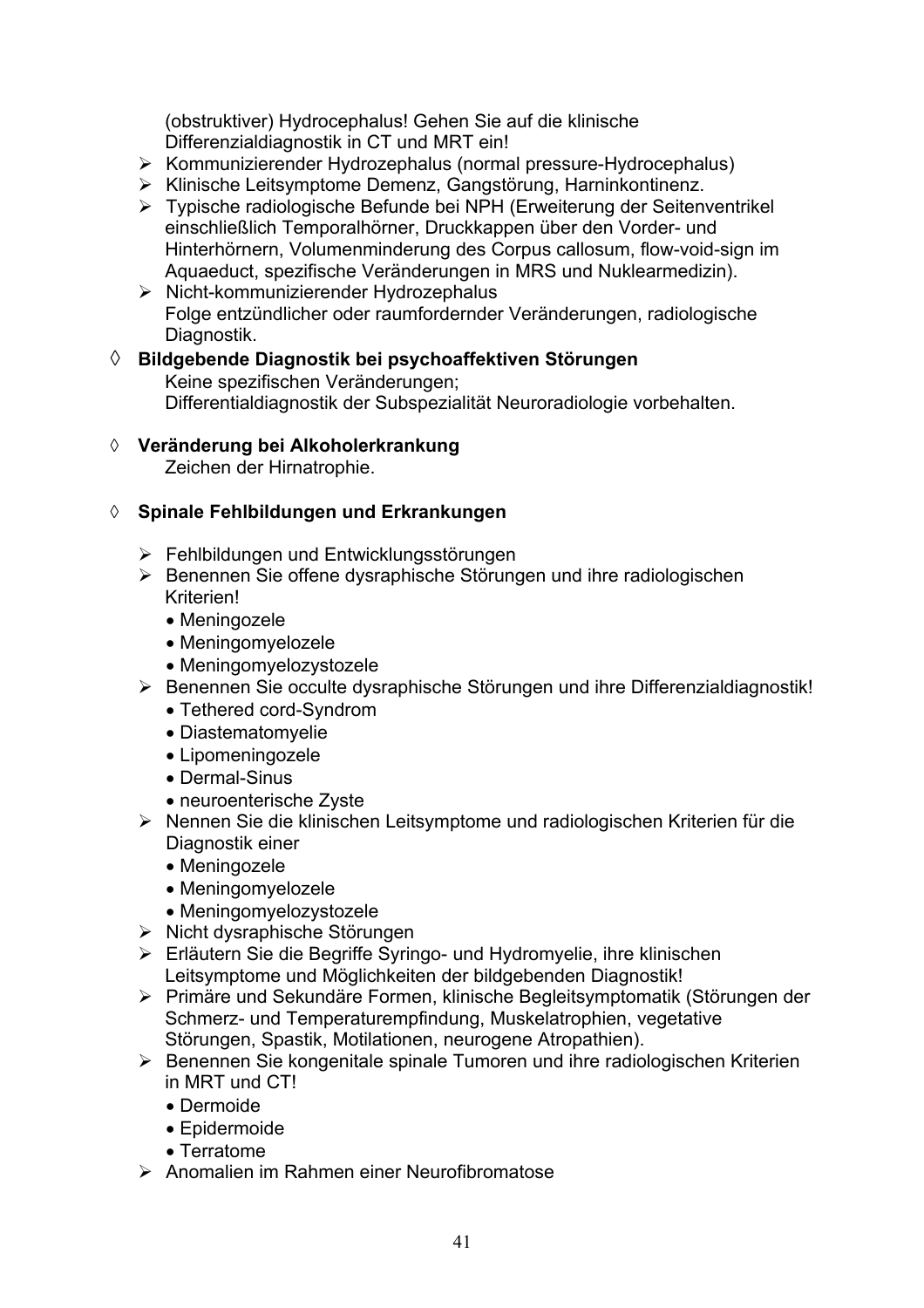(spinale dyplastische Knochenveränderungen, Kyphoskoliosen, Keilwirbel, Meningozelen).

# ¡ **Spinales Trauma**

- ¾ Klassifizieren Sie spinale Traumen nach dem Verletzungsmechanismus!
- ¾ Welche Abschnitte der Wirbelsäule sind am Häufigsten im Rahmen von Traumata betroffen?
- ¾ Mehrfachverletzungen der Wirbelsäule im Rahmen des Polytraumas, Beteiligung des Rückenmarkes und extraspinale Begleitverletzungen.
- ¾ Einteilung des Traumas nach Verletzungsmechanismus!
	- Hyperflexion
	- Hyperextention
	- axiale Kompression
	- traumatischer Bandscheibenvorfall
	- Hyperrotation
- ¾ Erläutern Sie den diagnostischen Algorithmus bei akuter spinaler Verletzung!
	- Querschnittssymptomatik (Akutindikation für MRT), Verletzung des Myelons durch Trümmerfragmente
	- Röntgenaufnahmen primär zum Ausschluss einer Instabilität, Ausschluss Densfraktur und Luxationsfraktur
- ¾ Gehen Sie auf die Klassifikation der Wirbelsäulenverletzungen nach Dennis und Walter ein. Erläutern Sie die Begriffe einer stabilen und instabilen Wirbelsäulenverletzung!
- ¾ Spezifische Verletzungsmuster
- ¾ Gehen Sie auf spezifische Frakturlokalisationen der Halswirbelsäule ein und führen Sie die radiologische Zeichen in Röntgennativaufnahmen, in CT und MRT an!
	- Jefferson-Fraktur
	- x Densfrakturen
	- Doppelseitige Axis-Bogen-Fraktur
	- Hyperextentions- und Hyperflexionsluxationen
- ¾ Benennen Sie primäre Verletzungen des Myelons!
	- Kontusion
	- Blutung
	- $\bullet$  Ödem
	- Transsektion
- ¾ Der Plexus- und der Nervenwurzel!
	- cervikale Wurzelausrisse
	- posttraumatische Wurzeltaschenzysten
- ¾ Benennen Sie die typischen Verletzungsmechanismen der Brust- und Lendenwirbelsäule und gehen Sie auf die typischen Veränderungen in CT und MRT ein!
	- Kompressionsfaktur
	- Berstungsfraktur
	- Distraktionsfraktur (Chance- oder Sicherheitsgurtfraktur)
	- Luxationsfrakturen
	- Typische Veränderungen in CT und MRT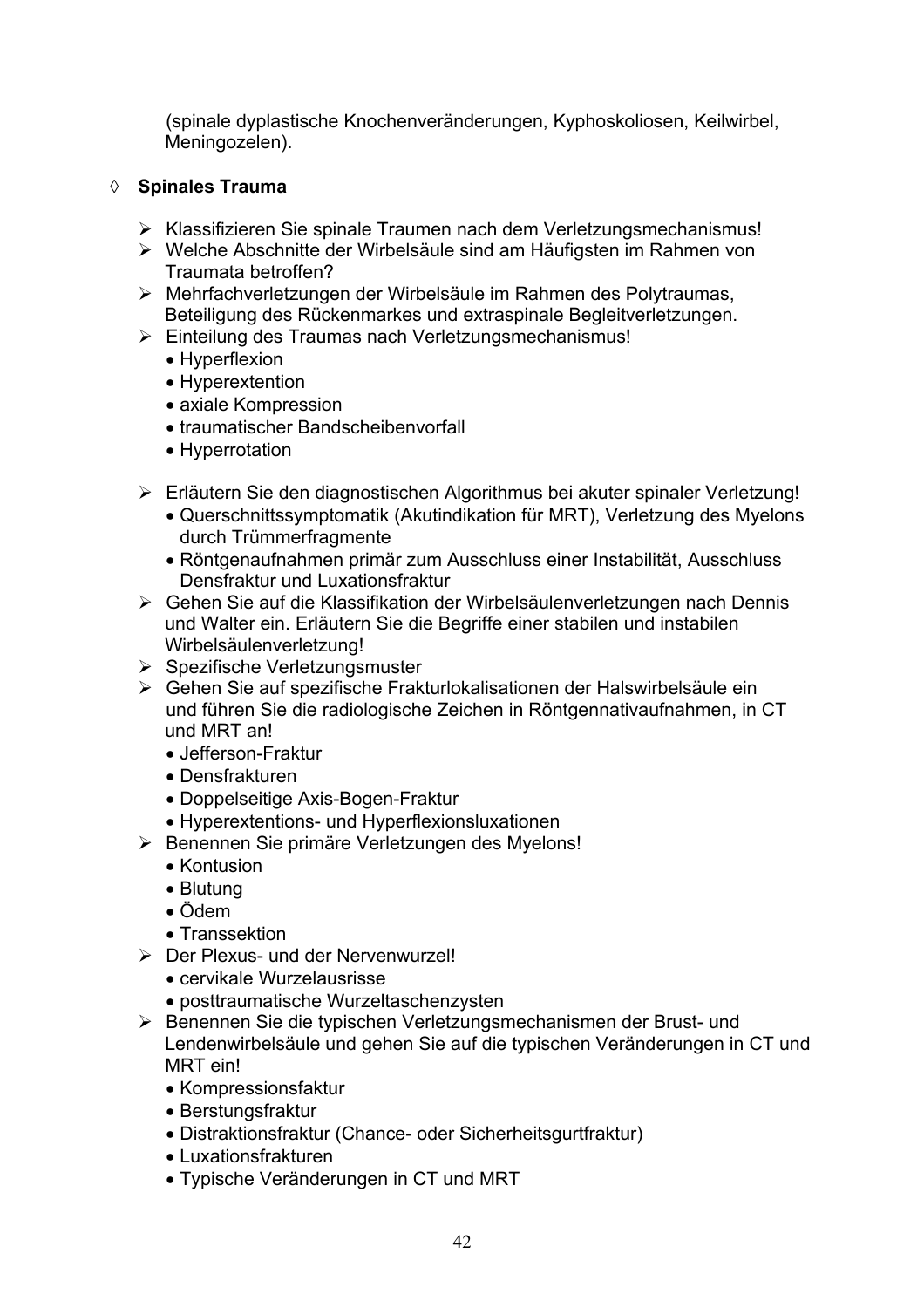- ¾ Führen Sie die typischen Verletzungen im Kreuz-Steißbeinbereich an und benennen Sie die radiologischen Kriterien!
	- $\bullet$  Kreuzbeinfrakturen
	- Sprengung der Iliosakralgelenke
	- Luxation am lumbosakralen Übergang

# ¡ **Spinale Tumoren und tumorähnliche Erkrankungen**

- ¾ Wie werden spinale Raumforderungen nach Klinik und Lokalisation eingeteilt? • Extradurale Raumforderung (55%)
	- Intradurale Raumforderung
		- intradural-extramedullär (40%)
		- $\bullet$  intramedullär (5%)
- ¾ Nennen Sie die häufigsten extraduralen Tumore!
	- x Metastasen (80%): Brust-, Lungen-, Prostata-Ca; Schilddrüsen-, Nieren-Ca.
	- Plasmozytom
	- $\bullet$  Lymphome
	- Primäre Tumoren des Skelettsystems
- ¾ Erläutern Sie MR Läsionsmuster bei Wirbelsäulenmetastasen!
	- x (Multi)fokal lytisch: Hyperintens T2, hypointens T1
	- x (Multi)fokal sklerotisch: Hypointens T2 und T1
	- Diffus inhomogen
	- Diffus homogen
- ¾ Gadolinium "maskiert" oft den Tumor, daher native T1-Sequenzen unabdingbar!
- ¾ Führen Sie die Läsionscharakteristika bei extraduralen spinalen Lymphomen an!
	- Osteolysen beim NHL, Wirbelkörpersklerosen beim Hodgkin-Lymphom
	- Epidurale Ausdehnung (oft ohne Wirbelkörperbefall!) über mehrere Segmente typisch
- ¾ Nennen Sie die häufigsten primären Wirbeltumoren!
	- Hämangiome
	- aneurysmatische Knochenzyste
	- Osteoidosteom, Osteoblastom, Osteochondrom
	- maligne primäre Wirbeltumoren: Chordome, Sarkome, Riesenzelltumoren
- ¾ Was ist das das typische MR-Pattern der Wirbelhämangiome?
	- Scharf begrenzt, T1- und T2 hyperintens.
- ¾ Welches sind die häufigsten intradural-extramedullären Tumoren?
	- Schwannome, Neurofibrome:
	- Meningeome: v.a.Frauen im mittleren bis höheren Alter
	- Missbildungstumoren: Lipome, Epidermoide.
	- Leptomeningeale Metastasen: Meningeosis carcinomatosa
- $\triangleright$  Was versteht man unter einem Sanduhrneurinom?
	- Wachstum eines Neurinoms durch ein Zwischenwirbelloch.
- $\triangleright$  Was vesteht man unter einem "dural tail"?
	- Meningeale Verdickung und KM-Anreicherung v.a. beim Meningeom.
- ¾ Welches sind gängigsten intramedullären Tumoren?
	- Astrozytome, Ependymome (~80%): bildgebend keine verlässliche Differenzierung, bei Ependymomen häufiger Blutungszeichen.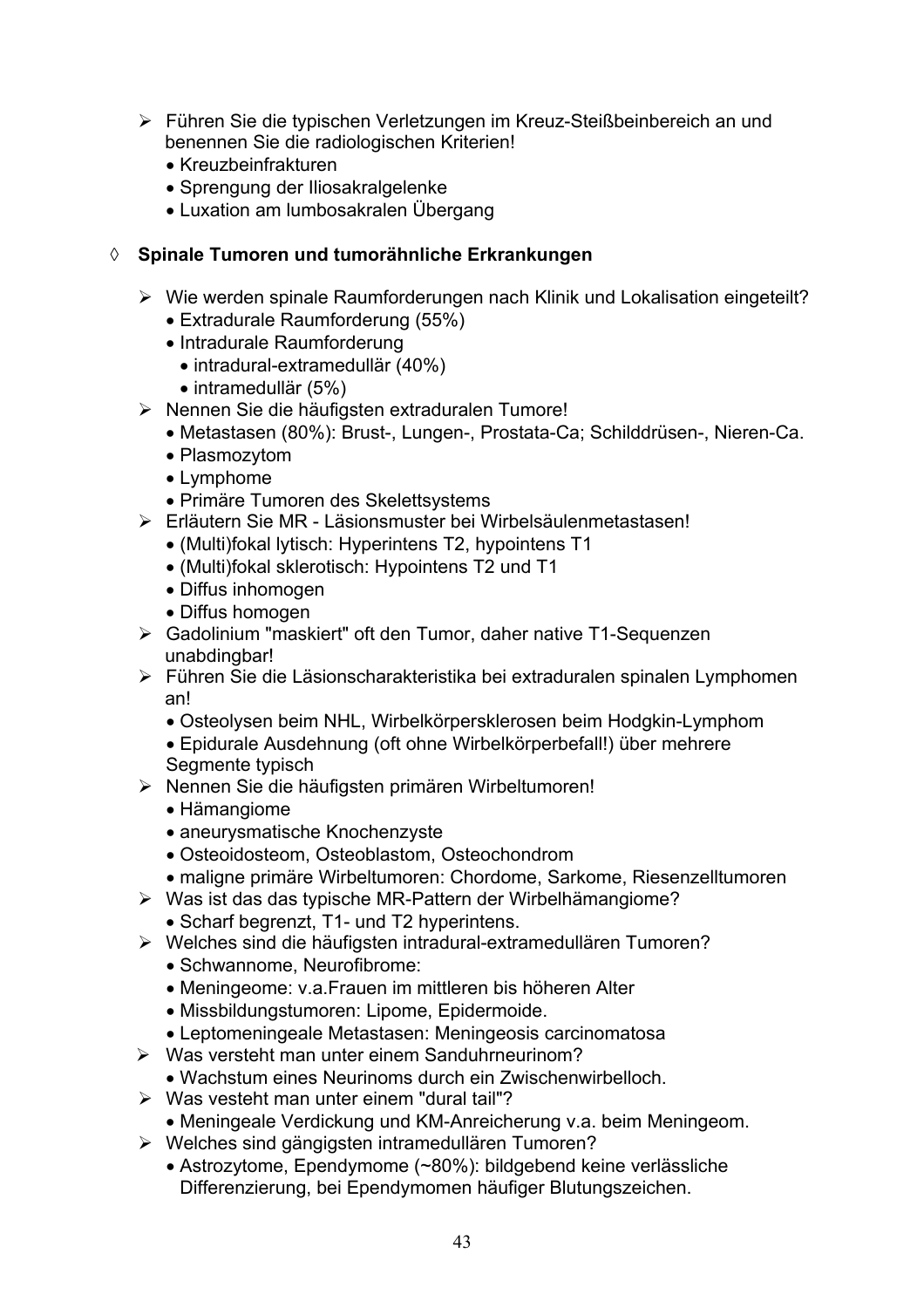- Hämangioblastome (10-15%), zu einem Drittel vergesellschaftet mit einem Morbus Hippel-Lindau. Spinale Angiographie pathognomonisch.
- Selten: Lipome, Dermoide, andere gliale Tumoren
- ¾ Was versteht man unter einer Syringohydromyelie?
	- Hydromyelie: Erweiterung des Zentralkanales, mit Ependym ausgekleidet
	- Syringomyelie: parazentrale tubuläre Höhlenbildung
	- Oft auch pathohistologisch nicht zu differenzieren, daher "Syringohydromyelie".
- ¾ Welche sind die MR-features einer Syringohydromyelie?
	- metamere Haustrierung, "perlschnurartig"
	- meist keine Kommunikation mit dem IV.Ventrikel, oft "syrinxfreies" Segment
	- $\bullet$  Flow-void intrakavitär (40%)  $\rightarrow$  Progredienz Prognostischer Faktor,
	- Therapieentscheidung
	- DD Tumor-assoziierte Syrinx endotumorale Zyste

### ¡ **Erkrankungen der Blutgefäße des Rückenmarks**

Allgemeine Pathologie und Neurologie

- ¾ Gibt es mehr oder weniger typische Verlaufsformen von spinalen vaskulären Prozessen?
	- Eine Blutung manifestiert sich in aller Regel akut.
	- Ischämische Myelomalazien zeigen ebenfalls einen akuten Verlauf, wobei jedoch in Vergleich zur Blutung ein etwas prolongierter Symptomverlauf besteht.
	- Vaskuläre Gefäßprozesse mit konsekutiver Myelopathie verlaufen subakut bis chronisch.
- ¾ Nennen Sie einige Ursachen die spinalen Durchblutungsstörungen zugrunde liegen können?
	- Verschluss von Interkostal- oder Lumbalarterien durch ein dissezierendes Aortenaneuyrsma.
	- Massive Aortensklerose, arteriosklerotische Wandveränderungen der rückenmarkversorgenden Arterien direkt spielen jedoch kaum eine Rolle.
	- x durale AV-Fisteln und AV-Malformationen
	- venöse, vertebrale Zirkulationsstörungen

Allgemeines zum diagnostischen Vorgehen

- ¾ Welche neuroradiologischen Nachweisverfahren setzen Sie zum Nachweis einer spinalen Gefäßerkrankung ein und wie gehen Sie?
	- Akut aufgetretene Querschnittsymptome müssen immer rasch und notfallmäßig abgeklärt werden.
	- Die MRT ist das Verfahren der ersten Wahl!
	- Eine spinale Angiographie ist indiziert, wenn Klinik und MRT für eine spinale bzw. durale AVM sprechen.

# ¡ **Spinale Gefäßmissbildungen**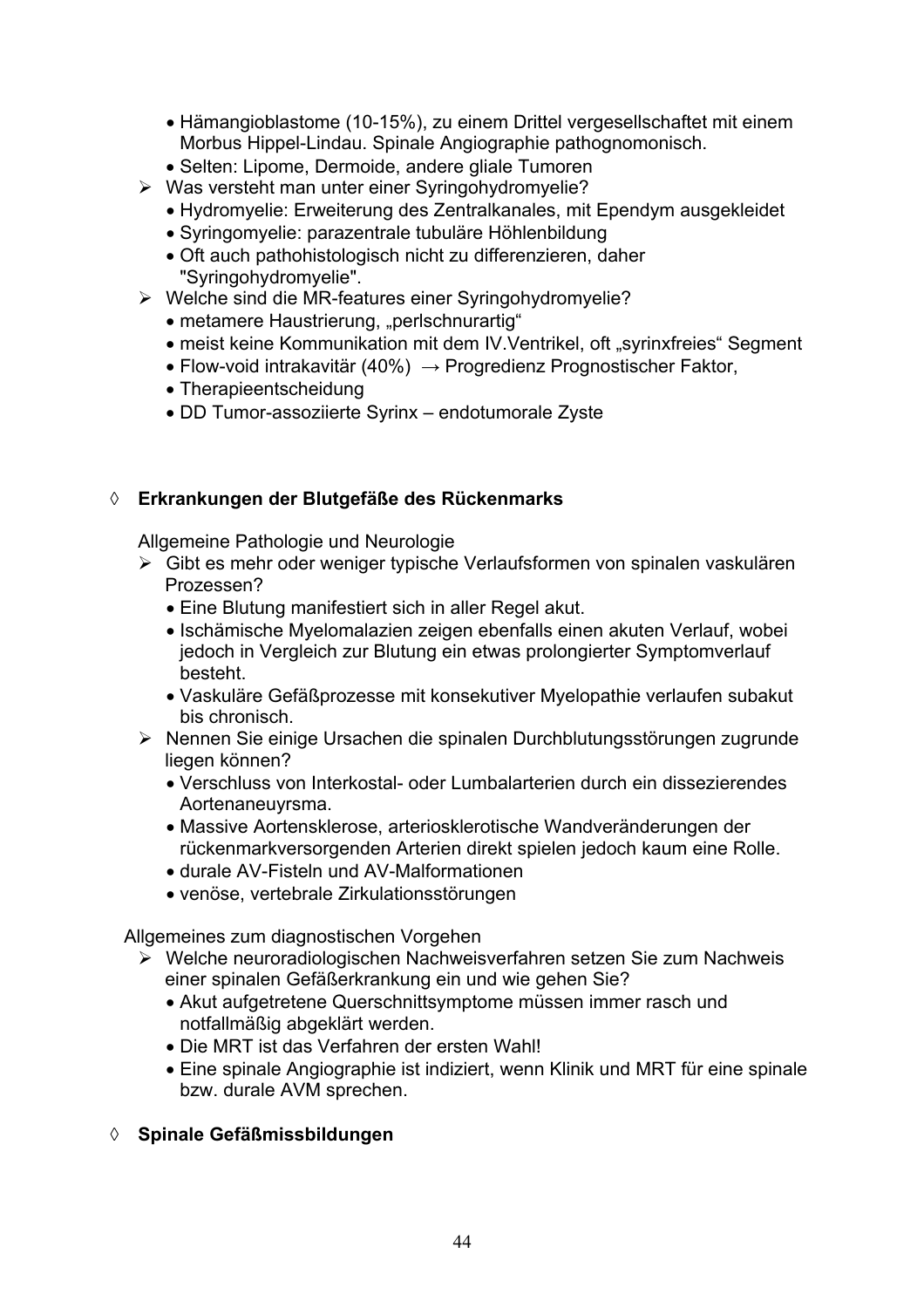- $\triangleright$  Was ist die häufigste spinale Gefäßmissbildung und gibt es typische Symptome?
	- Durale AV-Fisteln (Durafisteln) sind die häufigsten spinalen Gefäßmissbildungen. Der AV-Kurzschluss liegt in der Dura mater. Er verbindet den duralen Ast eines R. spinalis mit einer Oberflächenvene des Rückenmarks
	- Die Symptomatik kann leicht mit jener anderer Erkrankungen verwechselt werden (z.B.: multiple Sklerose, Spinalkanalstenose, Polyneuropathie, Querschnittmyelitis).
- ¾ Häufigste Lokalisation einer spinalen Durafistel?
	- Die häufigste Form der spinalen Duralfistel zeigt eine Versorgung über eine thorakale oder lumbale Segmentarterie, wobei die venöse Drainage nach kranial oder kaudal über abnorm dicke perimedulläre Venen erfolgt
	- Zervikale und sakrale Durafisteln sind extrem selten.
- ¾ Nennen Sie einige Charakteristika intraduraler spinaler AV-Malformationen?
	- Intradurale AV -Malformationen sind Fehlbildungen von medullären Blutgefäßen und liegen daher auf dem oder im Rückenmark.
	- Es treten Symptome meist bedingt durch intramedulläre oder subarachnoiale Blutungen oder kongestive venöse Ischämien mit chronisch progredienter Rückenmarkschädigung auf. Nota bene: Anders als bei Durafisteln treten bei den intraduralen AV-Malformationen Blutungen im Rückenmark oder dessen Umgebung auf.
	- Zumeist werden spinale AV-Malformationen im 2. oder 3. Lebensjahrzehnt symptomatisch.
	- Der Nachweis einer spinalen AV-Malformationen erfolgt mit der spinalen Angiographie AV-Malformationen.
- ¾ Welche venösen relevanten spinalen Gefäßmalformationen kennen Sie?
	- Spinale kavernöse Hämangiome (Kavernome) sind vaskuläre Malformationen mit venösem Wandaufbau.
	- Sie sind auch mit der spinalen Angiographie meistens nicht nachweisbar, entgehen jedoch kaum dem Nachweis in der MRT.
	- Klinisch werden Kavernome eher zwischen dem 15. und 60. Lebensjahr symptomatisch.
	- Morphologisch können eine progrediente Myelopathie, eine spinale Subarachnoidalblutung oder eine Hämatomyelieauftreten.

# ¡ **Ischämischer Infarkt**

- ¾ Was ist beim Nachweis eines spinalen ischaemischen Infarktes zu beachten?
	- Differentialdiagnostisch ist die Abgrenzung zu einer AV-Malformation oder einer entzündlichen Rückenmarkserkrankung (Querschnittmyelitis, Encephalomyelitis disseminata etc.) bisweilen schwer.
	- Klinisches Leitsymptom der akuten ischämischen Myelomalazie ist das akute sensomotorische Querschnittsyndrom, oft mit radikulären Schmerzen und Blasen-Mastdarm-Störungen.
	- Typische Lokalisationen sind die thorakolumbale Intumeszenz und der Conus medullaris, selten auch das Zervikalmark.
	- Der Nachweis der oft stiftförmigen Läsionen erfolgt mit der MRT am verlässlichsten mit T2-gewichteten SE-Sequenzen.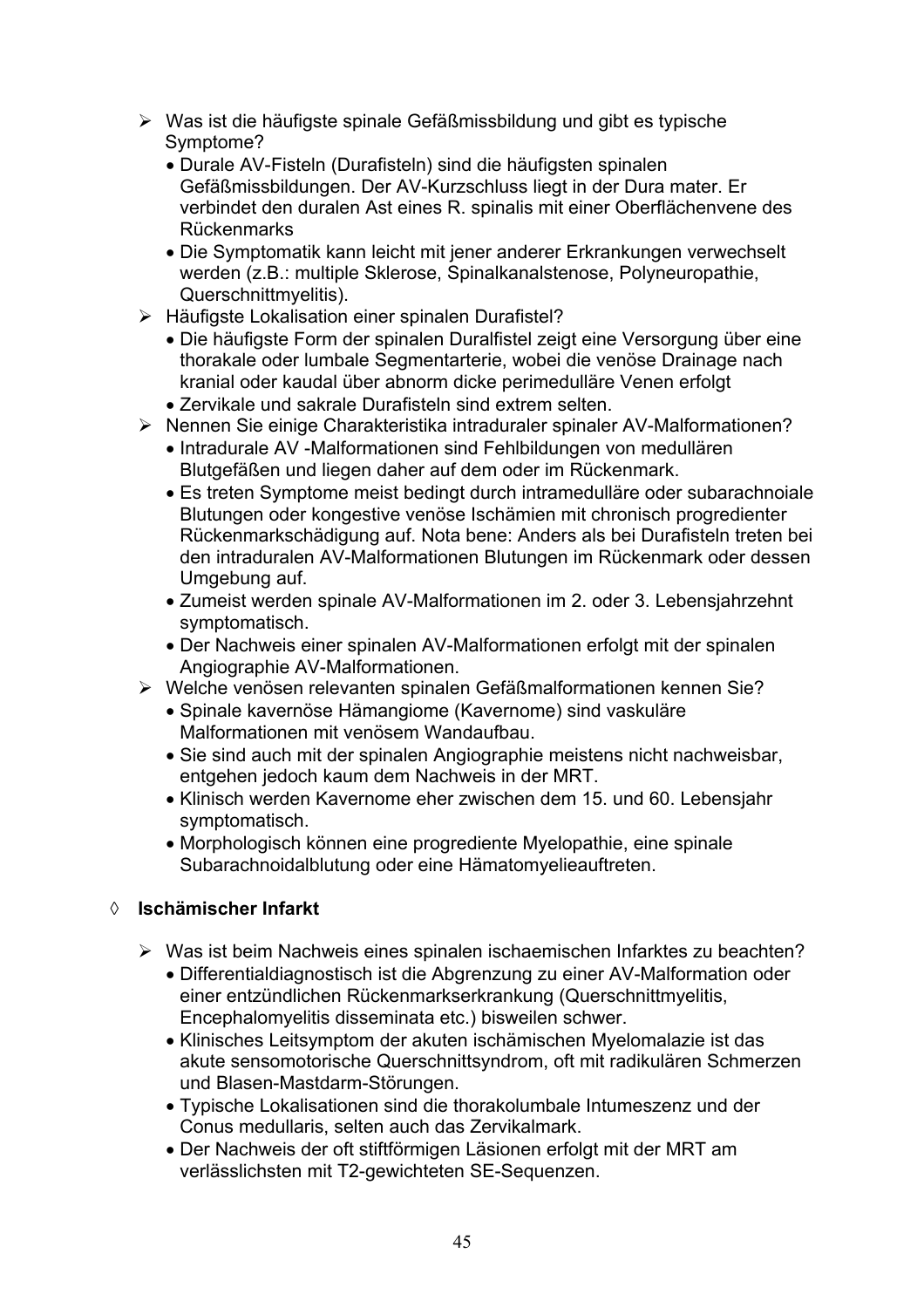# ¡ **Spontanes Epiduralhämatom**

- ¾ Nennen Sie einige Charakteristika des spontanen epiduralen Hämotoms?
	- x Es handelt sich um nichttraumatische Blutungen mit Ausgang vom epiduralen Venenplexus.
	- Diese Blutungen sind äußerst selten. Bei spontanen epiduralen Hämatomen liegen zumeist Gerinnungsstörungen vor, wobei nach einer vorangegangenen Lumbalpunktion zu fanden ist.
	- Neurologische Symptome hängen primär von der Raumforderung ab, wobei das Spektrum von radikulären Ausfällen bis zum Querschnittssyndrom reicht.
	- Der Nachweis erfolgt mit der MRT.

# ¡ **Spinale Infektionen**

¾ Erläutern Sie den Begriff der intra- und extraduralen Lokalisation von spinalen Infektionen!

Grundsätzliche Einteilungen in intra- und extradurale Entzündungen.

- ¾ Benennen Sie Ursachen für intradurale Entzündungen! (neurotrope Vieren, Zytomegalie, Koxalgie, HIV und andere) Postinfektiöse Entzündungen nach Masern, Mumps und Rötteln (ADEM)
- ¾ Benennen Sie Ursachen für epidurale Entzündungen! (Staphylococcus aureus, Tuberkelbaziellen, Borriellen, Coxsackie-Vieren, u.a.)
- ¾ Erläutern Sie den empfohlenen diagnostischen Algorithmus bei spinalen Infektionen!
	- klinische Leitsymptome
	- paraklinische Parameter
	- Blut- und Liquorbefunde
- ¾ Erläutern Sie den diagnostischen Algorithmus bei spinalen Infektionen und gehen Sie auf die Bedeutung der Röntgennativaufnahme, der Myelografie, des CT und der MR-Diagnostik ein!
- ¾ Benennen Sie intradurale Infektionen, ihre klinische Leitsymptomatik und die Möglichkeiten der radiologischen Diagnostik!
	- Querschnittsmyelitis (Myelitis transversa) Häufigste intramedulläre Entzündung – meist viral und parainfektiös (allergisch)
	- Leptomeningitis und Arachnitis (zumeist fortgeleitet)
	- typische Befunde in der MRT
	- andere intradurale Infektionen und Entzündungen
	- x Guillain-Barre-Syndrom und parainfektiöse Polyneuritis
- ¾ Benennen Sie extradurale Infektionen, ihre klinische Leitsymptomatik und die
- ¾ Möglichkeiten der radiologischen Diagnostik!
	- Spondylitis und Spondylodizitis
	- Klinische Leitsymptome
	- x Frühdiagnostik mit MRT und Nuklearmedizin, bei destruktiven Veränderungen CT und Nativröntgen.
	- Typische Befunde in MRT und CT, Erkennen von Komplikationen, Begleitabszesse intra- und paraspinal, M. psoas, Begleitödem im Rückenmark und Leptomeningitis.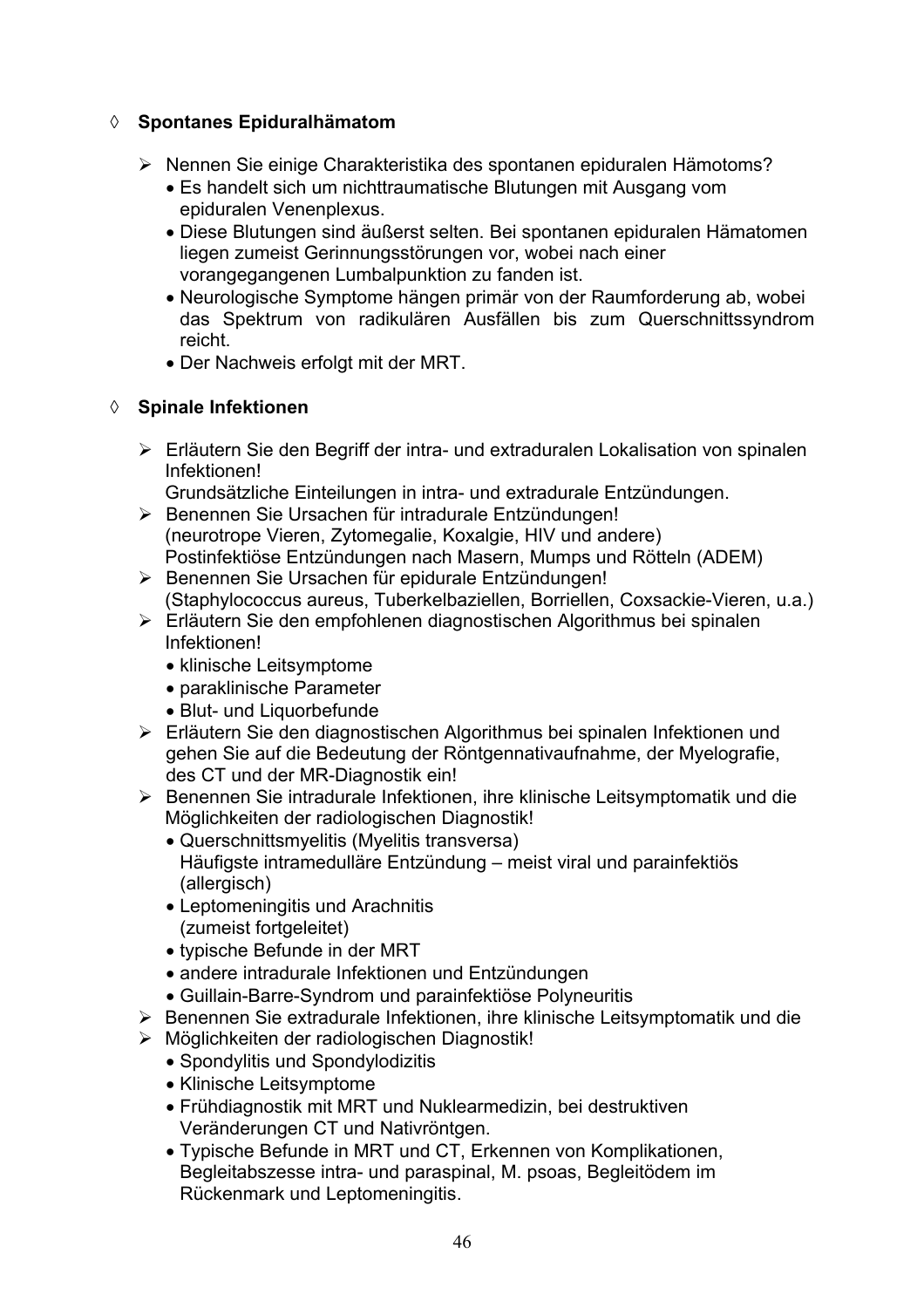- ¾ Erläutern Sie die radiologischen Zeichen eines Epiduralabszesses!
- ¾ Benennen Sie Sonderformen von Entzündungen an der Wirbelsäule!
	- Spondylodizitis calcaria im Kindesalter
	- rheumatoide Arthritis an der Wirbelsäule
	- radiologische Veränderungen im CT

### ¡ **Demyelinisierende und degenerative Erkrankungen des Rückenmarkes**

- ¾ Führen Sie den diagnostischen Algorithmus in der radiologischen Diagnose demyelinisierender und degenerativer Rückenmarkserkrankungen an!
	- Gehen Sie im Besonderen auf die Diagnostik der Multiplen Sklerose und akut disseminierten Enzephalomyelitis (ADEM) ein! Mitbeteiligung mit im Myelon in etwa einem Drittel der PatientInnen mit MS Erläutern Sie das Devic-Syndrom (Sonderform einer Neuromyelitis optica kombiniert mit spinalen Demyelinsierungen (Devic-Syndrom)
	- ADEM entzündliche Demyelinisierung, häufig nach viralen Infekten und Impfungen, im Initialstadium von MS nicht unterscheidbar
- ¾ Benennen Sie andere demyelinisierende Erkrankungen des Rückenmarks!
	- Systemischer Lupus erythematodes (Vaskultis)
	- HIV-assoziierte Myelitis

### ¡ **Degenerative Erkrankungen der Wirbelsäule**

- ¾ Erläutern Sie die nachfolgend angeführten degenerativen Krankheitsbilder an der Wirbelsäule, ihre klinische Leitsymptomatik und ihre radiologische Differentialdiagnose sowie allfällige Implikationen für therapeutische Eingriffe!
	- Spondylose, Spondylarthrose
	- Unkovertebralarthrose
	- Lateral Entrapment-Syndrom der Lendenwirbelsäule (laterale Rezessus- und Foramenstenosen)
	- Spondyl- und Pseudospondylolisthesis
	- angeborene und erworbene Spinalkanalstenose
	- Verkalkungen der Gelenksbänder
	- Bandscheibenerkrankungen:
	- Chondrose, Osteochondrose, Protrusion des Anulus fibrosus, Diskusvorfall, freier Sequester
- ¾ Benennen Sie häufige postoperative Veränderungen nach Bandscheibenoperationen und ihre radiologische Diagnostik bei
	- Narbenbildung
	- Diskussequester
	- $\bullet$  Rezidivprolaps
	- Entzündliche Komplikationen (Abszess)

### ¡ **Andere Erkrankungen an Wirbelsäule und Rückenmark**

- ¾ Erläutern Sie die nachfolgend angeführten Begriffe und gehen Sie auf ihre radiologische Diagnostik ein!
	- Erkrankungen des Plexus brachialis (Primär- und Sekundärtumore)
	- Plexusausrisse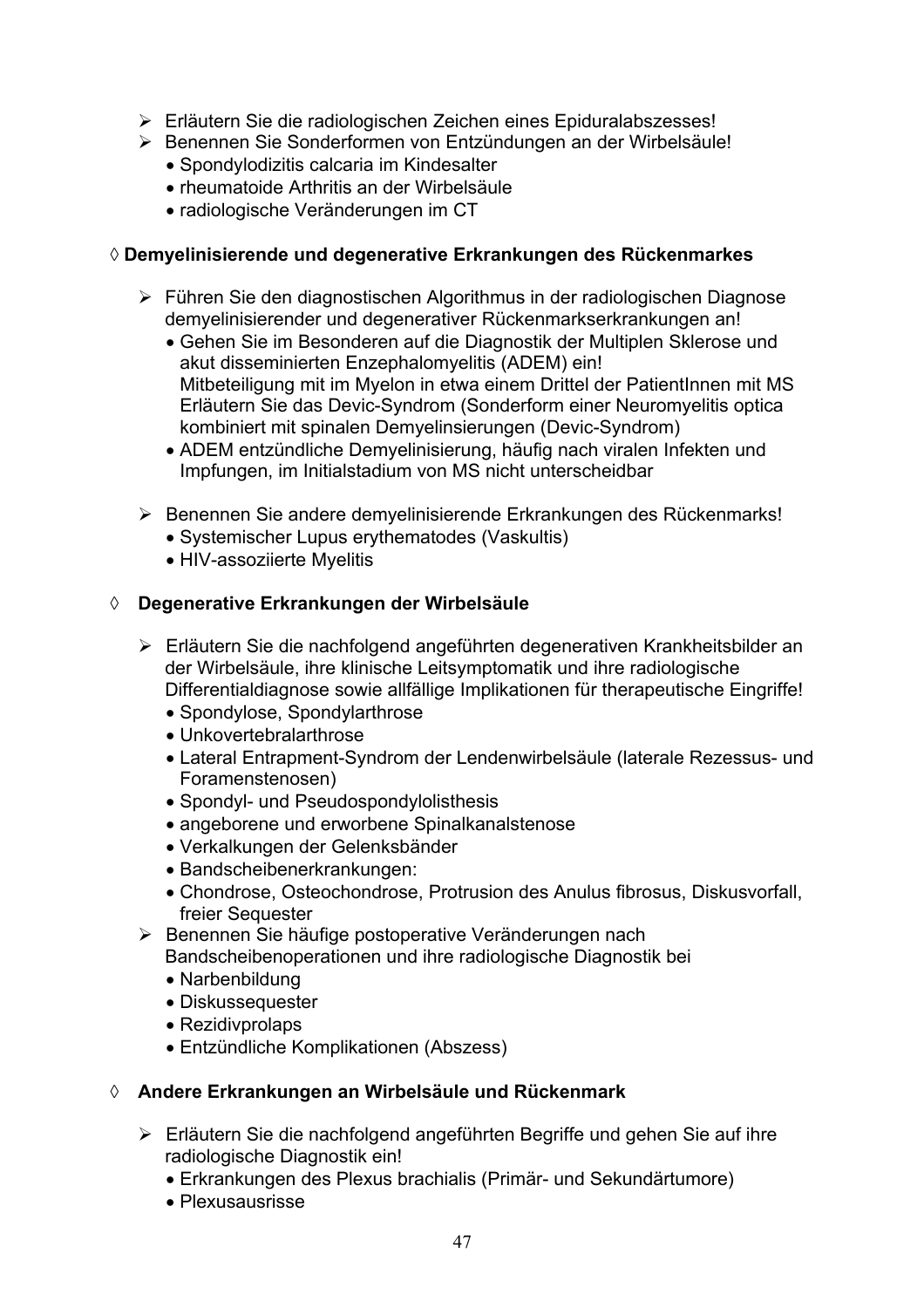- $\bullet$  Strahlenfolgen
- Strahlenmyelopathie
- Fettmarkkonversion des Knochenmarkes
- Epidurale Lipomatose (Raumfordernde Vermehrung des epiduralen Fettgewebes)

### **Interventionelle Neuroradiologie**

- ¡ Übersicht
	- ¾ Endovaskuläre Techniken
		- Okkludierende Verfahren (Embolisationen)
			- o Embolisation von Aneurysmen
			- o Embolisation von AVM, AVF
			- o Embolisation von gefäßreichen Tumoren
		- Rekanalisierende Verfahren o Lokale intraarterielle Fibrinolyse o PTA/Stent extra/intrakraniell
	- ¾ Perkutane Techniken
		- Perkutane Nukleotomie
		- Schmerzbehandlung
			- o Facettengeleksblockade
			- o Grenzstrangblockade
			- o Wurzelblockade
			- o Perkutane Vertebroplastie
- $\Diamond$  Endovaskuläre Therapie kraniozerebraler Erkrankungen
	- $\triangleright$  Embolisationsmaterialien

Geben Sie eine Übersicht über die in der interventionellen Neuroradiologie derzeit verwendeten Materialien!

- Partikel (PVA, Gelfoam)
- x Gewebekleber (Ethibloc, Histoacryl, Bucrylat), Flüssigembolisat (Onyx®)
- Thrombose induzierende Substanzen (Alkohol)
- Ballons (ablösbar/nicht ablösbar)
- Coils ("freie" coils, ablösbare Coils)
	- o Ablösbare Spiralen (Guglielmi 1991)
		- Guglielmi Detachable Coils (GDC)
	- o Ablösemechanismus
		- Elektrisch
			- Elektrolytisch (GDC), thermisch
		- Mechanisch
		- **Hydraulisch**
- ¾ Zerebrale Aneurysmen

Klassifizieren Sie zerebrale Aneurysmen nach pathologisch-anatomischen sowie klinischen Gesichtspunkten!

• Pathologie:

Aneurysma ist ein Sammelname für verschiedene Formen von fokalen/multifokalen/segmentalen/diffusen arteriellen angioektatischen Phänomenen.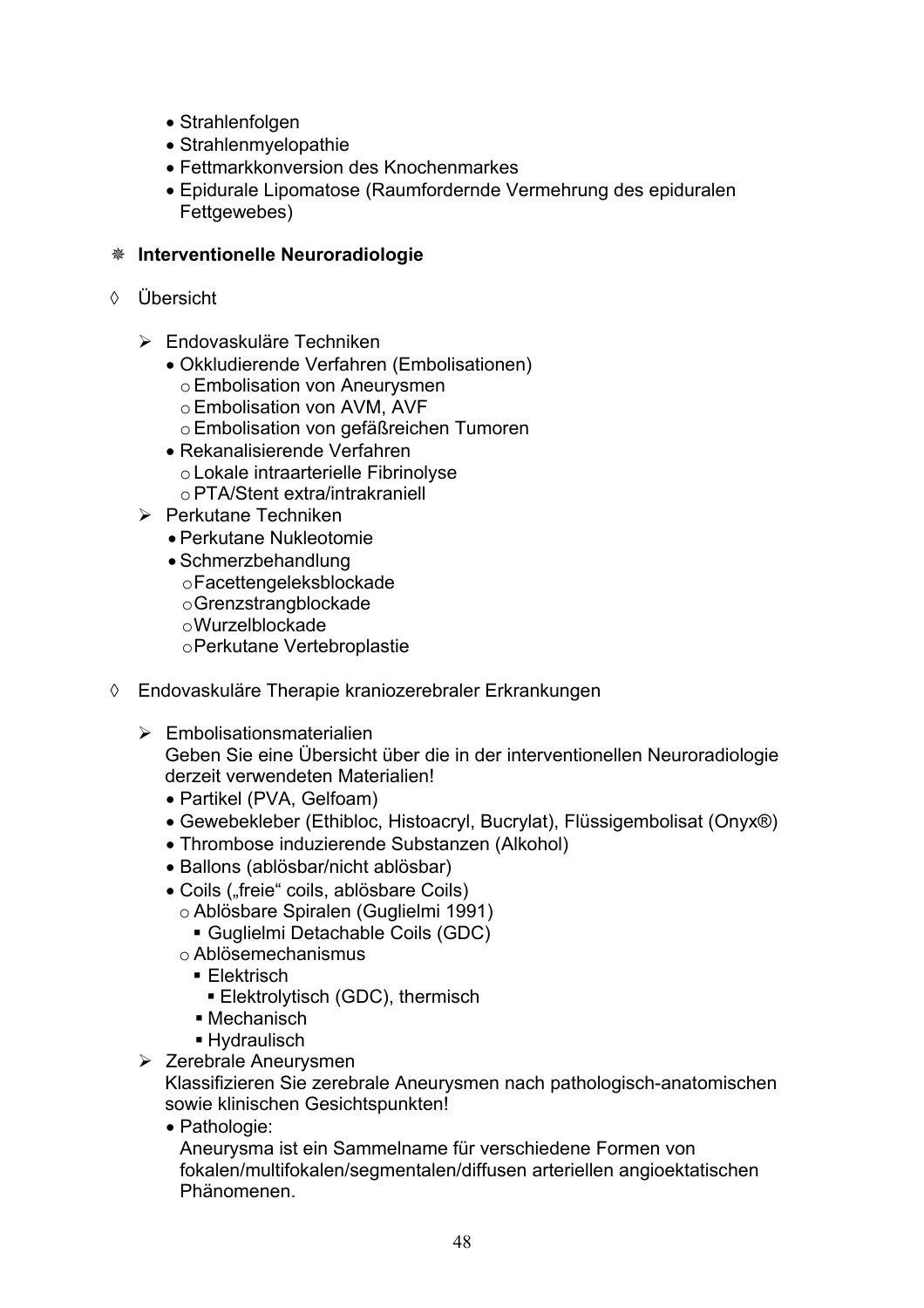- Klassifikation nach Klinik
	- o rupturierte Aneurysmen (sehr hohes Re-Rupturrisiko)
		- SAB (Subarachnoidalblutung)
			- +/- ICH (intracerebrales Hämatom)
			- +/- IVH (intraventrikuläres Hämatom)
			- +/- SDH (Subduralhämatom)
	- o nicht rupturiert
		- symptomatisch
			- Raumforderung (z.B. ophthalmoplegisches Aneurysma)
			- Andere Symptome
		- asymptomatisch
			- Koexistenz mit rupturierten / symptomatischen Aneus
			- $\blacksquare$ .true incidential"
- Klassifikation nach Grösse o Grösse korreliert mit Rupturrisiko (~ 1% pro Jahr)
- Klassifikation nach Lokalisation
	- o A.carotis interna / A.comm.post. 30-35% o A.communicans ant.-Komplex 30-35% o A.cerebri media (meist Bifurkation) 20%  $\circ$  A.basilaris 5% o Andere Lokalisationen 5% o (zB. A.cerebelli sup., A.cerebelli inf.post=PICA)
- $\triangleright$  Therapiemöglichkeiten

Nennen Sie Ziel und therapeutische Optionen der Behandlung zerebraler Aneurysmen!

Ziel jeder Aneurysmabehandlung ist die vollständige und dauerhafte Ausschaltung des Aneurysmas.

- offene Operation mit Klippung des Aneurysmas ("Clipping")
- endovaskuläre Therapie meist mit ablösbaren Spiralen ("Coiling") Die Indikation zur endovaskulären Therapie sollte nur interdisziplinär mit dem Neurochirurgen gestellt werden.
- ¾ Behandlung von AV-Malformationen

Beschreiben Sie den prinzipiellen pathologisch-anatomischen Aufbau einer AVM!

• Pathologie:

AV-Malformation (Synonym: AV-Angiom obsolet) sind angeborene Gefäßmißbildungen, die aus zahlreichen arteriovenösen Shunts bestehen. Arterielle feeder – Gefäßknäuel (Nidus) – drainierende Venen

- ¾ Welche klinischen Symptome können durch eine AVM verursacht werden?
	- Symptomatische AVM:
		- o intrakranielle Blutung
		- o Neurologische Ausfälle bei Minderperfusion durch steal-Phänomen
		- o Epilepsie
		- o Migräne/Hemikranie
		- o Asymptomatische AVM: Zufallsbefund i.R. von Schnittbilduntersuchungen (CT, MR)
- $\triangleright$  Wie hoch ist das Blutungsrisiko einer AVM?
	- $\bullet$  Zwischen 1 5% pro Jahr
	- Jede Blutung verdoppelt das Risiko
	- x Blutungsrisiko unabhängig von Größe der AVM
- ¾ Welche Therapiemöglichkeiten gibt es bei AVM?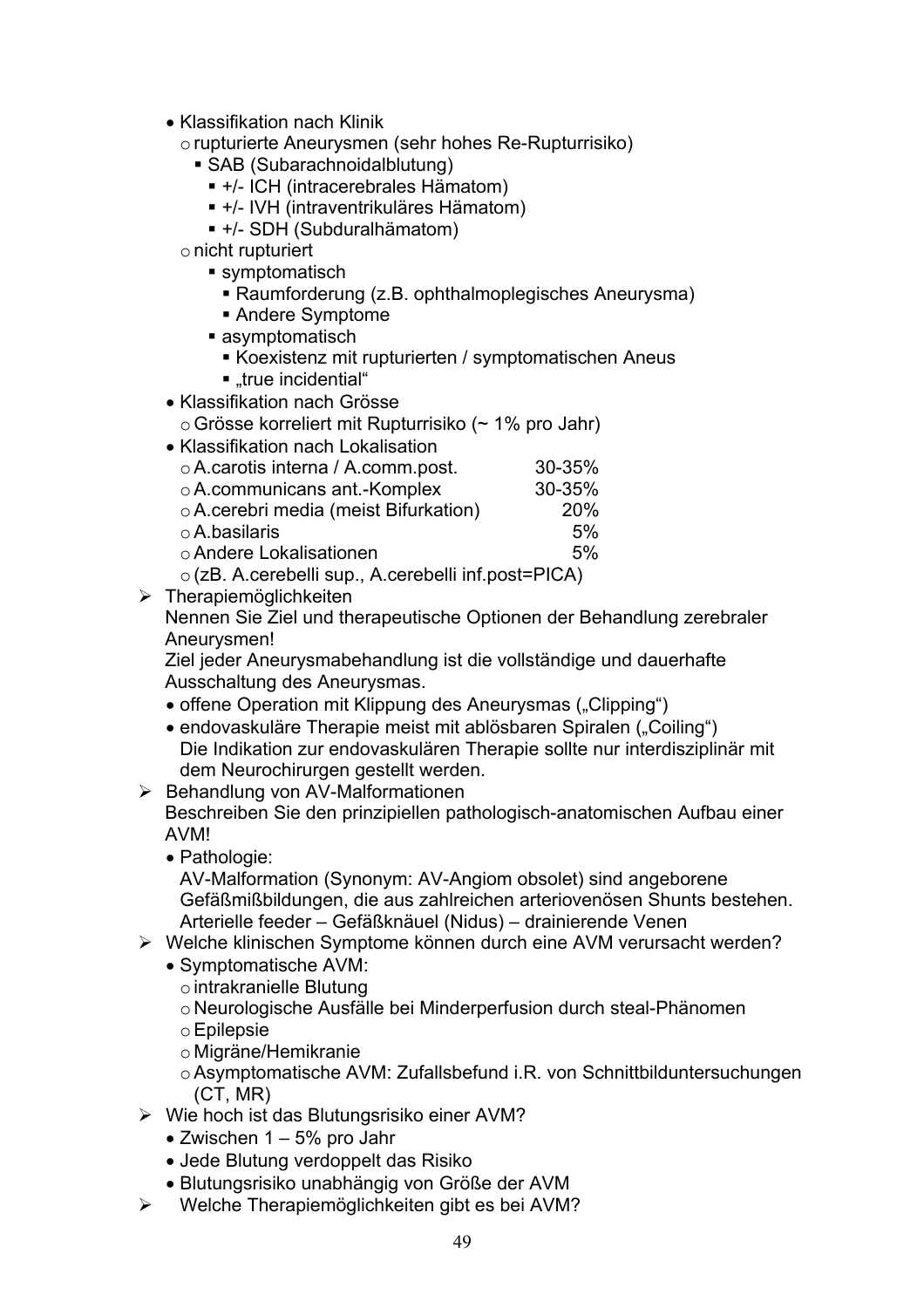- x Chirurgie, endovaskuläre Therapie, Radiochirurgie (LINAC, Gamma-Knife)
- ¾ Welche Ziele können bei der endovaskulären Therapie gegeben sein?
	- $\bullet$  kurative Embolisation
	- präoperative Embolisation
	- Embolisation vor Radiochirurgie
- $\triangleright$  Was ist das Target der Embolisation?
	- Ausschaltung des Nidus unter Schonung der Venen
	- Verschluss der arteriellen Zuflüsse alleine ist insuffizient
- ¾ Behandlung von AV-Fisteln

# ¡ **Arteria-carotis-Sinus-cavernosus-Fisteln (CCF)**

- $\triangleright$  Wie werden CCFs eingeteilt?
	- direkt traumatische CCFs
	- direkt spontane CCFs
	- indirekte, durale CCFs
- ¾ Was sind die klinischen Leitsymptome bei CCF?
	- pulsierender Exophthalmus
	- $\bullet$  Chemosis
	- pulsierendes Ohrgeräusch
	- Augenmotilitätsstörungen
- ¾ Welche Möglichkeiten der endovaskulären Behandlung gibt es?
	- ablösbare Ballons (detachable balloons, klassisch)
	- ablösbare Spiralen (detachable coils)

# ¡ **Komplikationen unbehandelter CCFs sind zu nennen!**

- ¾ Arteria-vertebralis-Fisteln (VVF) Ätiologie spontan/traumatisch/Epiphänomene bei fibromuskuläre Dysplasie (FMD) oder NF1 Endovaskuläre Behandlung: Fistelveschluss mit Ballon oder Coils möglichst mit Erhaltung des Gefäßlumens
- ¾ Durale AV-Fisteln (Durafisteln) Klassifikation der intrakraniellen Durafistel ist der Subspezialität vorbehalten. Typ I bis Typ V, Zunahme der Blutungsgefahr abhängig vom kortikal-venösen Reflux.

# ¡ **Embolisation gefäßreicher Tumoren**

- ¾ Welches Ziel soll mit der Tumorembolisation erreicht werden?
	- Meist präoperative Embolisation (Reduktion des intraop. Blutungsrisikos)
	- Selten palliativ (Tumorverkleinerung).
- ¾ Welche Voraussetzungen zur Embolisation sind nötig?
	- Superselektive Angiographie mit besonderer Berücksichtigung der sog."gefährlichen Anastomosen", das sind arterio-arterielle Verbindungen zwischen A.carotis ext. und A.carotis int., A.ophthalmica sowie A.vertebralis. intraprozedurale Kontrollangiographien nötig !
- ¾ Wohin soll das Embolisat eingebracht werden?
	- Idealerweise ausschließlich ins endotumorale Gefäßnetz. Alleiniger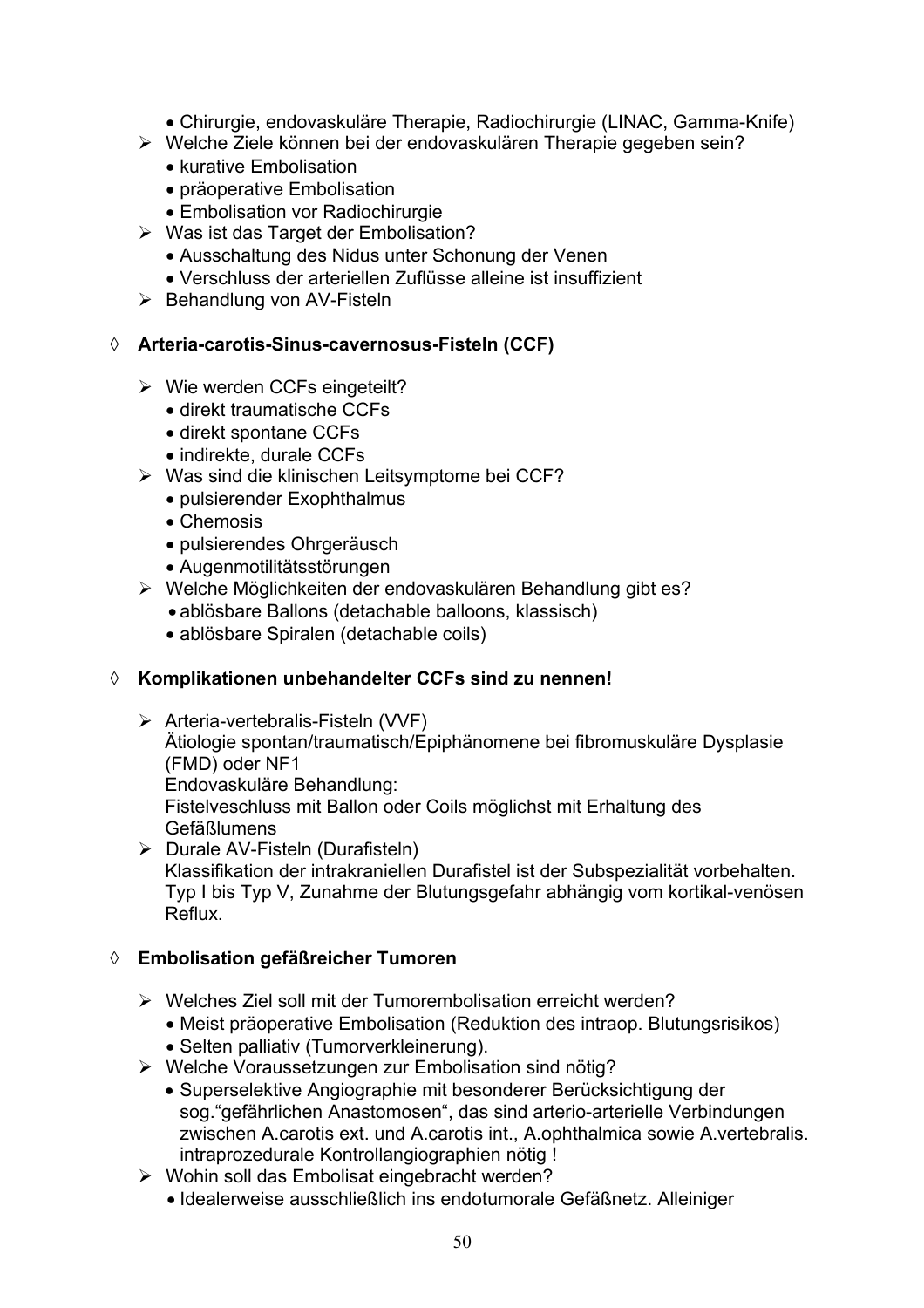Verschluss der Zuflussgefäße ist insuffizient.

- $\triangleright$  Welche Embolisate werden verwendet?
	- Meist Partikel (PVA- od gelatineimprägnierte Acrylpartikel)
	- Flüssigembolisate wie Histacryl, Glubran, Ethibloc
- ¾ Nennen Sie die Hauptindikation zur Tumorembolisation!
	- Meningeome (am häufigsten)
	- Paragangliome: aggressiv wachsend, sehr gefäßreich
	- Juvenile Nasenrachenfibrome: Sind präop. grundsätzlich zu embolisieren

### ¡ **Thrombolyse**

- ¾ Indikationen, Kontraindikationen
- $\triangleright$  Indikationen zur i.a. Lyse sind zu nennen! Verschlüsse der dist.A.vertebralis, A.basilaris, A.cer.post.,intrakranielle A.carotis int.,proximale A.cerebri anterior und media, Hauptäste der A.cerebri media.

Bis einschließlich der 3.Stunde post ictum i.v.-Lyse möglich.

- ¾ Welche Verschlüsse haben die schlechteste Prognose?
	- Verschluss der A.basilaris
	- Carotis-T-Gabel
	- M1-Verschluss (Mediahauptstamm)
- ¾ Was sind die Kontraindikationen zur Fibrinolyse?
	- spontane Rückbildung der Symptome
	- fehlender Nachweis einer arteriellen Obstruktion
	- akute intra- extrakranielle Blutung
	- x Blutungsneigung: Verletzung, Operation, Gefäßmißbildung, Ulcus ventriculi/duodeni, Gerinnungsstörung
	- Schwangerschaft (in Diskusssion)
	- Schwere konsumierende Erkrankung
- $\triangleright$  Applikation:
	- intraarteriell (Urokinase, pro-Urokinase, rt-PA) Regionale intraarteriell Lyse: über i.a.Diagnostikkatheter Lokale intraarterielle Lyse (LIF): über Mikrokatheter
	- $\bullet$  intravenös = systemische Lyse (rt-PA) Vorteile/Nachteile der verschiedenen Applikationen sind zu nennen.
- ¾ Welche Nebenwirkungen einer Thrombolyse sind möglich?
	- zerebrale Blutung
		- o Hämorrhagische Transformation (HT) des Infarktgebietes
		- o Parenchymblutungen (PH)
	- periphere Blutungen
- ¾ Unterschiede in der CT-Diagnostik zwischen HT und PH sind zu nennen!

# ¡ **Angioplastie/Stent**

- ¾ Welche bildgebenden Verfahren werden bei den stenosierenden oder obliterierenden Erkrankungen der Kopf-Halsgefäße eingesetzt?
	- Duplexsonographie
	- x CT/CTA oder MRT/MRA (Hirnparenchym, Gefäße)
	- DSA in min. 2 Ebenen in der Regel unmittelbar vor oder nach endovaskulärer Therapie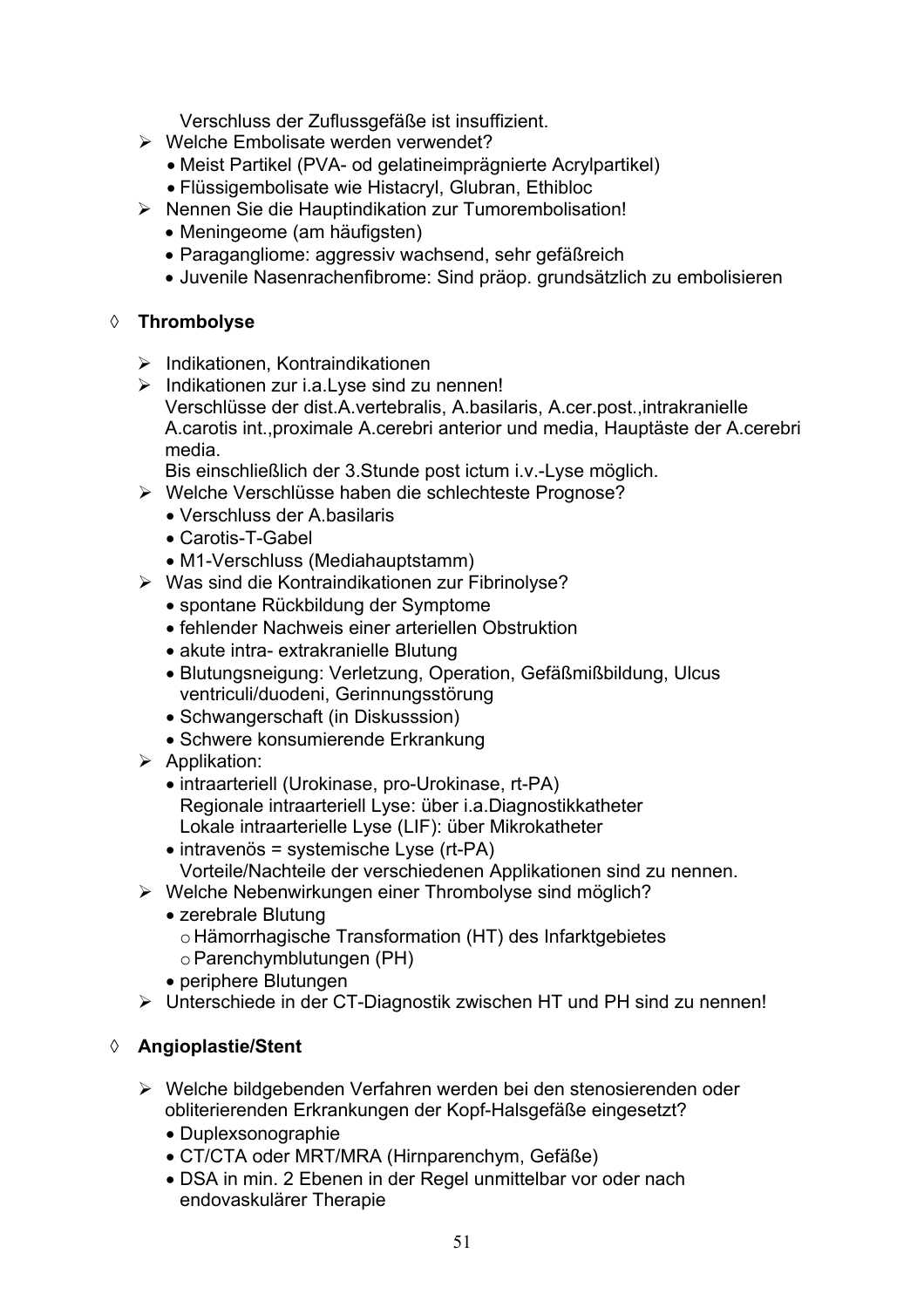- SPECT oder PET oder Perfusions-MR (nicht obligat)
- ¾ Welche Methoden zur Bestimmung des Stenosegrades kennen Sie?
	- NASCET, ECST
	- Querschnittsmessung
	- Densitometrie
- ¾ Nennen Sie die Indikationen zur PTA / Stentimplantation der hirnversorgenden Arterien unter Berücksichtigung der dzt. Studienlage!
	- symptomatische Stenose >70%
	- asymptomatische Stenose > 80%
	- keine hochgradigen zirkuläre Verkalkungen
	- radiogene Stenosen
	- Rezidivstenosen nach CEA
	- Mehrgefäßbefall oder erhöhtes Operationsrisiko
	- Dissektionen/dissezierendes Aneurysma
- ¾ Die Methodik der PTA / Stentimplantation mit oder ohne Protektionssystem ist in Grundzügen zu beschreiben!
	- Prämedikation mit Clopidogrel und ASS
	- Anästhesiologisches stand-by
	- Durchführung des Eingriffes in Lokalanästhesie und unter Heparinschutz
	- Einbringen eines Katheters/lange Schleuse in die A.caotis communis
	- evtl. Einbringen eines Protektionssystems distal der Stenose
	- primäre Stentimplantation: Passage der Stenose gleich mit dem Stent
	- sekundäre Stentimplantation: Passage der Stenose mit dem Stent nach Vordilatation mit einem PTA-Ballonkatheter
	- freisetzen des Stents (in der Regel selbstexpandierbare Stents) unter Atropinschutz (cave Asystolie)
	- eventuell Stent-PTA
- ¾ Nennen Sie mögliche Einsatzgebiete für die Stentimplantation im Bereich der intrakraniellen Gefäße!
	- Rezidivierend symptomatische intrakranielle Stenosen
	- im Rahmen der stentgeschützten Aneurysmenembolisation
	- Spezielle Indikationen (Dissektion, Moya-Moya)
- ¾ Endovaskuläre und andere minimalinvasive Therapie spinaler Erkrankungen

# ¡ **Durale AV-Fisteln (Durafisteln)**

- $\triangleright$  Was ist das Ziel der Behandlung von Durafisteln? Dauerhafter Verschluß des duralen Shunts samt Ursprung der drainierenden Vene.
- ¾ Wie kann dieses Ziel erreicht werden? Endovaskulär mittels Gewebekleber (Cyanoacrylate). Operative Clippung der arterialisierten Vene.

# ¡ **AV-Malformationen (Angiome)**

¾ sehr selten, erfordern meist kombinierte endovaskulär-chirurgische Therapie

# ¡ **Embolisation gefäßreicher Tumoren**

¾ Ziel des Eingriffes ist die präoperative Devaskularisation des Tumors,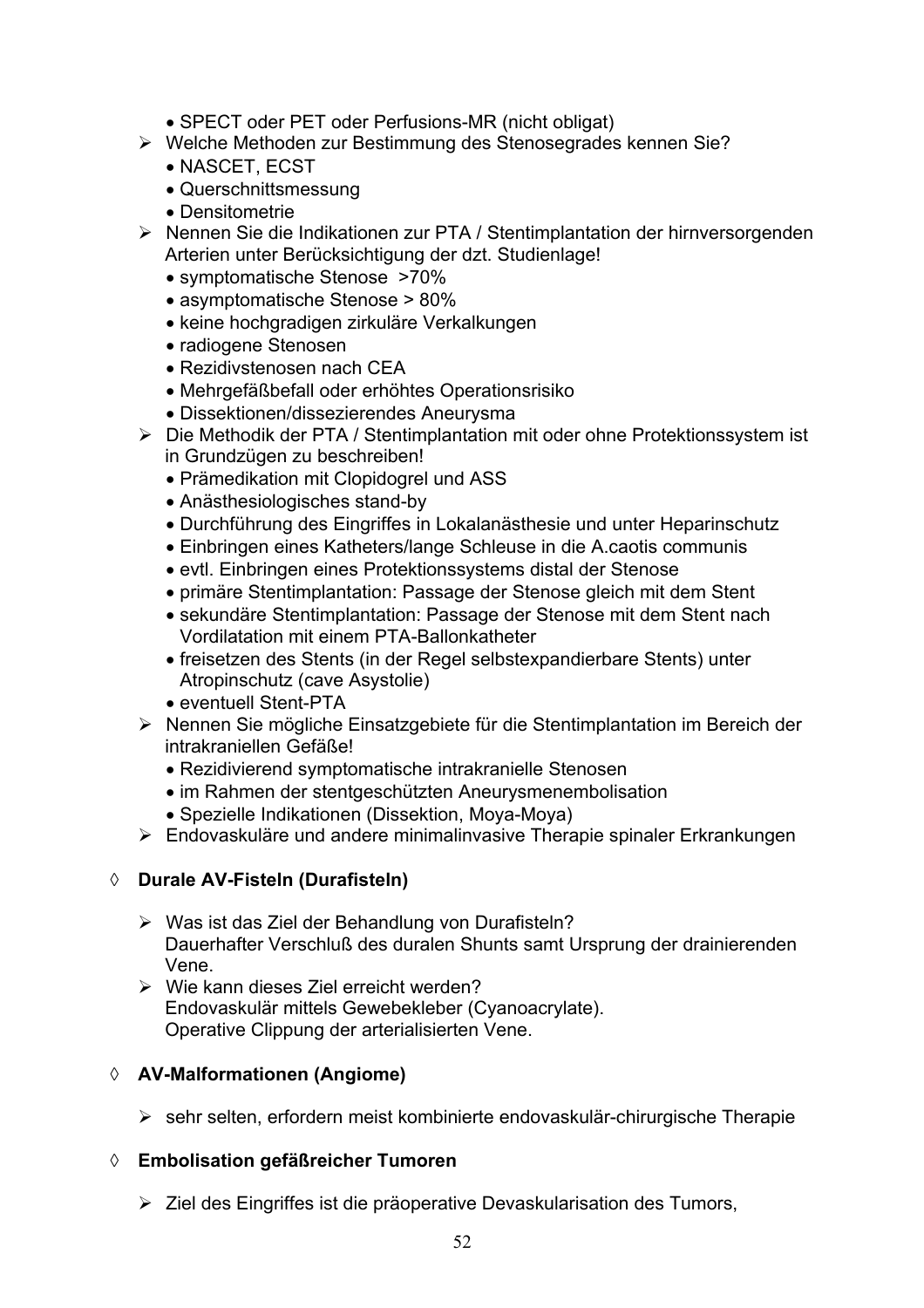manchmal auch die palliative Embolisation (schmerztherapeutisch).

- ¾ Welche Tumoren sind für eine Embolisation geeignet?
	- In erster Linie sind dies maligne extradurale Tumoren mit Skelettbeteiligung
	- x Bei Männern Prostatakarzinome 60%, Hypernephrome 30%.
	- x Bei Frauen Mammakarzinome 60%, Schilddrüsenkarzinome 30%.
	- Selten Lymphome, multiples Myelom.
	- Sehr selten Primärtumore der Wirbelsäule (Riesenzelltumore, Sarkome).

### ¡ **Perkutane Nukleotomie**

- ¾ Die Methoden der perkutanen Nukleotomie sind zu nennen!
	- x heute schon fast gänzlich verlassen: chemisch-enzymatische N. (Chymopapain)
	- mechanische Nukleotomie: automatisierte perkutane lumbale Nukleotomie
	- perkutane Lasernukleotomie
- ¾ Nennen Sie die Indikationen und Kontraindikationen!
	- nichtsequestrierter medialer lumbaler Prolaps mit Lumbago
	- x nichtsequestrierter mediolateraler lumbaler Prolaps mit radikulärer Symptomatik
	- Protrusion plus enger Spinalkanal mit Claudicatio spinalis nach Versagen der konservativen Therapie
- ¾ Führen Sie Vorteile der perkutanen Nukleotomie an!
	- geringe Invasivität
	- schnelle Durchführbarkeit
- ¾ Führen Sie Komplikationen der perkunanten Nukleotomie an!
	- Verletzung einer Nervenwurzel
	- Gefäßverletzung
	- Spondylodiszitis

### ¡ **Schmerzbehandlung**

- ¾ Welche Art von Eingriffen können prinzipiell durchgeführt werden?
	- Strukturerhaltende Eingriffe: Lokalanästhetika, Corticosteroide
	- Neurodestruktive Eingriffe:
		- o Kryotherapie
		- o Thermokoagulation
		- o Radiofrequenzläsion
		- o Neurolytika
- ¾ Heute vorwiegend CT/MR-gesteuerte Verfahren, Blindpunktionen sind nicht mehr gerechtfertigt.
- ¾ Nennen Sie die Hauptindikationen zur minimalinvasiven Therapie!
	- vertebragene Schmerzen mit arthroligamentärer Ursache
		- sympathisch unterhaltene Schmerzsyndrome
	- Tumorschmerzen

### ¡ **Facettengelenksblockade**

- $\triangleright$  Was versteht man unter Facettensyndrom?
- $\triangleright$  Wie sichert man die Diagnose?
	- x Diagnostische Provokation mit 0,1-1ml 10% NaCl-Lösung.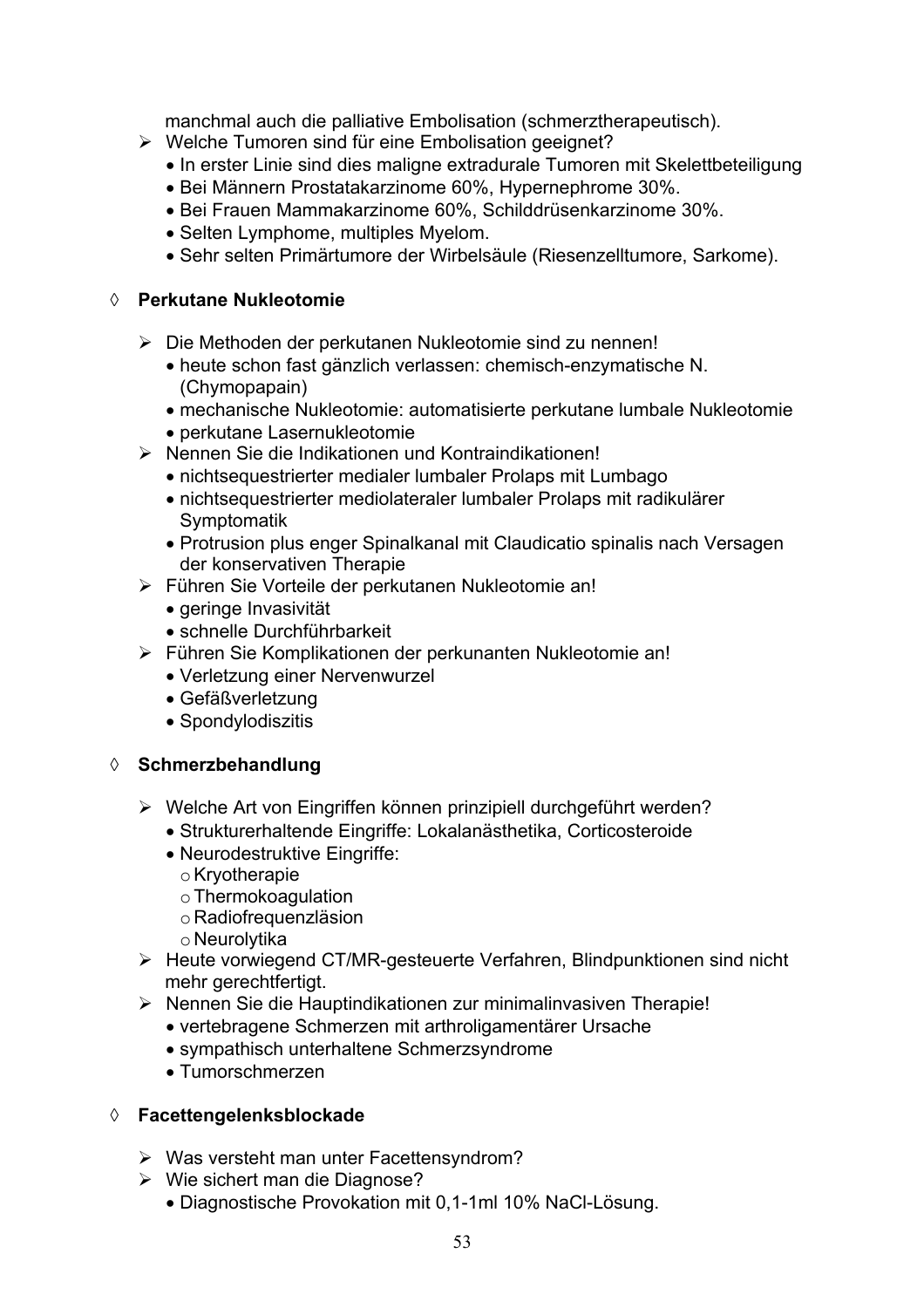- ¾ Wie wird die Facettblockade durchgeführt?
	- x Max. 5 ml Lokalanästhetikum extraartikulär am äußeren unteren Drittel des Gelenkes.
	- x Bei fehlendem Erfolg intraartikuläre Injektion von 2ml Lokalanästhetikum kombiniert mit Corticosteroid.
- ¾ Mit welcher Erfolgsrate bei pseudoradikulären Schmerzen ist zu rechnen?
	- x Kurzfristig 70-80%, langfristig ca.60%.

### ¡ **Grenzstrangblockade**

- ¾ Wann wird diese Verfahren eingesetzt?
	- Diagnostisch zur Differentialdiagnose somatisch oder vegetatives Schmerzsyndrom.
	- Therapeutisch zur Behandlung der sympathischen Reflexdystrophie.
- ¾ In welchen Höhen wird der Grenzstrang blockiert?
	- x Obere Extremität: Stellatumblockade (Höhe 6.und 7. HWQFS)
	- Becken-Beinbereich: lumbaler Grenzstrang in Höhe L1-L3
- ¾ Wurzelblockade
	- $\bullet$  diagnostisch
	- $\bullet$  therapeutisch
- ¾ Perkutane Vertebroplastie
	- Nennen Sie mögliche Indikationen zur perkutanen Vertebroplastie! Vertebragene Schmerzen hervorgerufen durch
	- Osteoporotische Kompressionsfrakturen
	- Instabilität durch osteolytische Metastasen
	- ausgedehnte Wirbelhämangiome
	- Multiples Myelom
- ¾ Technik der perkutanen Vertebroplastie
	- Durchleuchtungs- oder CT-Kontrolle
	- transpedikulärer Zugang
	- Auffüllung des Defektes mit Knochenzement
	- x vorher Venographie über die Vertebroplastiekanüle (Cave Zementaustritt in epidurale Venenplexus)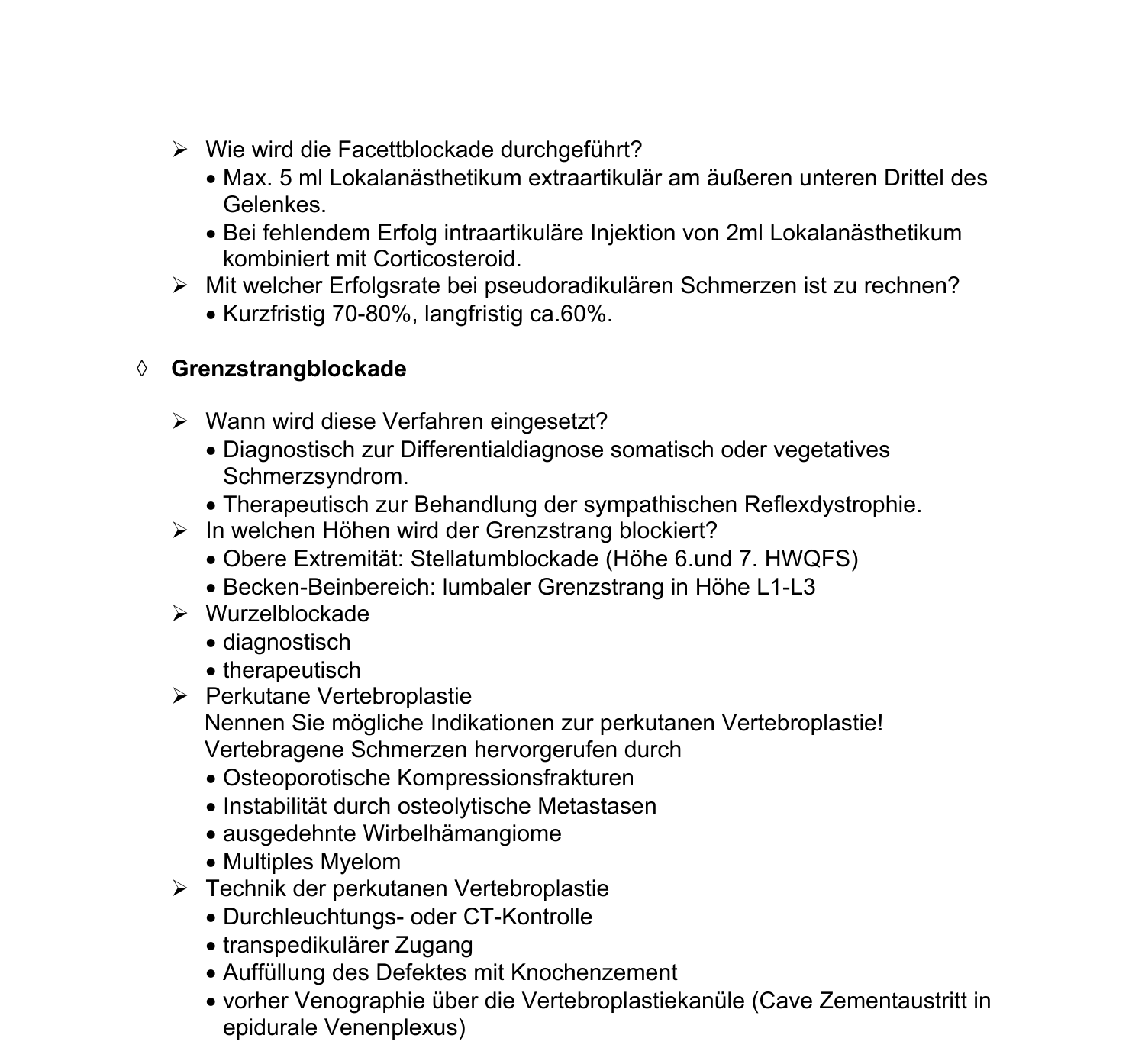# **Kopf-Hals Radiologie**

# **Einleitung**

Die Kopf-Hals Radiologie ist eine Subspezialität der Radiologie. Aufgrund der komplexen Anatomie und der sehr unterschiedlichen Pathologie ist die Ausbildung in Kopf-Hals Radiologie als sehr komplex und schwierig zu sehen.

Die Kopf-Hals Radiologie vereint alle technisch bildgebenden Möglichkeiten, welche das Schläfenbein, die Schädelbasis und die Hirnnerven, die Orbita, den Nasopharynx und die Nasennebenhöhlen, die Mundhöhle, den Oro- und Hypopharynx, den Larynx, die Speicheldrüsen, das Gesichtsschädelskelett mit dem Zahnapparat, die Mandibula und das Temporomandibulargelenk, die Fascienräume der Kopfhalsregion, den Thoraxeingang, den Plexus brachialis und die Schilddrüse untersuchen.

Noch genauere Angaben und Erklärungen zu diesem Curriculum können über eine Anfrage bei der Europäischen Gesellschaft für Kopf-Hals Radiologie erhalten werden.

# **Expertise und Möglichkeiten**

Bevor der Radiologe ins Ausbildung sich dieses Curriculum aneignet sollte er das Curriculum für den allgemeinen Radiologen beendet haben und eine genaue Kenntnis der physikalischen Prinzipien der verschiedenen bildgebenden Methoden besitzen, ebenso auch die Kontraindikation und die Komplikation der verschiedenen bildgebenden Techniken, und die Effekte und Nebenwirkungen von Kontrastmittel. Zusätzlich lernen sie die bildgebenden Spezifitäten der Kopf-Halsregion kennen, welche folgendes enthalten:

- ¡ Die Positionierung und Ansicht des Gesichtsschädels, des Schläfenbeins, der Mandibula
- ¡ Die Prinzipien des Strahlenschutzes der Kopf-Hals Region und die Rechtfertigung der Anwendung.
- $\Diamond$  Die mittlere Expositionsdosis an der Haut, an der Linse und an der Schilddrüse für das konventionelle Röntgen, die Sialographie, die Dacriozystographie und die Computertomographie
- $\lozenge$  Digitale Bildgebung und Bildprocessing in der Kopf-Hals Radiologie
- $\Diamond$  Multidetector—Spiral-CT, 2D- und 3D-Rekonstruktion und virtuelle Endoskopietechniken.
- ¡ Die Kenntnis der gebräuchlichsten MRT-Sequenzen der Kopf-Hals Region.

Während der Subspezialisierungsausbildung sollte der Auszubildende die meiste Zeit seiner Zeit in der Kopf-Hals Radiologie tätig sein. Sie sollten sich eine profunde Kenntnis der radiologischen Bildcharakteristika von Krankheiten aneignen und sollten auch mit dem klinischen und dem pathologischen Bild vertraut sein. Sie sollten ein Basiswissen der klinischen Untersuchungstechniken, welche vor der Untersuchung durchgeführt werden, haben und sie sollten eine außergewöhnliche Erfahrung aller bildgebenden Modalitäten, welche unten aufgelistet sind, und in nichtangiographischen interventionellen Methoden besitzen.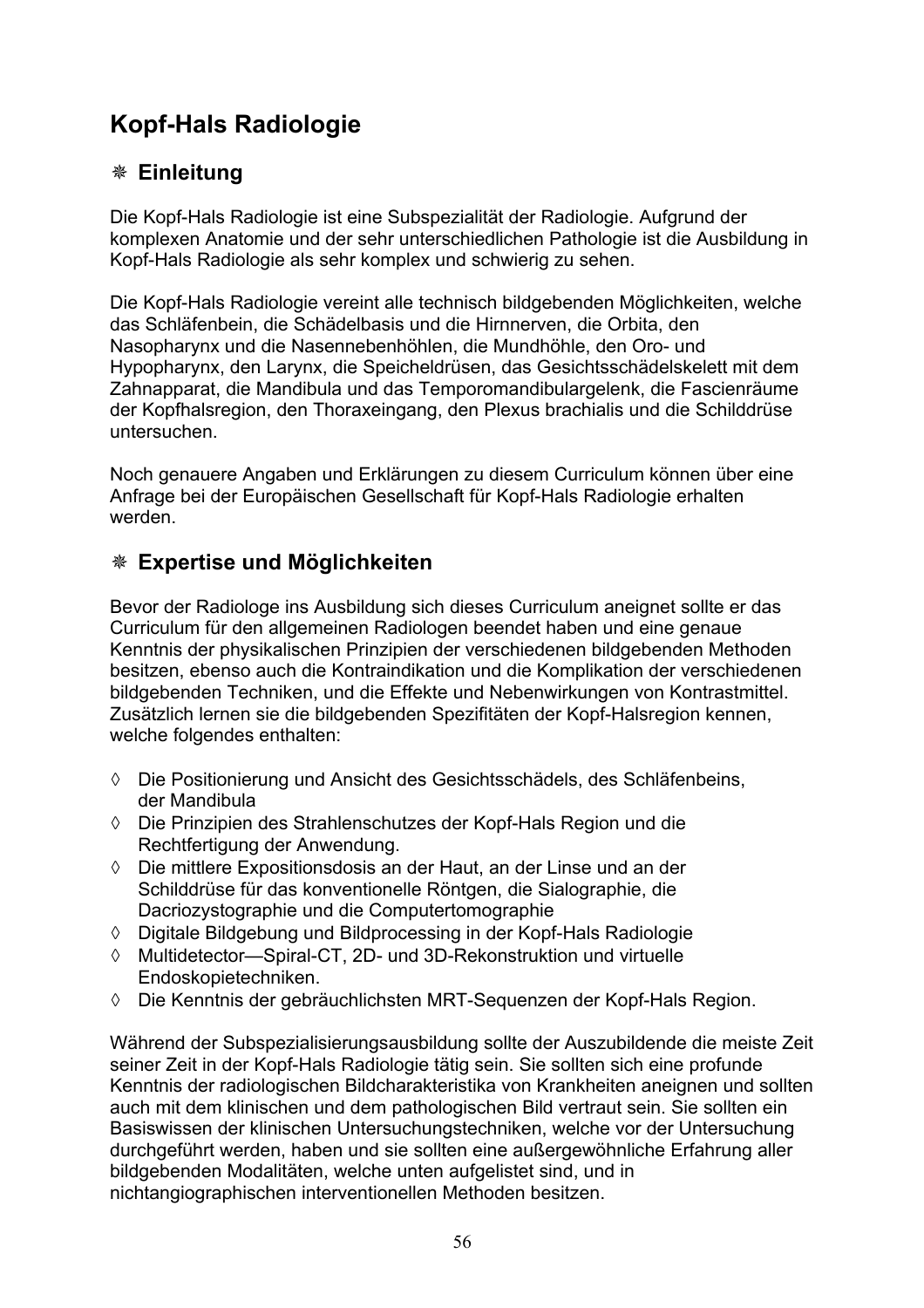$\Diamond$  Der Auszubildende sollte mit den klinischen Ausdrücken vertraut sein sodass er ohne Schwierigkeiten mit dem Kliniker kommunizieren kann. Sie sollten wöchentlich interdisziplinäre Treffen besuchen um ein profundes Wissen wie Patienten behandelt werden und welche Rolle die Radiologie in der Behandlungsplanung spielt erfahren.

Die folgende Auflistung soll Bespiele wiedergeben bei welchen klinischen Konferenzen der Radiologe in Ausbildung in der Subspezialisierung Kopf-Hals teilnehmen sollte. Einige dieser Konferenzen werden im radiologischen Department abgehalten, andere in den Abteilungen der zuweisenden Kliniken. Es wird empfohlen, dass auch die Konferenzen bei den zuweisenden Kliniken in das Ausbildungsprogramm inkludiert werden, um den Gebrauch der Bildgebung und der die klinischen Umstände in welchen die Bildgebung gebraucht wird zu verstehen.

- $\Diamond$  Ausbildungsarzt/junger Facharzt für Radiologie spezielle Kopf-Hals Lehrkonferenzen
- $\Diamond$  Eine erforderliche Anzahl von radiologischen Besprechungsrunden, welche der Kopf-Hals Radiologie gewidmet sind
- ¡ Ein multidisziplinäres Kopf-Hals Tumor Board
- $\Diamond$  Eine multidisziplinäre Konferenz die Dysphagien behandelt
- $\Diamond$  Radiologisch-pathologische Korrelationstreffen
- ¡ Treffen mit Kopf-Hals Chirurgen
- $\Diamond$  Konferenzen in Notfallradiologie

Der Ausbildungsarzt sollte mindestens 30 Stunden formales Lehren in der radiologischen Abteilung während dieser zwei Jahre haben. Zusätzlich sollte der Ausbildungsarzt innerhalb dieser zwei Jahre zumindestens zwei jährliche Kopf-Hals Kongresse der ESHNR oder ASHNR oder andere spezielle Meetings besuchen, bei denen die Kopf-Hals Radiologie die Hauptrolle spielt.

Die Ausbildungsärzte sollten mit der rezenten Literatur der Kopf-Hals Radiologie vertraut sein, sowohl in Form von Standardwerken als auch in Form von Originalbeiträgen in Journalen. Weiters sollten sie ermutigt werden an Forschungsprojekten teilzunehmen um eine Kenntnis des Designs der Ausführung und der Analyse wissenschaftlicher Projekte der Kopf-Hals Region zu erlangen. Weiters sollten sie ermutigt werden Vorträge oder Poster bei internationalen Kongressen zu präsentieren und andere Kopf-Hals Radiologen bei diesen Kongressen zu treffen um Ideen und Erfahrungen auszutauschen.

# **Praktische Übungen**

Das Ziel der radiologischen Subspezialitätenausbildung in der Kopf-Hals Radiologie ist es den Auszubildenden so zu fördern, dass er dieser Ausbildung einen beträchtlichen Zeitanteil widmen kann. Spezielles Ausbildungsziele sollten folgendes beinhalten

- $\Diamond$  Die Fähigkeit als ein Berater in regelmäßig abgehaltenen interdisziplinären Meetings zu agieren.
- ¡ Die Kenntnisse der Indikation und Kontraindikation der diagnostischen Vorgangsweisen in der Kopf-Hals Radiologie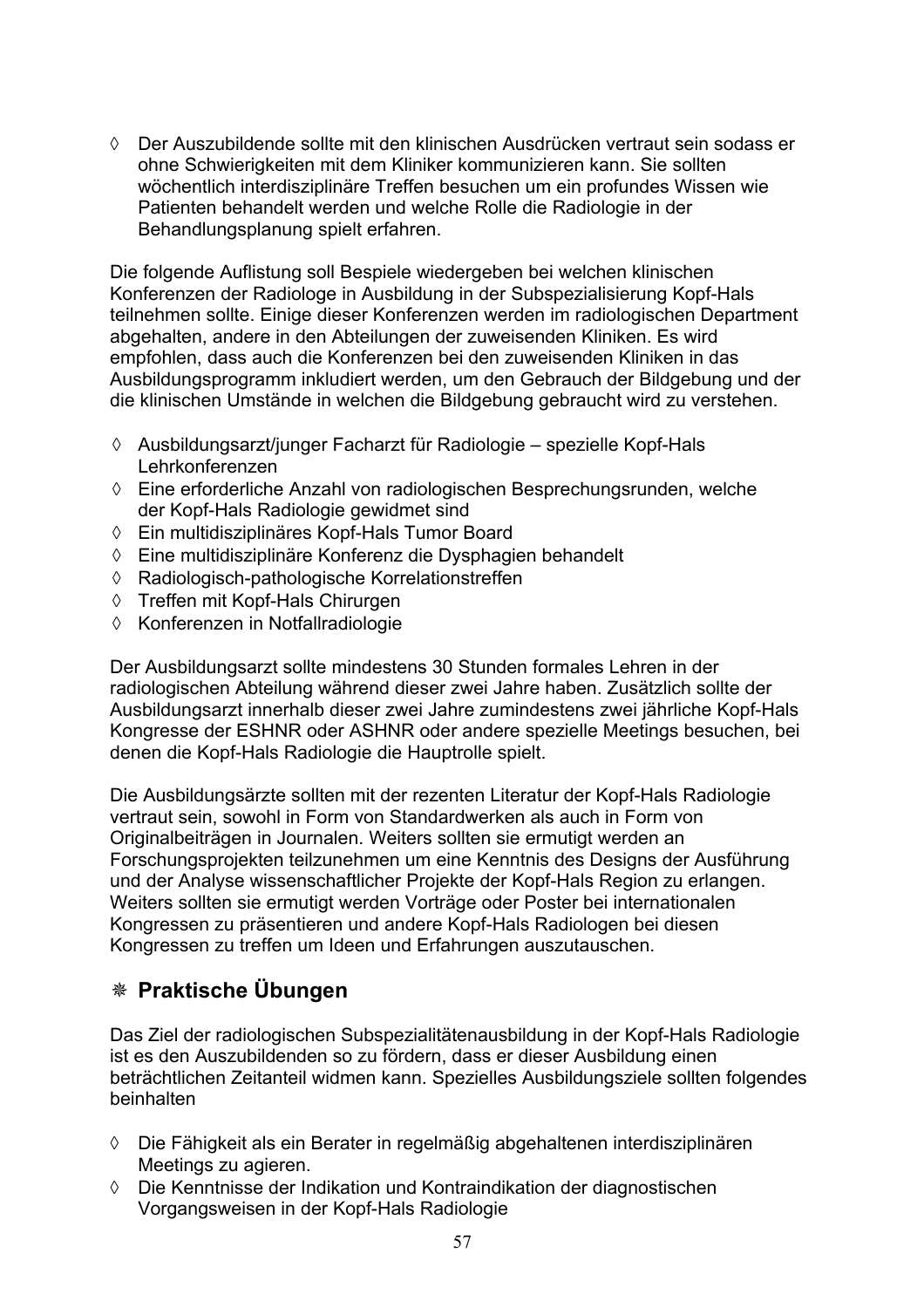- ¡ Die Möglichkeit klinische Kollegen über die wesentlichen Änderungen im diagnostischen Vorgehen zu unterrichten um unnötige Untersuchungen zu vermeiden
- ♦ Eine profunde Kenntnis der zur Verfügung stehenden Literatur
- ¡ Die Möglichkeit diese speziellen Erkenntnisse auch Kollegen der Allgemeinradiologie zu vermitteln und Radiologen in der Spezialausbildung der Kopf-Hals Radiologie zu unterweisen

Am Ende der Ausbildung sollte der Assistenzarzt die technischen Möglichkeiten die Besprechungsformalitäten und Entscheidungsfindungen, wie sie unten aufgelistet werden, beherrschen. Es sollte ein vernünftiger Fortschritt während der Ausbildung erzielt werden, jedoch sollte daran gedacht werden, dass jede Institution ihre Rotation unterschiedlich organisiert.

### ¡ **Patienteninformation**

¾ Die Fähigkeit den Patienten über die Details des diagnostischen Vorgehens zu informieren und eine Einverständniserklärung einzuholen wo sie notwendig ist. Dem Patienten zu erklären wie er sich während der Untersuchung zu verhalten hat.

### ¡ **Klinischer Hintergrund**

- ¾ Eine profunde Kenntnis der zu untersuchenden Pathologie, da danach der Untersuchungsumfang ausgelegt werden sollte.
- ¾ Basisverständnis klinischer Untersuchungstechniken, welche vor der Bildgebung durchgeführt werden.

### ¡ **Kommunikationstraining**

- ¾ Die Fähigkeit genaue informative und klinisch effiziente Befunde zu erstellen, welche die Bildbefunde in einen klinischen Kontext setzen.
- ¾ Die zuweisereffizientesten gebrauchte Bildgebung zu unterrichten
- ¾ In einem interdisziplinären Meeting die Kopf-Hals Untersuchungen effizient zu präsentieren.
- $\geq$  Zu erkennen wann bedeutende oder unerwartete radiologische Veränderungen dem Zuweiser dringend bekannt gemacht werden sollten.

### ¡ **Technik**

- ¾ Die Fähigkeit den technischen Staff zu supervidieren um eine entsprechende Qualitätskontrolle zu garantieren.
- ¾ Die Möglichkeit die unten angegebenen Bildgebungstechniken zu beurteilen, zu leiten und interpretieren, insbesondere mit Augenmerk auf die unten angegebenen Features.

# *US (B mode, Doppler, FNP):*

- $\triangleright$  Wahl des Schallkopfes
- ¾ Untersuchung der großen Kopfspeicheldrüsen, Schilddrüse und Hals
- ¾ Dopplersonographie der großen Kopfspeicheldrüsen, Schilddrüse und Hals

# *Barium-Schluckuntersuchung bei Schluckstörungen:*

- $\triangleright$  Wahl des Kontrastmittels
- ¾ Standarduntersuchung für die orale Phase, die pharyngeale Phase und ösophageale Phase.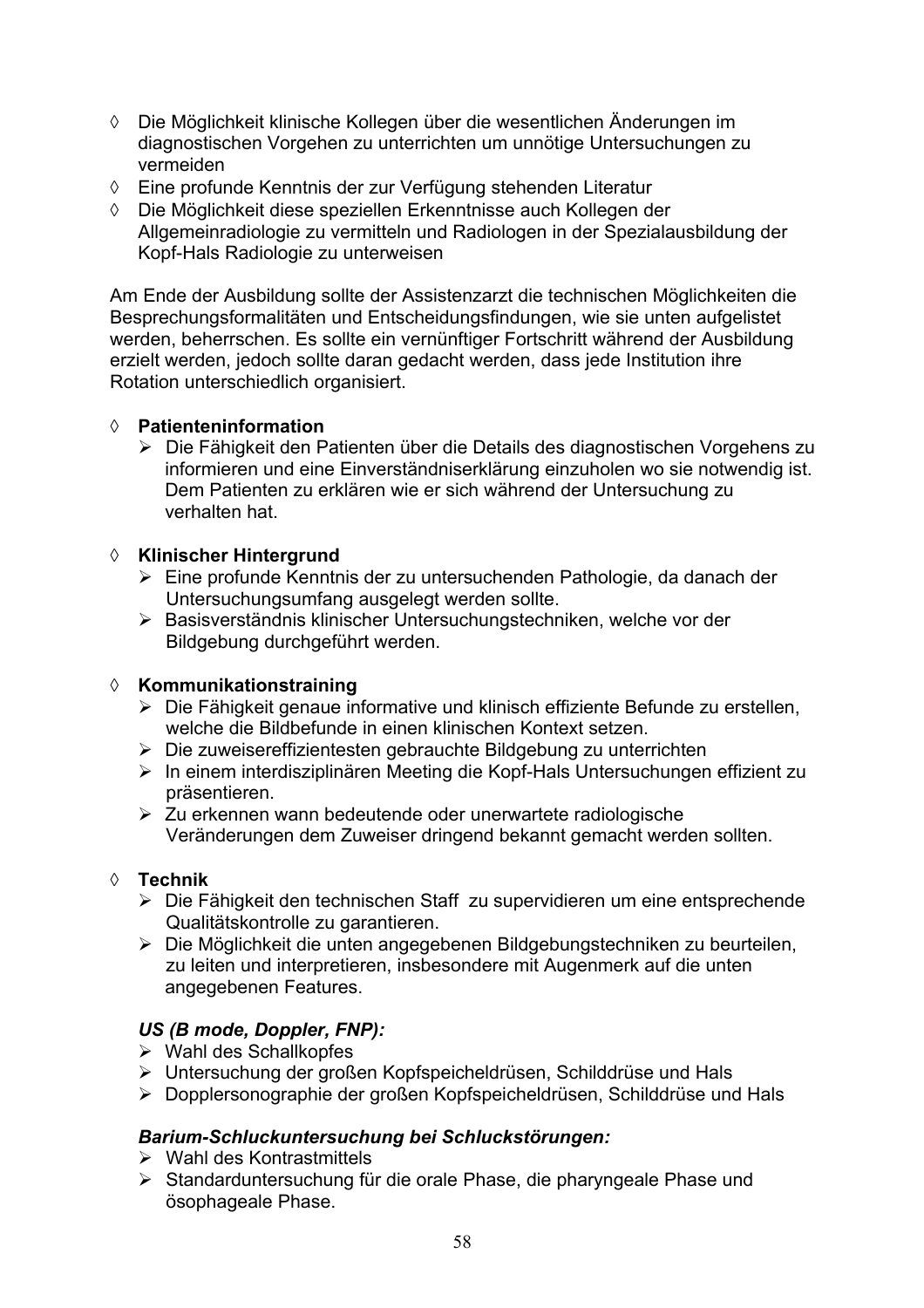- ¾ die Wahl der Dokumentation der Untersuchung: nur mit Video, Video und Einzelbilder
- ¾ wie man eine Untersuchung einschränken kann und auf ein Minimum begrenzen kann um die klinisch relevanten Fragen zu beantworten.
- ¾ die Wahl und Rolle der geänderten Boluskonsistenz
- ¾ die Möglichkeit den Bolus zu ändern und seinen Einfluß auf das Schlucken zu testen
- ¾ die Möglichkeit verschiedene Schluckmanöver zu testen.

### *CT (diagnostisch, angiographisch und FNP):*

- $\triangleright$  Strahlenexposition, technische Parameter und Bildqualität
- $\triangleright$  Akquisitions- und Rekonstruktionsparameter
- ¾ Nachbearbeitungstechniken
- ¾ der korrekte Gebrauch von Kontrastmittel
- ¾ Indikationen um die CT-Untersuchung auf andere Körperregionen auszuweiten

### *MRT (diagnostisch und angiographisch):*

- ¾ die Spulenwahl
- ¾ erkennen des Untersuchungsumfanges
- ¾ entsprechender Einsatz von Kontrastmitteln
- ¾ technische Parameter der Bildakquisition der Rekonstruktion und der Nachbearbeitung
- ¾ MR-Angiographie
- ¾ MR-Sialographie

### *Konventionelles Röntgen (Schädelbasis, Nasennebenhöhlen, OPTG):*

- ¾ die Vermeidung von Artefakten
- ¾ die Änderung der Parameter um eine entsprechende Bildqualität zu erhalten

### *Sialographie:*

¾ Die Bildinterpretation und Beurteilung der Qualität der Untersuchung

### *Dacryozystographie:*

¾ Die Wahl des Instrumentariums und Kontrastmittels

### *Bildgesteuerte Biopsie:*

- ¾ insbesondere im Bereich der Schilddrüse, der Lymphknoten und anderer
- ¾ Raumforderungen.
- ¾ Wahl der Bildgebung, Ultraschall, CT oder MRT
- $\triangleright$  Wahl des Biopsieinstrumentariums
- ¾ Die entsprechende Aufbewahrung der Biopsate
- $\triangleright$  Komplikation und Nachsorge

# **Wissensbasierte Ziele des Curriculums**

Am Ende der Ausbildungszeit sollte der Assistenzarzt die unten gelisteten wissensbasierten Ziele erreicht haben. Eine vernünftige Progression sollte während der Ausbildung eingehalten werden, es sollte jedoch bedacht werden, dass verschiedene Ausbildungszentren ihre Ausbildung unterschiedlich handhaben.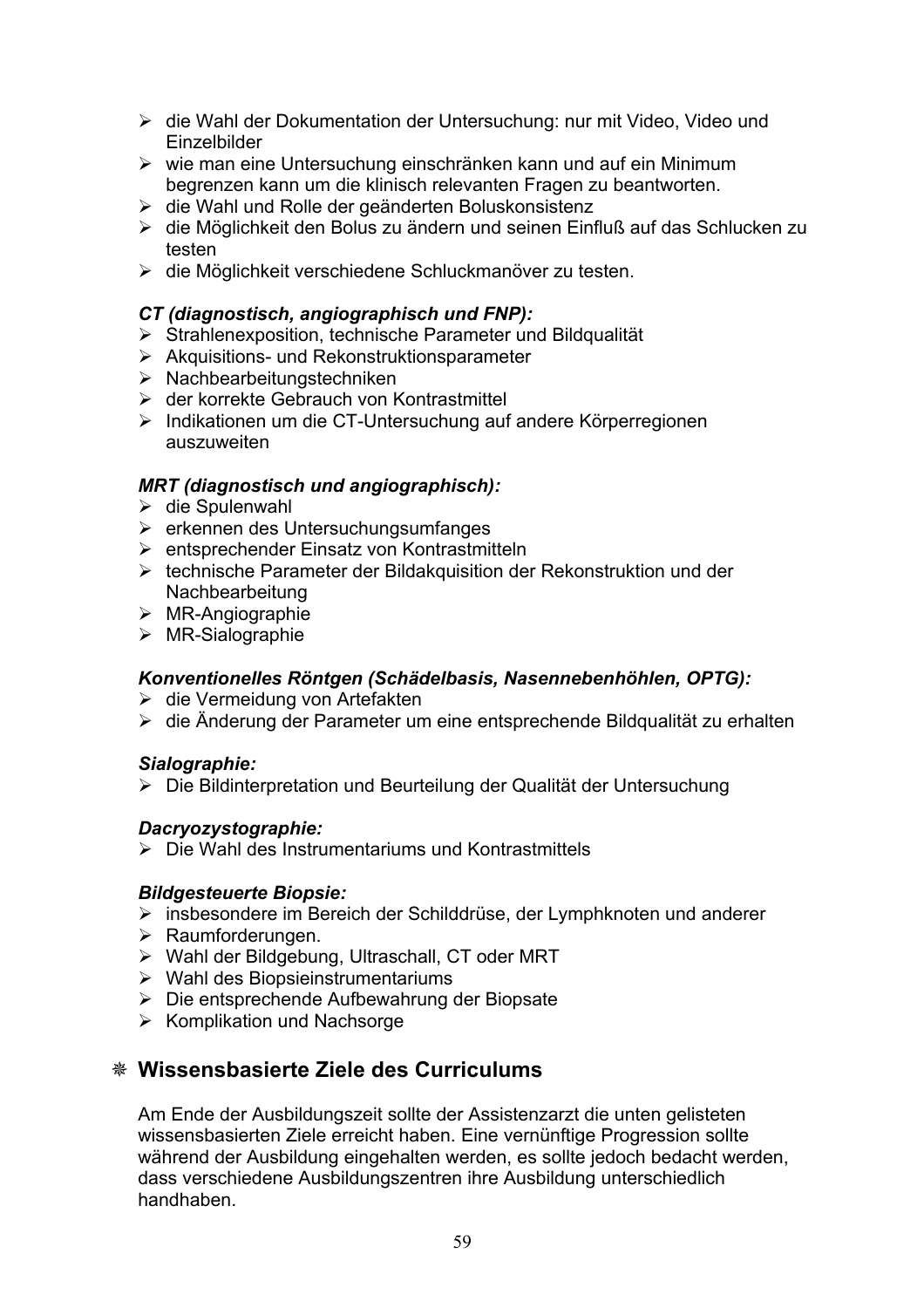# ¡ **Normale Morphologie und Funktion**

Der Auszubildende sollte ein profundes Wissen der unten angeführten anatomischen Regionen haben, was die korrekte Bezeichnung die Beziehung und die Erscheinungsbilder im Kopf-Hals Bereich anbelangt.

- $\triangleright$  das Os petrosum und sein Inhalt
- $\triangleright$  die Schädelbasis und Hirnnerven
- ¾ die Orbita und Sehbahn
- ¾ die Nasennebehöhlen
- ¾ der Nasophyrynx, die Oropharynx und Hypopharynx
- $\triangleright$  die Mundhöhle
- $\triangleright$  der Larynx
- ¾ der Hals und Gefäßversorgungen
- ¾ die Speicheldrüsen
- ¾ das Gesichtsschädelskelett inklusive der Zähne, der Mandibula und der Kiefergelenke
- ¾ die tiefen Räume des Gesichtsschädels und Halsbereiches
- $\triangleright$  der Thoraxeingang und der Plexus brachialis
- ¾ die Schilddrüse und Nebenschilddrüsenregionen

### ¡ **Pathologie**

Ausbildungsärzte sollen ein profundes Wissen der folgenden Krankenheiten im Kopf-Halsbereich haben einschließlich ihres Auftretens, ihrer Herkunft, ihrer diagnostischen Kriterien und der postoperativen Bilder einschließlich auch der durch Therapie entstandenen Komplikationen:

#### ¡ **Schläfenbein**

- ¾ Innenohrschwerhörigkeit / Taubheit
- ¾ Schalleitungsschwerhörigkeit / Taubheit
- ¾ Embryologie und kongenitale Anomalien des äußeren Ohres und des Mittelohres und des Innenohres
- ¾ Entzündungen des Schläfenbeines
- ¾ Frakturen des Schläfenbeines
- ¾ Otospongiose und Dysplasien des Schläfenbeines
- ¾ Tumoren des Schläfenbeines und des Kleinhirnbrückenwinkels, Tumoren welche den Facialisnerv betreffen, Knochentumoren des Schläfenbeines, Metastasen, Lymphom, Tumoren des endolyphatischen Sackes.
- $\triangleright$  vaskulär bedingter Tinnitus

### **♦ Schädelbasis und Hirnnerven**

- ¾ Embryologie, kongenitale und entwicklungsbedingte Anomalien der Schädelbasis
- ¾ Entzündliche Veränderungen
- ¾ Tumoren und tumorähnliche Veränderungen, welche von den knöchernen Strukturen entstehen, von den Meningen, von den Nerven oder Gefäßen
- ¾ Sekundäre Tumore welche die Schädelbasis treffen insbesondere jene mit direkter Schädelbasis Invasion, perineurale Tumorausbreitung und hämatogen ausgebreitete Metastasen und diese Veränderungen auf CT und/oder MRT zu erkennen
- ¾ Trauma und die daraus resultierenden Komplikationen
- $\triangleright$  Dysplasien,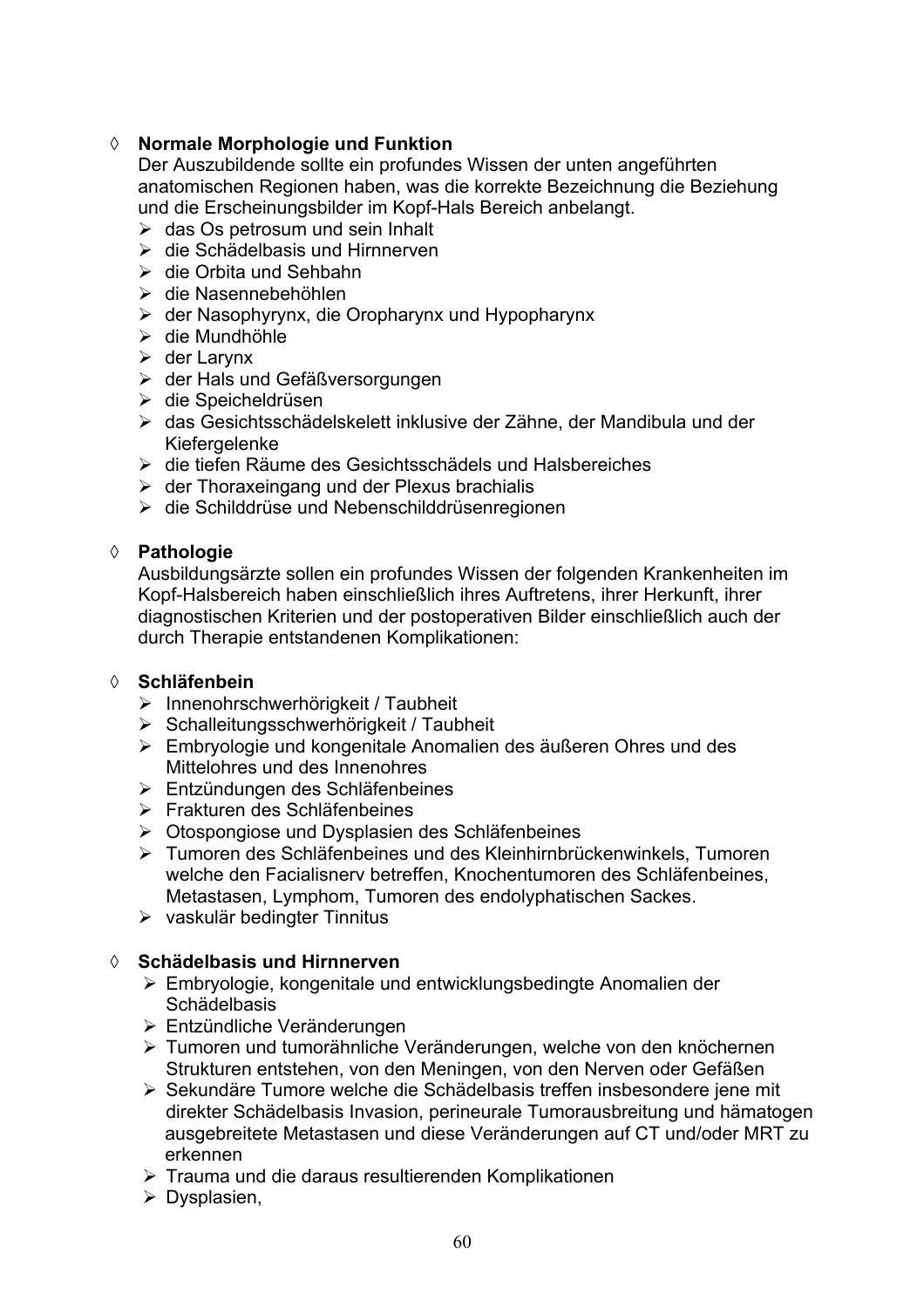- ¾ Leaks von Gehirnflüssigkeit und nach rhizotomischen Injektionen
- ¾ Pathologische Veränderungen welche die Hirnnerven erfassen und auch ihre Kerngebiete

### ¡ **Orbita und Sehbahn**

- ¾ Okuläre Pathologie, welche kongenitale, traumatische, vaskuläre und neoplastische Veränderungen einschließt
- ¾ Orbitale Pathology welche entwicklungsbedingte Anomalien, entzündliche Veränderungen, Autoimmunerkrankungen, Tumor und tumorähnliche Veränderungen, vaskuläre Malformationen, neurogene Tumoren und Tränendrüsenveränderungen einschließt
- ¾ Pathologie des Tränenapparates
- ¾ Pathologie des Sehapparates

### ¡ **Nasennebenhöhlen**

- ¾ Anatomische Varianten und entwicklungsbedingte Anatomien der Nasennebenhöhlen
- ¾ Entzündliche Veränderungen und orbitale Komplikationen der Sinusitis, Mukozelen, Zysten und Polypen
- ¾ Tumor und tumorähnliche Veränderungen
- ¾ Übliche endoskopische Techniken und ihre Relevanz für die Bildgebung und Vorhandensein der Krankheit

### ¡ **Pharynx**

- ¾ Pathologische Veränderungen des Nasenpharynx insbesondere gutartige Schleimhautveränderungen, sowie Tumoren wie das Nasenpharynxkarzinom. Lymphom, Tumoren der kleinen Speicheldrüsen, Schwannome und traumatische Veränderungen
- ¾ Pathologische Veränderungen des Oropharynx einschließlich funktioneller Schluckstörungen, entzündliche Veränderungen sowie Tumoren wie oropharyngeale Karzinome, Lymphome, kleine Speicheldrüsentumore, Schwannome, Rhabdomyosarkome und traumatische Veränderungen
- ¾ Pathologische Veränderungen des Hypopharynx insbesondere nicht neoplastische Veränderungen wie Divertikel, Schluckstörungen und extrinsische Veränderungen, entzündliche Veränderungen, Tumoren wie das Hypopharynxkarzinom. Lymphom, kleine Speicheldrüsentumore, Schwannom, Lipom und andere Tumoren und pneumatische Veränderungen
- ¾ Kongenitale Fehlbildungen des Pharynx, insbesondere Halszysten und Fisteln, Teratome und Heterotopin

### ¡ **Mundhöhle**

¾ Pathologische Veränderungen der Mundhöhle inklusive Funktionsstörungen der Zunge, angeborene Veränderungen, vaskuläre Veränderungen, Dermoide, Duktusthyroglossuszyten, Zungengrundstruma, infektiöse und entzündliche Veränderungen, wie Ludwigs-Angina, Ranula, gutartige Tumore, Nervenscheidentumore, maligne Tumore wie Karzinome, Lymphome, adenoide zystische Karzinome, Rhabdomyosarkome, Zungenmuskelatrophie durch Denervation durch Degeneration, Makroglossie und gutartige Masseterhypertrophie und traumatische Veränderungen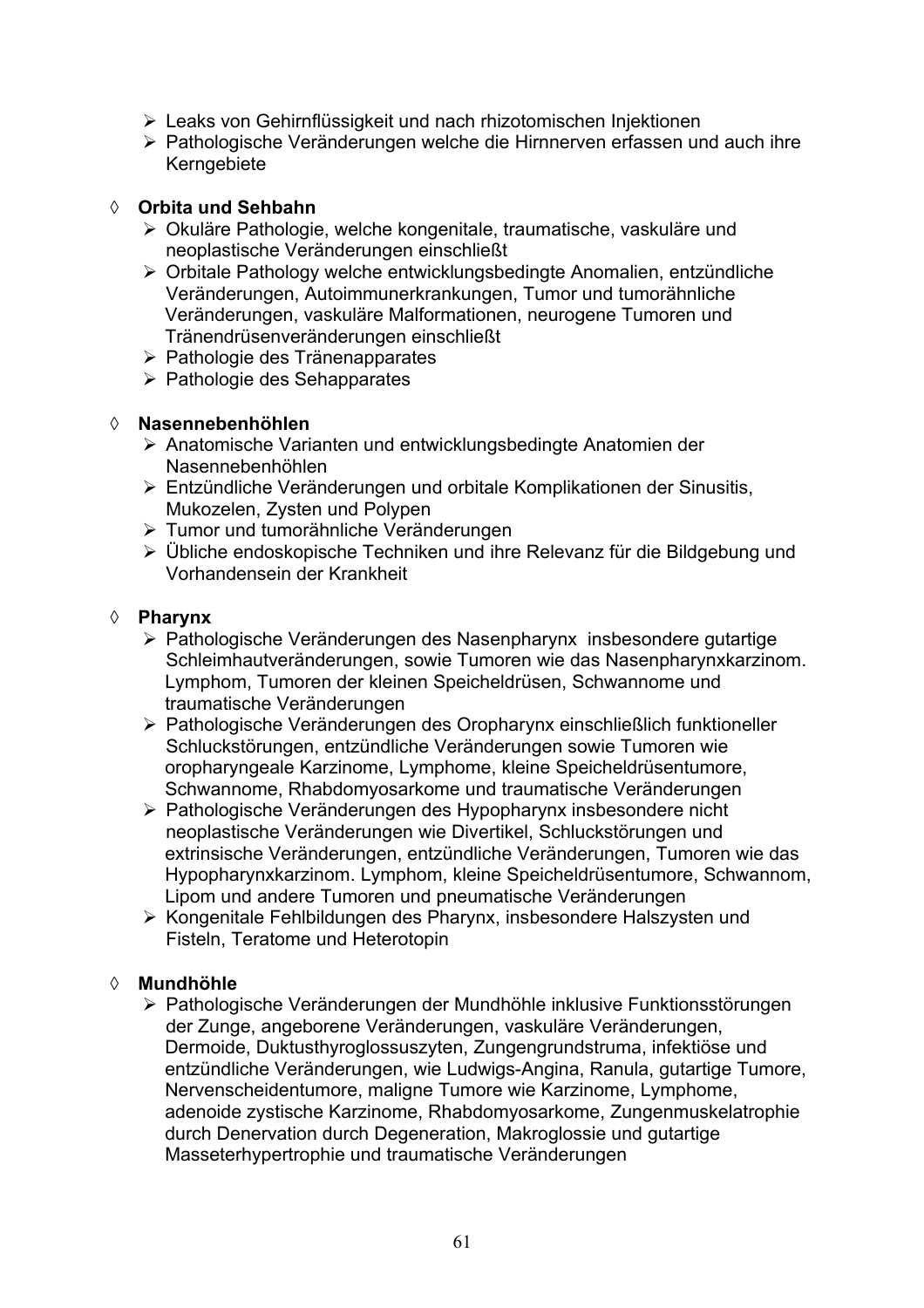# ¡ **Larynx**

¾ Pathologische Veränderungen des Larynx einschließlich funktioneller Störungen des Larynx, angeborene Veränderungen, Webs und Atresie, entzündliche Veränderungen einschließlich rheumatoider und kollagenvaskulärer Krankheit, Tumore wie Lipom, Rhabdomyom, Nervenscheidentumore, bleomorphes Adenom, maligne Tumore wie Karzinome, Chondrosarkome, Lymphome, adenoidzystische Karzinome und traumatische Veränderungen

# ¡ **Hals**

- ¾ Angeborene Veränderungen insbesondere zystische Veränderungen, Schilddrüsenveränderungen, Malformation des lymphatischen Systems und Klassifikation der Lymphangiome
- ¾ Lymphknotenerkrankungen einschließlich ihrer klinischen Bedeutung, metastatische Erkankungen einschließlich der bildgebenden Kriterien der Erkrankung, extranodale Tumorausbreitung und Gefäßeinbrüche, Lymphome, Tuberkulose, Lymphknotenverkalkungen und ihre Bedeutung
- ¾ Entzündliche und infektiöse Veränderungen inklusive Abszesse, Myositis, nekrotisierende Fasziitis und einschmelzende Lymphknotenerkrankung
- ¾ Lymphknoten assoziierte Veränderungen einschließlich Angiomen, Nervenscheidentumore und Paragangliome, Lipome und zystische Veränderungen
- ¾ Vaskulär bedingte Pathologien der Vena jugularis interna und der Karotis

# ¡ **Speicheldrüsen**

- ¾ Entzündliche Veränderungen insbesondere Infektionen, Sialolithiasis, rezidivierende Sialotinnitis, Autoimmunerkrankungen, Sialosen und infektiöse Veränderungen
- ¾ Zystische Veränderungen
- ¾ Tumore insbesondere bleomorphe Adenome, Warthin's Tumor, adenoidzystische Karzinome, Mukoepidermoidkarzinome, Metastasen, Lymphome, Lipome, neurogene Tumore
- ¾ Gefäßbedingte Malformationen insbesondere das Lymphangiom und Hämangiom
- ¾ Periglanduläre Veränderungen wie z.B. massive Hypertrophie
- ¡ **Gesichtsschädelskelett einschließlich der Zähne, der Mandibula und der Kiefergelenke** 
	- ¾ Angeborene Veränderungen des Mittelgesichtes einschließlich Mittellinien- Spaltbildungen und Defekten sowie Einschlußerkrankungen wie Zephalozelen und vorzeitiger Schädelnahtschluss
	- ¾ Pathologische Veränderungen der Mandibula einschließlich Zysten, odontgenetisch bedingte Tumore, Gefäßveränderunge, neurogene Veränderungen, maligne Tumore und zahnbedingte entzündliche Veränderungen
	- ¾ Pathologische Veränderungen des Temporomandibulargelenke einschließlich des Diskus, arthrotische Veränderungen, avaskuläre Nekrose, Osteoarthritis dissecans, Tumore des Kiefergelenkes, traumatische und angeborene Veränderungen.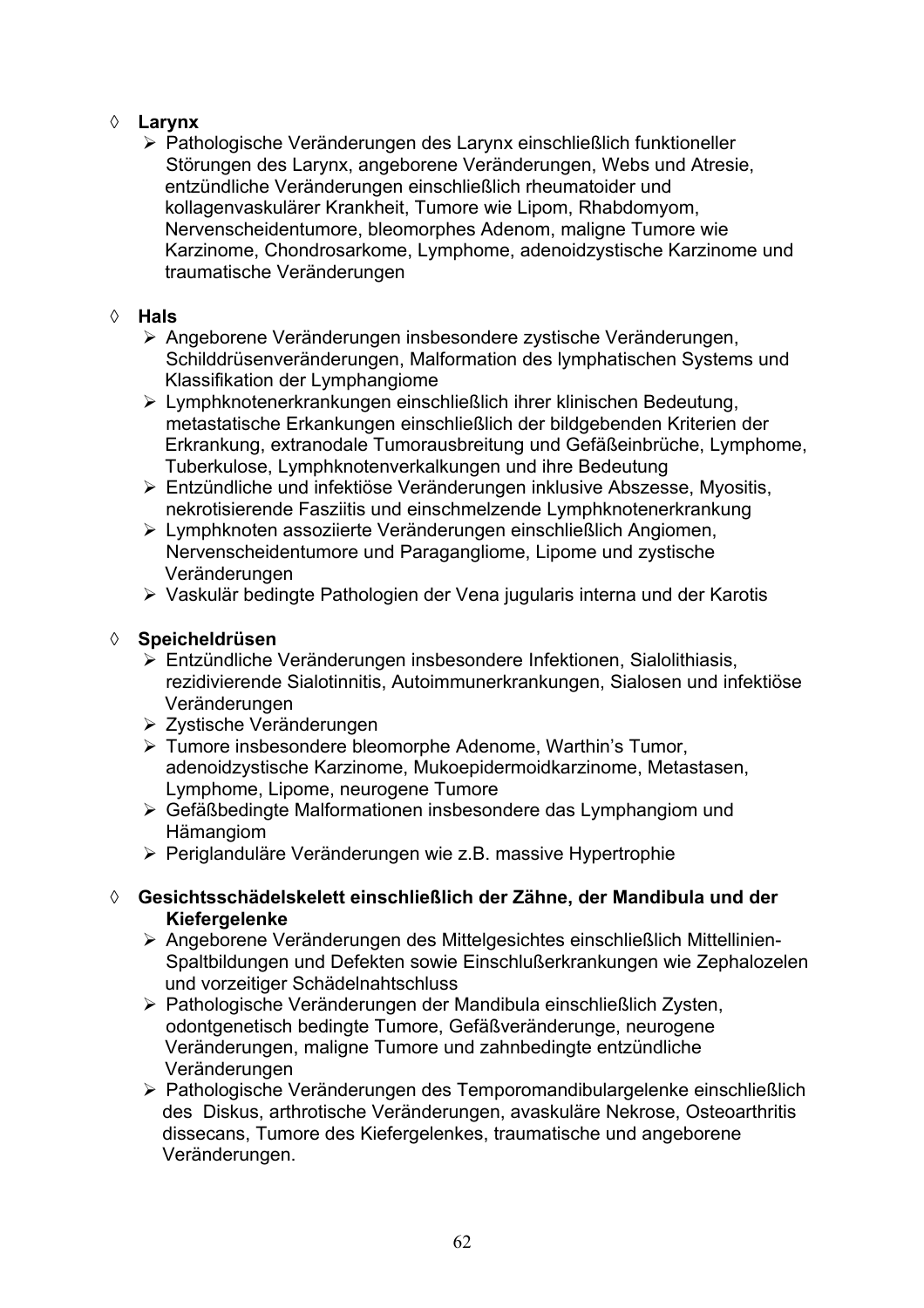### ¡ **Tiefe Räume des Gesichtsschädels und Halses**

¾ Herkömmliche pathologische Veränderungen welche die verschiedenen Räume des supra- und infrahyoidalen Halses betreffen, insbesondere Kaumuskelloge, den Paraphryngealraum, den Retropharyngealraum, den Carotisraum und Perivertebralraum und Rolle des Lokalisation der Erkrankung bei der Stellung der Differentialdiagnosen

### ¡ **Obere Thoraxappatur und Plexus brachialis**

¾ Pathologische Veränderungen der oberen Thoraxappatur und des Plexus brachialis insbesondere traumatisch bedingte Veränderungen wie Abrisse und Zerrungen, Kompression durch Hämatome oder Kallusbildung, Einflussstauung, Schwannom, Karzinom des oberen Sulcus, Lymphom. gutartige und metastatisch bedingte Lymphadenopathien

### ¡ **Schilddrüse und Nebenschilddrüse**

- ¾ Angeborene Veränderungen wie Ductus thyroglossus-Zyste und Zungengrundstruma
- ¾ Entzündliche Veränderungen einschließlich der Thyroiditis
- ¾ Gutartige Raumforderungen der Schilddrüse
- ¾ Bösartige Erkrankungen der Schilddrüse
- ¾ Stoffwechselerkrankungen der Schilddrüse
- ¾ Pathologische Veränderungen der Nebenschilddrüse insbesondere Hyperparathyreoidismus, Adenom, Karzinom, Zysten, Hypoparathyreoidismus

# **Assessment**

Das Erreichen des Fortschrittes des Ausbildenden sollte mit den nationalen Anforderungen einhergehen. Das Können des Auszubildenden sollte kontinuierlich überprüft werden.

Ein so genanntes Logbuch über die Summe der Erfahrung könnte bei der Erhebung des Fortschrittes des Auszubildenden hilfreich sein.

Der Fortschritt sollte mit Hilfe beigezogener Ausbildner begutachtet werden und insbesondere sollte hier ein Augenmerk auf die praktische Erfahrung in der Durchführung von Untersuchungen, Effizienz, klinischer Erfahrung und des Wissenswachstums gelegt werden.

Die europäische Gesellschaft für Kopf-Hals Radiologie könnte ein Diplom Expertise in dieser Subspezialität den Auszubildenden offerieren, welche dieses Programm absolviert haben wie diese Konditionen durch die Gesellschaft festgelegt wurden.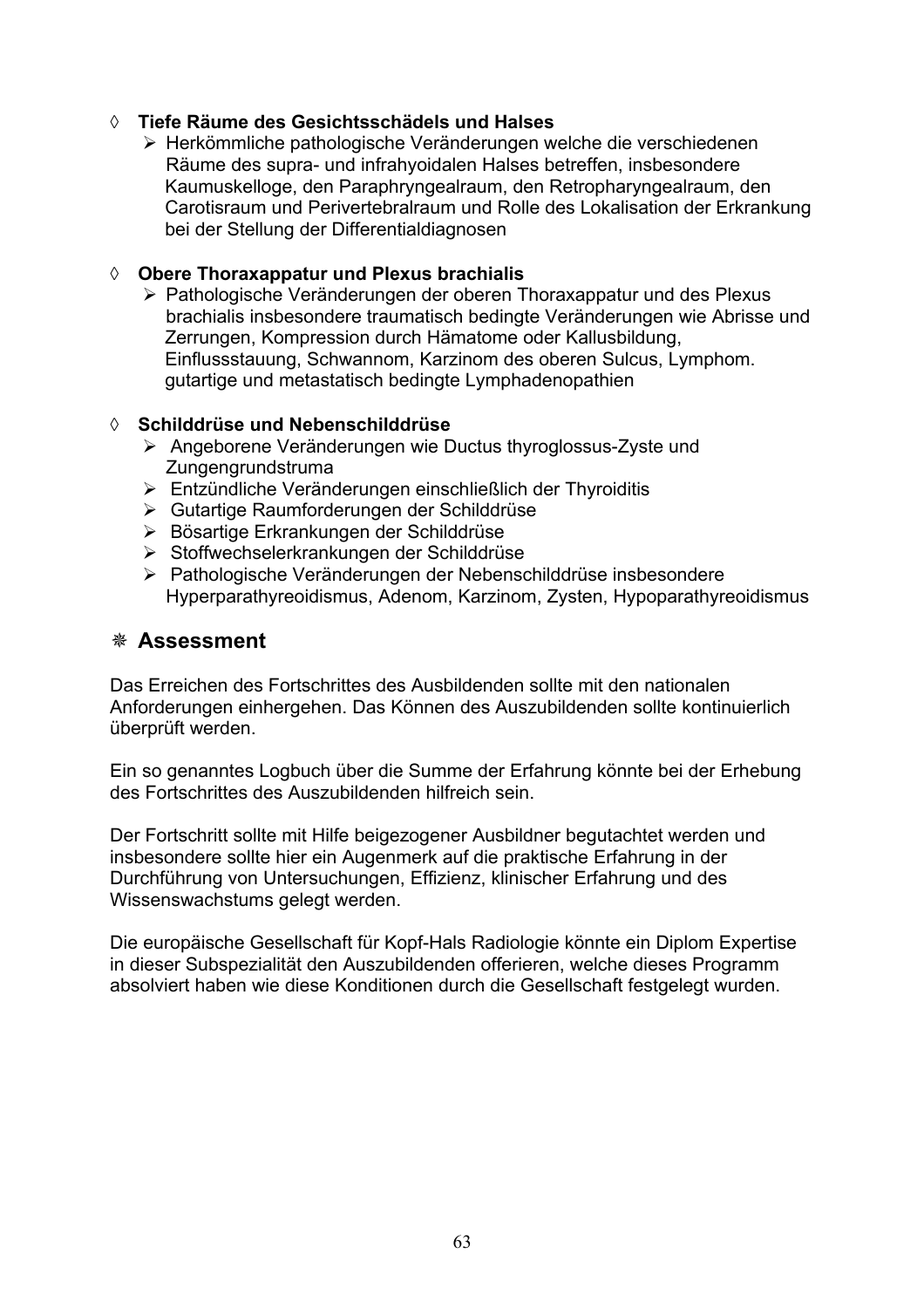# **Thoraxradiologie**

# **Einleitung**

Die physikalischen Grundlagen der Radiographie sowie der Verabreichung und Wirkung von Kontrastmitteln sind in anderen Teilen dieses Lehrzielkataloges enthalten und scheinen deshalb nicht gesondert in diesem Abschnitt auf. Trotzdem sollten grundlegende Elemente der radiologischen Technik auch im Kontext der thoraxradiologischen Anwendung beherrscht werden. Zu diesen Elementen zählen:

- ¾ Einstellungstechnik, insbesonders bei Neugeborenen und Kindern
- ¾ Durchschnittliche Dosiswerte, Techniken zur Vermeidung von Streustrahlung
- ¾ Prinzipien der digitalen Radiologie und der elektronischen Bildverarbeitung

# **Kenntnisse und Fertigkeiten**

### ¡ **Normale Anatomie**

- ¡ *Folgende Fertigkeiten sollten beherrscht werden* 
	- ¾ auflisten der lobären und segmentalen Bronchien
	- ¾ beschreiben der Nahebeziehung von hilären Gefäßen und Bronchien
	- ¾ beschreiben des sekundären pulmonalen Lobulusund seiner Komponenten
	- ¾ ATS-Klassifikation der mediastinalen und hilären Lymphknoten
- ¡ *Folgende Strukturen sollten auf dem posterior-anterioren Lungenröntgen und auf dem seitlichen Lungenröntgen identifiziert werden können.* 
	- ¾ rechter Ober-, Mittel- und Unterlappen; linker Ober- und Unterlappen; **Lingula**
	- ¾ großes Interlobium, kleines Interlobium, Lobus Venae azygos
	- $\triangleright$  Atemwege
		- Trachea
		- $\bullet$  Carina,
		- Hauptbronchien
		- Dorsale Bregrenzung des Bronchus intermedius.
	- $\triangleright$  Herz:
		- Position der zwei Vorhöfe
		- Position der beiden Ventrikel,
		- Lokalisationsebene der Herzklappen
	- $\triangleright$  Pulmonalarterien
		- Truncus pulmonalis
		- Linke und rechte Pulmonalarterie
	- $\triangleright$  Aorta
		- Aorta ascendens
		- Arcus aortae
		- Aorta descendens
	- $\triangleright$  Arterien
		- Arteria brachiocephalica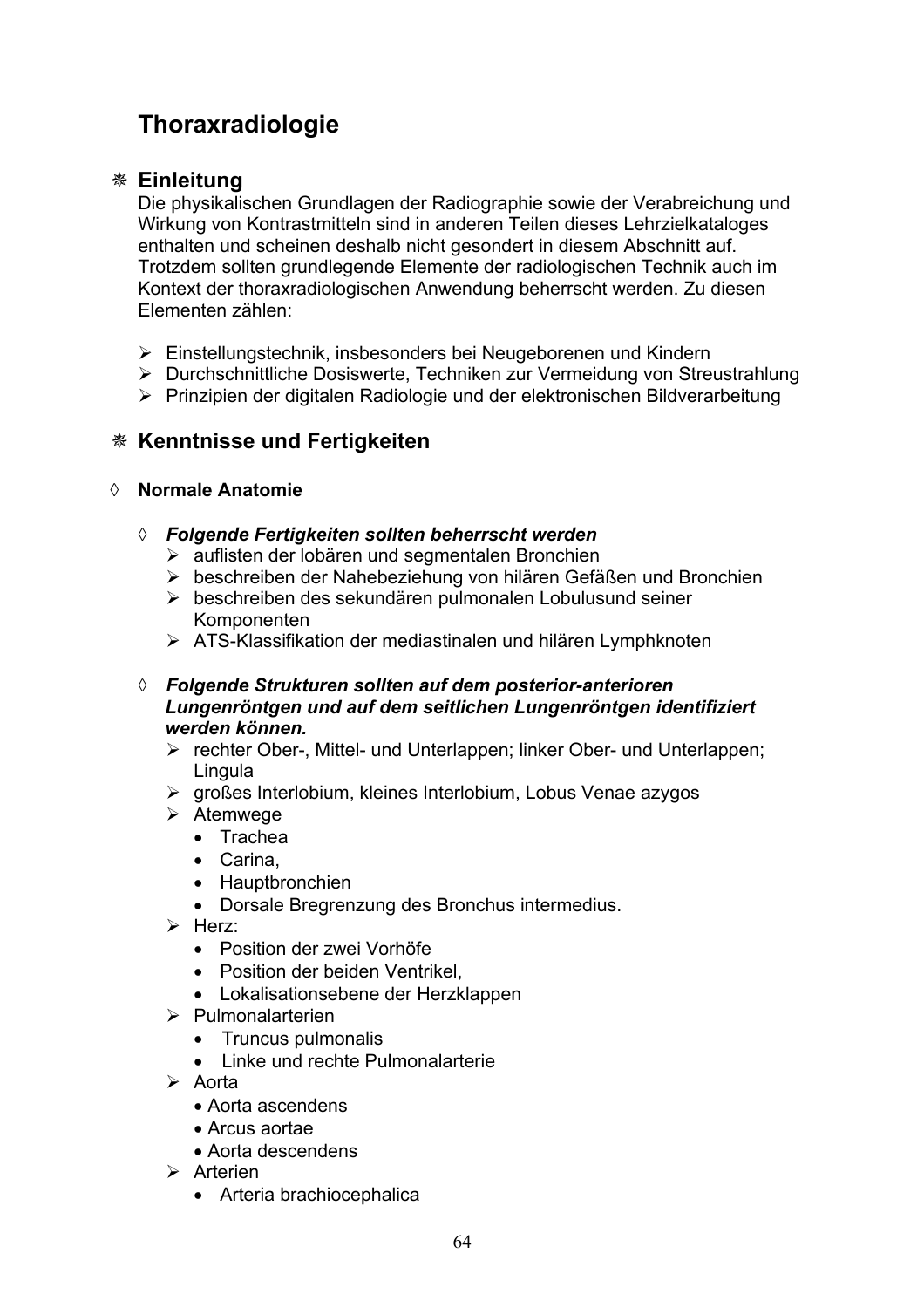- Arteria carotis
- Arteria subclavia
- ¾ Venen
	- Vena cava superior und inferior
	- Vena azygos
	- linke obere Intercostalvene ("Aortic Nipple")
	- linke Vena brachiocephalica
- ¾ die am Thoraxröntgen sichtbaren Skelettelemente
- $\triangleright$  Mediastinallinien- und -streifen
- $\triangleright$  Aortopulmonales Fenster
- ¾ Zwerchfellkuppen
- ¡ *Folgende Strukturen sollten auf der CT und/oder MR-Untersuchung des Thorax identifziert werden können* 
	- $\triangleright$  Lungenlappen und Segmente
	- ¾ sekundärer pulmonaler Lobulus
	- $\triangleright$  Interlobien, Lobus venae azygos
	- $\triangleright$  extrapleurales Fett
	- $\triangleright$  Ligamentum pulmonale
	- $\triangleright$  Atemwege
		- Trachea
		- Carina
		- Hauptbronchien
		- Lappenbronchien
		- Segmentbronchien
	- $\triangleright$  Herz
		- linker Ventrikel
		- rechter Ventrikel
		- linker und rechter Vorhof
		- wenn sichtbar Herzklappen und Papillamuskeln
	- $\triangleright$  Perikard
		- oberer perikardialer Rezessus
	- ¾ Pulmonalarterien
		- Truncus pulmonaris
		- rechter und linker Hauptstamm
		- Interlobärarterien
		- Segmentalarterien
	- $\triangleright$  Aorta
		- Sinus valsalva
		- Aorta ascendens
		- Arcus aortae
		- Aorta descendens
	- $\triangleright$  Arterien
		- Arteria brachocephalica
		- Arteria carotis communis
		- Arteria subclavia
		- Arteria axillaris
		- Arteria vertebralis
		- Arteria mammaria interna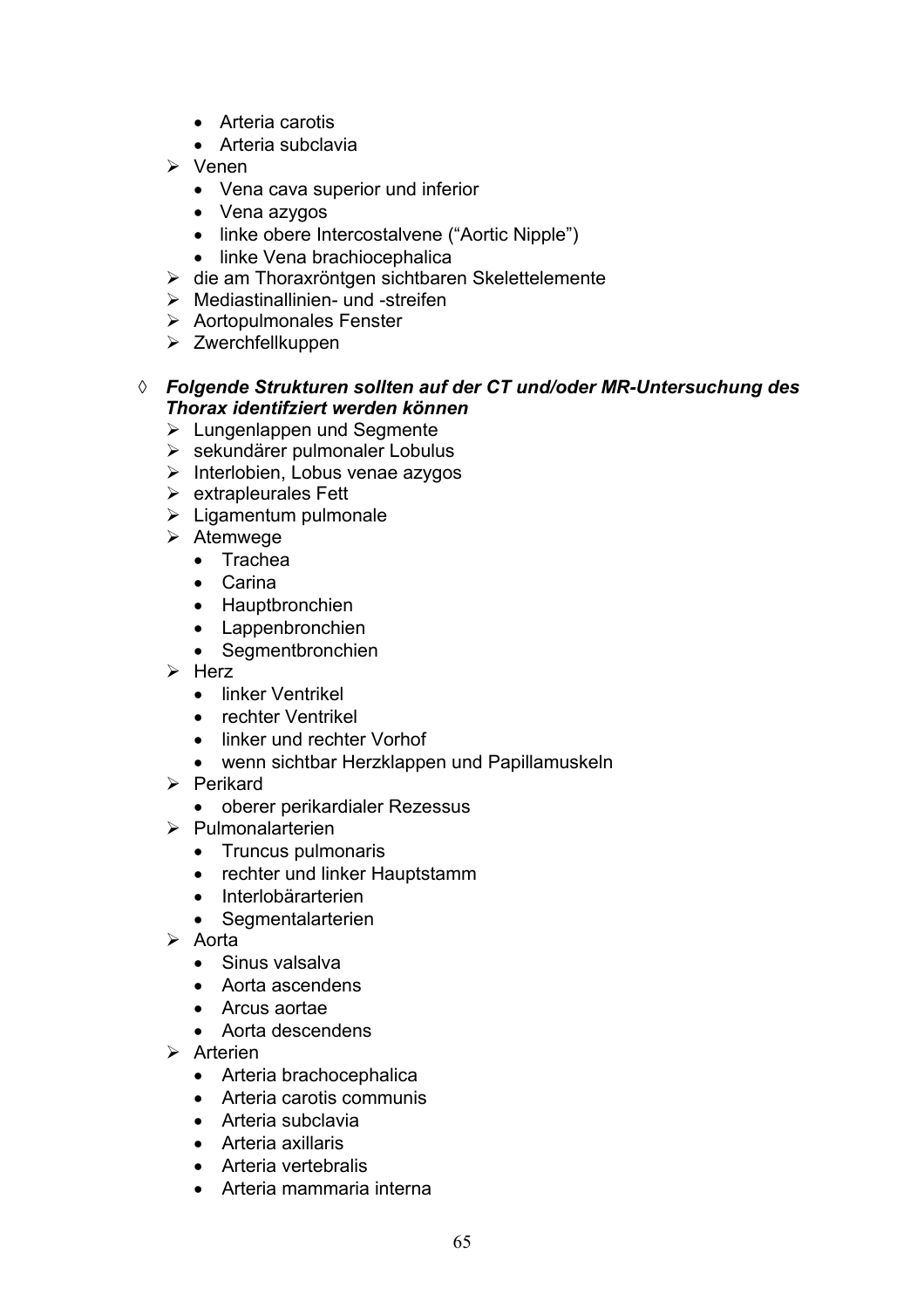- ¾ Venen
	- Pulmonalvenen
	- Vena cava superior und inferior
	- Vena brachia cephalica
	- $\bullet$  Vena subclavia
	- Vena jugularis interna und externa
	- Vena azygos
	- Vena hemiazygos
	- Vena intercostalis superior sinistra
	- Vena mammaria interna
- $\triangleright$  Ösophagus
- $\triangleright$  Thymus
- ¾ normale mediastinale und hiläre Lymphknoten
- $\triangleright$  Rezessus azygo-ösophagealis
- $\triangleright$  Ligamentum pulmonale

# ¡ *Diagnostische Zeichen am Thoraxröntgen*

Folgende Zeichen sollten gekannt, gekonnt, und deren Anwendung auf thoraxradiologische Fragestellungen beherrscht werden:

- ¾ Silhoutenzeichen
- ¾ Luftbronchogramm
- ¾ Luftsichelzeichen
- $\triangleright$  zerviko-thorakales Zeichen
- ¾ Handschuhfingerzeichen
- ¾ Golden S-Zeichen
- ¾ Deep Sulcus-Zeichen
- ¡ *Zeichen diffuser infiltrativer Lungenerkrankungen am Thoraxröntgen und am Thorax-CT*
	- ¾ erkennen von morphologischen Veränderungen, bezogen auf den sekundären pulmonalen Lobulus.
	- ¾ Folgende Veränderungen identifizieren können
		- Air space nodule
		- Milchglasverdichtung
		- retikuläre Verdichtung
		- Honigwaben-Lunge
		- interstitielle Noduli
		- broncholäre Veränderungen ("tree-in-bud")
		- $\bullet$  air trapping
		- $\bullet$  Zysten
		- Mosaikverdichtungen.
	- ¾ septale Linien identifizieren und ihre möglichen Ursachen erklären können.
	- ¾ interstitielle Lungenveränderungen in Zusammenhang mit vorbestimmten Erkrankungen erkennen können, z.B. Zeichen der Fibrose bei Sklerodermie, Zeichen der Fibrose nach Amiotoron-Gabe, retikuläre Veränderungen bei interstitiellem Lungenödem, usw.
	- ¾ Zeichen des akuten und chronischen Herzversagens am Thoraxröntgen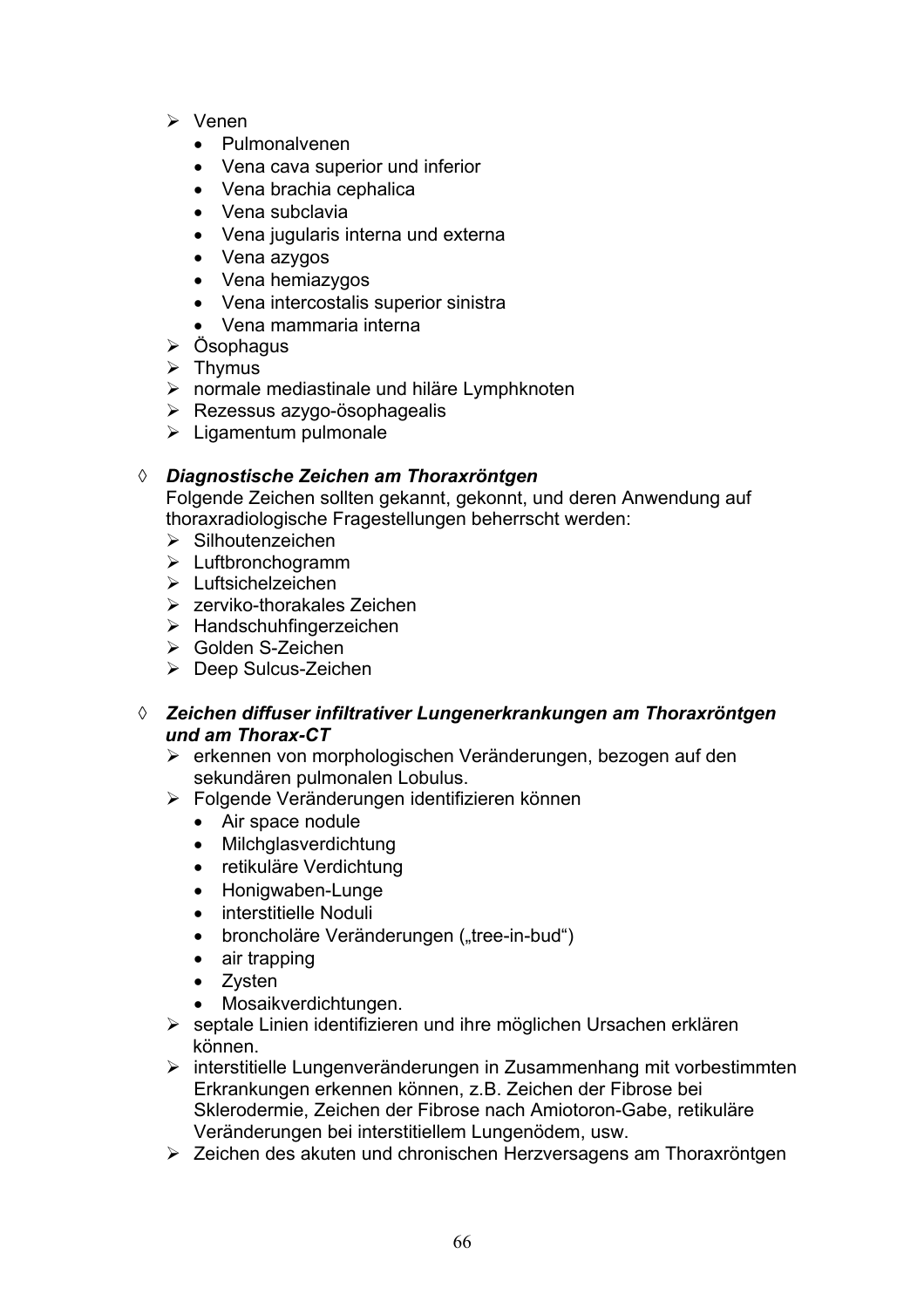erkennen können, z.B. Pleuraergüsse, vaskuläre Blutumverteilung, Zeichen des interstitiellen und aveolären Lungenödems, septale Linien, flüssigkeitsmarkierte Interlobien.

- ¾ asbest-induzierte Lungenveränderungen identifzieren und erklären können.
- ¾ Zeichen der Lungenfibrose erkennen können.

### ¡ *Differentialdiagnose diffuser Lungenerkrankungen*

- ¾ am Thoraxröntgen folgende Muster erkennen können
	- Infiltrat
	- noduläre Verschattung
	- retikuläre Verschattung
	- zystische Alterationen
- ¾ am HRCT folgende Muster erkennen können
	- septale Verdickungen
	- septale Noduli
	- Milchglasverdichtungen
	- retikuläre Verdichtungen
	- Honeycumbing (Honigwaben-Lunge)
	- noduläre Veränderungen
	- Air space nodules
	- Tree-in-bud
	- Mosaikverdichtungen
	- Zysten und zystenähnliche Veränderungen

# ¡ *Alveoläre Lungenveränderungen, Atelektasen*

- ¾ segmentale und lobäre Verdichtungen erkennen können
- ¾ die vier häufigsten Gründe von segmentalen Verdichtungen nennen können
- ¾ partielle und komplette Atelektasen einzelner Lappen oder der gesamten Lunge erkennen können
- ¾ komplette Atelektase der linken und rechten Lunge erkennen können
- $\triangleright$  komplette Atelektase eines Lungenlappens von der kompletten ergussbedingten Verschattung unterscheiden können
- ¾ die drei häufigsten Gründe des ARDS nennen können
- ¾ die drei häufigsten Gründe der organisierenden Pneumonie nennen können
- ¾ das Halo-Zeichen beschreiben können (z.B. im Kontext der invasiven Aspergilose

# ¡ *Atemwege und obstruktive Lungenerkrankungen*

- ¾ erkennen von Bronchiektasien am Thoraxröntgen und Thorax-CT
- ¾ die drei häufigsten Ursachen von Bronchiektasien nennen können
- ¾ auf HR-CT Bildern erkennen von Zeichen von obliterativer und exotativer Veränderungen der kleinen Atemwege (tree-in-bud, air trapping, Mosaikveränderungen, assoziierte Bronchiektasien)
- ¾ typische Zeichen der zystischen Fibrose erkennen können
- ¾ tracheale und bronchiale Stenosen erkennen können
- ¾ zentrilobuläres und panlobuläres Emphysem definieren können
- ¾ erkennen einer ausgeprägten Überblähung im Lungenröntgen und Thorax-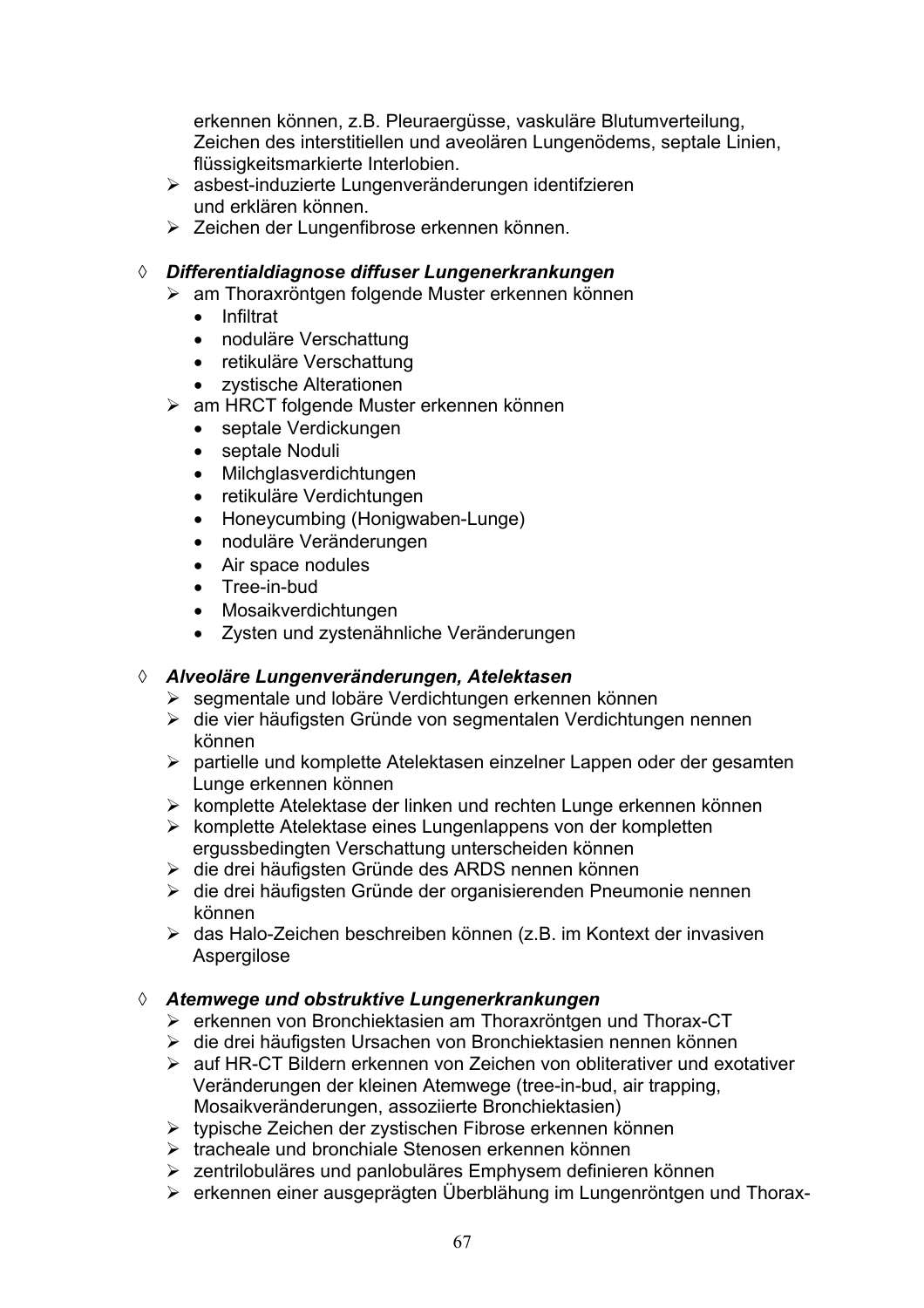$C<sub>T</sub>$ 

¾ beschreiben können, welche radiologischen Veränderungen bei Bullektomie oder Lungenvolumsreduktions-Operation beachtet werden müssen

# ¡ *Unilateraler hypertransparenter Thorax*

- $\triangleright$  erkennen eines unilateralhypertransparenten Thorax auf konventionellen radiologischen Bildern und CT-Untersuchungen
- ¾ drei Ursachen für diese Veränderungen nennen können

# ¡ **Solitäre und multiple pulmonale Rundherde**

- ¾ Definition des solitären pulmonalen Knotens
- ¾ die vier häufigsten Ursachen für einen solitären pulmonalen Rundherde nennen können
- ¾ Stellung nehmen können zur Strategie des Managements von zufällig # aufgefundenen solitären pulmonalen Rundherde, kurze Diskussion des Screenings von Lungenrundherden
- ¾ die Rolle der Computertomographie und der Positronsemmissions-Tomographie in der Beurteilung von solitären Lungenrundherden beschreiben können
- $\geq$  "auf benigne" und "auf maligne" morphologische Kriterien von Lungenrundherden beschreiben können
- ¾ die häufigsten Komplikationen einer perkutanen Lungenbiopsie nennen können
- ¾ Indikationen für die Platzierung von Thoraxdrains nennen können

# ¡ *Benigne und maligne Veränderungen der Lunge*

- ¾ die vier wichtigsten histologischen Typen des Bronchuskarzinoms nennen können
- $\triangleright$  die TNM-Klassifikation beschreiben können
- ¾ Stellung beziehen können zur Operabilität bzw. Nicht-operabilität eines **Bronchuskarzinoms**
- ¾ Staging des kleinzelligen Brochuskarzinoms beherrschen
- ¾ die vier häufigsten extrathorakalen Metastasierungsorte des Bronchuskarzinoms nennen können.
- ¾ beschreiben können, welche akuten und chronischen Strahlenschäden in der CT-Untersuchung des Thorax gesehen werden können, ihren zeitlichen Zusammenhang zur Bestrahlungstherapie nennen können
- ¾ kurz diskutieren können, welche Rolle der CT, der MRT und dem PET in der Diagnose und im Staging des Brochuskarzinoms zukommen
- ¾ den häufigsten Befallsort des Karzinoids nennen können
- ¾ die typischen Veränderungen des Hämatoms nennen können
- ¾ die häufigsten Manifestationen und die generelle Bedeutung der Bildgebung beim thorakalen Lymphom nennen können
- ¾ typische Veränderungen bei Karposi Sarkom nennen können

# ¡ *Thoraxerkrankungen bei immunokompetenten immunsuppremierten und Posttransplantationspatienten*

- ¾ radiologische Manifestationen der pulmonalen Tuberkulose erkennen können
- ¾ die verschiedenen Typen der Aspergillusmanifestation nennen und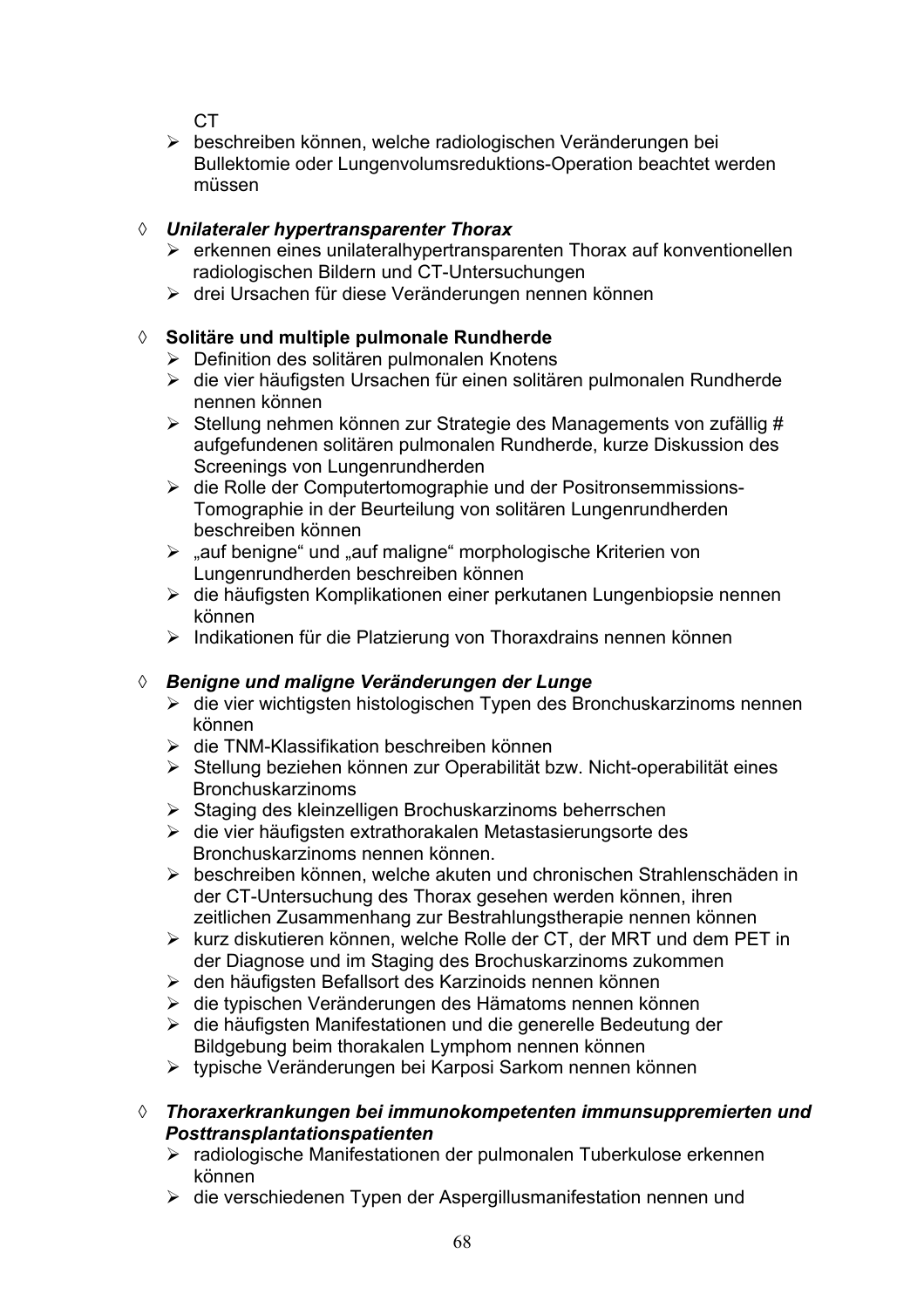beschreiben können

- ¾ die häufigsten pulmonalen Infektionen bei AIDS-Erkrankung nennen können, Beschreibung ihrer radiologischen Zeichen
- ¾ Beschreibung der typischen Veränderung der Pneumozystis carinii pneumonie
- ¾ Nennung und Beschreibung der drei häufigsten Ätiologien für hiläre und mediastinale Lymphknotenvergrößerungen in Patienten mit AIDS
- ¾ Differentialdiagnose von Konsolidierungen beim immunsupprimierten **Patienten**
- ¾ Lymphoproliferative Posttransplantationsveränderungen und deren radiologische Zeichen nennen und erkennen können
- ¾ Beschreibung radiologischer Veränderungen der akuten und chronischen Abstoßung

# ¡ **Kongenitale Lungenveränderungen**

- ¾ Zeichen des Scimitar-Syndromes am Thoraxröntgen, am CT und am MR beschreiben können
- ¾ Zeichen der intra- und extralobären pulmonalen Sequestration sowie der zystisch-adenomatoiden Malformation am Thoraxröntgen und CT erkennen können
- ¾ den Unterschied zwischen intra- und extralobärem Sequester erklären können
- $\triangleright$  erkennen und erklären von bronchialer Atresie am Thoraxröntgen und am Thorax-CT

# ¡ *Vaskuläre Veränderungen*

- ¾ verbreiterte Pulmonarterien am Thoraxröntgen erkennen können, Unterscheidung von normalen und vergrößerten hilären Lymphknoten
- ¾ die fünf häufigsten Gründe für pulmonal-arterielle Hypertension nennen können
- ¾ erkennen von lobären und segmentalen pulmonalen Embolien auf CT- Angiographien und MR-Angiographien der Pulmonalarterien
- ¾ die Rolle der Ventilations-Perfusionsszintigraphie, der CT-Angiographie, MR-Angiographie, der Phlebographie und des Venendopplers der unteren Extremitäten bei Patienten mit Verdacht venöse Thromboembolie erklären können
- ¾ erkennen von Perfusionsumverteilung bei erhöhtem pulmonalvenösem Druck

# ¡ *Pleura und Zwerchfell*

- ¾ erkennen von Pleuraergüssen auf den Thoraxröntgen
- ¾ erkennen eines Pneumothorax bei stehenden und liegenden Patienten
- ¾ erkennen einer pleuralen Raumforderung mit oder ohne Knochenzerstörung bzw. mit oder ohne Infiltration der Thoraxwand
- ¾ Verkalkungsmuster der Pleura beschreiben und erklären können
- ¾ den unilateralen Zwerchfellhochstand erkennen können und dessen fünf wichtigsten Gründe nennen können
- $\triangleright$  Erklärung und Erkennung des "Spannungspneumothorax"
- ¾ diffuse pleurale Verdickungen erkennen können und ihre vier wichtigsten Ursachen nennen können
- ¾ erkennen und Erklärung des "Split pleura"-Zeichen bei Pleuraempyem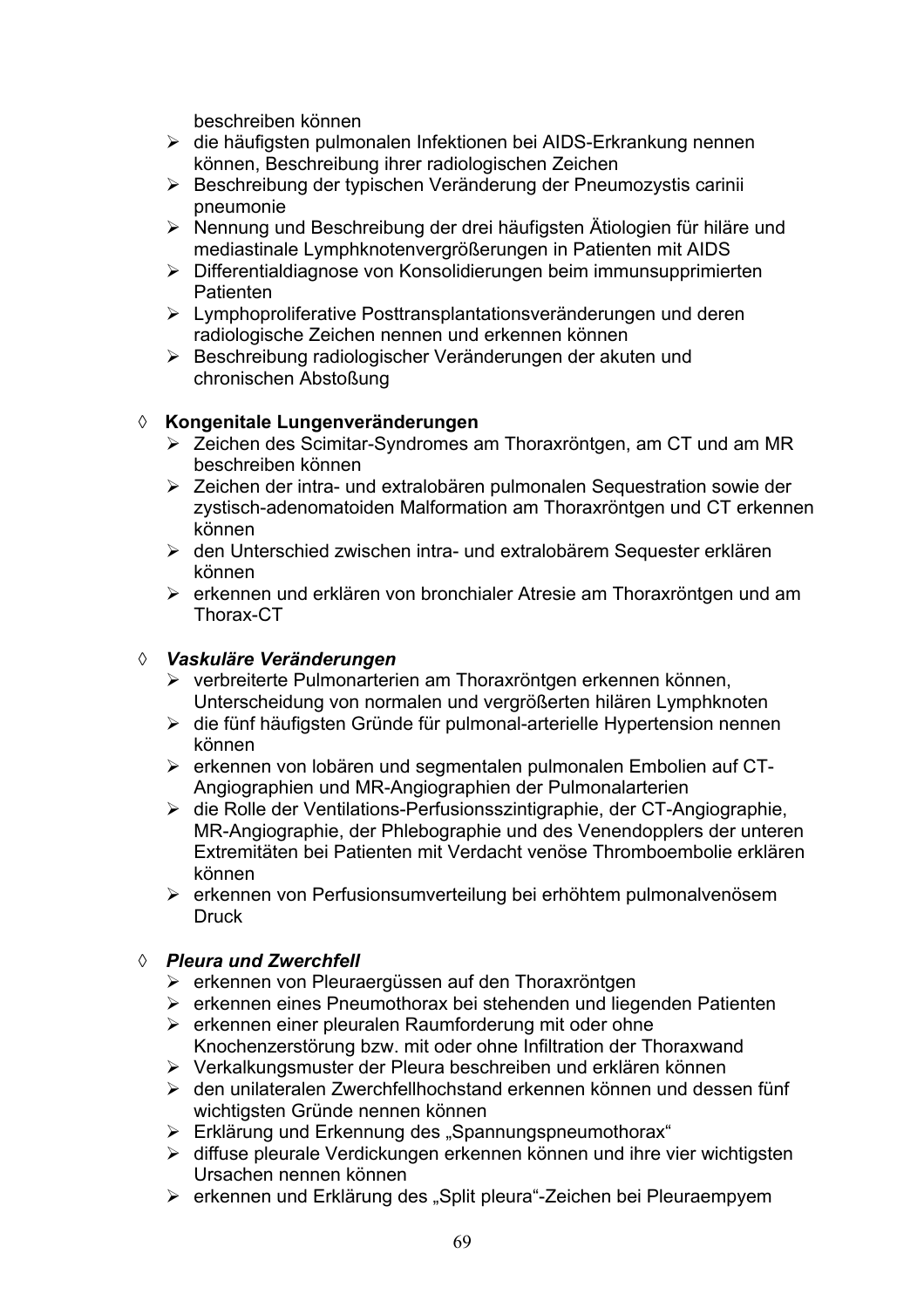¾ Veränderungen im Rahmen des malignen Mesothelioms beschreiben und erkennen können

# ¡ *Mediastinale und hiläre Erkrankungen*

- ¾ die vier häufigsten Ursachen von Tumoren des vorderen Mediastinums nennen können
- ¾ die drei häufigsten Ursachen von Tumoren des mittleren Mediastinums nennen können
- ¾ die häufigste Ursache von Tumoren des hinteren Mediastinums nennen können
- ¾ Raumforderungen im Bereich der oberen Thoraxapertur nennen können
- ¾ die normale Anatomie der oberen Thoraxapertur beschreiben und nennen können, welche Gefäße hierbei Raumforderungen vortäuschen können
- ¾ Mediastinale und hiläre Lymphknotenvergößerungen erkennen können
- ¾ vier Gründe für bilaterale hiläre Lymphadenopathien nennen können
- ¾ die vier häufigsten Gründe Eierschalen-Verkalkungen von Lymphknoten nennen können
- ¾ vier Gründe für Thymusraumforderungen nennen können
- ¾ die typischen Zeichen des Thymoms beschreiben können
- ¾ drei Typen von Keimzelltumoren des Mediastinums nennen können
- ¾ Zeichen des benignen zystischen Teratoms erkennen können
- ¾ die Differentialdiagnose zystischer Raumforderungen des Mediastinums beherrschen können (bronchiogene Zyste, Perikardzyste, Thymuszyste, Duplikationszyste des Ösophagus)
- ▶ den Begriff "Pneumomediastinum" erklären und dessen Veränderungen am Lungenröntgen beschreiben können

# ¡ *Aorta und große Gefäße*

- ¾ die normalen Durchmesser der thorakalen Aorta nennen können
- $\triangleright$  Standford A und B Klassifikation beherrschen sowie deren Implikation kennen
- ¾ die folgende Begriffe erkennen und erklären können:
	- Aortenaneurysma
	- Aortendisektion
	- intramurales Aortenhämatom
	- penitrierendes Ulcus
	- ulzerierende Plaque
	- rupturiertes Aortenaneurysma
	- Aneurysma der Arteria subclavia oder brachocephalica,
	- Aortenkoarktation
	- Aortenpseudokoarktation
	- zervikaler Aortenbogen
- ¾ die Bedeutung eines rechtsverlaufenden Aortenbogens nennen können
- ¾ Definition des Begriffes "abberante Arteria subclavia" nennen können
- ¾ die drei häufigsten Typen von Anomalien des Aortenbogens nennen können
- ¾ die Termini Aneurysma und Pseudoaneurysma nennen könnne
- ¾ die jeweiligen Vor- und Nachteile des CT, der MR-Angiographie und der transösophagealen Echokardiographie sowie der invasiven Angiographie bei der Bildgebung der Aorta kennen und diskutieren können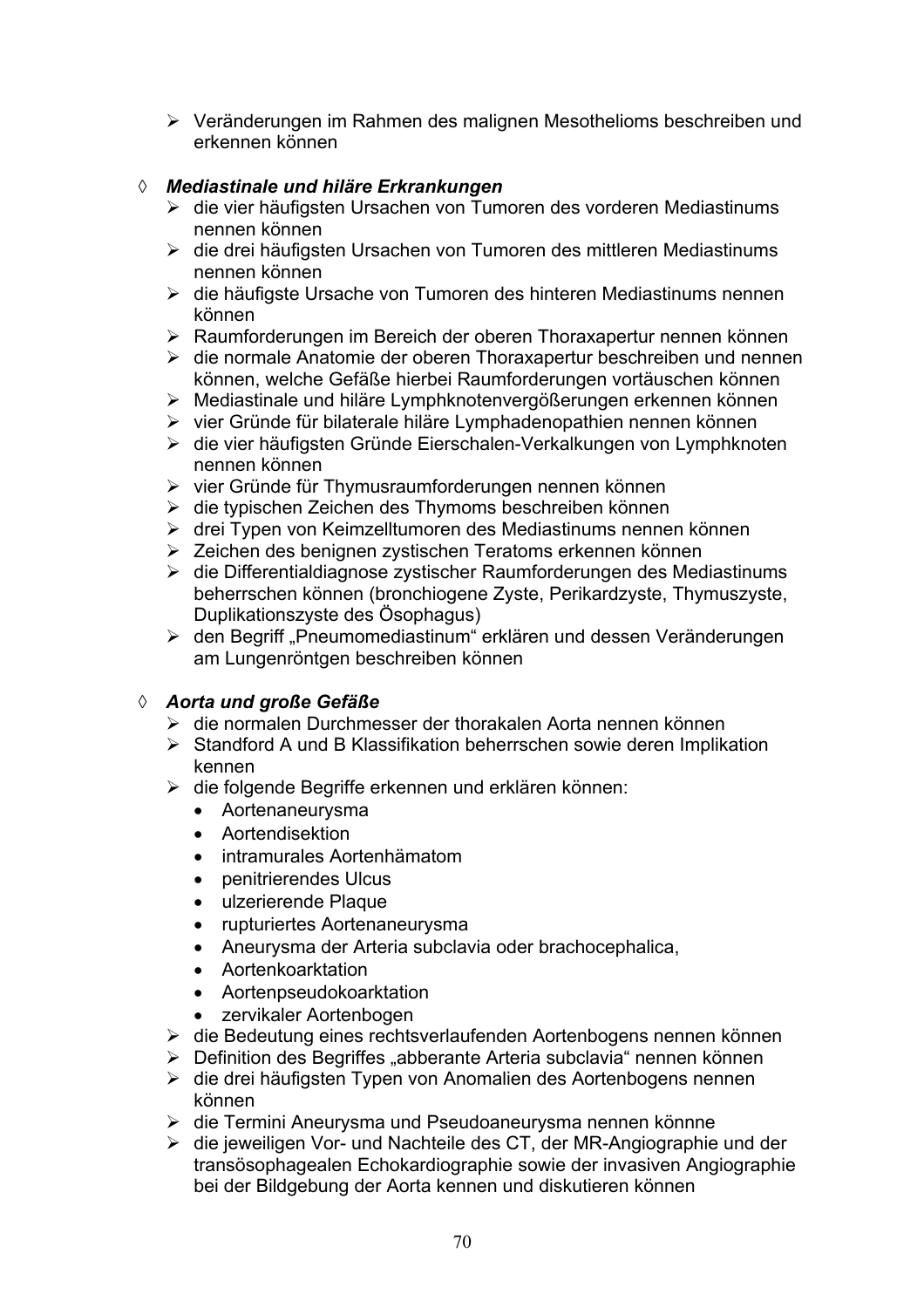### ¡ *Thoraxtrauma*

- ¾ ein verbreitertes Mediastinum auf dem konventionellen Thoraxröntgen erkennen können und im Rahmen des Traumas mögliche Ursachen dafür nennen können
- ¾ direkte und indirekte Zeichen der Aortenverletzung auf Kontrastmittel-CT's erkennen können
- ¾ ein chronisches traumatisches Pseudoaneurysma der Aorta erkennen können
- ¾ Rippenfrakturen sowie Frakturen der Klavikula, der Wirbelsäule und der Scapula am Thorax-Röntgen auf dem Thorax-CT erkennen können
- ¾ die drei häufigsten Ursachen von Lungenparenchymverdichtungen nach Thoraxtrauma erkennen können
- ¾ posttraumatische Positionsveränderungen der Zwerchfellkuppen erklären können
- ¾ einen Pneumothorax und ein Mediastinum nach Trauma erkennen können
- ¾ Kavitäre posttraumatische Lungenläsionen erkennen können und die Diagnose auf "Lazeration und Pneumatozele", Hämatom und Abszeß erklären können
- ¾ die drei häufigsten Ursachen des posttraumatischen Pneumomediastinums erklären können
- ¾ den Unterschied zwischen Lungenkontusion, Lungenlazeration und Aspiration erkennen können

### ¡ *Katheter und Monitoring Fremdkörper*

- ¾ Die reguläre Platzierung, mögliche Komplikationen und typischer Verlauf folgender medizintechnischer Gegenstände sollten genannt und erkannt werden können:
	- **Trachealtubus**
	- Zentraler Venenkatheter
	- Swan-Ganz Katheter
	- Nasogastrische Sonde
	- Thoraxdrain
	- Intra-aortale Ballonpumpe
	- Schrittmacher
	- Herzdefibrillator
	- Perikarddrain
	- Ösophagussonde
	- Trachealer oder bronchialer Stent

# ¡ *Postoperativer Thorax*

- ¾ Die typischen radiologischen Manifestationen folgender Verfahren sollten genannt und erkannt werden
	- Lobektomie
	- Pneumektomie
	- KoronarE Bypass-Operation
	- Herzklappenersatz
	- Aortenstent
	- Aortenersatz
	- Transhiatale Ösophagektomie
	- Lungentransplantation, Hertransplantation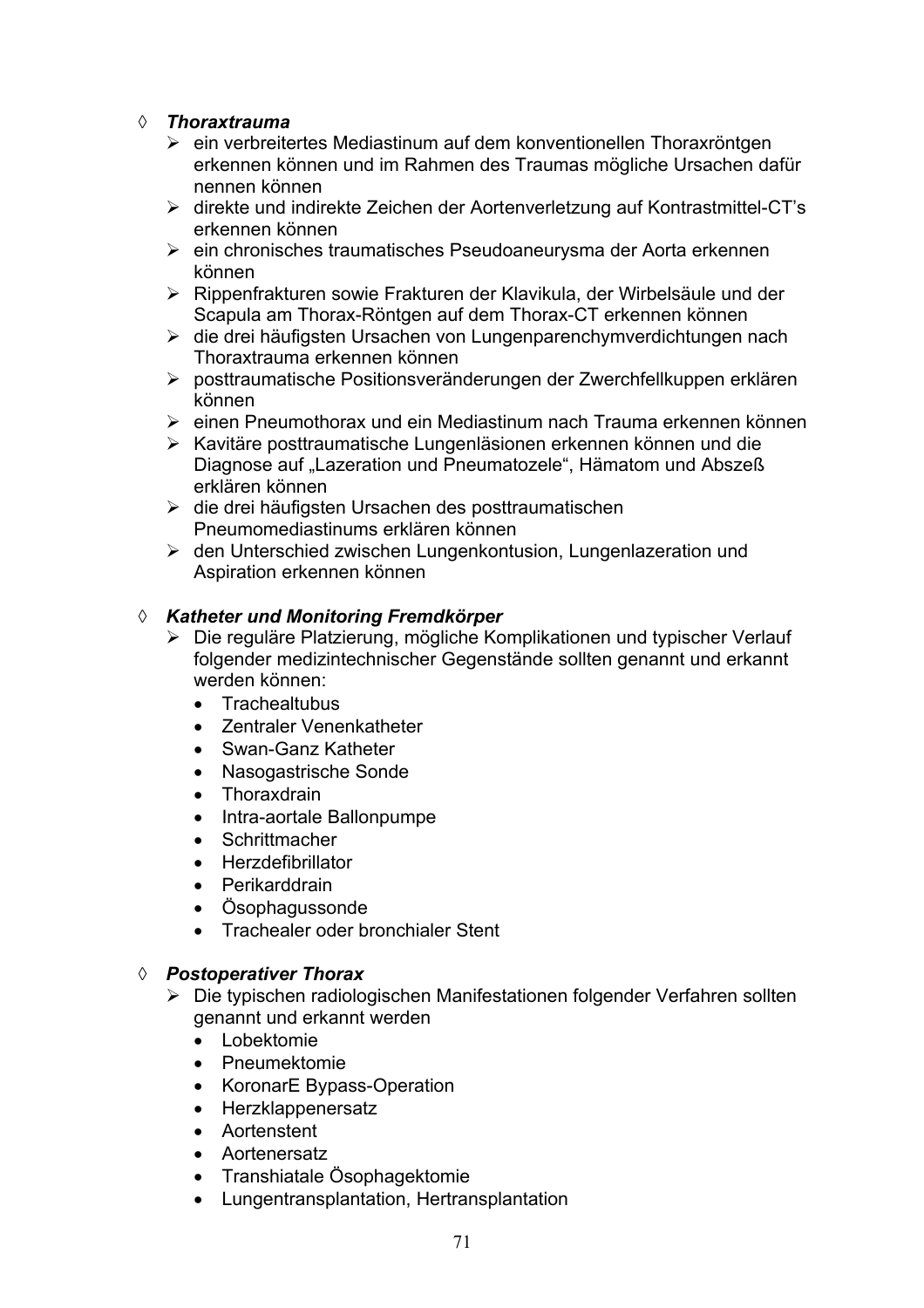• Lungenvolumsreduktionsoperation

# **Technische- und kommunikative bzw. entscheidungsfindende Fähigkeiten**

Der Ausbildungsarzt sollte spätestens zum Ende seiner Ausbildung folgende Fähigkeiten erworben haben:

- ¾ sinnvolle und klinische relevante Befunde verfassen, die in Beschreibung und Zusammenfassung gegliedert sind
- ¾ das technische Personal bei der Durchführung von Thoraxuntersuchungen anzuleiten und zu unterstützen
- $\triangleright$  klinisch relevante und möglicherweise unerwartete radiologische Veränderungen mit klinischen Zuweisern diskutieren können und wissen, in welchen Situationen umgehend ein Kliniker verständigt werden muß
- ¾ Beschreibung der Patientenposition und Indikationen für ein posteriores anteriores, laterales, "liegendes" Thoraxröntgen
- ¾ entscheiden können, wann die Hilfe von erfahrenen Thoraxradiologen angefordert werden muss
- ¾ die klassischen Indikationen für eine CT-Untersuchung bzw. eine MRT- Untersuchung des Thorax kennen
- ¾ wissen, welche klinischen Informationen für die Interpretation einer CT- Untersuchung oder MR-Untersuchung des Thorax notwendig sind
- ¾ ein Untersuchungsprotokoll für die CT-Untersuchung folgender anatomischer Strukturen vorschlagen können:
	- Aorta und große Gefäße
	- Vena cava
	- Pulmonalembolie
	- Tracheobronchialbaum
	- Bronchiektasien
	- Erkrankung der kleinen Atemwege
	- Bronchuskarzinom
	- Ösophaguskarzinom
	- Tumor der oberen Thoraxapertur
	- Lungenmetastasen
	- Lungenrundherd
	- Dyspnoe
	- Hämoptysen
- ¾ die Untersuchungsanleitung, Untersuchungsüberwachung und Interpretation sowie Befundung von thorakalen Untersuchungen beherrschen.
- ¾ einen radiologischen Thoraxfall in nicht-raiologischem Umfeld vorstellen und diskutieren können
- ¾ weiterführende Untersuchungen, die sich an das konventionelle Thoraxröntgen anschließen, vorschlagen können
- ¾ folgende Interventionen sollten beherrscht bzw. ihre Indikationen, Kontraindikationen und möglichen Komplikationen gekannt werden:
	- Drainage pleuraler Flüssigkeiten
	- perkutane Lungenbiopsie
	- mediastinale und perikardiale Drainage
	- thorakale Abszessdrainage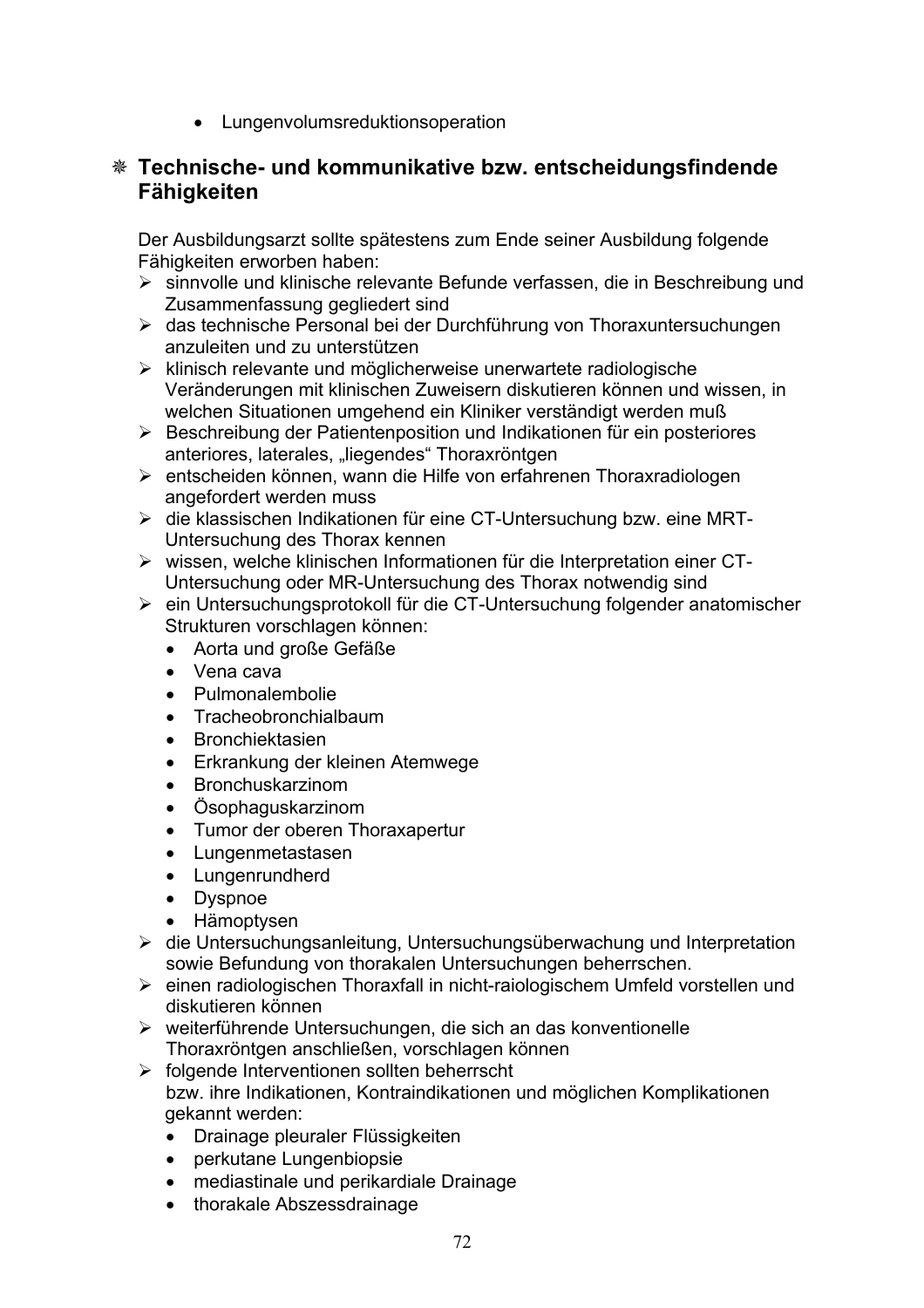- Aortenangiographie
- Thorakale Venographie
- Prinzipien der Bronchialarterienembolisation
- Prinzipien der venösen Stentsetzung
- Prinzipien der lokalen Thrombolyse und der Embolisation von arteriovenösen Malformationen
- ¾ korrelieren von pathologischen und klinischen Daten in Zusammenschau mit thoraxradiologischen Veränderungen am CT und MRT

# **Klinische-radiologische Besprechungen**

Die Abhaltung klinisch-radiologischer Besprechung ist stark von Lokalsiation, Größe und Subspezialisierung der Abteilungen eines Krankenhauses abhängig. Unabhängig davon sollten jedoch prinzipielle Abläufe von klinisch-radiologischen Besprechungen bekannt sein, um Grundfertigkeiten in der Kommunikation und Diskussion von radiologischen Sachverhalten zu erwerben mögliche "Übungsfelder" für die Erlangung dieser Fertigkeiten wären z.B. tägliche Morgensprechungen mit Ausbildungsärzten, klinisch-radiologische Konferenzen der Lungenabteilung bzw. der Abteilunen für Intensivmedizin oder Thoaxchirurgie, sowie thorax-onkologische Besprechungen.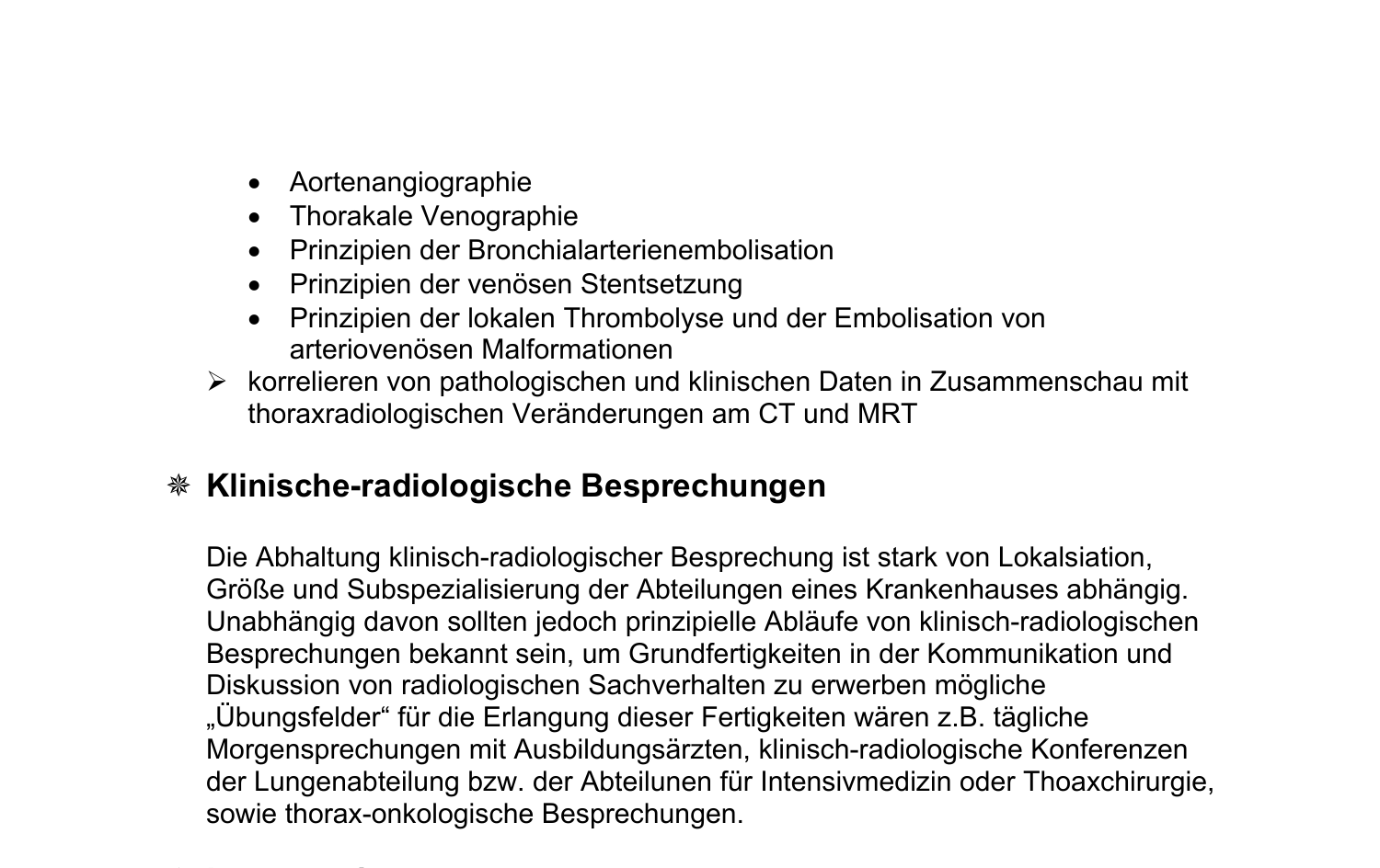# **Lehrzielkatalog OERG kardiovaskulär**

Dietrich Beitzke Dr.; Agnes Mayr PD. Dr. im Namen der AG Kardiovaskuläre Radiologie Update 2021

## **Indikationen Herz CT/MRT:**

Quelle: Nikolaou/Kramer Kap. jeweils vor den einzelnen Kapiteln; Hergan/Sommer Kap. 8.3

• Rechtfertigung kardialer CT/MR Untersuchung mit grundlegenden Indikationen, Kontraindikationen und Limitationen

## **Technische Grundlagen der kardialen CT:**

Quelle: Hergan/Sommer Kap. 8.1 oder https://cdn.ymaws.com/scct.org/resource/resmgr/SCCT\_guidelines\_for\_the\_perf.pdf

Patientenvorbereitung:

• BetaBlocker, NO, Bedeutung der Herzrate

#### Scanverfahren:

- Ca Scoring: Technische Einstellungen
- CTA Herz: KM timing, prospektives und retrospektives Scannen

Grundlegende Verfahren der Bildrekonstruktion:

- Curved planar reformation für die Koronararterien. MIP Rekonstruktionen kurze, lange Achse
- Methoden der Dosisreduktion in der kardialen CT

## **Grundlagen der kardialen MRT:**

Quelle: Hergan/Sommer Kap. 8.2 oder <https://jcmr-online.biomedcentral.com/articles/10.1186/s12968-020-00607-1>

Kontraindikationen für MRT

• Implantatsicherheit, Voraussetzungen für die Durchführung einer MRT mit kardialen Schrittmachersystemen

Grundprinzipien Sequenztechnik und Untersuchungsprotokolle

- Funktion über Cine, Flussmessungen
- Grundlegende Myokardcharkterisierung: T2 (STIR) und Late Enhancement
- Erweiterte Myokardcharakterisierung (T1 nativ und post KM Mapping, T2\* und T2 Mapping)

Pharmakologische Belastung:

Quelle: Hergan/Sommer Seiten 58-61 oder <https://jcmr-online.biomedcentral.com/articles/10.1186/s12968-020-00607-1>

- Indikationsprüfung, Patientenvorbereitung Stress MRT (PET und SPECT), Wirkprinzip, Nebenwirkungen und Kontraindikation von Adenosin und Regadenoson
- Wirkmechanismus, Nebenwirkungen und Kontraindikation von Dobutamin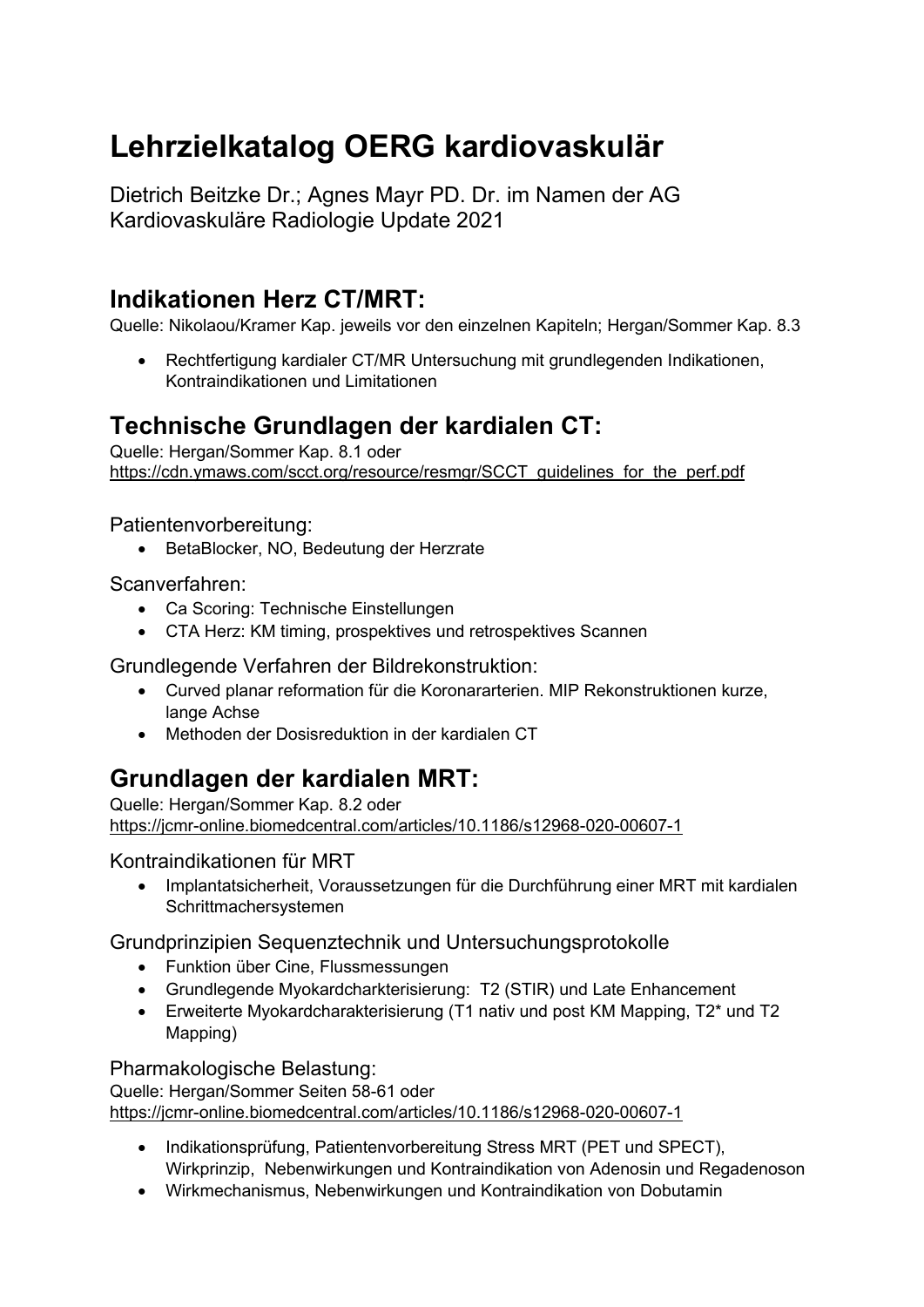## **Anatomie und Normvarianten des Herzens und der herznahen Gefäße:**

Quelle: Nikolaou/Kramer Kap. 2.3; Hergan/Sommer Kap. 2.2; 2.3

Normale Koronararterienanatomie

Koronargefäßanomalien

- Myokardbrücken
- "Benigne vs. Maligne", ACAOS (anomale koronare Ostien aus kontralateralem (opposite) Sinus)
- ALCAPA
- Koronarfisteln

Pulmonalvenen/arterien

Quelle: Nikolaou/Kramer Kap. 7.3; Hergan/Sommer Kap. 5.3

- Varianten der Pulmonalvenen
- Pulmonary Sling

## **Koronare Herzerkrankung / Ischämische Herzerkrankungen:**

Diagnostik der KHK:

Quelle: Nikolaou/Kramer Kap. 2.1; 2.2; Hergan/Sommer Kapitel 2.23; 2.3

- Kenntnis der grundlegenden Begriffsdefinitionen KHK, stabile AP chronisches Koronarsyndrom, instabile AP, akutes Koronarsyndrom, Ischämie, Vitalität
- ➢ Anatomisch versus funktionelle Bildgebung der KHK
- Anatomisch: Erfassung der Stenose und der Plaque-Diagnostik mittels Herz CT
- Funktionell: Ischämietestung mittels Herz MR, PET, SPECT
- ➢ Rolle des Herz CT:
- Stenosequantifizierung (gering <50%, intermediär 50-70%, über 70% und 99-100% Occlusion)
- Plaque Imaging: Vulnerabiliätskriterien (V), gemischter Plaque, nicht-kalzifizierter Plaque, Kalkplaque, DDX: Thrombus,
- Myokardinfarktnarbe und akute Ischämie im Rahmen des akuten Thoraxschmerzbildgebende Charakteristika im CT.
- ➢ Rolle der Herz MR:
- Ischämietestung: Kenntnis über den Ablauf einer Stress MRT Untersuchung
- Definition relevante Ischämie
- Erfassung der Vitalität Relevanz der Transmuralität der Narbe
- ➢ Grundlegende Kenntnis anderer Verfahren:
- SPECT und PET (reversibler) Traceruptake bei Ischämie und Narbe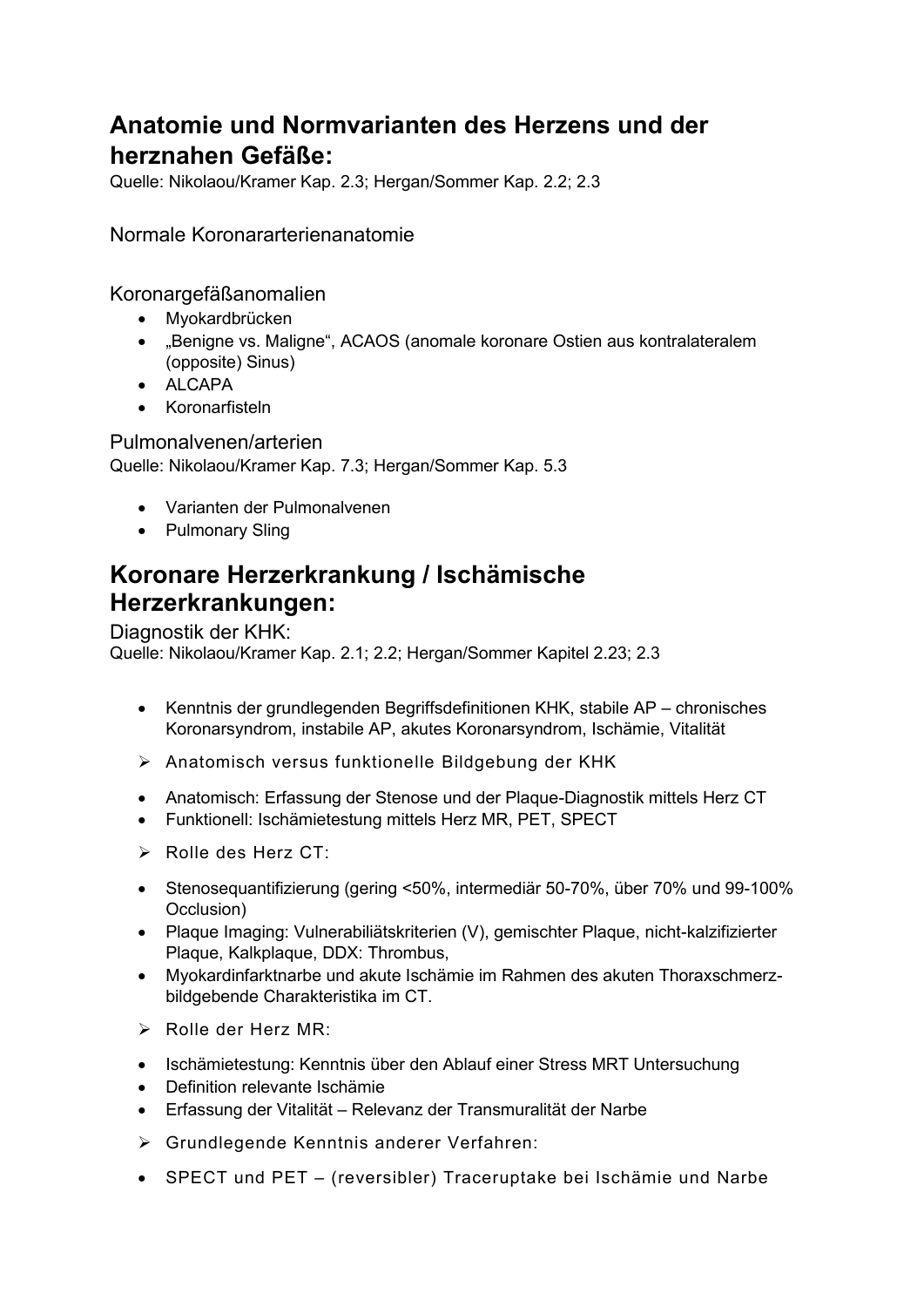Ischämische Herzerkrankungen:

Quelle: Nikolaou/Kramer Kap. 1.1; 2.8; Hergan/Sommer Kap. 3.2

- Myokardinfarkt (CT und MRT)
- Lokalisation des Infarkts entsprechend der koronaren Versorgungsgebiete
- Myokardinfarkt: Transmuralität, mikrovaskuläre Obstruktion
- Post Myokardinfarkt (Ischämische Kardiomyopathie)
- MR Vitalität Rolle der transmuralen Narbe
- Komplikationen: LV Dilatation, Ventrikelaneurysma, Thrombus, gedeckte Ruptur
- Differentialdiagnose Infarkt vs. MINOCA vs. Myokarditis
- Nach aortokoronarem Bypass: Lage und Form der aortokoronaren Bypässe (LIMA, RIMA, Venen)

## **Entzündliche Herzerkrankungen:**

Quelle: Nikolaou/Kramer Kap 1.3; 5.3;8.3 - Hergan/Sommer Kap. 3.3

#### **Myokarditis**

- Ursachen einer myokardialen Inflammation (Viren, Bakterien, autoimmunologische GK, medikamenteninduzierte Myokarditis)
- Diagnosekriterien einer akuten Myokarditis; Lake Louise Kriterien 2018
- Unterscheidung akute Myokarditis / Narbe
- DD: Infarkt oder MINOCA
- Folgen einer akuten/chronischen Myokarditis
- Sonderform Sarkoidose

#### **Perikarditis**

- Ursachen einer akuten Perikarditis (infektiös (Viren, Bakterien/TBC) vs. nichtinfektiös (post Radiatio)
- Erscheinungsbildung einer akuten bzw. abgelaufenen Perikarditis (Konstriktion)
- Folgen einer Perikarditis

#### Endokarditis

Hergan/Sommer Kap 4.4; Nikolaou/Kramer Kap. 5.1; 5.2; Hergan/Sommer S 185-186

- Rolle der PET (PET CT), kardialen CT, Neuro und kardialen MRT in der Abklärung einer infektiösen Endokarditis
- Typische bildgebende Kriterien von Vegetationen, Pseudoaneurysmen, perivalvulärem Abzess, Protheseninfektion, Dehiszenz

#### Nichtinfektiöse Endokarditis:

• Prinzipielles CT und MR Erscheinungsbild einer Endokarditis (Karzinoid assoziiert, Endocarditis Libman Sacks) DDx: Endomyocardfibrose

## **Primäre Kardiomyopathien:**

Quelle: Nikolaou/Kramer Kap. 1.2, 1.3; Hergan/Sommer Kap. 3.4 und 3.6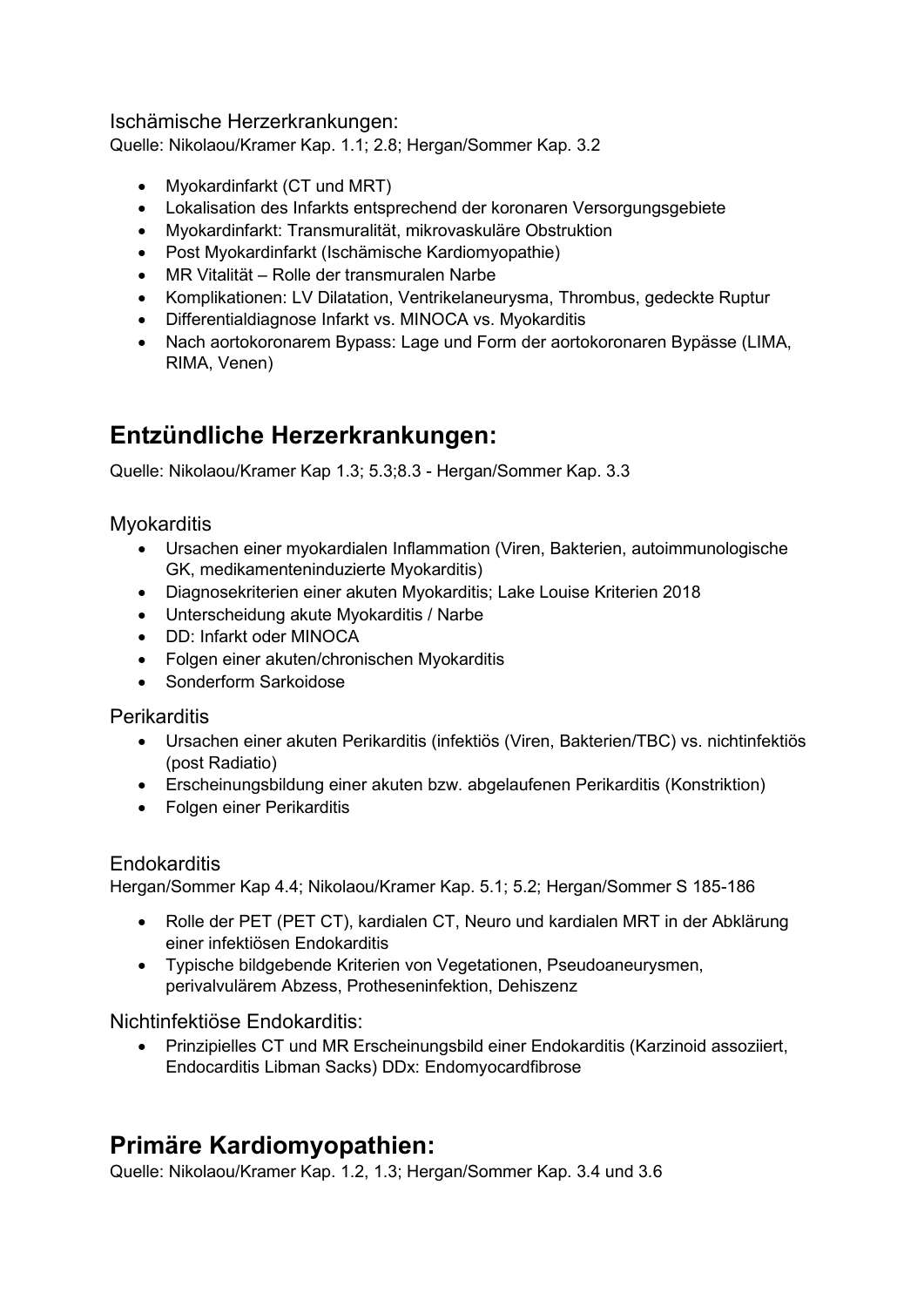#### Dilatative Kardiomyopathie

- Ätiologie
- Rolle der MRT (Nachweis einer Narbe / Mid wall fibrosis)
- DD Nichtischämische vs. Ischämische Kardiomyopathie

#### Hypertrophe (obstruktive) Kardiomyopathie (HCMP/HOCMP)

- Ätiologie
- Erscheinungsbild (MR und auch CT): basal vs. apikale HCMP vs. HOCMP
- Rolle der MR (Masse, Narbe; Ausflußtraktobstruktion, Venturi Effekt, SAM)

#### ARVC/ARVD (Arrhythmogene rechtsventrikuläre Kardiomyopathie)

- Pathophysiologie
- Diagnosekriterien
- Rolle der MRT/Echo in den Diagnosekriterien (major/minor Kriterien)

#### LV Non Compaction Kardiomyopathie

- Ätiologie
- Definition (Bedeutung des 2,3:1 Verhältnisses)

## **Speichererkrankungen**

#### Hämochromatose

• Korrekte Durchführung einer T2\* Messung

#### Morbus Fabry

- Erscheinungsbild der LVH (konzentrisch, keine LVOT Obstruktion)
- Bedeutung des T1 Mapping in Frühphasen
- Verteilungsmuster LGE in Spätstadien

#### Amyloidose

- Ätiologie (AL, ATTR Subtypen)
- Erscheinungsbild der LVH (konzentrisch, restriktives Bewegungsmuster, Perikardund Pleuraergüsse
- Verteilungsmuster des LGE
- Bedeutung LGE, erhöhtes ECV

## **Klappenerkrankungen**

## **Kardiale Tumore**

Quelle: Nikolaou/Kramer Kap. 1.5; Hergan/Sommer Kap 6

Erscheinungskriterien eines potentiell benignen versus malignes kardialen Tumors

- Myxom
- Lipom
- Fibrom
- Rhabdomyosarkom
- Lymphom
- Metastasen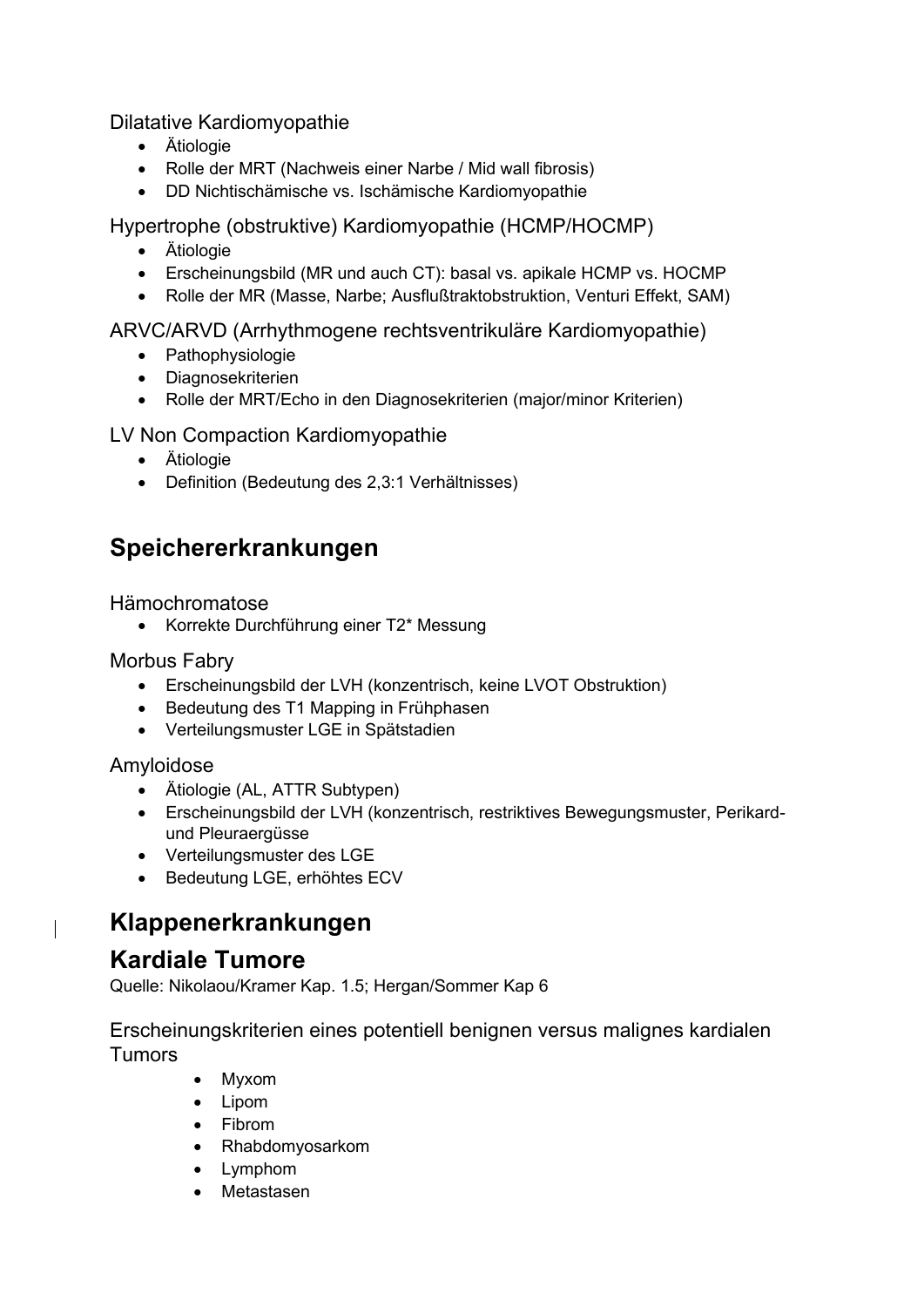- Fibroelasatom
- DD: Thrombus und Vegetationen

## **Kongenitale Herzerkrankungen / Erwachsene mit angeborenen Herzerkrankungen**

Quelle: Nikolaou/Kramer Kap. 6.1, 6.2, 7.2; Hergan/Sommer Seiten Kap. 4.3 und Kap. 7; 7.5

#### Bikuspide Aortenklappe

- Darstellung der Klappe + Quantifizierung der Aorteninsuffizienz
- Assoziierte Pathologien: LV Dilatation + Dilatation der Aortenwurzel

#### Vorhofseptumdefekt (ASD)

- Formen des ASD: ASD I, ASD II, Sinus venosus Defekt, PFO
- Folgen eines Shuntvitiums: RV Belastung, paradoxe Embolie
- Darstellung eines Shuntvitiums mittels CT und MRT
- Quantifizierung des Shunts (Qp:Qs)

#### Ventrikelseptumdefekt (VSD)

- Formen des VSD: membranöser VSD, muskulärer VSD, AVSD, tiefer ASD (unroofed Coronary Sinus)
- Quantifizierung des Shunts (Qp:Qs)

#### Fallot Tetralogie (TOF)

- Definition: VSD, überreitende Aorta, rechts ventrikuläre Outflow tract (RVOT) Obstruktion (Hypoplasie bis Aplasie)
- Lungenröntgen bei Diagnose (Holzschuhherz)
- Bildgebung im Follow up der korrigierten TOF
	- Darstellung des operierten RVOT + ggf. Pulmonalstenose (CT+MRT)
	- Quantifizierung der Pulmonalinsuffizienz
	- Flussmessung in den Pulmonalarterien präferentieller Lungenfluss?

#### Persistierender Ductus Arteriosus

- Diagnostik im CT und MRT
- Shuntquantifikation (Qp:Qs)

#### Aortenisthmusstenose

• Darstellung im CT und MRT

Aortenbogenanomalien

- Doppelter Aortenbogen
- Unterbrochener Aortenbogen
- Arteria lusoria, Abgangsvarianten der supraaortalen Gefäße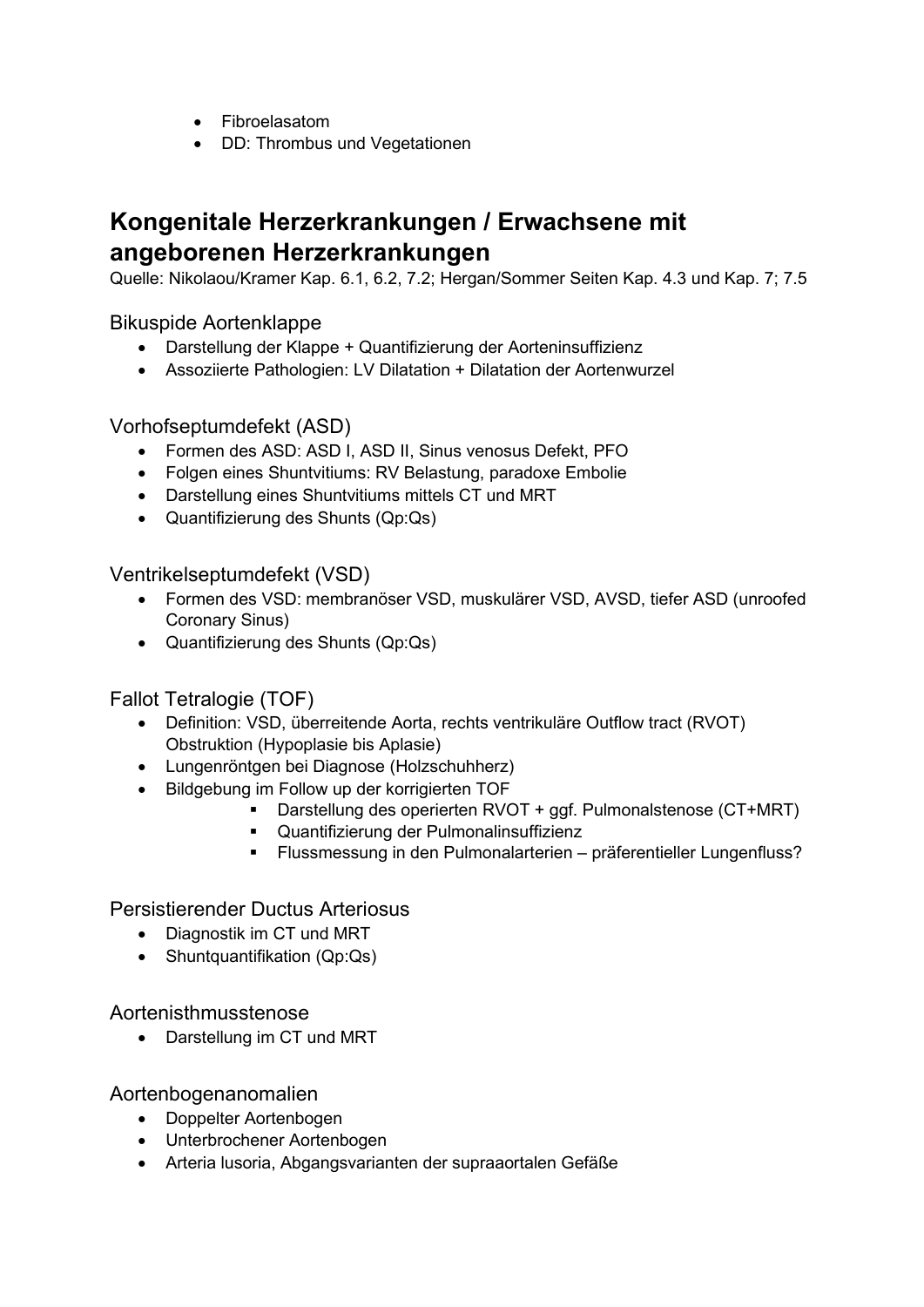#### Transposition der großen Gefäße

- L-TGA und cc-TGA
- Anatomie des Vitiums Rolle der CT – Anatomische Darstellung Rolle der MR – Erfassung der Ventrikelvolumina und der Ventrikelfunktion
- D-TGA:

Postoperative/postinterventionelle Anatomie des Vitiums und postoperative Kontrolle des Situs nach arterieller oder atrialer Switch OP sowie Rastelli Shunt bei kombinierter RVOT Obstruktion.

## **Herznahe Gefäße**

Quelle: Nikolaou/Kramer Kap: 7; Hergan/Sommer Seiten Kap.5

Anomalien der mediastinalen Gefäße:

- Linker/rechter/doppelter Aortenbogen
- Pulmonary Sling

### Aortenaneurysma

### Akutes Aortensyndrom

- Aortendissektion
	- Ätiologie, Einteilung, Komplikationen
- Intramurales Hämatom
- Penetrierendes Aortenulcus

#### Vaskulitis der großen Gefäße

• Subtypen, Diagnostik

#### Pulmonalgefäße

- Pulmonalvenenfehlmüdung
- Pulmonale AVM
- Pulmonalembolie: akute Pulmonalembolie, chronisch thrombembolisch pulmonale Hypertonie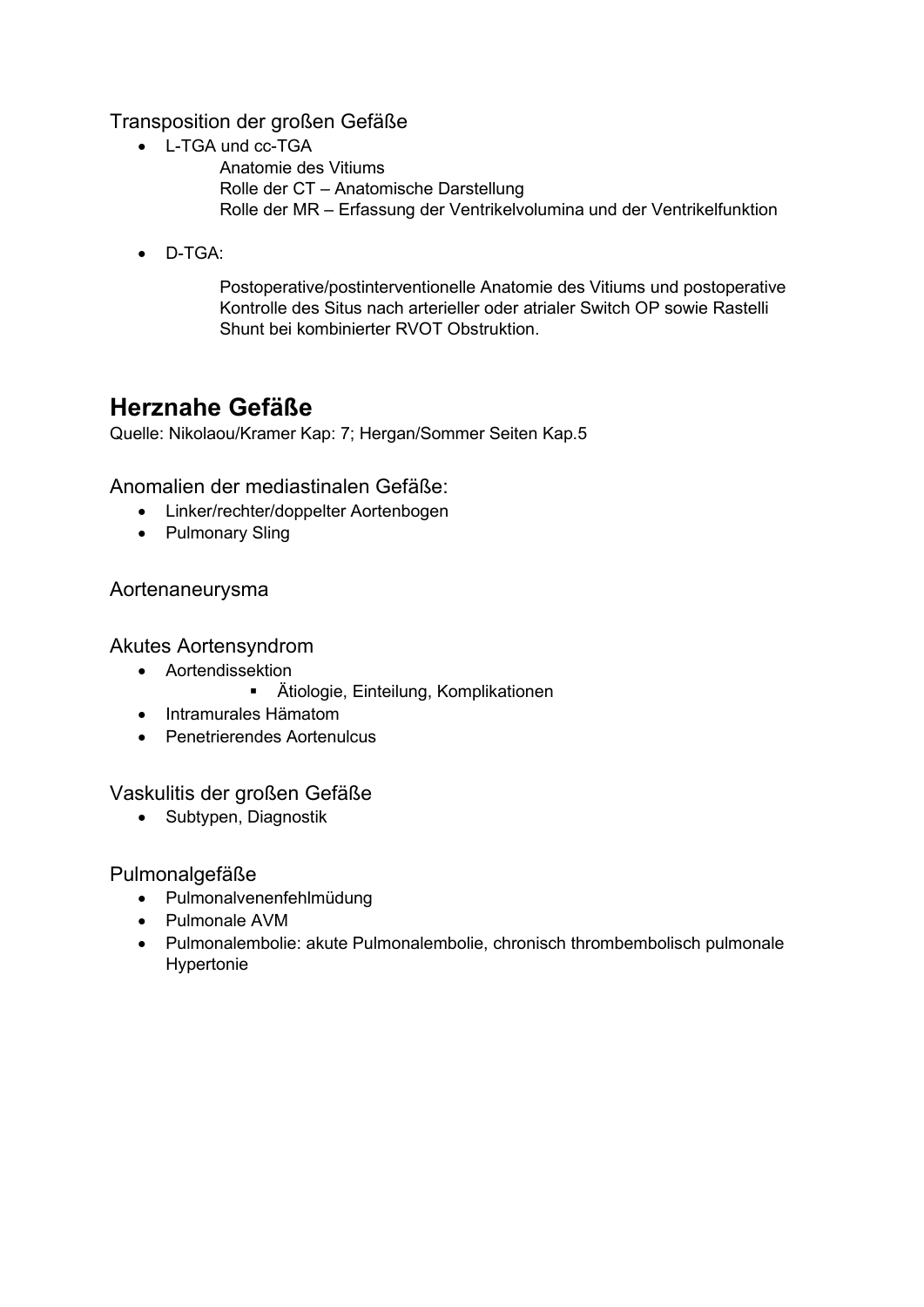## **Radiologische Mammadiagnostik & Mammaintervention**

### **Einleitung**

In Abstimmung mit dem *Training Curriculum for the Common Trunk* der Europäischen Gesellschaft für Radiologie (EAR) wurde das vorliegende Dokument als Leitlinie für die Ausbildung zum Facharzt für Radiologie in Österreich zum Thema Mammadiagnostik & Mammaintervention vom Arbeitskreis für Mammadiagnostik & Mammaintervention der Österreichischen Röntgengesellschaft (ÖRG) erarbeitet. Diese Leitlinien sollen einerseits gewährleisten, dass die in Ausbildung befindlichen KollegenInnen zu diesem Thema eine klare Vorstellung bekommen, was an Kenntnissen und Fertigkeiten erforderlich ist und zum anderen die ausbildenden KollegenInnen eine Struktur vorfinden an Hand derer sie das Wissen und die Fertigkeiten zu diesem Thema an ihre in Ausbildung stehenden KollegenInnen vermitteln können.

## **Kernwissen und Fertigkeiten**

#### ¡ **Anatomie und Physiologie**

- ¾ Kenntnisse über den anatomischen Aufbau und zu Grunde liegende Mammahistologie
- ¾ Kenntnisse über die embryonale Entwicklung (Norma-l und Fehlentwicklung) der Mamma
- ¾ Kenntnisse über den Einfluss des Alters und der Hormone auf das physiologische Erscheinungsbild der Bruststrukturen
- ¾ Kenntnisse über das alters- und hormonabhängige physiologische Erscheinungsbild im Mammogramm, Mammasonogramm und in der Mamma-MRT
- ¾ Kenntnisse über das physiologische Erscheinungsbild in der Gravidität und während der Laktation

#### ¡ **Pathologie**

- ¾ Kenntnisse benigner pathologischer Veränderungen der Drüsenläppchen
- ¾ Kenntnisse benigner pathologischer Veränderungen des Milchgangsystems
- ¾ Kenntnisse benigner Pathologien, die gleichzeitig Veränderungen an den Drüsenläppchen und an den Milchgängen bewirken
- ¾ Kenntnisse maligner pathologischer Veränderungen der Drüsenläppchen
- ¾ Kenntnisse maligner pathologischer Veränderungen des Milchgangsystems
- ¾ Kenntnisse maligner Pathologien, die gleichzeitig Veränderungen an den Drüsenläppchen und an den Milchgängen bewirken
- ¾ Kenntnisse benigner und maligner Pathologien, die außerhalb der Milchgänge und der Drüsenläppchen entstehen
- ¾ Kenntnisse benigner Pathologien während der Schwangerschaft und Laktationsperiode
- ¾ Grundkenntnisse über die Gynäkomastie

#### ¡ **Methodik der Mammabildgebung**

- $\triangleright$  Kenntnisse der Physik und Technik der analogen und digitalen Mammographie sowie der Qualitätsmerkmale eines Mammogramms
- ¾ Kenntnisse der Physik und Technik der Mammasonographie sowie der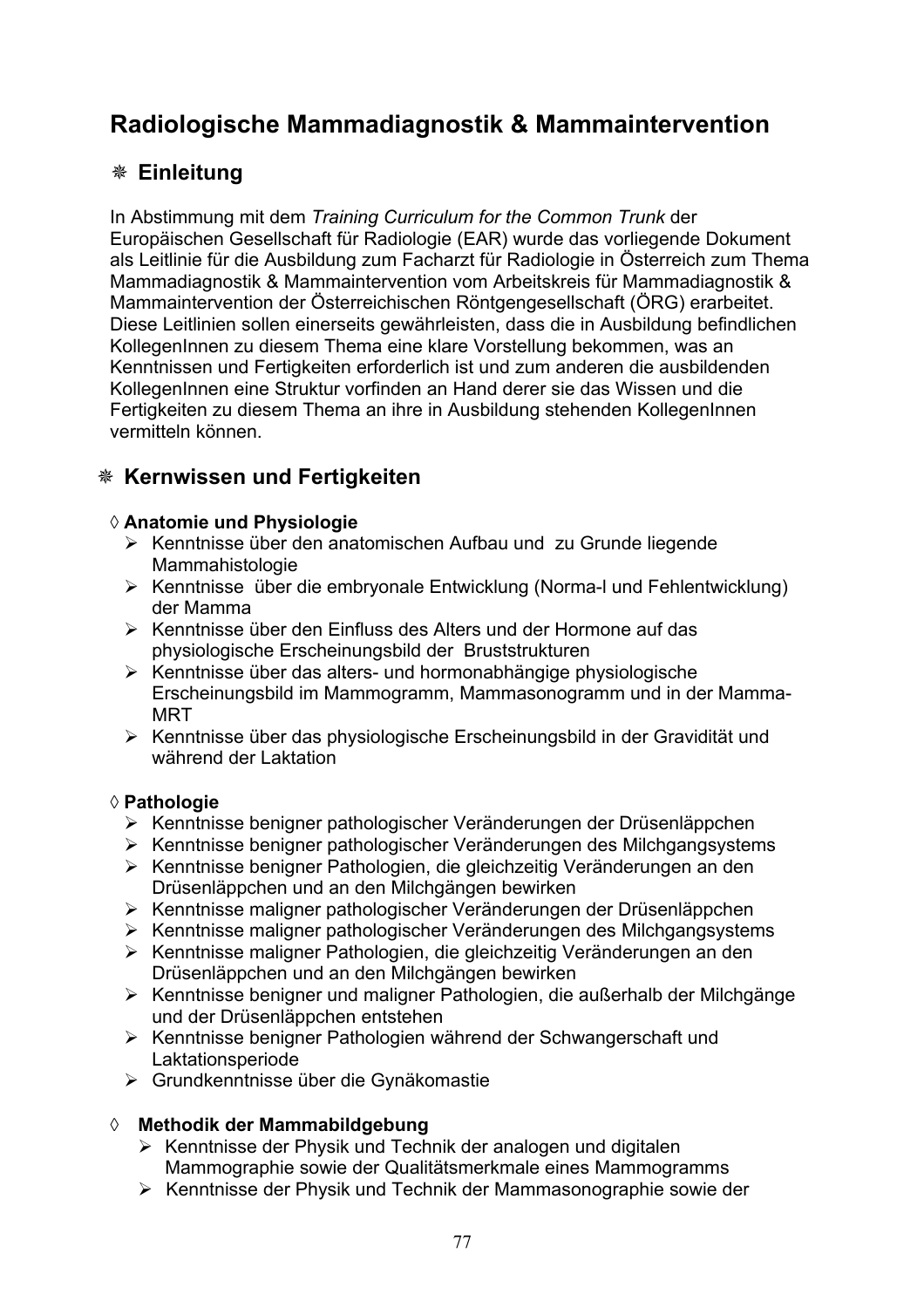Qualitätsmerkmale eines Mammasonogramms

¾ Kenntnisse der Physik und Technik der Mamma-MRT sowie der Qualitätsmerkmale eines Mamma-MR-Tomogramms

#### ¡ **Mammographie-Einstelltechnik**

¾ Kenntnisse über die unterschiedlichen mammographischen Einstellmöglichkeiten unter Berücksichtigung der Standardeinstellungen, der Spezialeinstellungen der Stereotaxietechnik und Präparatradiographie

#### ¡ **Indikationen und Kontraindikationen der bildgebenden Techniken**

- ¾ Wann ist die Mammographie indiziert, wann kontraindiziert? Welche diagnostischen Aussagen sind von der Mammographie zu erwarten? Wo liegen die Grenzen?
- ¾ Wann ist die Mammasonographie indiziert? Welche diagnostischen Aussagen sind von der Mammasonographie zu erwarten? Wo liegen die Grenzen?
- ¾ Wann ist die Mamma-MRT indiziert, wann kontraindiziert? Welche diagnostischen Aussagen sind von der Mamma-MRT zu erwarten? Wo liegen die Grenzen?
- ¾ Wann ist eine Galaktographie indiziert, wann kontraindiziert? Welche diagnostischen Aussagen sind von der Galaktographie zu erwarten? Wo liegen die Grenzen?
- ¾ Basiskenntnisse über Indikationen und Kontraindikationen zur Mamma- Szintigraphie und den Pet-Scan der Mamma

#### ¡ **BI-RADS**

- ¾ Kenntnisse des BI-RADS Lexikon und der BI-RADS Terminologie
- ¾ Kenntnisse der BI-RADS Klassifikation und der sich daraus ergebenden Konsequenzen
- ¾ Kenntnisse und Fertigkeiten über eine strukturierte Befundabfassung unter Berücksichtigung des BI-RADSystem

#### ¡ **Bildinterpretation**

- ¾ Kenntnisse der Erscheinungsformen benigner und maligner Veränderungen im Mammogramm
- ¾ Kenntnisse der Erscheinungsformen benigner und maligner Veränderungen im Mammasonogramm bei gleichzeitiger Fertigkeit eine Mamma- und Axillasonographie strukturiert durchzuführen zu können
- ¾ Kenntnisse der Erscheinungsformen benigner und maligner Veränderungen im Mamma-MRT

#### ¡ **Mamma- und Axillapalpation**

¾ Kenntnisse und Fertigkeiten der Mamma-und Axillapalpation bei physiologischen und pathologischen Befunden

#### ¡ **Vorsorgeuntersuchung, diagnostische Abklärung, Staginguntersuchung**

- ¾ Was charakterisiert eine Mammavorsorgeuntersuchung?
- ¾ Was charakterisiert eine diagnostische Mammaabklärung? Wie sieht der diagnostische Algorythmus aus?
- ¾ Was bedeutet Staginguntersuchung? Wie sieht ihr Algorythmus aus?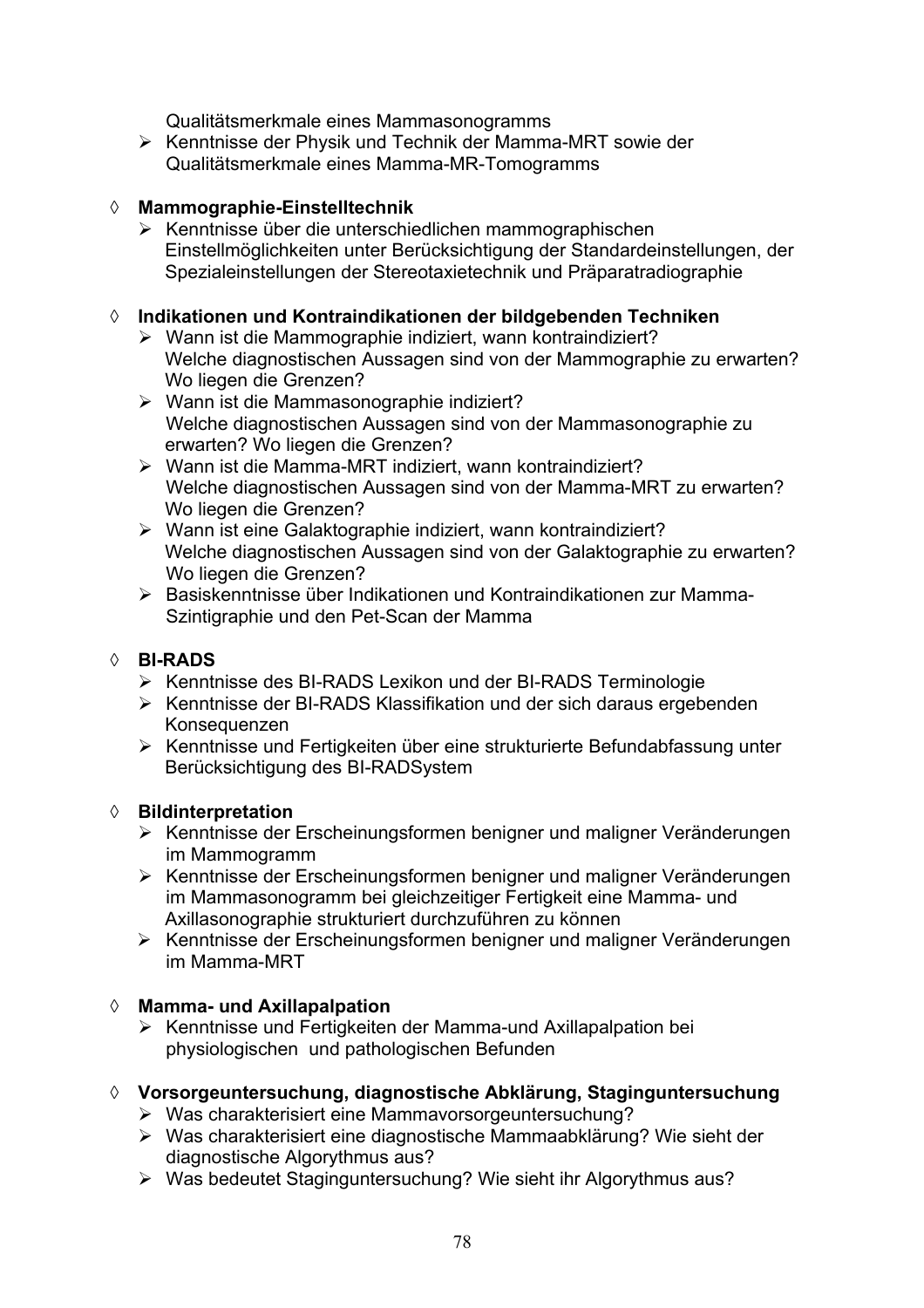#### ¡ **Indikationen und Kontraindikationen der interventionellen Techniken**

- ¾ Wann ist eine stereotaktisch gezielte Mammaintervention indiziert, wann kontraindiziert?
- ¾ Wann ist eine sonographisch gezielte Mammaintervention indiziert, wann kontraindiziert?
- ¾ Wann ist eine MR gezielte Mammaintervention indiziert, wann kontraindiziert?

#### ¡ **Ablauf interventioneller Techniken**

- ¾ Kenntnisse über Technik und Ablauf stereotaktisch-, sonographisch- oder MR tomographisch gezielter präoperativer Drahtmarkierungen. Welche Komplikationen können auftreten? Was muss in einem Aufklärungs gespräch berücksichtigt werden?
- ¾ Kenntnisse über Technik und Ablauf stereotaktisch-, sonographisch- oder MR tomographisch gezielter Feinnadelaspirationsbiopsien. Welche Komplikationen können auftreten? Was muss in einem Aufklärungs gespräch berücksichtigt werden?
- ¾ Kenntnisse über Technik und Ablauf stereotaktisch-, sonographisch- oder MR tomographisch gezielter Stanznadelbiopsien. Welche Komplikationen können auftreten? Was muss in einem Aufklärungsgespräch berücksichtigt werden?
- ¾ Kenntnisse über Technik und Ablauf stereotaktisch-, sonographisch- oder MR-tomographisch gezielter Vakuumbiopsien. Welche Komplikationen könnten auftreten? Was muss in einem Aufklärungsgespräch berücksichtigt werden?
- $\triangleright$  Fertigkeiten in stereotaktisch und sonographisch gezielten Mammainterventionen

#### ¡ **Bewertung der Biopsietechniken**

- ¾ Wie hoch ist die Sensitivität der Feinnadelaspirationsbiopsie einzuschätzen?
- ¾ Wie hoch ist die Sensitivität der 14G Stanznadelbiopsie einzuschätzen?
- ¾ Wie hoch ist die Sensitivität der Vakuumbiopsie einzuschätzen?

#### ¡ **Mamma CA Screening**

- ¾ Kenntnisse über das Mamma CA Screening unter Berücksichtigung von Nutzen und Risiko ionisierender Strahlung bei normalem Risiko ein Mamma CA zu entwickeln.
- ¾ Kenntnisse über das Mamma CA Screening unter Berücksichtigung von Nutzen und Risiko ionisierender Strahlung bei erhöhtem Risiko ein Mamma CA zu entwickeln,
- ¾ Kenntnisse über das Mamma CA Screening unter Berücksichtigung von Nutzen und Risiko ionisierender Strahlung bei hohem Risiko ein Mamma CA zu entwickeln

#### ¡ **Kommunikation**

¾ Verständnis der psychologischen Grundprinzipien, wie benigne Befunde und insbesondere Befunde mit einer malignen Erkrankung an die Patientin übermittelt werden sollen

#### ¡ **Second reading**

¾ Ein kritisches Verständnis dafür zu entwickeln, wann auf Grund der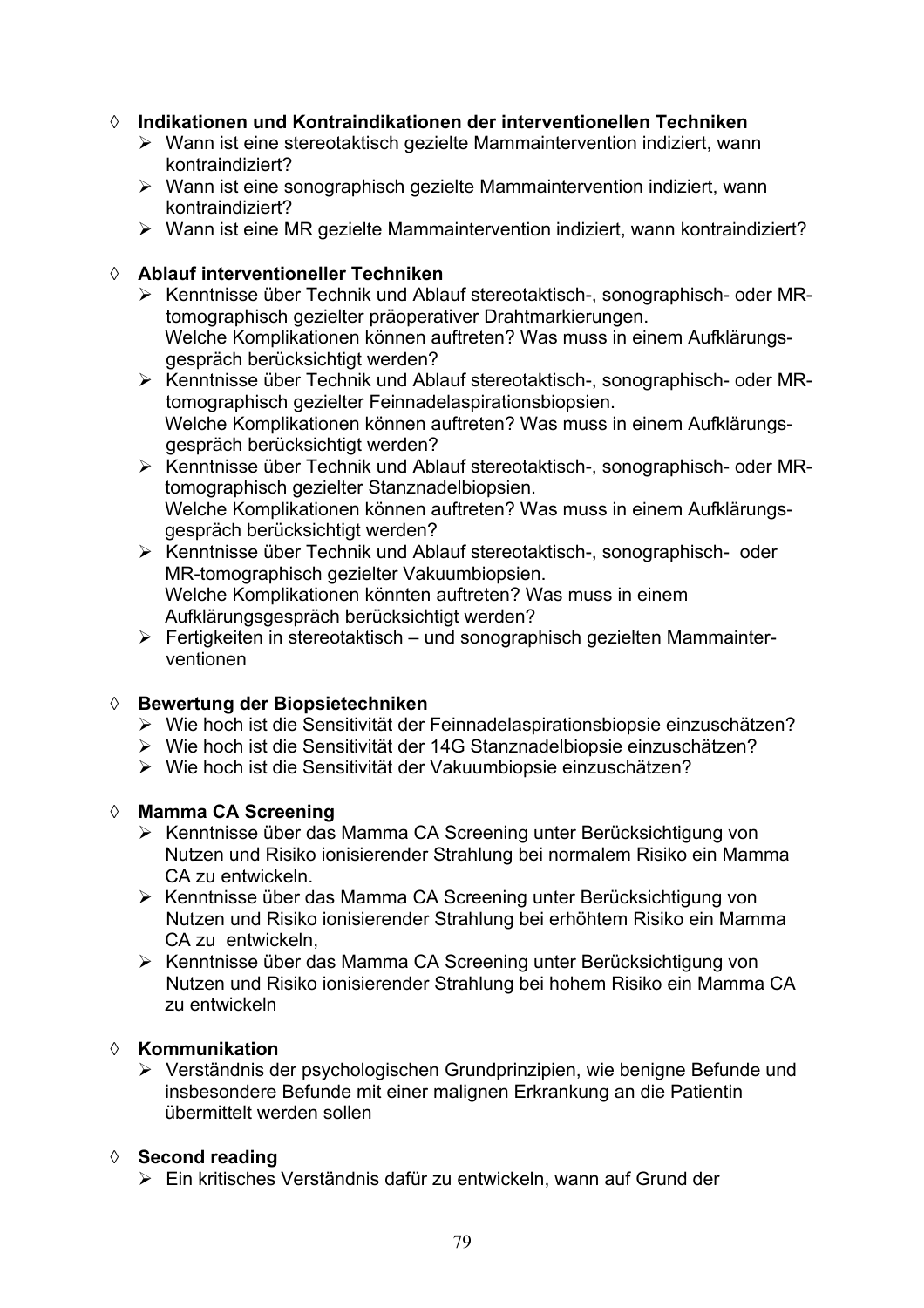vorliegenden klinischen und bildgebenden Situation eine Zweitmeinung einzuholen, erforderlich ist.

#### ¡ **Konferenzen**

¾ Im Zuge der Ausbildung soll ein Verständnis für die Notwendigkeit interdisziplinärer Mammakonferenzen zur optimalen diagnostischen und therapeutischen Führung einer Patientin gewonnen werden.

#### ¡ **Ausbildungsdauer**

- ¾ Die Dauer für die Basisausbildung auf dem Gebiet Mammadiagnostik & Mammainter-vention darf im Zuge des Rotationsprinzips 3 Monate nicht unterschreiten.
- ¾ Die Gesamtausbildungsdauer auf dem Gebiet Mammadiagnostik & Mammainter-vention sollte insgesamt 6 Monate erreichen
- ¡ **Umfang der eigenständig durchgeführten Untersuchungen und Befundungen während der dreimonatigen Basisausbildung**
	- $\geq 500$  Mammographien mit mindestens 50 Mammakarzinomen müssen befundet werden
	- ¾ 250 Mammasonographien mit Mammapalpation müssen durchgeführt und befundet werden (mindestens 25 Mammakarzinomfälle müssen in dieser Gruppe vorkommen)
	- ¾ 25 Mamma-MRT müssen ausgewertet und befundet werden (mindestens 10 Mammakarzinomfälle müssen in dieser Gruppe vorkommen)
	- ¾ 10 Mammainterventionen (stereotaktisch und sonographisch zusammengenommen) müssen durchgeführt werden. Der Schwerpunkt dieser Interventionen liegt im Rahmen der Basisausbildung auf der präoperativen Drahtmarkierung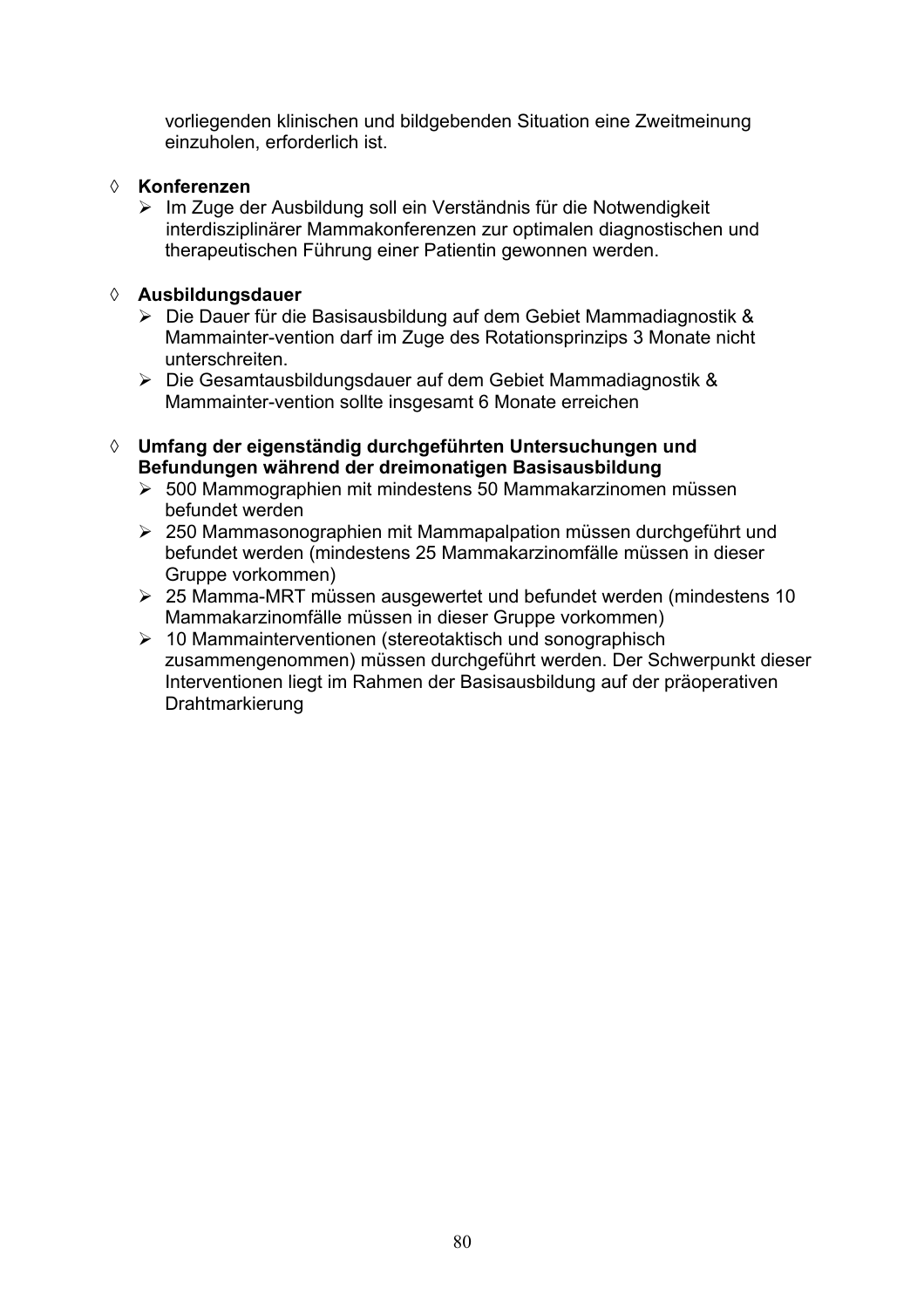## **Abdominalradiologie**

### **Einleitung**

Die Abdominalradiologie beinhaltet alle Aspekte der diagnostischen Bildgebung und interventionell-radiologische Verfahren bei Erkrankungen des Bauchraumes. Wichtig sind dabei Kenntnisse sowohl der Anatomie sowie auch der Physiologie der abdominellen Organe, aber auch klinisches Wissen hinsichtlich abdomineller Erkrankungen, da dies von großer Bedeutung für die optimale Auswahl der bildgebenden Verfahren und ihrer Befundung ist.

- ¡ Die Abdominalradiologie umfasst viele verschiedene bildgebende Verfahren, konventionelle Röntgenuntersuchungen einschließlich der Mono- und Doppelkontrast-Röntgenuntersuchungen, die Sonographie und die Computertomographie, die Magnetresonanztomographie sowie die Angiographie und interventionelle Verfahren (wobei die beiden letztgenannten im Lehrzielkatalog Angiographie und interventionelle Verfahren genauer abgehandelt werden).
- $\Diamond$  Die Abdominalradiologie beschäftigt sich insbesondere mit dem Gastrointestinaltrakt vom Ösophagus zum Anus, der Gallenblase und den Gallenwege, den Parenchymor-ganen, dem Mesenterium und Peritoneum, sowie der Bauchwand und dem Beckenboden.

### **Anatomie und Physiologie**

- ¡ Kenne die Embryologie von Ösophagus, Magen, Duodenum, Dünndarm, Colorektum und Anus, Pankreas, Leber, Gallenblase und Gallenwegen sowie Milz.
- $\Diamond$  Kenne die Anatomie von Pharynx und Ösophagus, Magen, Duodenum, Dünndarm, Appendix, Colorektum und Anus, Leber, Gallenblase und Gallenwegen, Pankreas, Milz, Mesenterium und Peritoneum, Bauchwand und Beckenboden.
- ¡ Kenne die Anatomie der arteriellen Gefäßversorgung und des venösen Abflusses des Gastrointestinaltrakts, einschließlich der wichtigsten Varianten und Anomalien sowie die Anatomie der Lymphabflussstationen der abdominellen Organe.

## **Patienteninformation und Durchführung der Untersuchung**

- $\Diamond$  Gefordert ist die Fähigkeit, eine radiologische Untersuchung gemäß der klinischen Fragestellung bestmöglich zu planen und durchzuführen.
- $\Diamond$  Gefordert ist die Fähigkeit. PatientInnen die Indikation zur und den Ablauf der Untersuchung zu erklären sowie sie über die Risiken und mögliche Komplikationen aufzuklären.
- ♦ Gefordert ist die Fähigkeit, relevante bildgebende Befunde zu erkennen und präzise zu beschreiben sowie daraus entsprechende Schlussfolgerungen zu ziehen.
- $\Diamond$  Gefordert ist die Fähigkeit, bei offenen Fragen die richtigen Zusatzuntersuchungen zu empfehlen.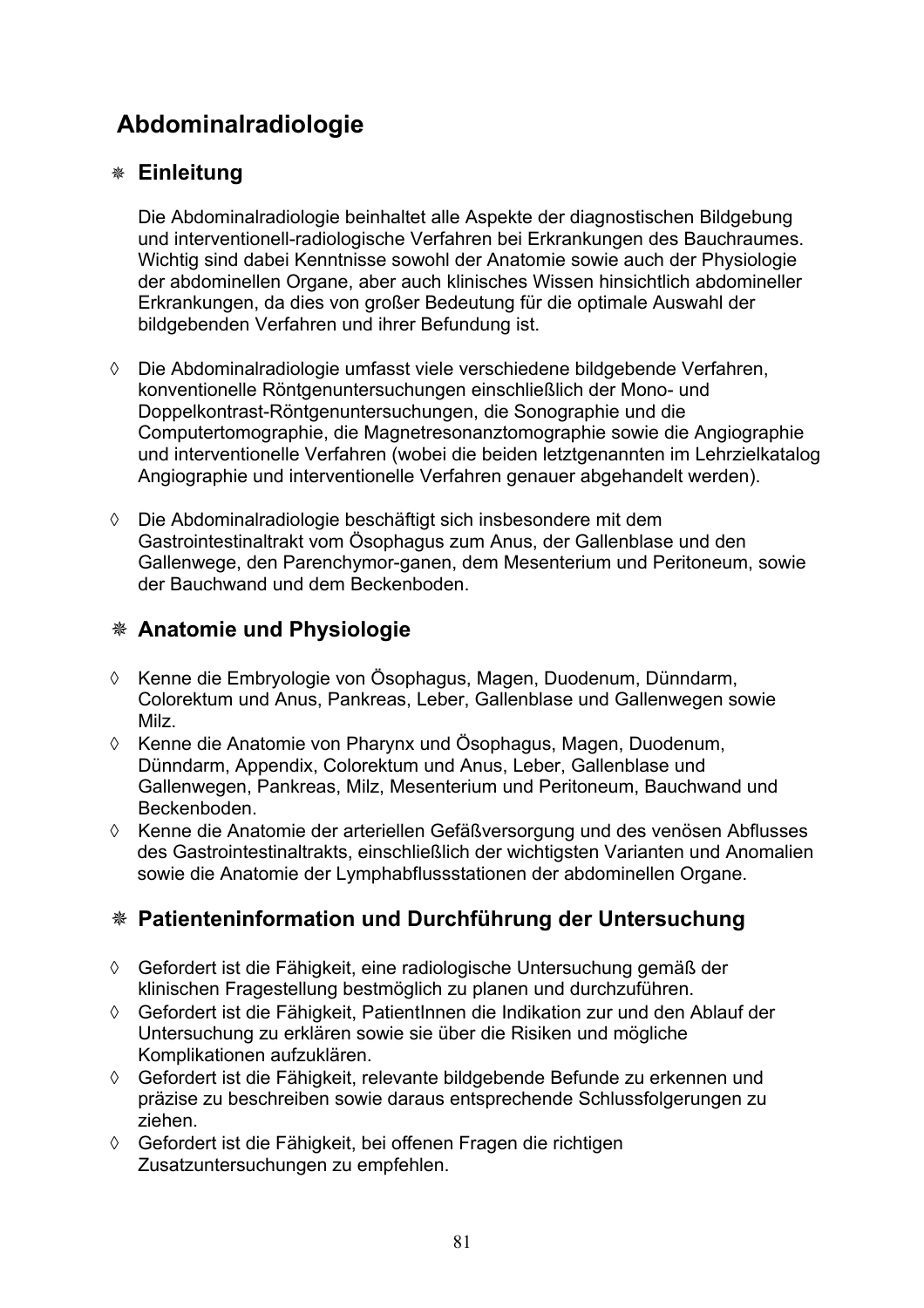### **Untersuchungstechnik: Allgemeine Anforderungen**

- $\Diamond$  Kenne die Indikation und Kontraindikationen der verschiedenen bildgebenden Verfahren in der Abominalradiologie.
- $\Diamond$  Gefordert ist das Wissen und die Fähigkeit, entsprechend einer bestimmten klinischen Fragestellung dem zuweisenden Arzt die am besten geeignete Untersuchung zu empfehlen.
- $\Diamond$  Gefordert ist die Fähigkeit, die Qualität einer Untersuchung hinsichtlich ihrer Aussagekraft kritisch zu bewerten.
- $\Diamond$  Gefordert sind Kenntnisse zur Strahlenbelastung der jeweiligen Untersuchung sowie auch das Wissen um die spezifischen Risiken und Komplikationen der jeweiligen Untersuchung.

### **Spezielle Untersuchungstechnik**

#### ¡ **Nativröntgen**

- ¾ Kenne die wichtigsten Indikationen für Nativröntgenuntersuchung
- ¾ Kenne die bildgebenden Befunde bei der Diagnose Pneumoperitoneum, mechanische Darmobstruktion und ihre Differentialdiagnosen (Pseudoobstruktion, toxisches Megacolon), Aerobilie sowie die Differentialdiagnose abdomineller Verkalkungen.
- ¡ **Schluckakt, Ösophagusröntgen, Videocinematographie, Magen- Duodenum-Röntgen** 
	- ¾ ҏKenne die Indikation für ein Schluckröntgen oder ein Ösophagusröntgen, die Untersuchungstechnik und die bildgebenden Dokumentation.
	- ¾ ҏGefordert sind das Wissen um die Indikationen für eine Videocinematographie sowie basale Kenntnisse hinsichtlich der Durchführung einer Untersuchung und der Interpretation der bildgebenden Befunde.
	- ¾ Gefordert sind Kenntnisse zur Videocinematographie hinsichtlich einer logopädischen Therapie sowie Kenntnisse der Vor- und Nachteile der Videocinematographie gegen-über der Videoendoskopie.
	- ¾ Gefordert sind Kenntnisse der Doppelkontrast-Untersuchungstechnik von Magen und Duodenum sowie der Monokontrast-Untersuchungstechnik und ihre Indikationen.
	- ¾ Gefordert sind Kenntnisse der Untersuchungstechnik des Enteroclysmas einschließlich der praktischen Durchführung der Sondenplatzierung und Kontrastmittelgabe.
	- ¾ Identifiziere die verschiedenen anatomischen Abschnitte des Dünndarms anhand einer Mono- oder Doppelkontrastuntersuchung.

#### ¡ **Irrigoskopie**

- ¾ Kenne die Untersuchungstechnik einer Doppelkontrast-Irrigoskopie
- ¾ Kenne die Untersuchungstechnik einer Monokontrast-Irrigoskopie mit jodhältigem wasserlöslichem Kontrastmittel.
- $\triangleright$  Gefordert sind Kenntnisse und Fertigkeiten in der Katheterisierung eines Colostomas und einer blinden Schlinge.
- ¾ Kenne die verschiedenen anatomischen Abschnitte von Colon und Rektum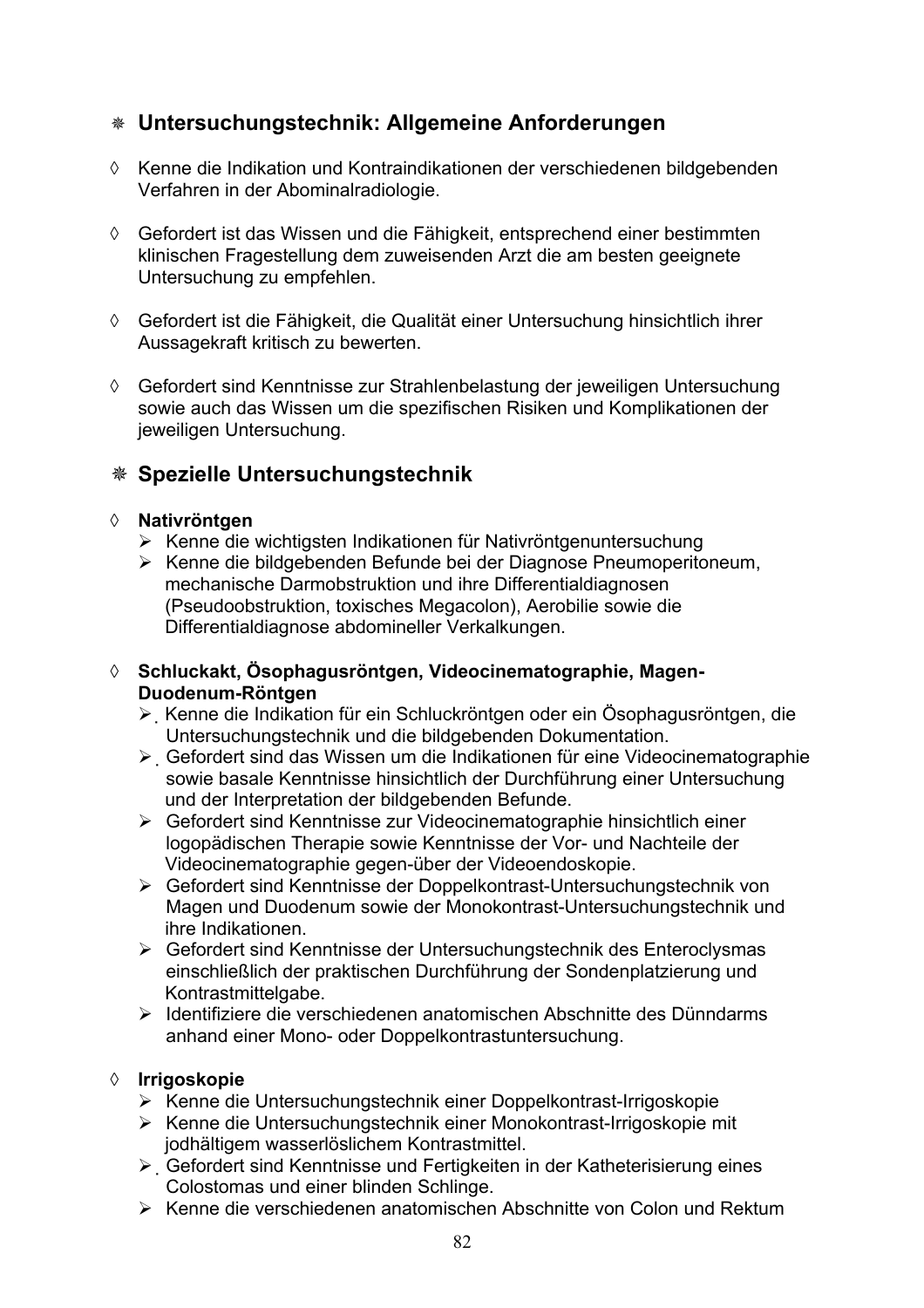und die normalen bildgebenden Befunde.

#### ¡ **Sonographie**

- ¾ Gefordert sind Kenntnisse und Fertigkeiten in der Durchführung einer sonographi-schen Untersuchung von Leber, Gallenblase und Gallenwegen, Pankreas, Milz und Gastrointestinaltrakt.
- ¾ Gefordert sind Kenntnisse und Fertigkeiten in der Durchführung einer Farbdopplersonographie und Duplexsonographie der Abdominalgefäße.
- ¾ ҏGefordert sind Kenntnisse der normalen bildgebenden Befunde der Farbdopplersonographie und Duplexsonographie der A. hepatica, A. mes. sup., der Pfortader und der Lebervenen sowie das Erkennen einer Stenose der A. hep., der A. mes. sup. und eines Verschlusses der Pfortader und der Lebervenen.
- ¾ Gefordert sind Kenntnisse und Fertigkeiten der Durchführung einer sonographischen Untersuchung des Gastrointestinaltraktes und die Identifizierung von Magen, Dünndarm, Appendix und Colon.
- ¾ Kenne die Indikationen für endosonographische Untersuchungen von Ösophagus, Magen, Pankreas sowie Anus und Rektum.

#### ¡ **Computertomographie**

- ¾ Gefordert sind Kenntnisse zur Indikation einer CT-Untersuchung des Abdomens sowie Kenntnisse, um das CT-Untersuchungsprotokoll an das zu untersuchende Organ und/oder die jeweilige klinische Fragestellung anzupassen und zu optimieren.
- ¾ Gefordert sind Kenntnisse der Indikation zur i.v. Kontrastmittelapplikation sowie zur Optimierung des Kontrastmittelprotokolls (Menge, Injektionsrate, Scan-Verzögerung) angepasst an das zu untersuchende Organ und/oder die jeweilige klinische Fragestellung.
- ¾ Kenne relevante Nebenwirkungen und Komplikationen der i.v.-Kontrastmittelapplikation sowie ihre absoluten und relativen Kontraindikationen(z.B. Metformin) sowie Strategien zur Patientenvorbereitung und Prämedikation bei eingeschränkter Nierenfunktion und Schilddrüsenfunktionsstörungen.
- ¾ Gefordert sind Kenntnisse der verschiedenen Phasen (nativ, früharteriell, spätarteriell, venös, Spätphase) der Kontrastmitteluntersuchungen und ihrer Bedeutung bei verschiedenen klinischen Fragestellungen.
- ¾ Gefordert sind Kenntnisse und Fertigkeiten in der Durchführung und Interpretation eines CT-Enteroclysmas.
- ¾ Gefordert sind Kenntnis und Fertigkeiten in der Untersuchungstechnik einer CT-Colonographie sowie in der Interpretation der bildgebenden Befunde.
- ¾ Gefordert sind praktische Fertigkeiten im Einsatz von Workstations hinsichtlich der Anfertigung von multiplanaren Rekonstruktionen (MPR), Maximum Intensity Projections (MIP) sowie basale Kenntnisse in komplexen 3D Visualisierungstechniken.

#### ¡ **Magnetresonanztomographie**

- ¾ Kenne die Indikationen für eine MR-Untersuchung der Leber, der Gallenwege, des Pankreas und der Milz.
- ¾ Gefordert sind Kenntnisse der jeweiligen Untersuchungsprotokolle, angepasst an das zu untersuchende Organ und die jeweilige klinische Fragestellung.
- ¾ Gefordert sind Kenntnisse der relevanten Pharmakologie verschiedener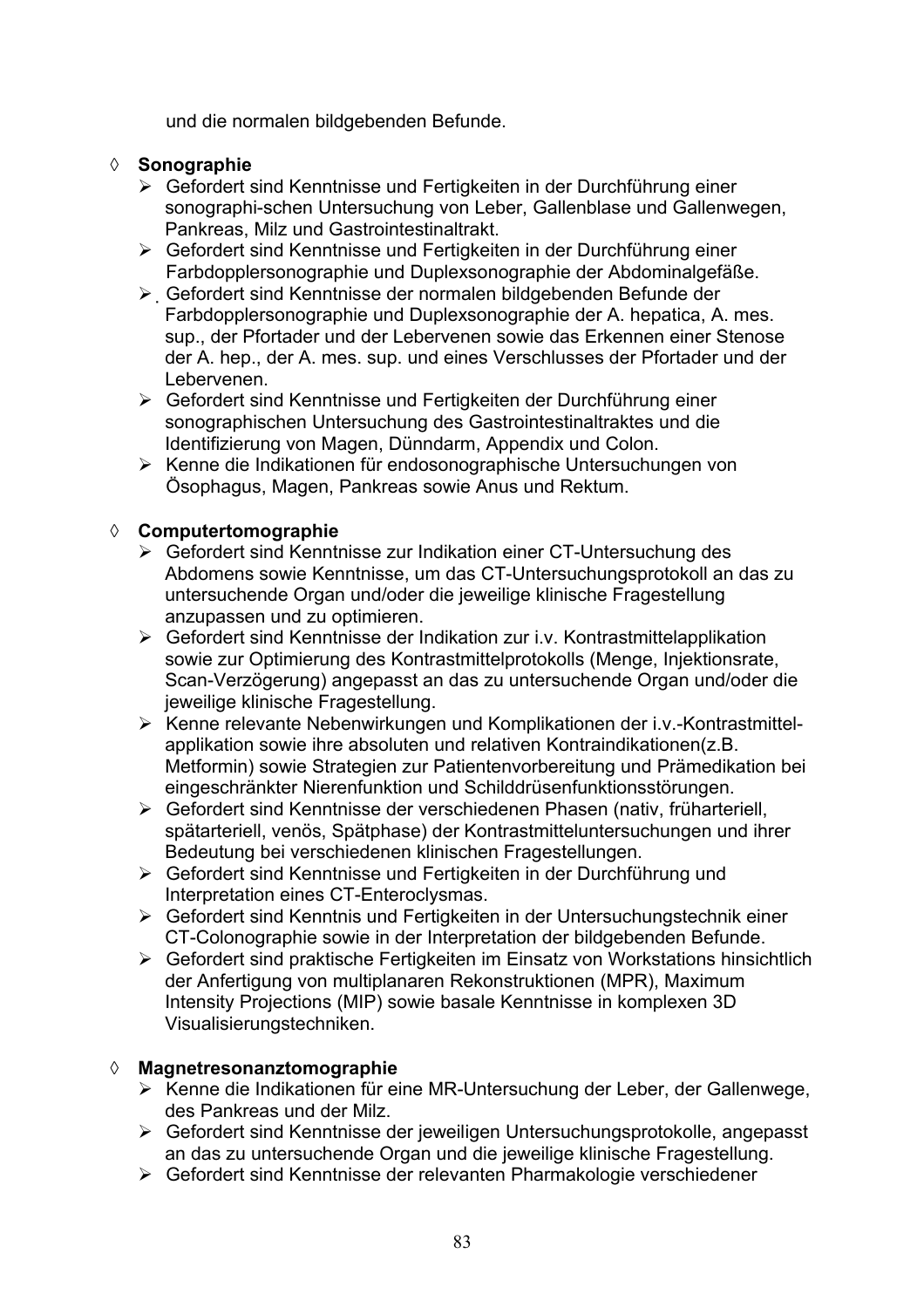Kontrastmittel für MR-Untersuchungen der Leber: Nichtspezifische Gadoliniumchelate und leberspezifische, hepatobiliäre und reticuloendotheliale Kontrastmittel.

- ¾ Gefordert sind Kenntnisse zur Indikationen und klinischen Anwendung dieser verschiedenen Kontrastmittel sowie in der notwendigen Adaptationen der MRUntersuchungsprotokolle.
- ¾ Gefordert sind Kenntnisse zur Indikation und der Untersuchungsprotokolle bei MR-Untersuchungen der Gallenwege, des Pankreas und der Milz sowie in der Interpretation der bildgebenden Befunde.
- ¾ Gefordert sind Kenntnisse und Fertigkeiten zur Indikation und in der Durchführung eines MR-Enteroclysmas.
- ¾ Gefordert sind Kenntnisse der Untersuchungsprotokolle für MR-Untersuchungen von Rektum und Analsphinkter sowie basale Kenntnisse der Interpretation bildgebender Befunde.

#### ¡ **Gastrointestinaltrakt**

#### *Ösophagus*

- ¾ Gefordert sind Kenntnisse in der Identifizierung pathologischer Veränderungen des Schluckaktes in der Videocinematografie und ihrer Auswirkungen auf die Therapie. Aspiration und ihre Ursachen, Pharynxparesen, Menbranstenosen (Webs) und Tumore sollen erkannt werden.
- ¾ Gefordert sind Kenntnisse und Fertigkeiten der Anwendung unterschiedlicher Kontrastmittel und Testboli bei Schluckstörungen (Brot, definierte Tabletten, etc.), um eine Dysphagie beurteilen zu können.
- ¾ Eine Perforation des Oesophagus soll anhand konventioneller Röntgenfilme und Kontraststudien erkannt werden.
- ¾ Neoplasien der Speiseröhre, eine Kompression von außen, Divertikel, Fisteln, parösophageale und axiale Hiatushernien, benigne Strukturen, Oesophagusvarizen und verschiedene Formen der Ösophagitis sollen an Kontrastmitteluntersuchungen der Speiseröhre erkannt werden.
- ¾ Eine Motilitätsprüfung des Oesophagus mit Kontrastmittel soll durchgeführt werden können, wobei verschiedene Erscheinungsformen (Achalasie, Diffuser Spasmus, Sklerodermie) von Motilitätsstörungen der Speiseröhre zu kennen sind.
- ¾ Gefordert sind basale Kenntnisse chirurgischer Techniken an der Speiseröhre und Kenntnisse der postoperativen Röntgenanatomie der Speiseröhre.
- ¾ ҏIn der Computertomographie sollen ein Megaoesophagus, Ösophagusdivertikel, Hiatushernien, Ösophagusvarizen, ein Pneumomediastinum und die Zeichen der Ösophagusperforation erkannt werden.
- ¾ Es müssen die morphologischen Veränderungen des Ösophaguskarzinoms in der Computertomographie gekannt werden, wobei insbesondere Kriterien der fehlenden Resezierbarkeit und Kriterien zur Diagnose von Lymphknotenmetasta-sen zu kennen sind.
- ¾ Gefordert sind Kenntnisse in der Bedeutung der endoskopischen Sonographie im Staging des Ösophaguskarzinoms sowie der Bedeutung der endoskopisch Ultraschall-geleiteten Biopsie.

#### *Magen und Zwölffingerdarm*

¾ ҏKenne die optimalen bildgebenden Methode und die Verwendung von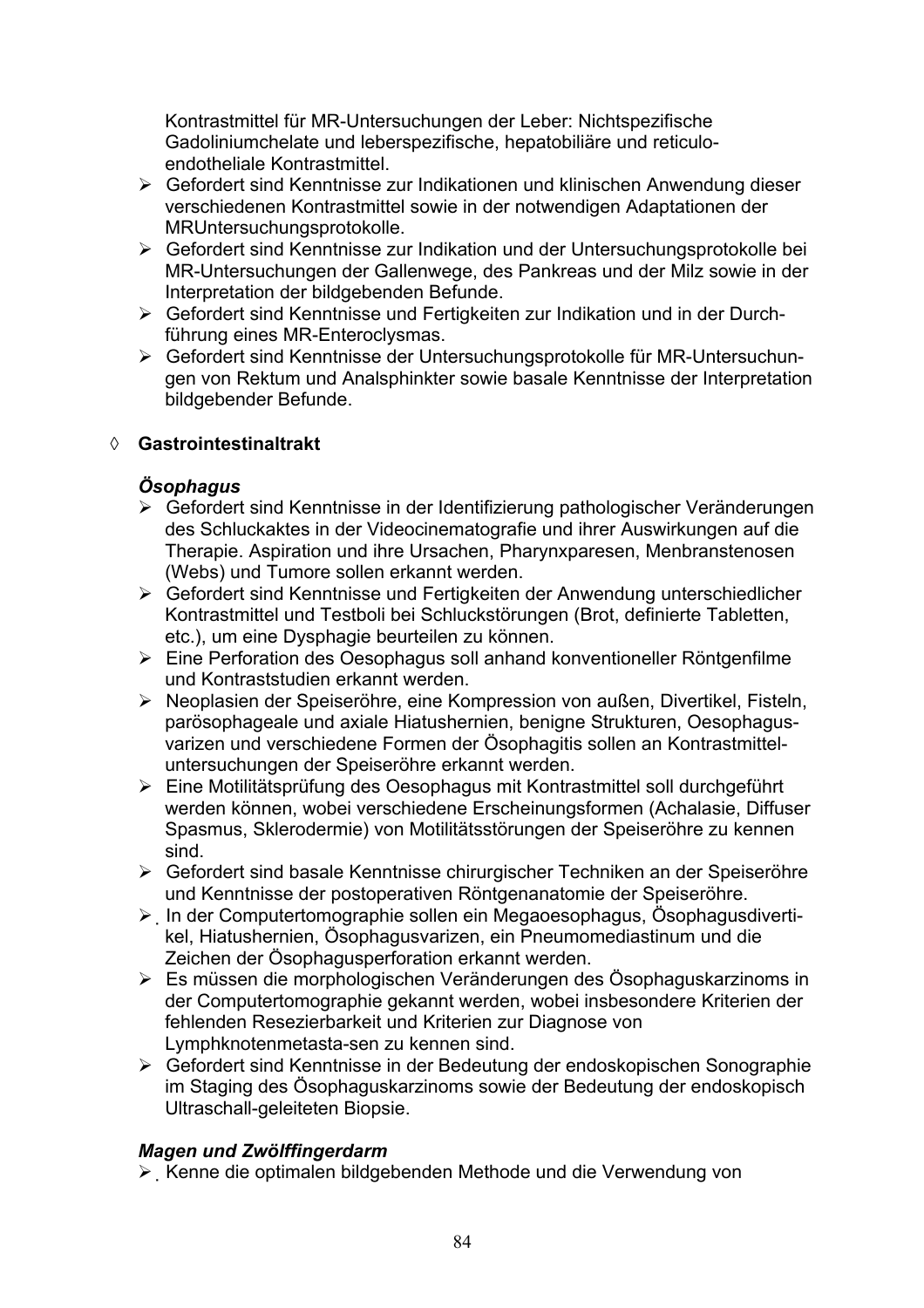Kontrastmitteln bei Verdacht auf Perforation des Magens und im postoperativen Verlauf. Gefordert sind Kenntnisse und Fertigkeiten in der Verwendung von Röntgenkontrast-mitteln in dieser Fragestellung. Die Limitationen der einzelnen Untersuchungsmetho-den in der spezifischen Fragestellung Perforation sind zu wissen.

- ¾ Die morphologischen Veränderungen im Doppelkontrast-Röntgen und in der Computertomographie einer Reihe pathologischer Veränderungen sind zu kennen. Dazu gehören gutartige und maligne Neoplasien des Magens, inkl. infiltrativer Veränderungen wie Linitis plastica, das Magenulcus sowie Änderungen der normalen Position und Lage des Magens, wie z.B. ein Volvulus.
- ¾ Gefordert sind Kenntnisse in der optimalen CT-Technik zur Untersuchung des Magens, entsprechend der klinischen Fragestellung.
- $\triangleright$  Gefordert sind Kenntnisse im Staging eines Magenkarzinoms und eines Magenlymphoms mit Hilfe von CT.
- ¾ Gefordert sind Kenntnisse und Fertigkeiten im Erkennen einer Duplikationszyste im Bereich des oberen Gastrointestinaltraktes in CT und MR.
- ¾ Angeborene Anomalien der Bauchspeicheldrüse, wie das Pankreas anulare, aber auch die Auswirkung anderer Erkrankungen wie Papillentumore, Entzündungen, lymphoide Hyperplasie und Magenschleimhautmetaplasie müssen an Bariumdoppel-kontrastuntersuchungen des Zwölffingerdarms erkannt werden.

#### *Dünndarm*

- ¾ Der optimale Einsatz bildgebender Verfahren für folgende pathologischen Veränderungen ist zu kennen: Dünndarmobstruktion, entzündliche Veränderungen, neoplastische Veränderungen, Perforation und Ischämie, Dünndarmkarzinom, Lymphom und Karzinoid sowie postoperative Verlaufskontrollen. Die Limitationen der einzelnen bildgebenden Verfahren in den einzelnen Fragestellungen sind zu wissen.
- ¾ Die Morphologie der lymphoiden Hyperplasie des terminalen Ileums ist an Kontrastmitteluntersuchungen zu kennen, ebenso die häufigsten Lageanomalien, wie z.B. Malrotation sowie das morphologische Erscheinungsbild interner Hernien.
- ¾ Anhand der konventionellen Dünndarm-Bariumuntersuchung sind folgende morphologische Veränderungen zu kennen: Stenose, Faltenanomalien, entzündliche Veränderungen, Kompression von außen, Fisteln.
- ¾ Anhand der Dünndarm-Doppelkontrastuntersuchung sind folgende morphologische Veränderungen zu kennen: Adenokarzinom, Polypose, gastrointestinaler Stromatumor, Lymphom, Karzinoid, M. Crohn, posttraumatische Hämatome, M. Whipple, Strahlenenteritis, Malrotation, Meckel'sches Divertikel, Zöliakie, Divertikulose, chronische Pseudoobstruktion.
- ¾ Gefordert sind Kenntnisse und Fertigkeiten in der Durchführung einer Computertomographie und eines CT-Enteroklysmas des Dünndarms. Die morphologischen Veränderungen von Erkrankungen des Dünndarms müssen gekannt werden. Weiters ist das Erkennen einer Übergangszone bei Dünndarmobstruktion gefordert und der wesentlichen Ursachen in der CT, wozu insbesondere Adhäsionen, Strangulation, Tumore, Invagination, Volvulus, interne und externe Hernien gehören. Eine Notfallsituation mit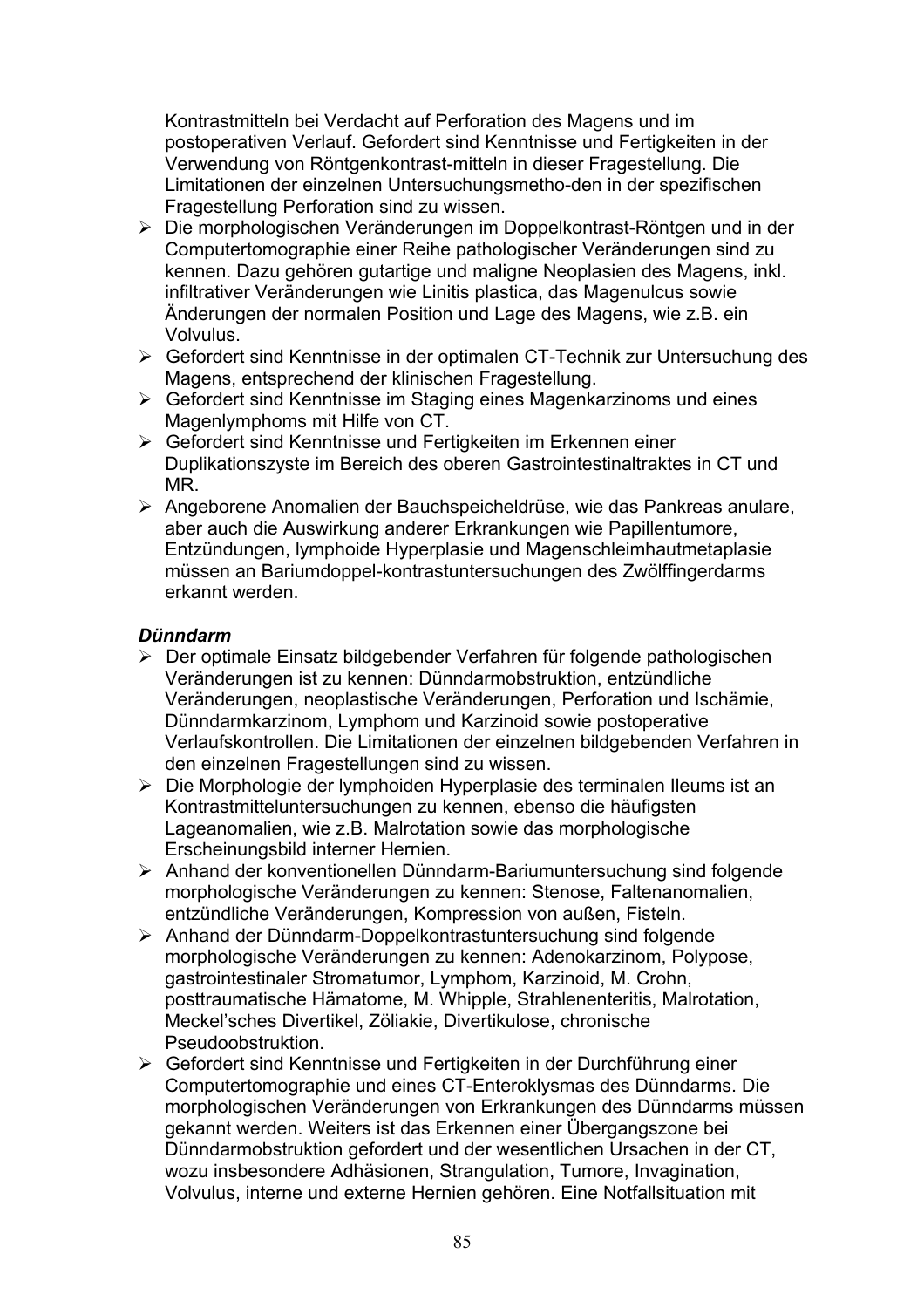sofortiger Information der Chirurgie im entsprechen-den klinischen Umfeld ist zu erkennen.

- ¾ Im CT erkannt werden müssen erkannt werden sowie die Pneumatose, pathologische Veränderungen des mesenteriellen Fettgewebes und pathologische Veränderungen des Peritoneums.
- ¾ Gefordert sind basale Kenntnisse und Fertigkeiten einer MR des Dünndarms.

### *Colon und Rektum*

- ¾ Der optimale Einsatz bildgebender Verfahren für folgende pathologische Veränderungen ist zu kennen: Obstruktion, Volvulus, Divertikulitis, gutartiger Tumor, entzündliche Darmerkrankung, colorektales Karzinom, Lymphom, Karzinoid, gastrointestinaler Stromatumor, Perforation, postoperative Abklärung. Die Limitationen der einzelnen bildgebenden Verfahren in den einzelnen Fragestellungen sind zu wissen.
- ¾ Rotationsanomalien des Colons sind anhand von Kontrastmitteluntersuchungen und in der CT zu erkennen.
- ¾ Die normale Appendix ist in der CT und Sonographie zu erkennen. Morphologische Veränderungen der Appendizitis in CT und US müssen gekannt werden.
- ¾ ҏMorphologische Veränderungen pathologischer Veränderungen in bildgebenden Verfahren (Tumor, Divertikulitis, IBD, Ischämie, Strahlencolitis) sind zu kennen.
- ¾ Megacolon, Divertikulose, Colitis, Fisteln, Karzinom, Polypen und postoperative Stenosen sind in einer Kontrastmitteluntersuchung des Dickdarms zu erkennen.
- ¾ ҏDivertikulose, Divertikulitis, tumorbedingte Stenosen, ileocolische Invagination, Fisteln, paracolische Abszesse, Entzündung der epiploischen Appendix, freie Flüssigkeit im Abdomen, Pneumatose und ein Pneumoperitoneum sind in der CT zu erkennen.
- ¾ Die CT-Morphologie des colorectalen Karzinoms ist zu kennen. Gefordert sind Kenntnisse im TNM-Staging des colorectalen Karzinoms und seine prognostische Bedeutung.
- ¾ Gefordert sind Kenntnisse in der MR und Endosonographie im Staging des Rectum-Karzinoms. Ebenso sind Kenntnisse in der Therapie der Tumor-Obstruktion mit Hilfe von Stents gefordert, insbesondere Indikationen und Kontraindikationen.
- ¾ Gefordert sind Kenntnisse der Erkrankungen des Rektums und des Analkanals und der operativen therapeutischen Verfahren.
- ¾ Gefordert sind Kenntnisse der Anatomie des Rektums, der Sphinkteren und des perirektalen Gewebes.
- ¾ Gefordert sind Kenntnisse von Erkrankungen des Beckenbodens und ihrer Morphologie in der Defäkographie sowie in US und MR.
- ¾ Gefordert sind Kenntnisse und Fertigkeiten in der Erkennung eines Rektumkarzinoms, eines postoperativen Rezidivs und postoperativer Komplikationen in CT und MR sowie in der Differentialdiagnose Rezidiv gegenüber postoperativer Fibrose. Kenntnisse zum Stellenwert von PET und PET/CT bei Rektumkarzinom und des TNM-Staging des Rektumkarzinoms sind gefordert.
- ¾ Gefordert sind Kenntnisse und Fertigkeiten in der MR-Diagnostik perianaler und pelviner Fisteln.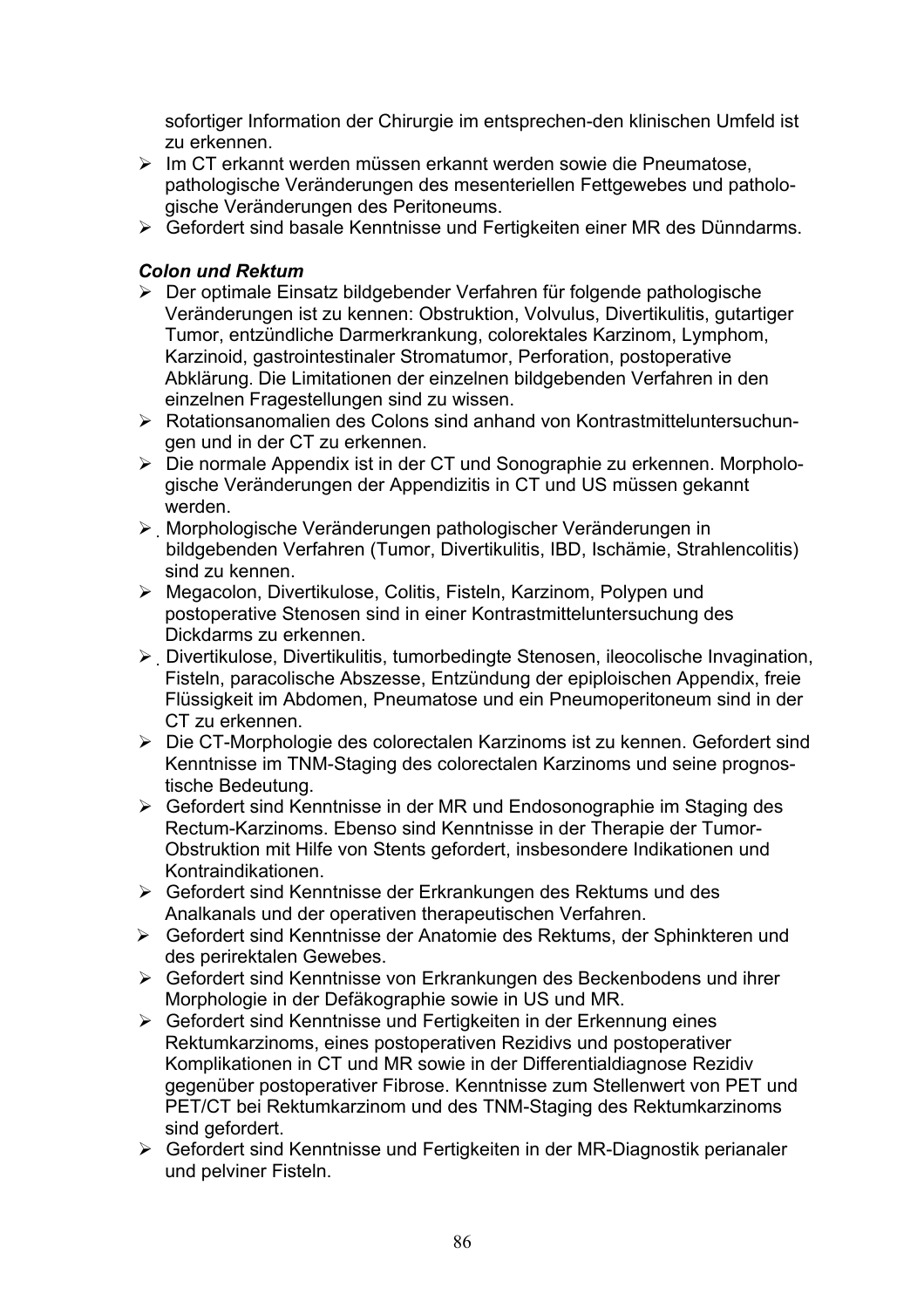#### *Peritoneum und Bauchwand*

- ¾ Gefordert sind Kenntnisse und Fertigkeiten in der Diagnose verschiedener externer Hernien (inguinal, umbilical, parastomal, postoperativ) und im Erkennen einer Inkarzeration in CT und Sonographie.
- ¾ Gefordert sind Kenntnisse und Fertigkeiten im Erkennen eines mesenteriellen Tumors und einer Zyste in der CT.
- ¾ Gefordert sind Kenntnisse und Fertigkeiten in der Beurteilung des normalen Peritoneums und seiner pathomorphologischen Veränderungen (Verdickung, Tumor, freie Flüssigkeit, etc.) in MR, CT und Sonographie.
- ¾ Gefordert sind Kenntnisse und Fertigkeiten in der Diagnose folgender Erkrankungen in der CT: Peritonitis, peritoneale Karzinomatose, peritoneale Tuberkulose, Lymphom.

#### *Leber*

- ¾ Gefordert sind Kenntnisse der relevanten anatomischen Strukturen und die Fähigkeit, diese auf Schnittbildern zu lokalisieren: Pfortader, Lebervenen, Vena cava inferior.
- ¾ Gefordert sind Kenntnisse der Lebersegmentanatomie nach Couinaud und die Fähigkeit, fokale Leberläsionen entsprechend den Segmenten richtig zuzuordnen.
- ¾ Gefordert sind Kenntnisse in der Differentialdiagnose zystischer Leberläsionen.
- ¾ Gefordert sind das Erkennen von simplen Leberzysten, peribiliären Zysten (von Meyenburg´schen Komplexen), Echinococcuszysten und zystischen Metastasen und ihre Differenzierung mittels US, CT, MRT.
- ¾ Gefordert sind das Erkennen von Leberabszessen (pyogen, Amöben) und Kenntnis von Therapieoptionen.
- ¾ Gefordert sind das Erkennen von Hämangiomen in US, CT und MRT bei typischen Läsionen und Riesenhämangiomen. Kenntnisse des Stellenwert von CT und MRT zur weiteren Abklärung nach US sind gefordert.
- ¾ Gefordert sind das Erkennen von typischer FNH in US, CT und MRT und ihre Differentialdiagnose und die Indikationen zur Biopsie.
- $\triangleright$  Gefordert sind das Erkennen von Leberadenom.
- ¾ Gefordert sind das Erkennen in MRT, US und CT von diffuser Steatose, fokaler Non-Steatosen und fokaler Steatosen (Prinzip des MR Chemical-Shift-Imaging).
- ¾ Gefordert sind Kenntnisse in der Differentialdiagnose fetthältiger Leberläsionen.
- ¾ Gefordert ist das Erkennen des peripheren (intrahepatischen) Cholangiokarzinoms im CT und MRT.
- ¾ Gefordert sind basale Kenntnisse seltener Lebertumore: Biliäres Zystadenom, Angiosarkom.
- ¾ Gefordert sind Kenntnisse und Fertigkeiten hinsichtlich der perkutanen USoder CT-gezielten Leberbiopsie und der wichtigsten Indikationen, Kontraindikationen und der möglichen Komplikationen.
- ¾ Gefordert sind Kenntnisse der Differentialdiagnose der wichtigsten Ursachen für Leberzirrhose sowie der bildgebenden Befunde bei Leberzirrhose: Lobäre Atrophie oder Hypertropie, konfluierende Fibrose, Umgehungskreisläufe bei portaler Hypertension.
- ¾ Gefordert sind Kenntnisse und Fertigkeiten in den bildgebenden Befunden bei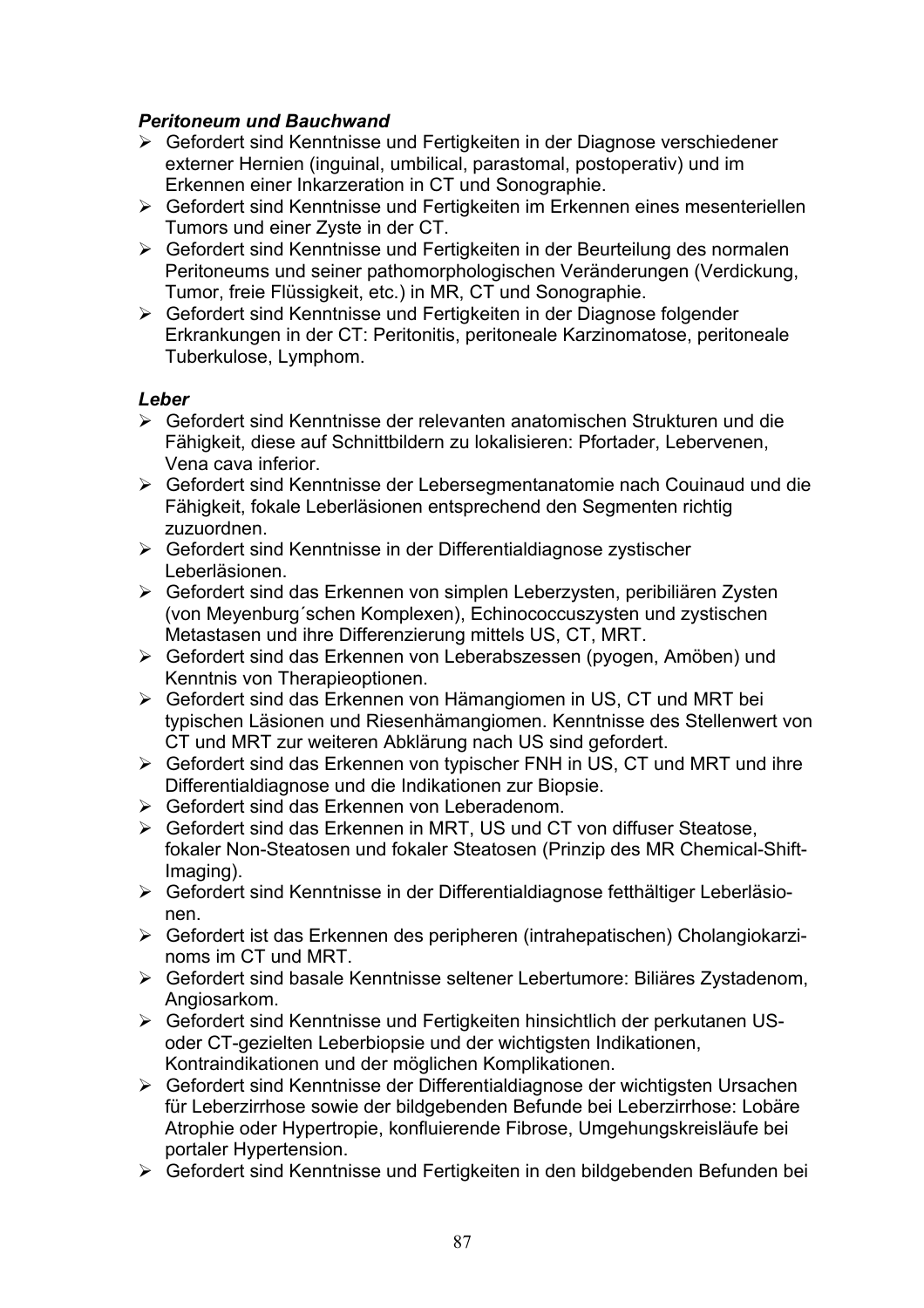Regegeratknoten und HCC in US, CT und MRT sowie Kenntnis der verschiedenen Therapieoptionen: Resektion, Chemoembolisation, PEI, Radiofrequenzablation, Transplantation.

- ¾ Gefordert ist das Erkennen von hypovaskularisierten und hypervaskularisierten Lebermetastasen in US, CT und MRT sowie Kenntnis des Stellenwertes der verschiedenen Methoden (Sensitivität, Spezifität) sowie Kenntnis der Indikation für eine perkutane Biopsie.
- ¾ Gefordert ist Kenntnis der Rolle der MRT mit leberspezifischen Kontrastmitteln beim Lebermetastasenstaging (vor Metastasenresektion).
- ¾ Gefordert sind Kenntnisse und Fertigkeiten in der Diagnose der Hämochromatose in MRT und CT sowie ihrer möglichen Komplikationen.
- ¾ Gefordert sind Kenntnisse und Fertigkeiten in der Diagnose des Budd-Chiari-Syndroms in MRT und CT.

#### *Gallenblase und Gallenwege*

- ¾ Kenntnis der bildgebenden Befunde bei akuter Cholezystitis in US, CT und MRT, einschließlich seltener Formen wie emphysematöse und akalkulöse Cholezystitis.
- ¾ Kenntnis der Differentialdiagnose der Gallenblasenverdickungen im US
- ¾ Kenntnis der Wertigkeit der verschiedenen bildgebenden Verfahren für die Detektion von Gallenblasen- und Gallenwegskonkrementen
- $\triangleright$  Bildgebende Befunde des Gallenblasenkarzinoms im US, CT und MRT; Differentialdiagnose Gallenblasenkarzinom oder Cholezystitis
- ¾ Bildgebende Befunde beim Cholangiokarzinom am Leberhilus (Klatskin-Tumor); Kenntnis des Tumorstagings hinsichtlich der verschiedenen Therapieoptionen (Resektion, Paliation)
- ¾ Bildgebende Befunde stenosierender Veränderungen an der Papille; Differentialdiagnose Papillenkarzinom oder Papillensklerose
- ¾ Bildgebende Befunde bei primär sklerosierenden Cholangitis in der MRCP. Kenntnisse der verschiedenen Wertigkeiten von MRCP und ERCP bei Diagnose eine PSC. Kenntnis der möglichen Komplikationen einer PSC (Cholangiokarzinom) und der verschiedenen Therapieoptionen.
- ¾ Kenntnis der wichtigsten chirurgischen Verfahren am Gallengang und der möglichen Komplikationen (Leak, Stenose, Konkremente).
- ¾ Kenntnisse der perkutanen interventionellen Verfahren an den Gallenwegen sowie der Indikationen möglicher Komplikationen.
- ¾ Kenntnis des Stellenwertes der perkutanen- interventionellen Verfahren gegenüber den endoskopisch- interventionellen Verfahren.

#### *Pankreas*

- ¾ Kenntnis der kongenitalen Anomalien: Pankreas anulare und Pankreas divisum
- ¾ Kenntnis der bildgebenden Befunde bei der akuten Pankreatitis und Kenntnis des CT-Gradings (Balthazar CT Severity Score) der akuten Pankreatitis.
- ¾ Bildgebende Befunde bei ödematöser und nekrotisierender Pankreatitis sowie Komplikation der akuten Pankreatitis (Abszess, Fistel, Pseudoaneurysma, Milzvenenthrombose)
- ¾ Bildgebende Befunde bei chronischer Pankreatitis im Nativ-Röntgen, im US, CT, MRT/MRCP
- ¾ Bildgebende Befunde bei Pseudozysten sowie Kenntnis der Therapieoptionen (Follow-up, perkutan-interventionell, endoskopisch-interventionell, chirurgisch)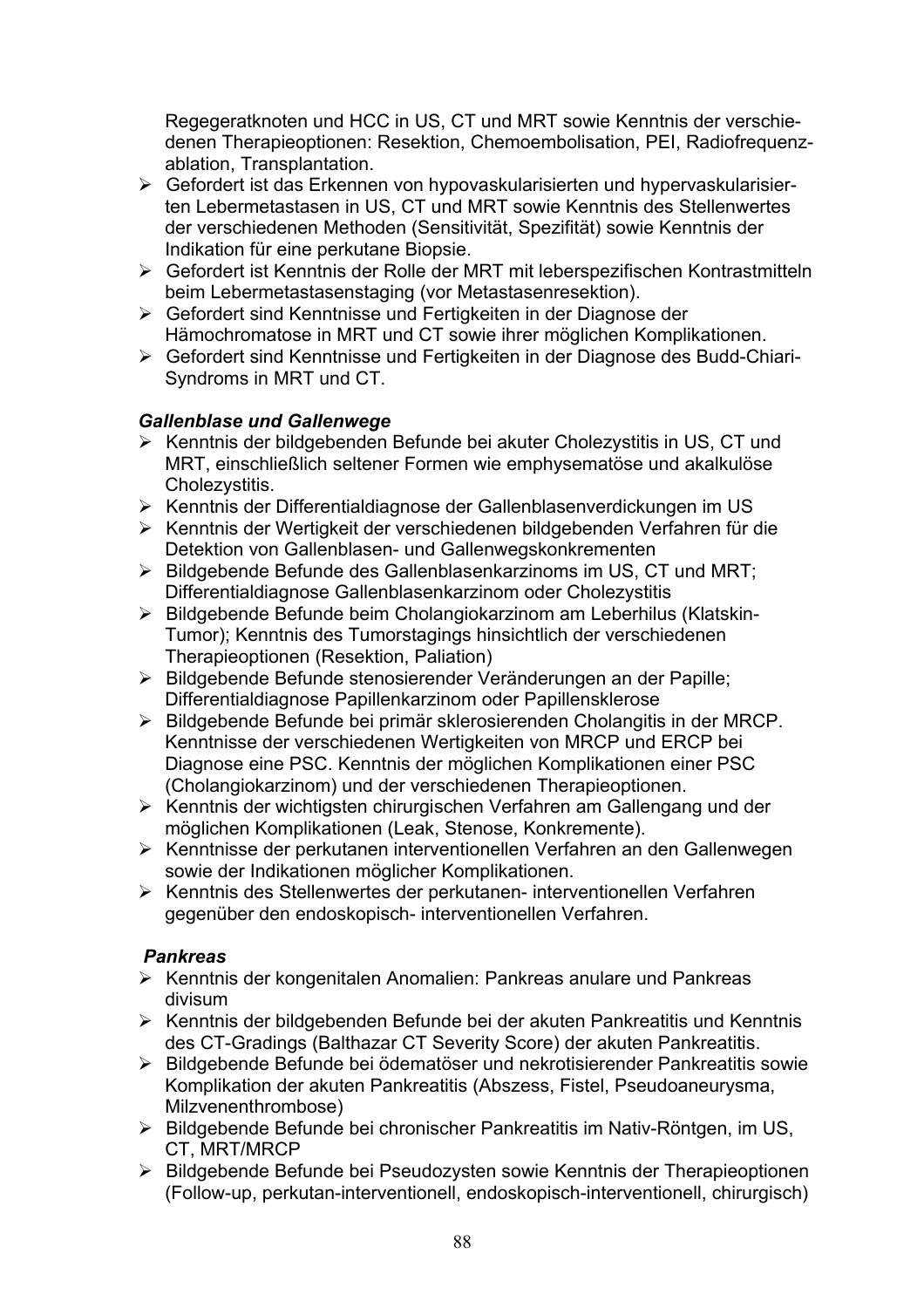- ¾ Bildgebende Befunde des Adenokarzinoms im US, CT und MRT, Tumorstaging hinsichtlich Resektabilität.
- ¾ Kenntnis der Differentialdiagnose Adenokarzinom versus entzündlicher Pseudotumor
- ¾ Bildgebende Befunde zystischer Pankreasläsionen und ihre Differentialdiagnose: Pseudozyste, seröses Zystadenom, muzinöses Zystadenom/Zystadenokarzinom, IPMT und seltene zystische Tumore
- ¾ Kenntnis der wichtigsten chirurgischen Verfahren (Whipple) und bildgebende Befunde bei postoperativen Komplikationen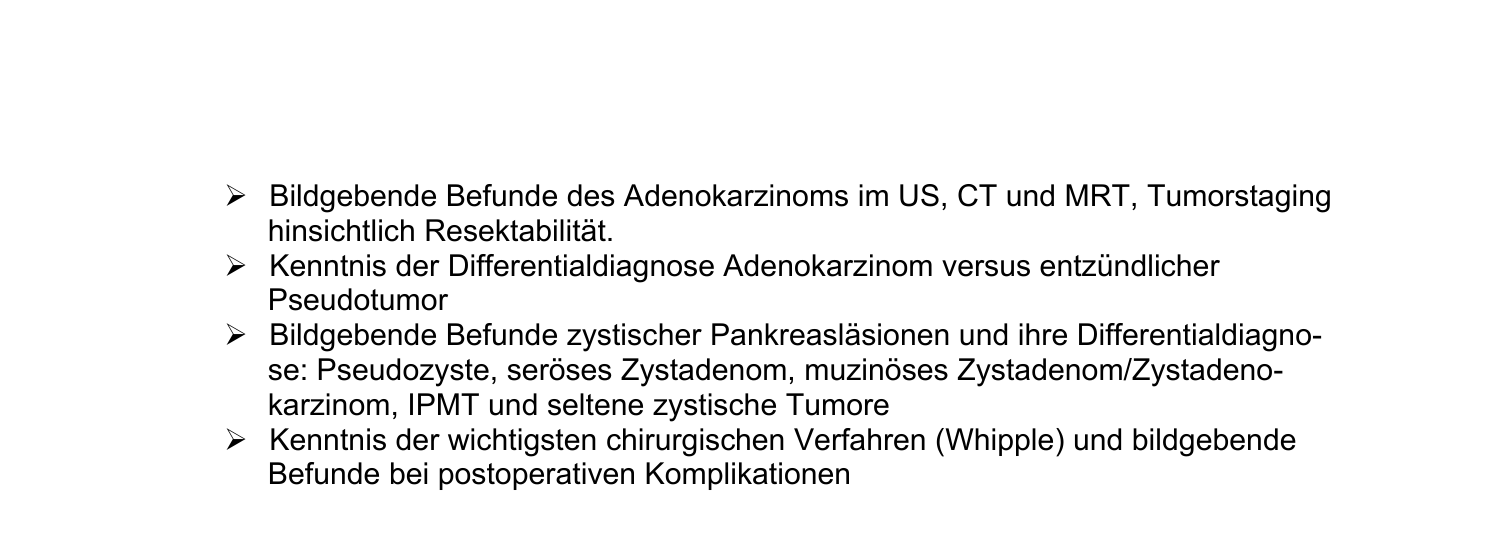## **Muskuloskeletale Radiologie**

## **Einleitung**

Die Muskuloskeletale Bildgebung schließt alle Aspekte der medizinischen Bildgebung ein. Insbesondere schließt die Anatomie, Funktion, Krankheit und jene Teile der interventionellen Radiologie und minimalen invasiven Therapie ein soweit sie das muskuloskeletale System betrifft. Das betrifft daher die Bildgebung in Orthopädie, Trauma, Rheumatologie, metabolische und endokrine Erkrankungen aber auch Aspekte der pädiatrischen und onkologischen Radiologie. Die Bildgebung der Wirbelsäule betrifft sowohl den muskuloskeletalen als auch den neuroradiologischen Bereich.

#### **Basiswissen**

Der Begriff "Basiswissen" wie er in diesem Dokument verwendet wird, ist jenes Wissen, das ein kompetenter Radiologe nach seiner Ausbildung haben muss. Es stellt daher einen essentiellen Bestandteil der Ausbildung dar. Im Bereich des muskuloskeletalen System umfasst es somit Anatomie, radiologische Technik, sowie

- ¾ grundlegendes klinisches Wissen (Innere Medizin, Chirurgie, Pathologie und Pathophysiologie, soweit es das muskuloskeletale System betrifft)
- ¾ Wissen um "*good clinical practice*"
- ¾ Wissen um die Indikationen, Kontraindikationen sowie potentielle Gefahren (insbesondere ionisierender Strahlung und MR) im Bereich des muskuloskeletalen System zum Einsatz gelangender Verfahren und Techniken, und
- ¾ Wissen um und Management von Komplikationen.
- ¾ Kenntnis der muskulo-skeletalen Anatomie soweit sie für die klinische Diagnose relevant ist.
- ¾ Kenntnis der normalen Varianten soweit sie Krankheiten imitieren können.
- ¾ Kenntnis der muskuloskeletale Erkrankungen und Trauma soweit sie in konv. Radiologie, CT, MRT, Arthrographie, nuklearmedizinisch sowie sonographisch nachweisbar sind.
- ¾ Kenntnis der Differentialdiagnosen.

### **Erstes Ausbildungsjahr**

Für die meisten Auszubildenden ist das erste Ausbildungsjahr auch die erste Möglichkeit, sich radiologische Fähigkeiten anzueignen. Am Ende des ersten Ausbildungsjahres sind die Grundlagen der Radiologie, namentlich Anatomie, Physik und radiologische Technik abgedeckt. Dazu wird Basiswissen über die, für die Bildgebung des muskuloskeletale Systems relevante, regionale Anatomie sowie die technischen Aspekte der basalen radiologischen Prozeduren erworben. Die Auszubildenden sollten mit den unten angeführten Techniken und deren Anwendung auf das muskuloskeletale System vertraut werden. Die unter Basiswissen/-fähigkeiten angeführten Techniken werden unter Aufsicht eines anerkannten Ausbildner erlernt und ausgeführt. Von den optionalen Techniken sollten so viele wie möglich überblicksmäßig erlernt werden. Diese optionalen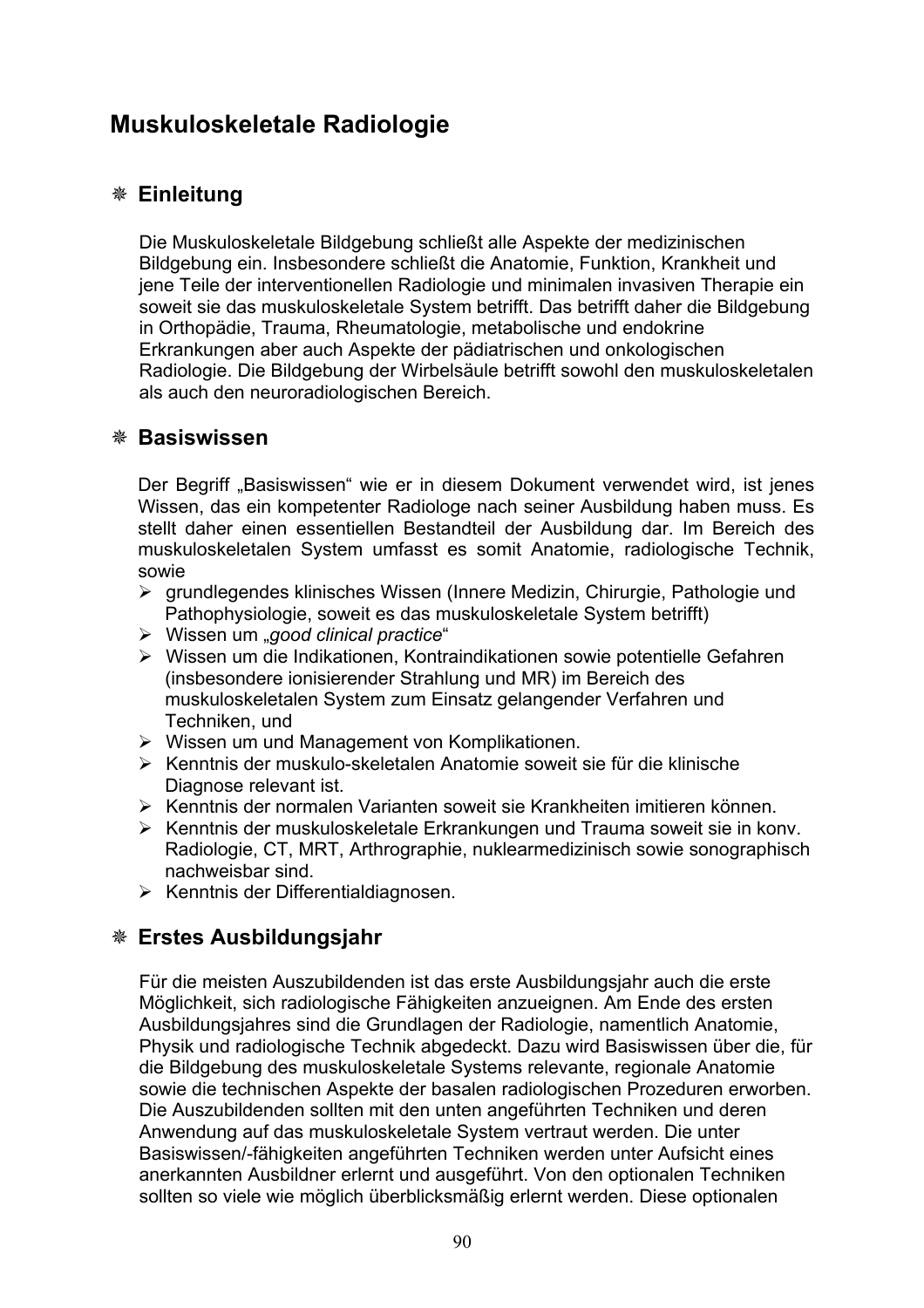Techniken werden Lernziele des Basiswissen/-fähigkeiten im zweiten bis vierten Ausbildungsjahr.

#### ¡ **Basiswissen/-fähigkeiten**

- ¾ Konventionelle Radiologie
- $\triangleright$  Computertomographie (CT)
- $\triangleright$  Magnetresonanztomographie (MRT)

#### ¡ **Optional**

- $\triangleright$  Ultraschall (US)
- $\triangleright$  Arthrographie
- $\triangleright$  Angiographie
- $\triangleright$  Nuklearmedizin

### **Zweites bis viertes Ausbildungsjahr**

Während des zweiten, dritten und vierten Ausbildungsjahres sollten die Auszubildenden eine strukturierte Ausbildung in allen Subspezialitäten der klinischen Radiologie erhalten. Dies kann in einer modularen Form erfolgen, mit entsprechenden Erweiterungen um organsystembasierte, technikbasierte, krankheitsbasierte oder altersbasierte Subspezialitäten. Alternativ kann die Ausbildung, abhängig vom Ausbildungsprogramm und der klinischen Verfügbarkeit, in einer mehr generalisierten Form erfolgen, mit Ausbildung in zwei oder mehr Organsystemen zu jedem gegebenen Zeitpunkt. Welche Form auch immer gewählt wird, sollte der muskuloskeletale Teil des zweiten bis vierten Ausbildungsjahres annähernd 17 Wochen dauern. Dabei sollte beachtet werden, dass muskuloskeletale Bildgebung Teil der pädiatrischen und Notfall-Radiologie und in einem geringeren Ausmaß Teil der onkologischen Radiologie ist.

#### ¡ **Basiswissen**

- ¾ In der klinischen Praxis relevante muskuloskeletale Anatomie
- ¾ Manifestationen muskuloskeletaler Erkrankungen und Traumata und ihr Erscheinungsbild in
	- o Konventioneller Radiologie
	- o CT
	- o MRT
	- o Arthrographie
	- o Nuklearmedizin und
	- o US.
- ¾ Relevante Differentialdiagnosen entsprechend dem klinischen und radiologischen Erscheinungsbild einer Erkrankung bzw. Trauma des muskuloskeletalen System

#### ¡ **Basisfähigkeiten**

- ¾ Überwachung und Befundung konventioneller radiologischer Untersuchungen welche relevant sind für die Diagnose von Erkrankungen des muskuloskeletalen System inklusive Trauma
- ¾ Überwachung und Befundung von CT-Untersuchungen des muskuloskeletalen System inklusive Trauma
- ¾ Überwachung und Befundung von MRT-Untersuchungen des muskuloskeletalen System inklusive Trauma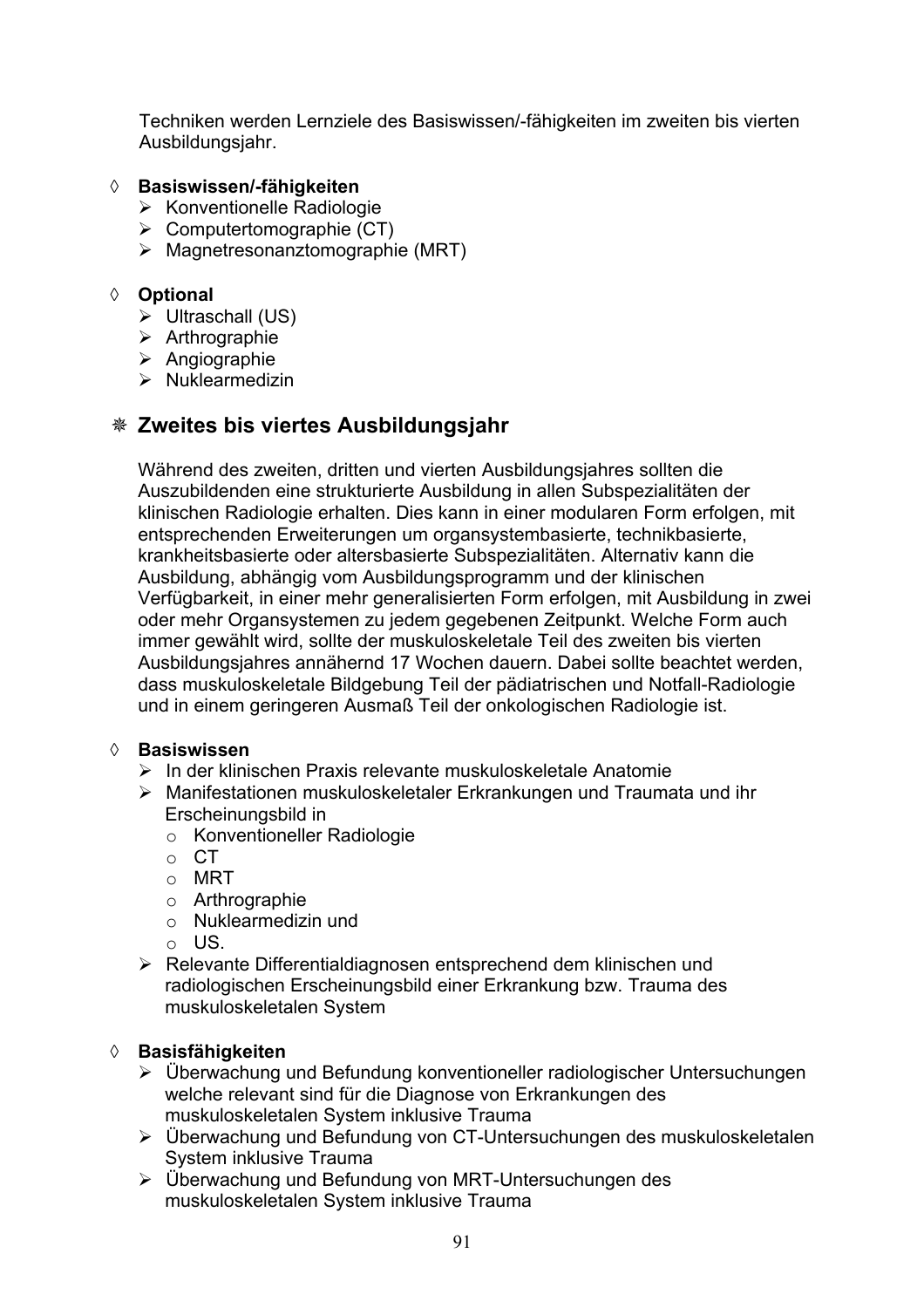- ¾ Überwachung und Befundung von CT- und MRT-Untersuchungen von Traumapatienten inklusive Akutbefundung
- ¾ Patientenkommunikation und relevante (Vor-)Befunderhebung
- ¾ Verwendung aller verfügbarer Daten (Klinik, Labor, Bildgebung) um eine präzise Diagnose oder Differentialdiagnose zu erstellen

#### ¡ **Basiserfahrung**

¾ Erfahrung in relevanten Kontrastmitteluntersuchungen (z.B. Arthrographie)

#### ¡ **Optional**

- ¾ Befundung nuklearmedizinischer Untersuchungen des muskuloskeletalen System, insbesondere Skelettszintigraphie, PET und PET-CT
- ¾ Bewusstsein über die Rolle, und wo durchführbar, Assistenz bei Diskographien, Facettengelenksarthrographien und Vertebroplastie
- ¾ Assistenz bei bildgebungsgeführten Knochenbiopsien und Drainagen im Bereich des muskuloskeletalen System
- $\triangleright$  Interpretation Densitometrie
- ¾ Vertrautheit mit den Anwendungsmöglichkeiten der Angiographie im Bereich des muskuloskeletalen System

### **Lehr- und Lernziele**

#### ¡ **Trauma**

#### *Frakturen und Luxationen*

- ¾ Fraktur- und Luxationstypen, Klassifikationssysteme
- $\triangleright$  Erscheinungsbild im reifen Skelett
- ¾ Erscheinungsbild im unreifen Skelett inklusive normale Skelettreifung
- $\triangleright$  Gelenke (chondral und osteochondral) inklusive Osteochondrosis dissecans
- $\triangleright$  Heilung und Komplikationen
	- o Verzögerte/fehlende Heilung
	- o Avaskuläre Nekrose
	- o Sympathische Reflexdystrophie
	- o Myositis ossificans
- ¾ Stressfrakturen (Ermüdungs- und Insuffizienzfrakturen)
- ¾ Avulsionsfrakturen
- ¾ Pathologische Frakturen
- $\triangleright$  Nicht unfallbedingte Verletzungen

#### *Spezielle Verletzungen der Knochen und Gelenke*

- ¾ Schädel- und Gesichtsschädelfrakturen
- ¾ Wirbelsäulenfrakturen inklusive Spondylolyse
- ¾ Schultergürtel
	- o Sternoclavicular- und Acromioclavicularluxationen
	- o Claviculafrakturen
	- o Scapulafrakturen
	- o Schulterluxation, Instabilität
- ¾ Obere Extremität
	- o Humerusfrakturen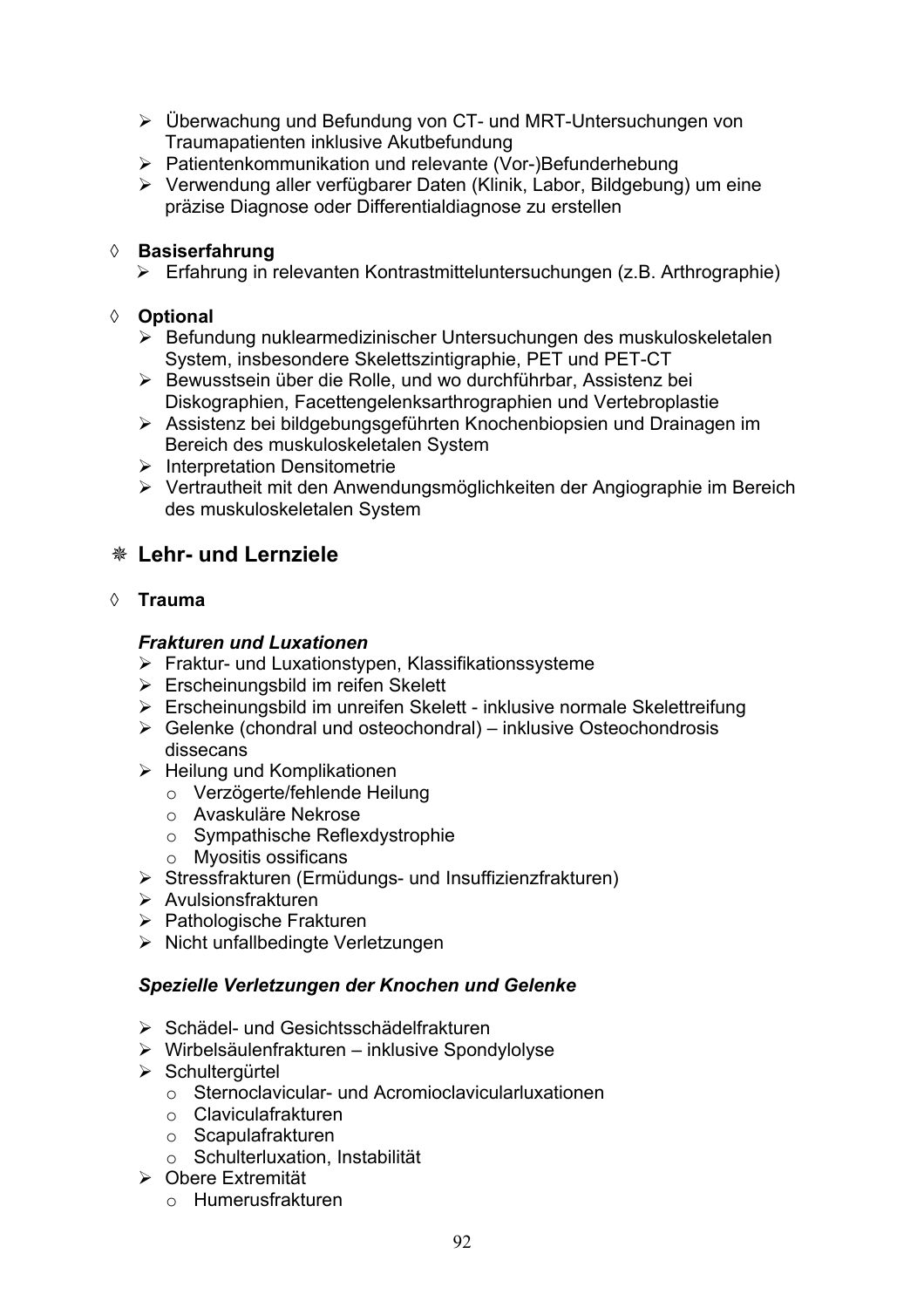- o Ellbogenfrakturen, -luxation
- o Frakturen und Luxationen des proximalen und distalen Unterarm
- o Handgelenksfrakturen, -luxationen
- o Handfrakturen, -luxationen
- $\triangleright$  Frakturen und Luxationen des Becken inklusive begleitende Weichteilverletzungen
- ¾ Untere Extremität
	- o Hüftfrakturen, -luxationen
	- o Oberschenkelfrakturen
	- o Unterschenkelfrakturen inklusive Sprunggelenk
	- o Rückfußfrakturen
	- o Tarsometatarsalfrakturen, -luxationen
	- o Vorfußfrakturen, -luxationen

#### *Weichteile*

- $\triangleright$  Schulter
	- o Rotatorenmanschette, Labrum glenoidale, Bizepssehne
- $\triangleright$  Handgelenk
	- o Discus triangularis Komplex
- $\triangleright$  Knie
	- o Menisci, Kreuzbänder, Seitenbandapparat, Knorpel
- ¾ Knöchel
	- o Sehnen und Bänder

#### ¡ **Infektionen**

- $\triangleright$  Akute, subakute und chronische Osteomyelitis
	- o Wirbelsäule
	- o Übriges Skelett
- ¾ Posttraumatische Osteomyelitis
- $\triangleright$  Tuberkulose
	- o Wirbelsäule
	- o Übriges Skelett
- $\triangleright$  Seltene Infektionen (z.B. Lepra, Brucellose Hauptmanifestationen)
- ¾ Weltweit häufigere Parasitosen (z.B. Echinococcus)
- $\triangleright$  Weichteilinfektionen
- ¾ HIV-Assoziierte Infektionen

#### ¡ **Tumore und tumorartige Läsionen**

#### *Knochen*

- ¾ Grundlagen der Tumorcharakterisierung (z.B. Erscheinungsbild bei unterschiedlichen Modalitäten) und des Tumorstaging
- ¾ Knochenbildende Läsionen
	- o Osteome und Knocheninseln
	- o Osteoid osteom und Osteoblastom
	- o Osteosarkom
- ¾ Knorpelbildende Läsionen
	- o Osteochondrom
	- o Enchondrom
	- o Chondroblastom
	- o Chondomyxoid-Fibrom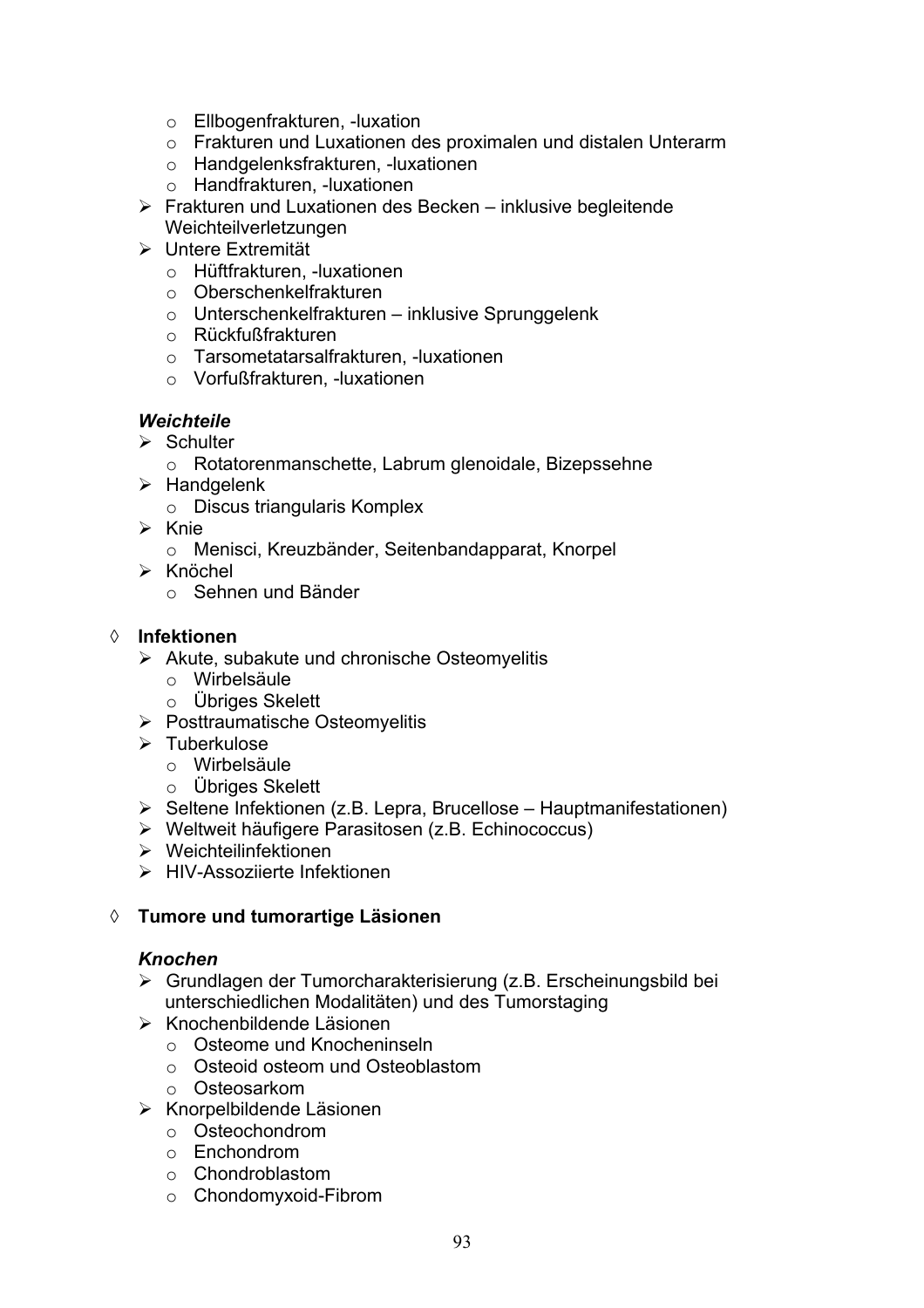- o Chondrosarkom (zentral und peripher)
- $\triangleright$  Fibröse Läsionen
	- o Fibröser kortikaler Defekt/nichtossifizierendes Fibrom
	- o Fibröse Dysplasie
	- o Fibrosarkom/Malignes fibröses Histiozytom
- ¾ Hämatopoetische und retikuloendotheliale Läsionen
	- o Riesenzelltumor
	- o Langerhans-Zell-Histiozytose
	- o Ewing Sarkom, Lymphom, Leukämie
	- o Myelom, Plasmozytom
- $\triangleright$  Tumorartige Läsionen
	- o Simple Knochenzyste
	- o Aneurysmatische Knochenzyste
- $\triangleright$  Metastasen
- $\triangleright$  Andere
	- o Chordom
	- o Adamantinom

#### *Weichteile*

- $\triangleright$  Fettgewebe
	- o Lipom
	- o Liposarkom
- $\triangleright$  Nervengewebe
	- o Neurofibrom
	- o Schwannom
- ¾ Gefäße
- o Hämangiom
- $\triangleright$  Weichteilsarkome

#### ¡ **Hämatologische Erkrankungen**

- ¾ Hämoglobinopathien
	- o Sichelzellenanämie
	- o Thalassämien
- ¾ Myelofibrose

#### ¡ **Metabolische, endokrinologische und toxischbedingte Erkrankungen**

- $\triangleright$  Rachitis und Osteomalazie
- ¾ Primärer und sekundärer Hyperparathyroidismus inklusive chronisches Nierenversagen
- $\triangleright$  Osteoporose inklusive Basiswissen Densitometrie
- ¾ Fluorose

#### ¡ **Gelenke**

- ¾ Degenerative Veränderungen
	- o Wirbelsäule inklusive Bandscheiben und Facettengelenke
	- o Periphere Gelenke
- ¾ Entzündliche Veränderungen
	- o Rheumatoide Arthritis
	- o Juvenile rheumatoide Arthritis
	- o Spondylitis ankylosans
	- o Psoriasisarthritis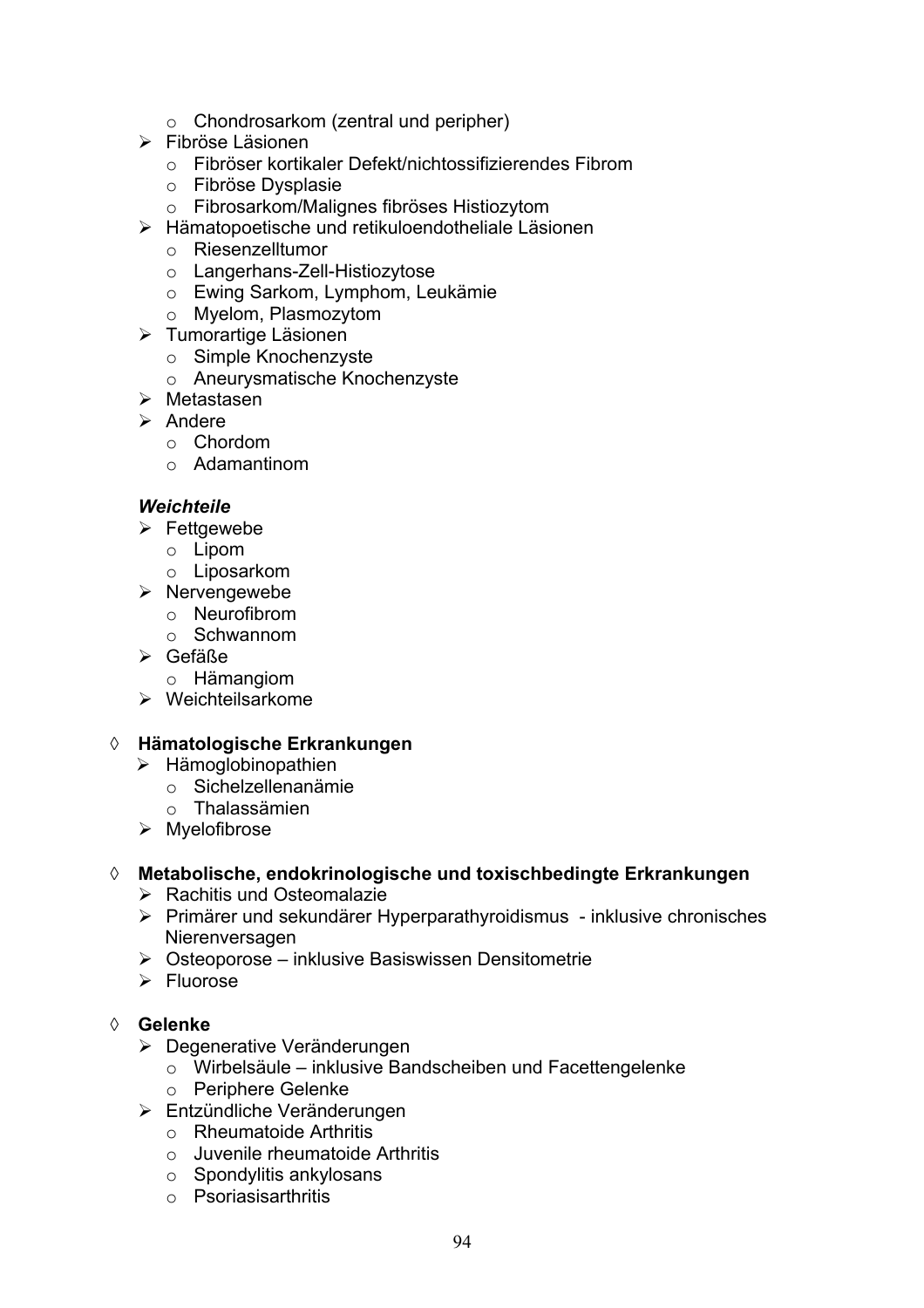- o Enteropathische Arthropathien
- o Infektiös (Pyogen und Tuberkulose)
- $\triangleright$  Kristallarthropathien
	- o Phyrophosphatarthropathie
	- o Hydroxilapatidkristall-Ablagerungskrankheit
	- o Gicht
- ¾ Tumorartige Läsionen
	- o Ganglion
	- o Synovialchondromatose
	- o Pigmentierte villonoduläre Synovitis
- $\triangleright$  Neuroarthropathien
	- o Diabetischer Fuß
	- o Charcot-Gelenk
	- o Pseudo-Charcot (Steroidinduziert)
- ¾ Komplikationen des prothetischen Gelenksersatz (Hüfte und Knie)

#### ¡ **Angeborene und entwicklungsbedingte Veränderungen, Pädiatrie**

- $\triangleright$  Wirbelsäule
	- o Skoliose (kongenital und idiopathisch)
	- o Klippel-Feil Syndrom
	- o Dysraphien
- $\triangleright$  Schulter
	- o Sprengel-Deformität
- $\triangleright$  Hand und Handgelenk
	- o Madelung-Deformität
- $\triangleright$  Hüfte
	- o Angeborene Dysplasie
	- o Coxitis fugax
	- o M. Perthes
	- o Epiphysiolyse des proximalen Femur
- $\triangleright$  Dysplasien
	- o Multiple epiphysäre Dysplasie
	- o Achondroplasie
	- o Osteogenesis imperfecta
	- o Sklerosen (Osteopetrose, Melorheostose, Osteopoikilose)
	- o Tumorartig (Multiple kongenitale Exostosen und Enchondromatose Ollier)
	- o Neurofibromatosen

#### ¡ **Verschiedenes**

- ¾ Paget-Krankheit
- ¾ Sarkoidose
- $\triangleright$  Hypertrophe Osteoarthropathie
- ¾ Transistorische Osteoporose
- ¾ Osteonekrose
- $\triangleright$  Knocheninfarkt
- ¾ Charakterisierung von Weichteilverkalkungen/-ossifikationen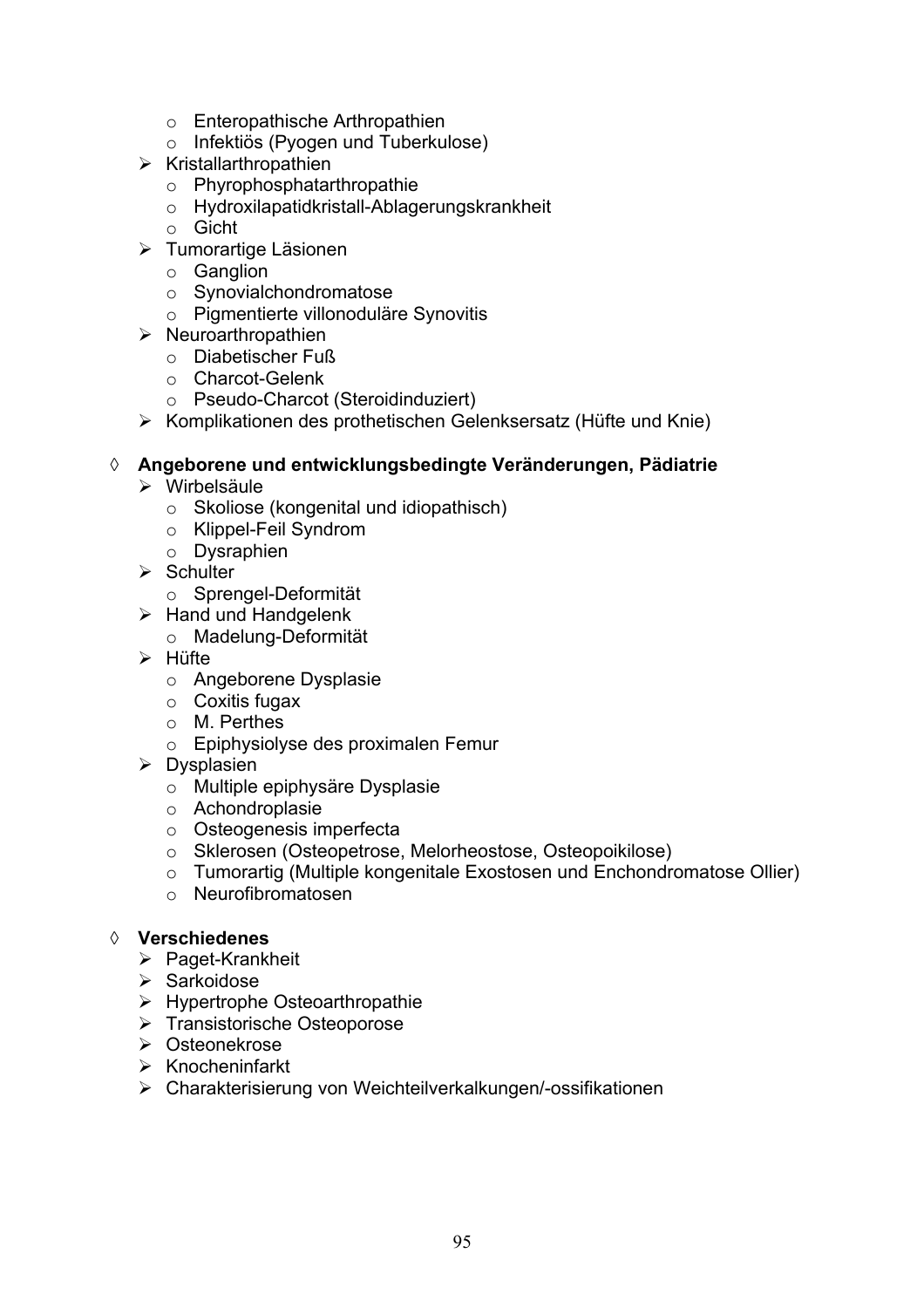# **Angiographie & Interventionelle Radiologie**

## **Einleitung**

Die Interventionelle Radiologie beinhaltet die Aspekte der Anatomie, Physiologie und Pathophysiologie aller Organsysteme des Körpers sowie des Achsen- und Stammskeletts.

Sie befasst sich mit den diagnostischen Verfahren zur Diagnosesicherung und therapeutischen Techniken zur Behandlung verschiedenster Krankheitsbilder. Wesentlich erscheint auch ein Basiswissen an Materialkunde und die Kenntnis alternativer Behandlungsverfahren.

Ziel ist das Wissen um die Möglichkeiten interventioneller Verfahren, deren Indikation und Anwendung, die Komplikationsraten und das Patientenmanagement.

## **Anatomie & Physiologie**

#### ¡ **Topographische und funktionelle Anatomie**

Nachzuweisen sind:

Kenntnisse der relevanten anatomischen Strukturen, ihre Beziehungen zueinander in den einzelnen Untersuchungsmethoden (konventionelles Röntgen, Ultraschall, CT, MRT, Angiographie).

- $\triangleright$  Weichteile und Skelettelemente
- ¾ Lage, Verlauf und Form der Gefäße, Gallenwege, Harnwege
- ¾ Topographie der Organe inklusive Umschlagfalten der Aufhängeapparate
- $\triangleright$  Relevante Kollaterale und Anastomosen
- ¾ Kenntnisse der funktionellen Verhältnissen bei Dilatation/Okklusion

#### ¡ **Physiologie**

- $\triangleright$  Basisbegriffe der normalen Funktion
- ¾ Blutversorgung, venöser Abstrom
- ¾ relevante Druckverhältnisse
- ¾ arteriell, venös, Gallenwege, Harnwege, Körperhöhlen, etc.

### **Methoden, Technik & Ergebnisse**

Kenntnisse (und Fertigkeiten) über Ablauf und Durchführung aller angeführten Methoden sind nachzuweisen.

#### ¡ **Diagnostische Techniken**  *Invasive, bildgebende Verfahren*

- $\triangleright$  Angiogramme
	- **Indikationen**
	- **Technik** 
		- Zugangswege
		- Punktionstechniken
	- Materialkunde
		- Katheter
		- Führungsdrähte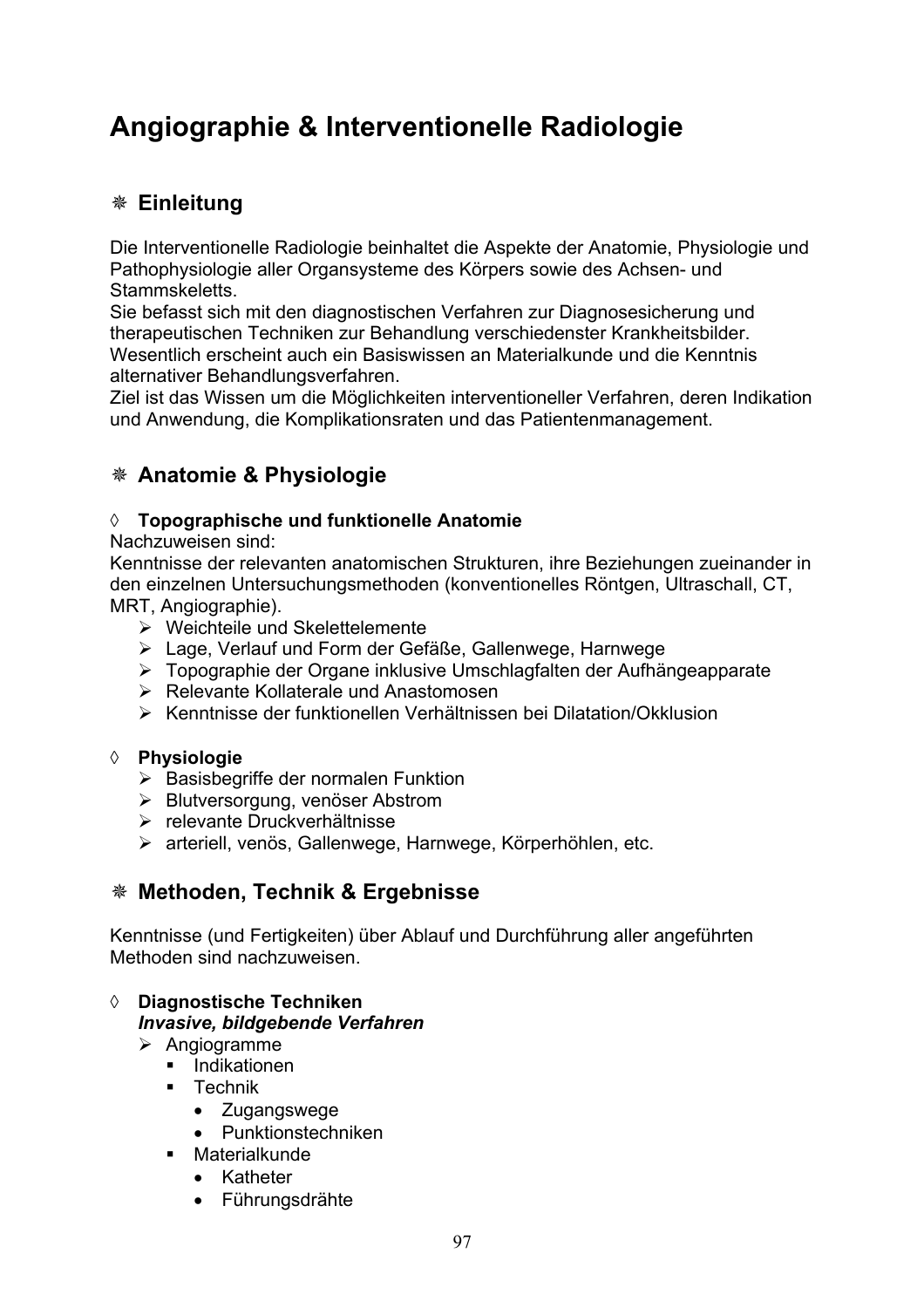- Schleusensysteme
- **•** Organsysteme
	- Periphere Angiographien
	- Viszeralarterien
	- Zerebrale Angiographien
- **Kontrastmittel** 
	- Injektionsart
		- o Menge, Flußrate
- Pharmakoangiographien
- **Komplikationen**
- $\triangleright$  Venogramme
	- **Indikationen**
	- **Technik** 
		- Zugangswege
		- Punktionstechniken
	- **Materialkunde**
	- **•** Organsysteme
		- Periphere Phlebographien
		- Zentrale Phlebographien
		- Organsysteme
			- o Pulmonalisangiographie
		- Venensampling, Stimulaionstests
			- o Sinus Petrosus
			- o Nebenschilddrüsen
			- o Nebennieren
			- o Bauchspeicheldrüse
			- o Lebervenen
	- **EXECUTE:** Kontrastmittel
	- **Komplikationen**
- $\triangleright$  Cholangiogramme
	- **Indikationen**
	- **Technik** 
		- $\bullet$  Perkutan
		- intravenös
	- **Kontrastmittel**
	- Komplikationen
- ¾ Urogramme
	- **Indikationen**
	- **Technik**
	- **Kontrastmittel**
- $\blacktriangleright$  Lymphangiogramme
	- Indikationen
	- Technik

#### *Punktionsdiagnostik (siehe unten):*

- $\triangleright$  Hals
- $\triangleright$  Mediastinum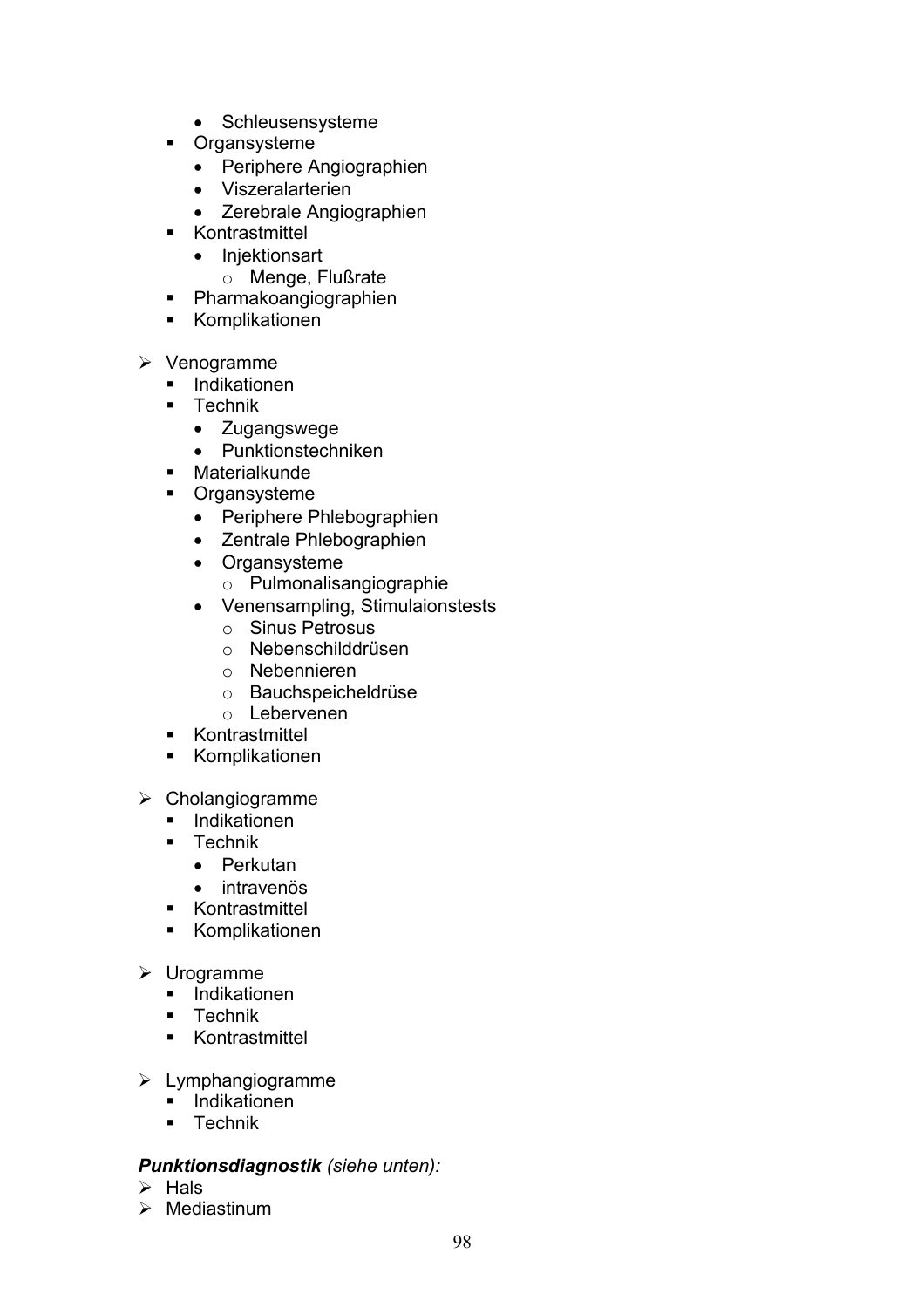- $\triangleright$  Thorax
- ¾ Leber
- $\triangleright$  Pankreas
- $\triangleright$  Niere
- $\triangleright$  Nebenniere
- ¾ Retroperitoneum
- $\triangleright$  Becken
- $\triangleright$  Extremitäten
- $\triangleright$  Achsenskelett

#### $\Diamond$  Therapeutische Verfahren:

#### **Arterien**

#### *perkutane transluminale Angioplastie (PTA) / rekanalisierende Verfahren*

#### ¾ **Ballonangioplastie**

- Materialkunde
	- $\bullet$  over the wire
	- rapid exchange/monorail
	- Führungskatheter/Schleuse

#### ¾ **Stent unterstützte Angioplastie**

- **Materialkunde** 
	- Ballon expandierbar
	- Selbstexpandierend
	- Metalleigenshaften

#### ¾ **Alternative Verfahren**

- **EXECUTE:** intraluminale Radiatio
- cutting balloon
- **Cryoplasty**
- Atherektomie
- **Subintimale Rekanalisation**
- **Laser**
- **Technik/Zugangswege:** 
	- Retrograde Punktion
	- Antegrade Punktion
	- Cross-over-Verfahren
	- Transbrachialer, -axillärer, -radialer Zugang
	- Seldinger Technik
	- Führungskatheter
- **Medikation**
- **Ergebnisse**
- Komplikationen

#### *Fibrinolyse*

- ¾ **Periphere arterielle Fibrinolyse** 
	- **Indikationen-klinische Symptome**
	- **E** Technik
	- **•** Medikamente
		- Actilyse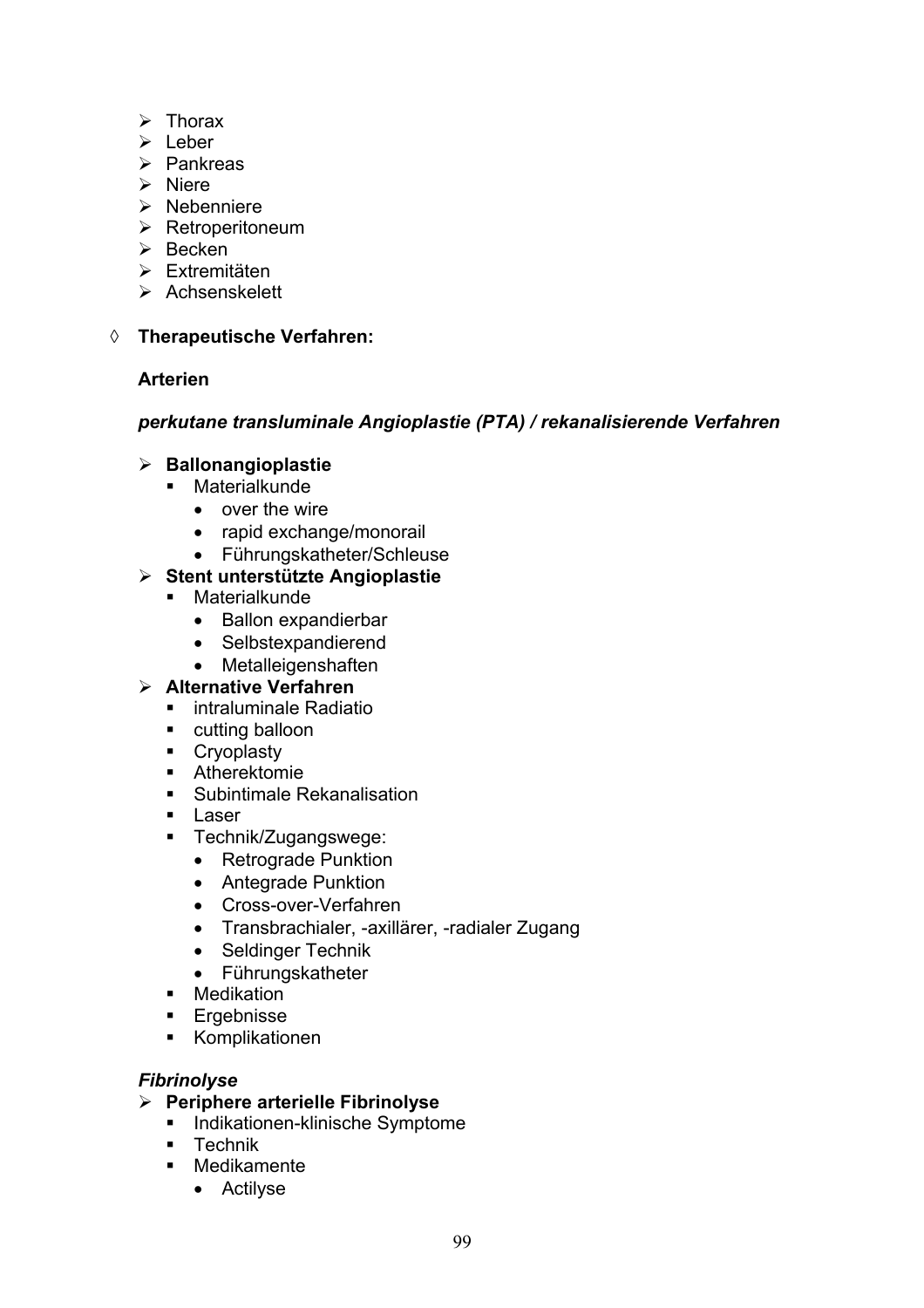- Urokinase
- GbIIa/IIIb-Inhibitoren
- **Ergebnisse**
- **Komplikationen**

#### ¾ **Perkutane Thrombektomie**

- **Indikationen-klinische Symptome**
- $\blacksquare$  Technik
	- Mechanische Systeme
	- Manuelle Systeme
- **Ergebnisse**
- **Komplikationen**

#### *Supraaortale Äste:*

#### ¾ **A. subclavia, Truncus brachiocephalicus**

- **Indikation klinische Symptome** 
	- Subclavian Steal Syndrom (SSS)
	- Claudicatio
	- Vertebro-basiläre Insuffizienz
	- Thoracic-outlet-syndrom
- **Stenose** 
	- $\bullet$  Technik
- **Verschluß** 
	- $\bullet$  Technik
- **Ergebnisse**
- Komplikationen

#### ¾ **A. carotis communis**

- **Indikation klinische Symptome**
- **-** Technik
	- Abgangsstenose
	- Bifurkationsstenose
- **Ergebnisse**
- Komplikationen

#### ¾ **A. carotis interna** (extrakraniell)

- **Indikation klinische Symptome** 
	- Symptomatisch vs. asymptomatisch
	- Therapiemöglichkeiten
- **-** Techniken
	- Protektionssysteme
- Komplikationen
- **Ergebnisse**

#### ¾ **A. carotis interna (intrakraniell)**

- siehe Neuroradiologie
- ¾ **A. vertebralis** (extrakraniell)
	- Indikation klinische Symptome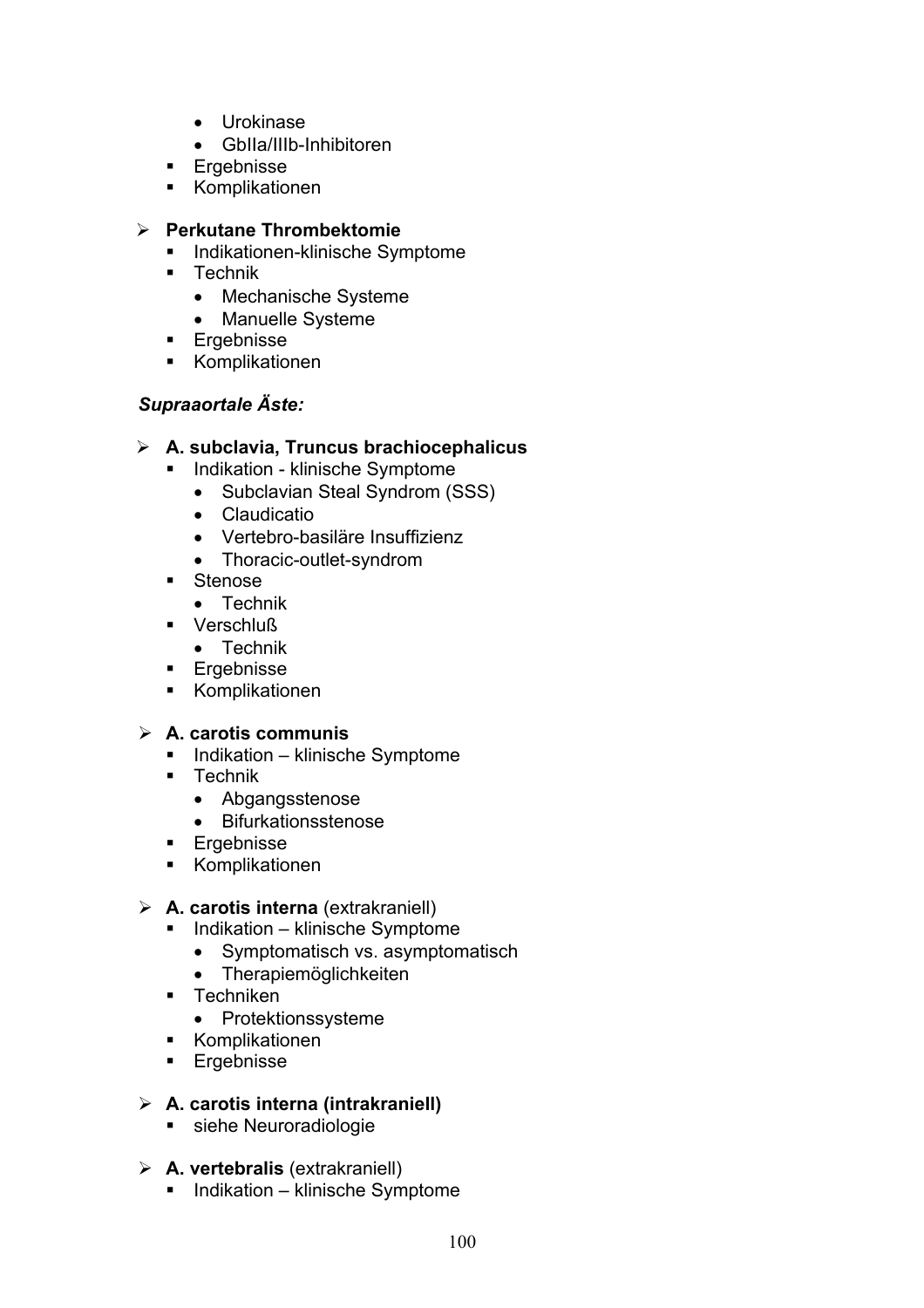- Vertebro-basiläre Insuffizienz
- Extra-/intrakranielle Stenose
- **Techniken**
- **Ergebnisse**
- Komplikationen

#### ¾ **A. vertebralis (intrakraniell)**

Siehe Neuroradioloie

#### ¾ **axillaris, A. brachialis. A. radialis**

- Indikation klinische Symptome
	- Shunt-Anastomosen-Stenosen
- **Technik**
- **Ergebnisse**
- Komplikationen

#### *Beckenarterien*

- **Indikation klinische Stadien (Fontaine, Rutherford, TASC)**
- **Techniken** 
	- Stenose, Verschluß
	- Antegrad, retrograd, cross-over, transbrachial, kissing-Verfahren
	- PTA vs. Stent
- **Ergebnisse**
- Komplikationen

#### *Beinarterien*

- $\blacksquare$ Indikation klinische Stadien
- **Techniken** 
	- Antegrad, cross-over
	- $\bullet$  Subintimal
	- $\bullet$  Stenose Verschluß
	- PTA vs. Stent, Stentgraft
- AFS, A.poplitea, US-Arterien
- **Ergebnisse**
- Komplikationen

#### *Nierenarterien*

- Indikation klinische Symptome
	- Hypertonie
	- eingeschränkte NF
	- Organerhalt
	- Fibromuskuläre Dysplasie
- **F** Techniken
	- PTA vs. Stent
	- Ostiale Stenosen
- **Ergebnisse**
- **Komplikationen**

#### *Truncus coeliacus*

**Indikation - klinische Symptome**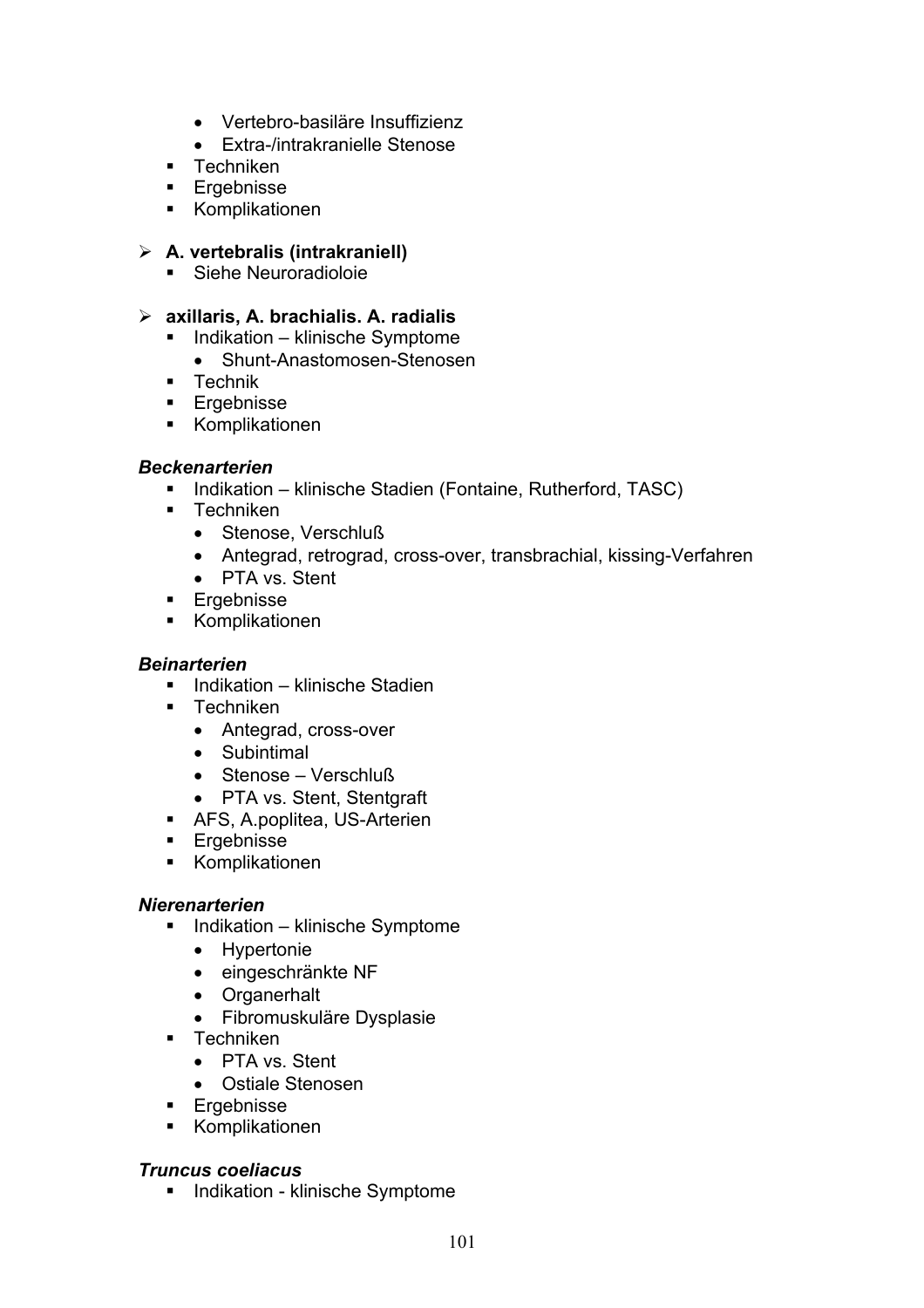- Arteriosklerotische Stenose, Lig. arcuatum
- Kollateralkreislauf
- **Techniken** 
	- Transbrachial, femoral
- **Ergebnisse**
- **Komplikationen**

#### ¾ **mesenterica superior**

- **Indikation klinische Symptome** 
	- Angina abdominalis
	- ASKL, Dissektion
	- Non-occlusive disease
	- Riolan'sche Anastomose
- **Techniken** 
	- Transbrachial, -femoral
- **Ergebnisse**
- Komplikationen

#### ¾ **mesenterica inferior**

- Indikation klinische Symptome
- **Technik**
- **Ergebnisse**
- Komplikationen

#### *Aorta*

- Indikation klinische Symptome
	- Aortenisthmus-Stenose
	- Infrarenale Aortenstenose
	- Bifurkationsstenose
- **Techniken** 
	- Großlumige Ballons
	- Doppel-Ballon-Technik
	- Stent
	- Stentgraft
- **Ergebnisse**
- Komplikationen

#### *Venen*

#### ¾ **Zugangswege**

- Antegrade Punktion
- **Retrograde Punktion**
- Transcubitaler, -axillärer, -subclaviärer Zugang
- Transjugulärer Zugang
- **Transfemoraler Zugang**
- **Seldinger Technik**

#### ¾ **Hämodialyse-Shunts:**

- **Indikation klinische Symptome**
- Cimino-Brescia-Shunt
- **•** Prothesen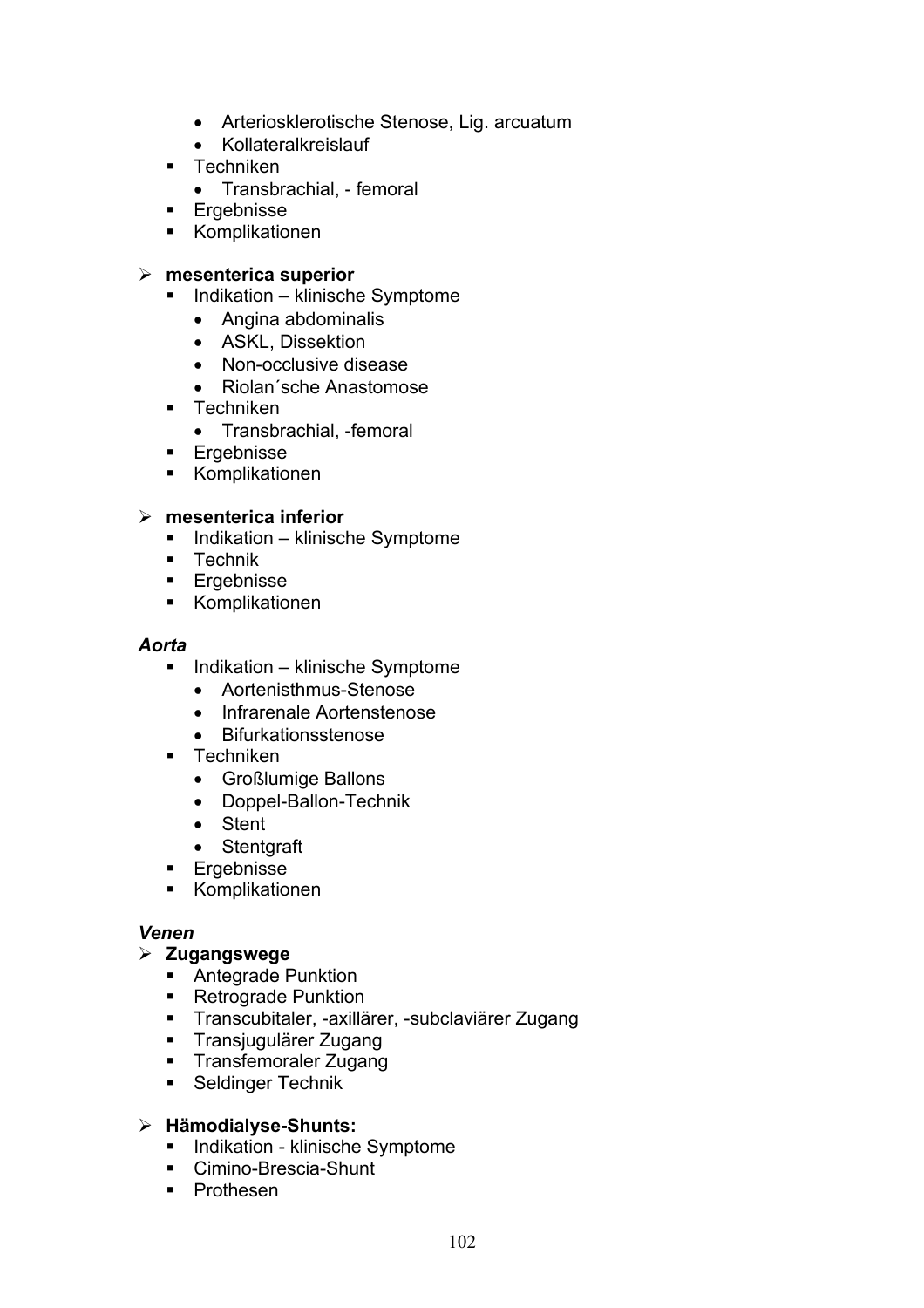- **E** Zentrale Venen
- $\blacksquare$  Techniken
- **Komplikationen**

#### ¾ **Vena cava superior/inferior**

- Indikation klinische Symptome
	- Obere/untere Einflußstauung
- Kollateralkreislauf
- Techniken
	- Stent-PTA
- **Ergebnisse**
- **Komplikationen**

#### ¾ **Becken- und Beinvenen**

- **Indikation klinische Symptome**
- **Tiefe Becken- und Beinvenenthrombose**
- Chronische Okklusion
- **Beckensporn**
- **Techniken** 
	- $\bullet$  PTA
	- Lokale Lysetherapie
- **Ergebnisse**
- Komplikationen

#### ¾ **Lebervenen**

- **Indikation klinische Symptome** 
	- Budd-Chiari
	- Venous occlusive disease (VOD)
	- Anastomosenstenosen (LTx)
- **Techniken**
- **Ergebnisse**
- Komplikationen

#### *Pfortader*

- **Indikation klinische Symptome** 
	- Porto-systemischer Druckgradient
	- Anatomie extra-/intrahepatisch
	- Zugangswege
	- Portale Hypertension
	- Varizen, spontane Shunts
	- Thrombose
	- Akut, chronisch
	- Stenose
	- Tumor
	- postentzündlich
	- $\bullet$  LTx

#### ¾ **TIPS**

- Indikationen klinische Symptome
	- Varizenblutung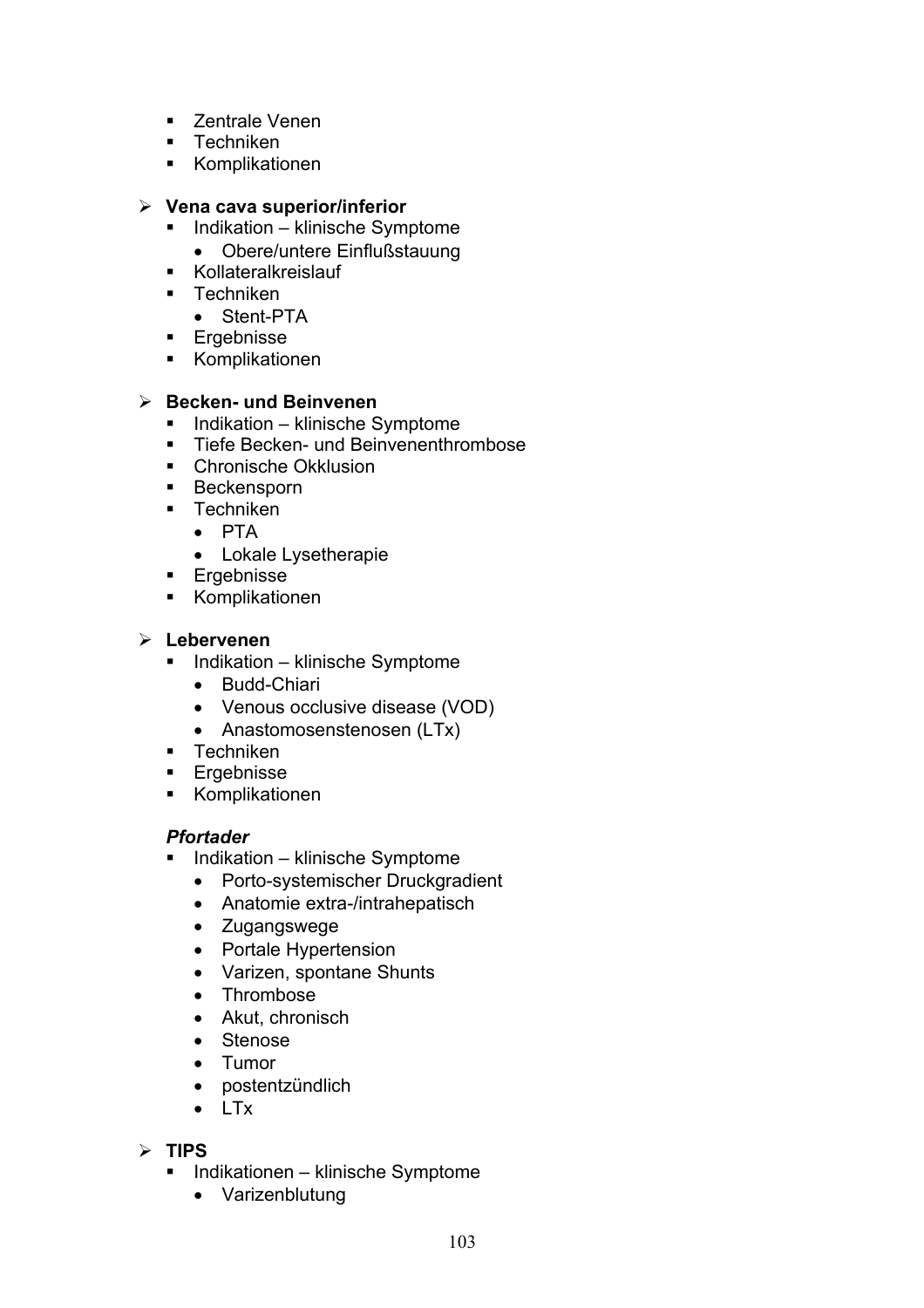- Aszites
- Seltene Indikationen
- **Techniken**
- **Ergebnisse**
- Komplikationen

#### *Venöse Interventionen*

¾ **TIPS** (siehe oben)

#### ¾ **Varizenbehandlung**

- **Indikationen klinische Symptome** 
	- Körperstamm
	- Varicocele
	- Mann/Frau
	- Gastrointestinale Varizen
	- $\bullet$  TIPS
	- Perkutan, transhepatisch
	- $\bullet$  V. umbilicalis
- **Techniken** 
	- Embolisation
	- Sklerosierung
	- LASER (Körperstamm)
- **Ergebnisse**
- **Komplikationen**

#### ¾ **Perkutane Anlage von venösen Langzeitkathetern**

- **Indikationen klinische Symptome**
- $\blacksquare$  Techniken
- **Ergebnisse**
- **Komplikationen**
- ¾ **Vene-cava-Filter** 
	- **Indikationen klinische Symptome**
	- **Filter-Typen**
	- **Techniken** 
		- Zugangswege
	- **Ergebnisse**
	- Komplikationen

#### *Endovaskuläre Therapie von Aortenaneurysmen*

- **Indikationen klinische Symptome**
- **Diagnostische Abklärung**
- **Stent-Grafts**
- **Techniken** 
	- Infrarenales Aortenaneurysma
	- Thorakales Aortenaneurysma
- **Ergebnisse** 
	- Re-Interventionen
- **Komplikationen**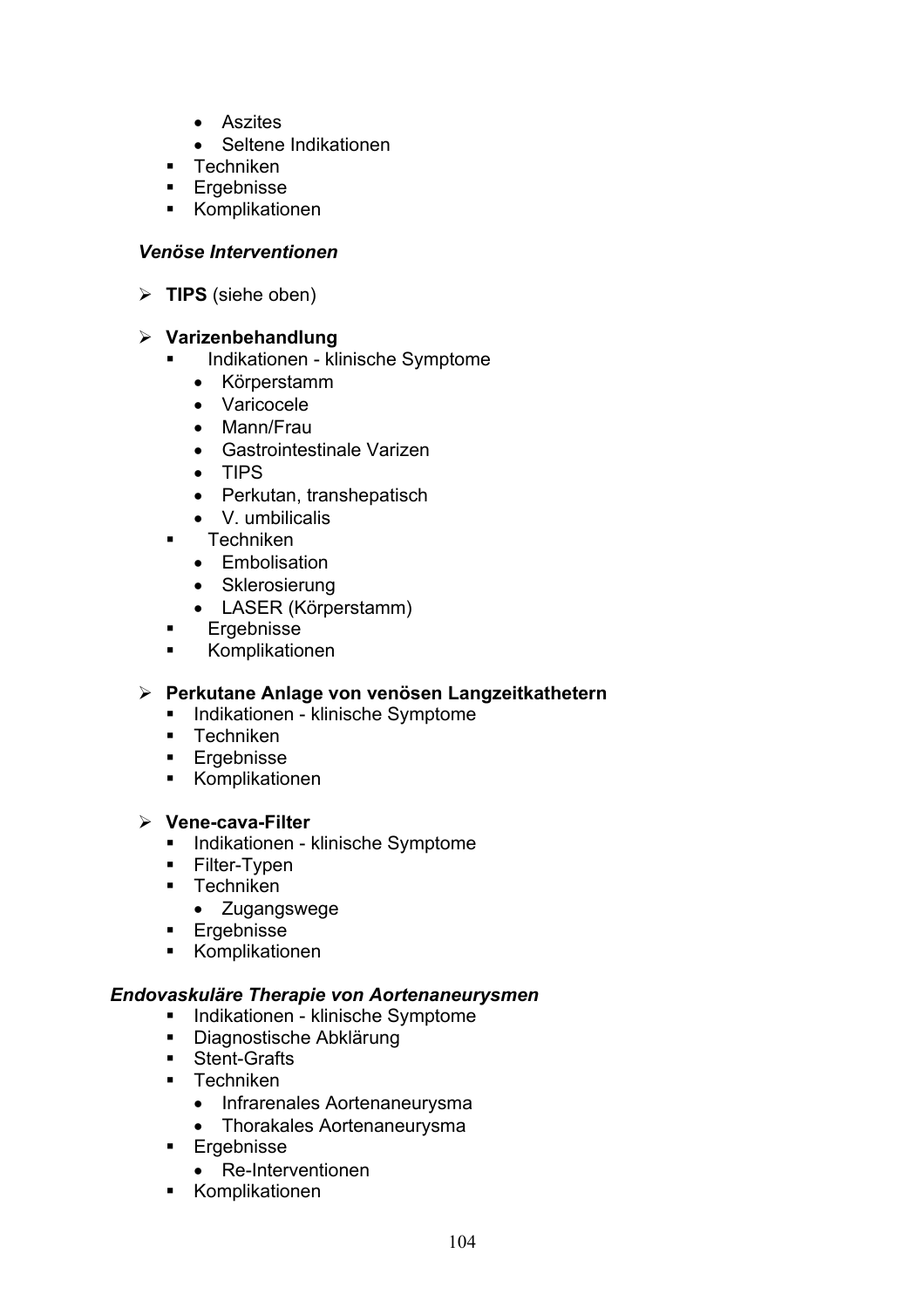**Strukturelle Voraussetzungen** 

#### *Endovaskuläre Therapie von peripheren Aneurysmen*

- Indikationen klinische Symptome
- **Diagnostische Abklärung**
- **Techniken** 
	- Stent-grafts
	- Embolisation
- **Ergebnisse**
- Komplikationen

#### *Interventionen am GI-Trakt*

#### ¾ **Ösophagus**

- **Indikationen klinische Symptome**
- **-** Techniken
	- Stent-Typen
	- Dilatation
- **•** Material
- **Ergebnisse**
- **Komplikationen**

#### ¾ **Gastrointestinal-Trakt**

- **Indikationen klinische Symptome**
- **Techniken** 
	- Stents
	- Dilatation
- **•** Material
- **Ergebnisse**
- **Komplikationen**

#### ¾ **Perkutane Gastrostomie**

- **Indikationen klinische Symptome**
- **E** Technik
- **Ergebnisse**
- **Komplikationen**

#### *Tracheo-Bronchial-System*

- **Indikationen klinische Symptome**
- **Techniken** 
	- $\bullet$  Stent-Typen
	- $\bullet$  Metall
	- Stentgrafts
	- Plastik
- **Ergebnisse**

#### *Wirbelsäule*

#### ¾ **Vertebroplastie-Kyphoplastie**

- **Indikationen klinische Symptome**
- **Techniken**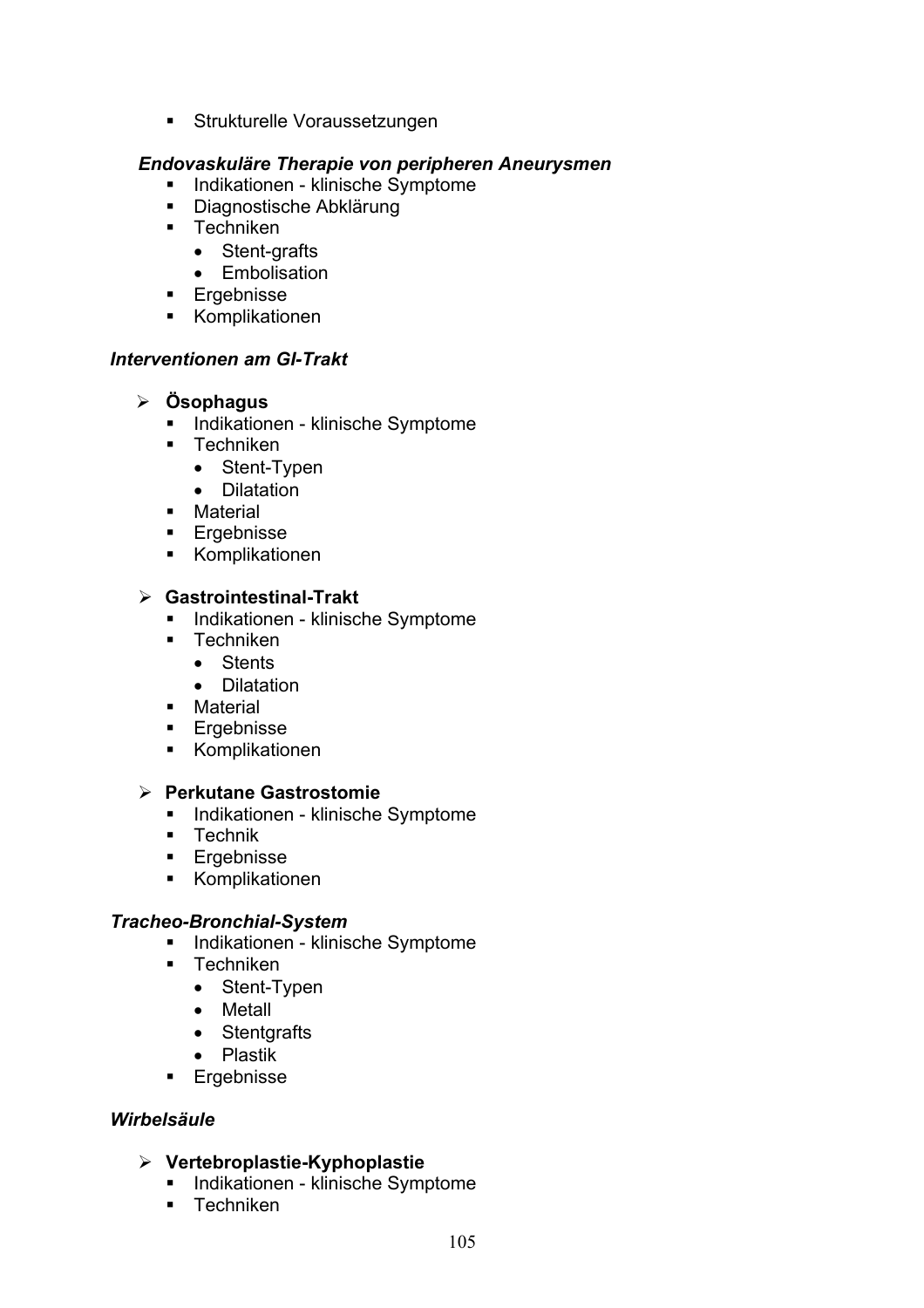- $\bullet$  CT, DL
- **Material**
- **Ergebnisse**
- Komplikationen

#### ¾ **Perkutane Bandscheibenbehandlung**

- **Indikationen klinische Symptome**
- **Techniken**
- **Ergebnisse**

#### ¾ **Perkutane Schmerzbehandlung**

- **Indikationen klinische Symptome**
- **Techniken** 
	- Nervenwurzelblockaden
	- Facettenblockade
- **Ergebnisse**
- **Komplikationen**

#### **Schmerztherapie**

- **Indikationen-klinische Symptome**
- **Techniken** 
	- Perkutane Neurolyse des Truncus coeliacus
	- Perkutane Neurolyse des Sympaticus
- **Ergebnisse**
- Komplikationen

#### *Perkutane Embolisation – okklusive Verfahren*

#### ¾ **Materialkunde**

- **Embolisationsmaterialien** 
	- Spiralen
	- Flüssige Embolisate
	- Korpuskuläre Embolisate
	- Alkohol
	- Sklerosierungsmittel
	- Verschlußebene
	- temporäre vs. permanente Okklusion
- **Katheter/Mikrokatheter** 
	- Führungskatheter
	- Ballonkatheter

#### ¾ **Kopf-Hals**

- **Indikationen klinische Symptome** 
	- Hämangiome & vaskuläre Malformationen
	- Paragangliome (siehe Neuroradiologie)
	- Epistaxis
	- Traumatische Gefäßläsionen
- **Techniken** 
	- $\bullet$  Perkutan
	- Endoluminal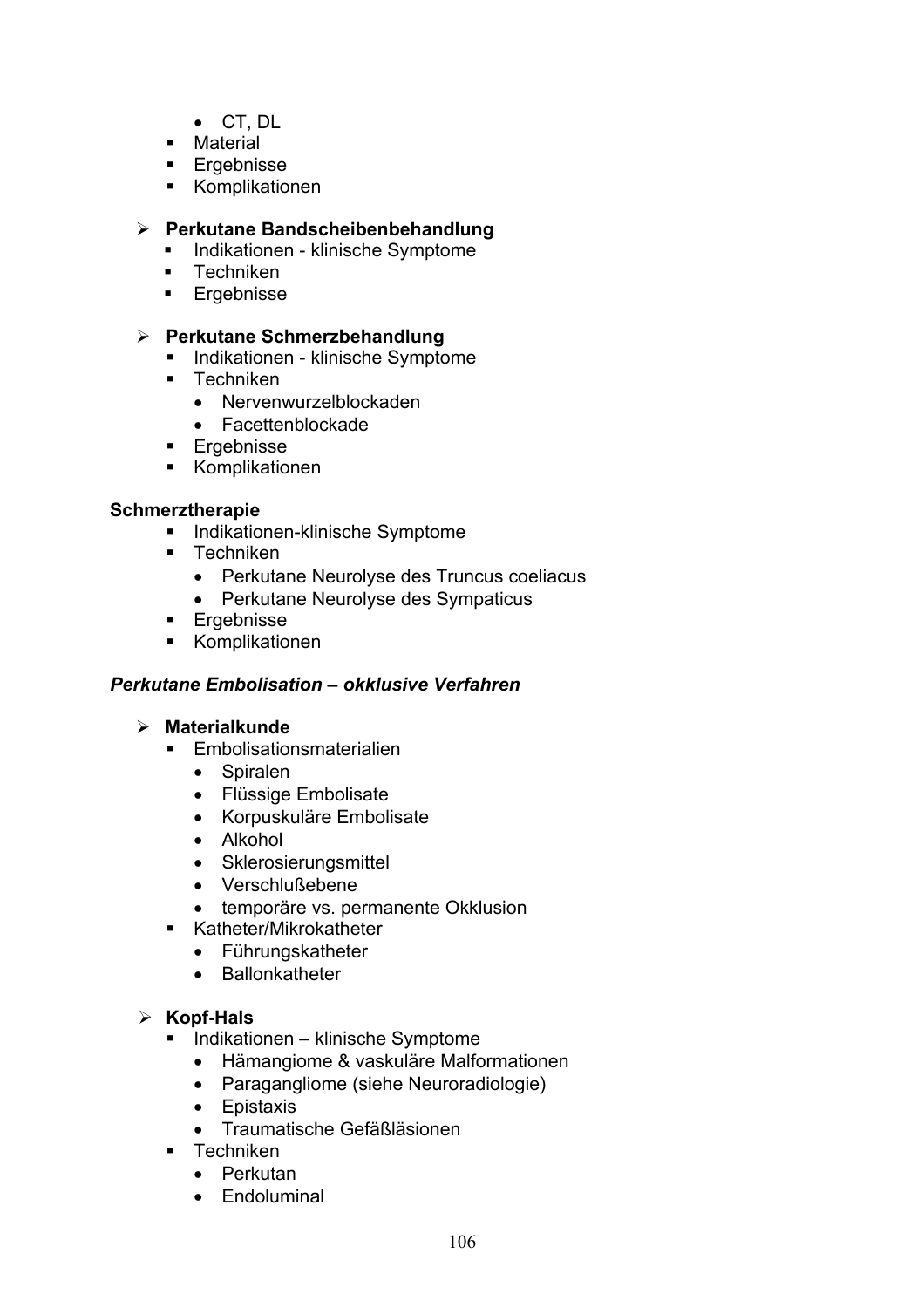- **Ergebnisse**
- Komplikationen

#### ¾ **Lunge & Thorax**

- **Indikationen klinische Symptome**
- Pulmonalarterien
	- AV-Malformationen
	- Traumatische Gefäßläsionen
	- **Bronchialarterien**
	- Hämoptysen
- **Interkostalarterien & Thoraxwandarterien** 
	- Traumatische Gefäßläsionen
	- AV-Malformationen
	- Tumor-Embolisation
- **Techniken**
- **Ergebnisse**
- Komplikationen

#### ¾ **Niere**

- **Indikationen klinische Symptome** 
	- Aneurysmen
	- AV-Fisteln/Malformationen
	- Traumatische Gefäßläsionen
	- Tumore
- **Techniken**
- **Ergebnisse**
- **Komplikationen**

#### ¾ **Leber**

- **Indikationen (arteriell)** 
	- Aneurysmen
	- AF-Malformationen/Fisteln
	- Posttraumatische Gefäßläsionen
	- Tumorembolisation
	- Chemo-Embolisation
- **Indikationen (portalvenös)** 
	- Perkutane, präoperative Pfortader-Embolisation
	- Transhepatische Varizenembolisation
- **Techniken**
- **Ergebnisse**
- Komplikationen

#### ¾ **Milz**

- Indikationen klinische Symptome
	- Aneurysmen
	- Hypersplenismus
	- Traumatische Gefäßläsionen
	- Postentzündliche Gefäßläsionen
- **Technik**
- **Ergebnisse**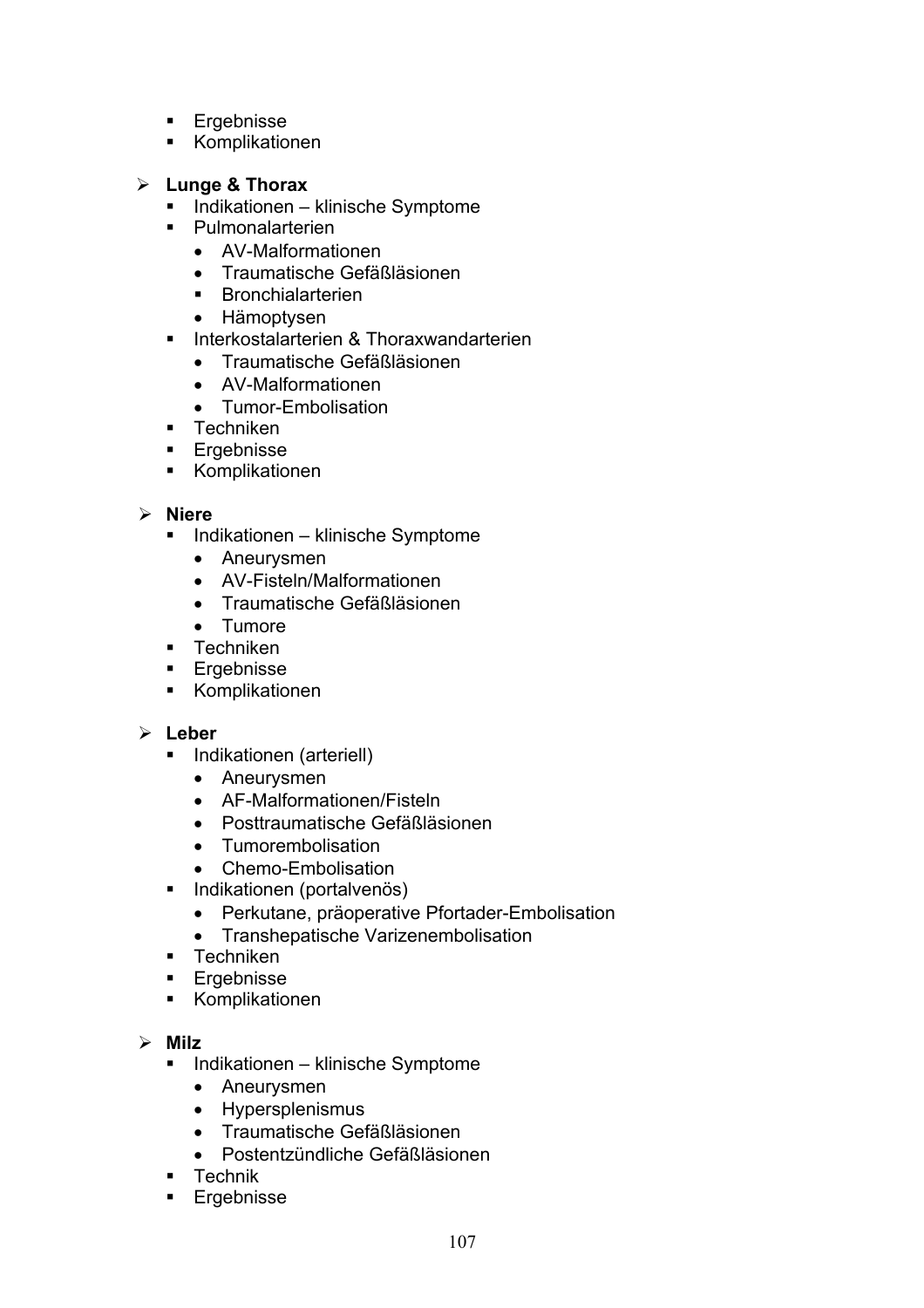**Komplikationen** 

#### ¾ **Gastrointestinaltrakt**

- Indikationen klinische Symptome
	- Obere und untere gastrointestinale Blutung
	- Aneurysmen
	- Postentzündliche Gefäßläsionen
	- $\bullet$  Varizen
- **Technik**
- **Ergebnisse**
- **Komplikationen**

### ¾ **Becken**

- Indikationen klinische Symptome
	- Traumatische Gefäßläsionen
	- Aneurysmen (A. iliaca int.)
	- AV-Malformationen/Fisteln
	- Uterusmyom-Embolisation
	- Varikozelen
	- Tumorblutung
- **Technik**
- **Ergebnisse**
- **Komplikationen**

# ¾ **Achsenskelett & Extremitäten**

- Indikationen klinische Symptome
	- Tumorembolisation
	- Metastasen
	- Präoperativ, palliativ
	- Periphere vaskuläre Malformationen
	- Hämangiome (perkutan)
	- Traumatische Gefäßläsionen
- **E** Technik
- **Ergebnisse**
- **Komplikationen**

### *Perkutane transhepatische biliäre Interventione*

- ¾ **Perkutane transhepatische Cholangio Drainage (PTCD)**
	- **Indikationen klinische Symptome**
	- $\blacksquare$  Techniken
		- Zugangswege
		- $\bullet$  Extern
		- $\bullet$  extern-intern
		- innere Schienung (Plastik vs. Metall, Stentgraft)
	- **Ergebnisse**
	- **Komplikationen**

### ¾ **Perkutane transhepatische Cholecystostomie**

**Indikation – klinische Symptome**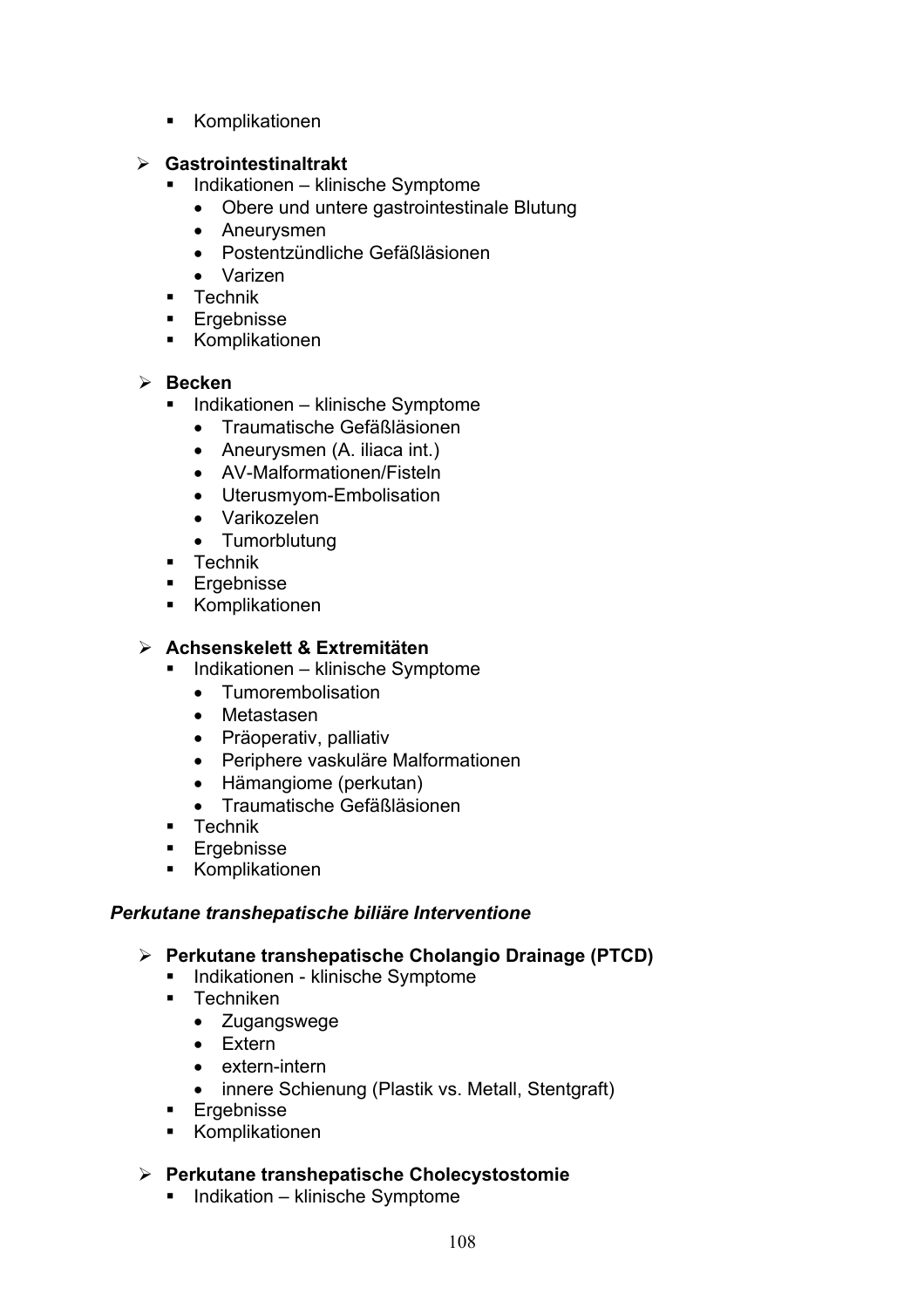- **Technik**
- **Ergebnisse**
- Komplikationen

#### *Perkutane nephrologische Interventionen*

- ¾ **Nephrostomie**
	- **Indikationen klinische Symptome**
	- **Technik** 
		- Zugangsweg
	- **Ergebnisse**
	- **Komplikationen**

# *Perkutane Abszess- und Flüssigkeitsdrainage*

- **Indikationen klinische Symptome** 
	- Körperhöhlen und Organsysteme
- **Techniken** 
	- Planung des Zugangsweges
	- $\bullet$  Materialkunde
	- Punktion und Katheterinsertion
	- Seldinger od. Trokart-Technik
	- Entleerung und Spülung
	- Katheternachsorge
- **Ergebnisse**
- Komplikationen

### *Pleuradrainage*

- Indikationen klinische Symptome
	- $\bullet$  Erguss
	- Pneumothorax
- **Technik** 
	- $\bullet$  Materialkunde
- **Ergebnisse**
- Komplikationen

# *Fremdkörperentfernung*

- **Indikationen**
- **Technik** 
	- $\bullet$  Materilakunde
- **Ergebnisse**

# *Perkutane Biopsie*

- **Indikationen**
- **Techniken** 
	- $\bullet$  Materialkunde
	- Zugangswege
- **Ergebnisse**
- **Komplikationen**

# *Radiofrequenz-Ablation*

¾ Physikalische Grundlagen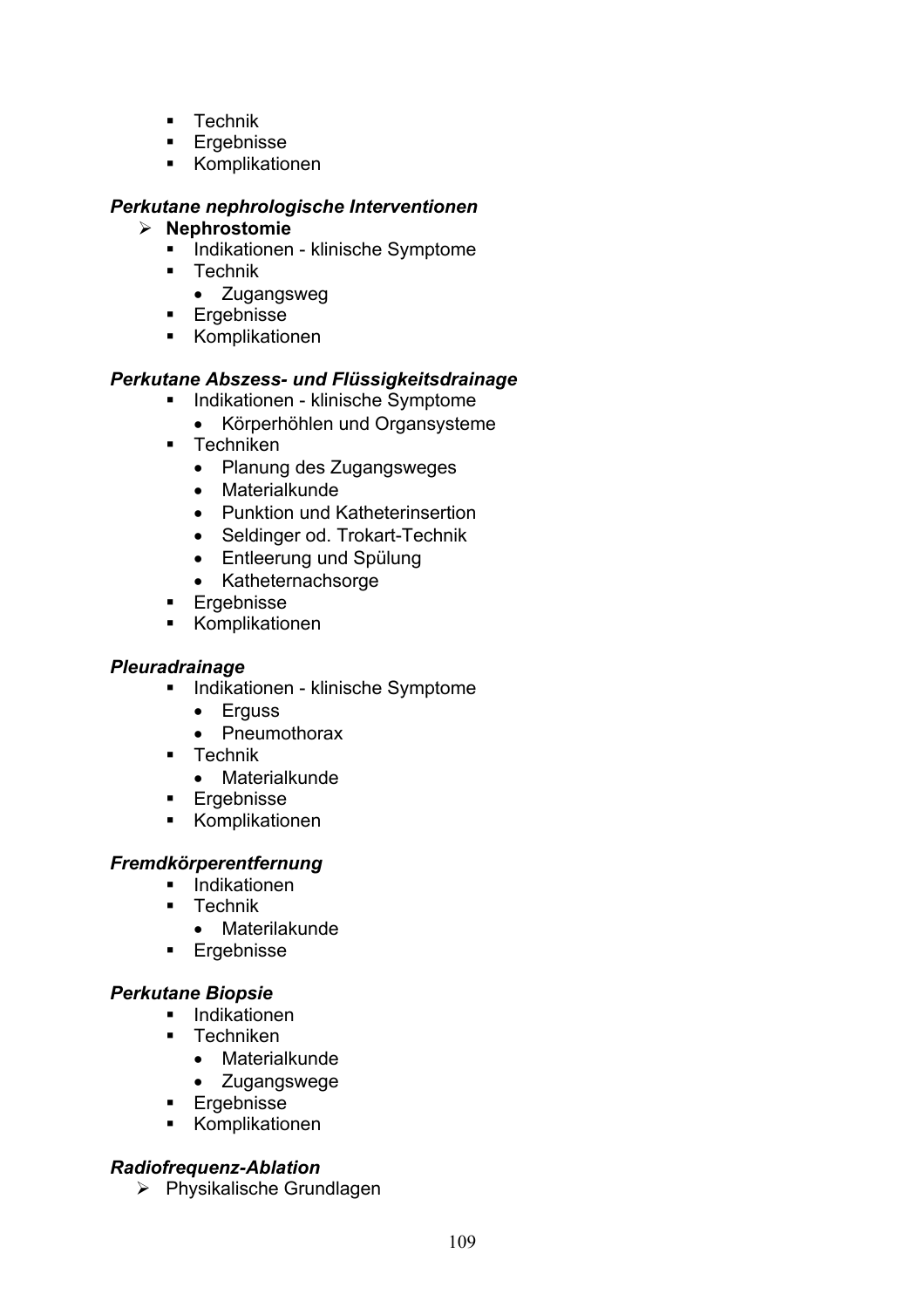- $\triangleright$  Geräte-Typen
	- **Indikationen**
	- **•** Organsysteme
	- **Techniken**
	- **Ergebnisse**
	- **Komplikationen**

#### *Interstitielle Tu-Therapie*

- $\triangleright$  Perkutane Alkoholinstallation
	- **Indikationen** 
		- Tumorablation
		- Zystenverödung
		- Hämangiomsklerosierung
	- **Technik**
	- **Ergebnisse**
	- Komplikationen

# **Basissymptome der Pathologie**

Kenntnisse über anatomische und pathologische Begriffe, pathophysiologische Mechanismen,

Komplikationen und Folgemöglichkeiten.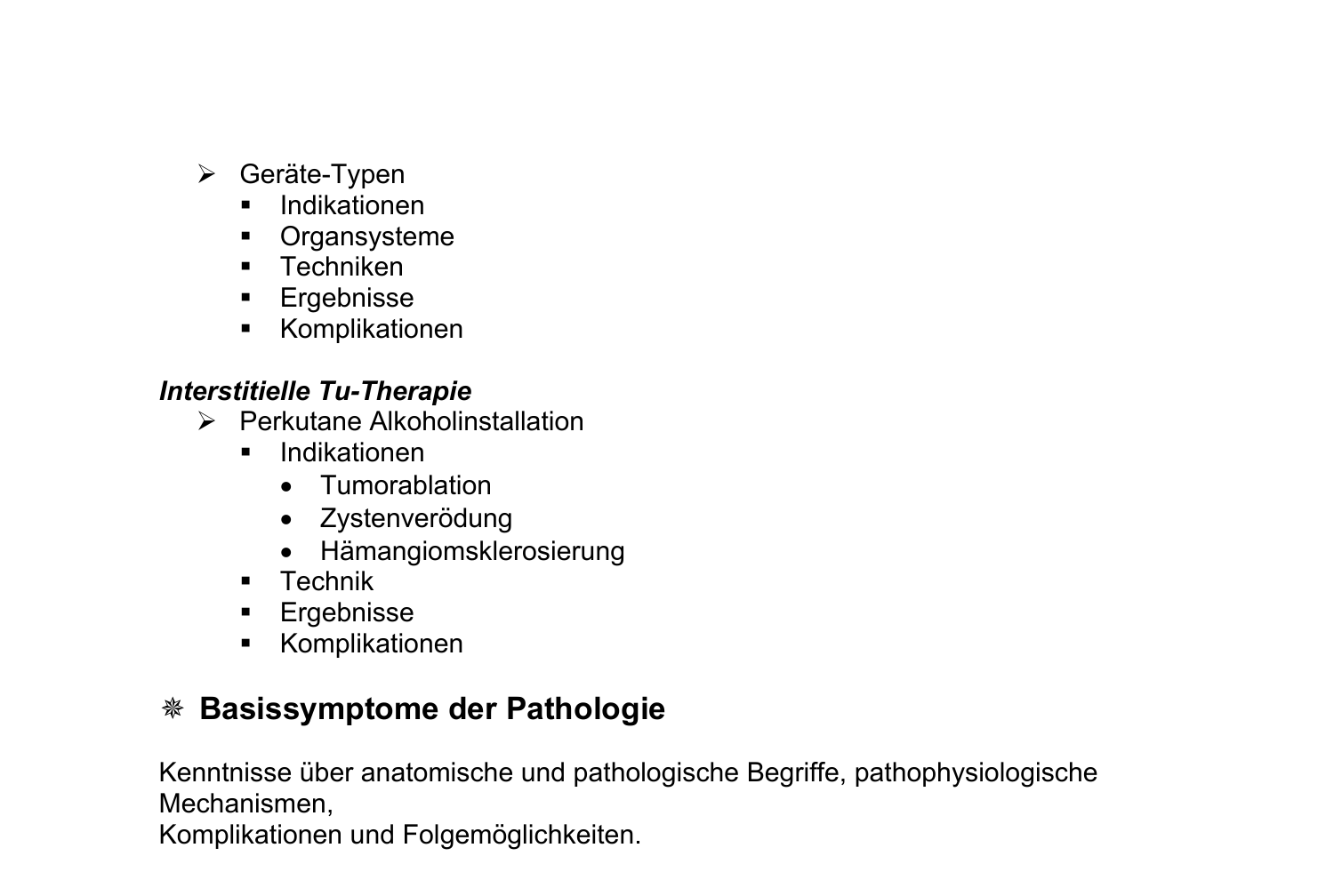# **Kinderradiologie**

# *Einleitung*

# ¡ **Ziele der Teilausbildung Kinderradiologie sind:**

- ¾ Eine allgemeine Einführung in die Kinderradiologie
- ¾ Erwerb ausreichender Kenntnisse, um vom Erwachsenen abweichende pädiatrische Normalbefunde, Normvarianten oder typische pädiatrische pathologische Befunde zumindest zu erkennen und zu entscheiden, ob und welche (spezielle pädiatrische) bildgebende Verfahren oder Interventionen einzusetzen sind.

### ¡ **Dauer der pädiatrischen Ausbildung:**

12 Wochen

### ¡ **Ausbildungsverantwortlicher:**

Ausgebildeter Kinderradiologe/ausgebildete Kinderradiologin

- ¡ **Kenntnisse aller kinderradiologischer Untersuchungstechniken inkl. nuklearmedizinischer Verfahren**
- ¡ **Inhalte:**

#### ¡ **Was jeder angehende Facharzt/Fachärztin über Kinderradiologie wissen sollte"**

Das Spezialgebiet Kinderradiologie erstreckt sich auf sämtliche Organe und Körperregionen. Die allgemeinen Grundlagen sollten in den anderen Ausbildungsabschnitten bereits erworben worden sein, die kinderradiologische Ausbildung bezieht sich speziell auf die einschlägige Altersgruppe (PatientInnen unter 16 Jahren).

Zur Kinderradiologie gehört weiters die fetale Bildgebung; besondere Bedeutung kommt seit der Einführung des fetalen Screenings dem perinatalen Bildgebungsmanagement zu, welches zu den zentralen Aufgaben des Kinderradiologen/der Kinderradiologin zu zählen ist.

Besonderes Augenmerk in der Ausbildung sollte auf die bildgebende Diagnostik und Intervention bei Säuglingen, Kleinkindern und Schulkindern gelegt werden. In der Adoleszenz besteht ein Übergang zur "Erwachsenenradiologie" und die Krankheitsbilder werden denen Erwachsener ähnlich.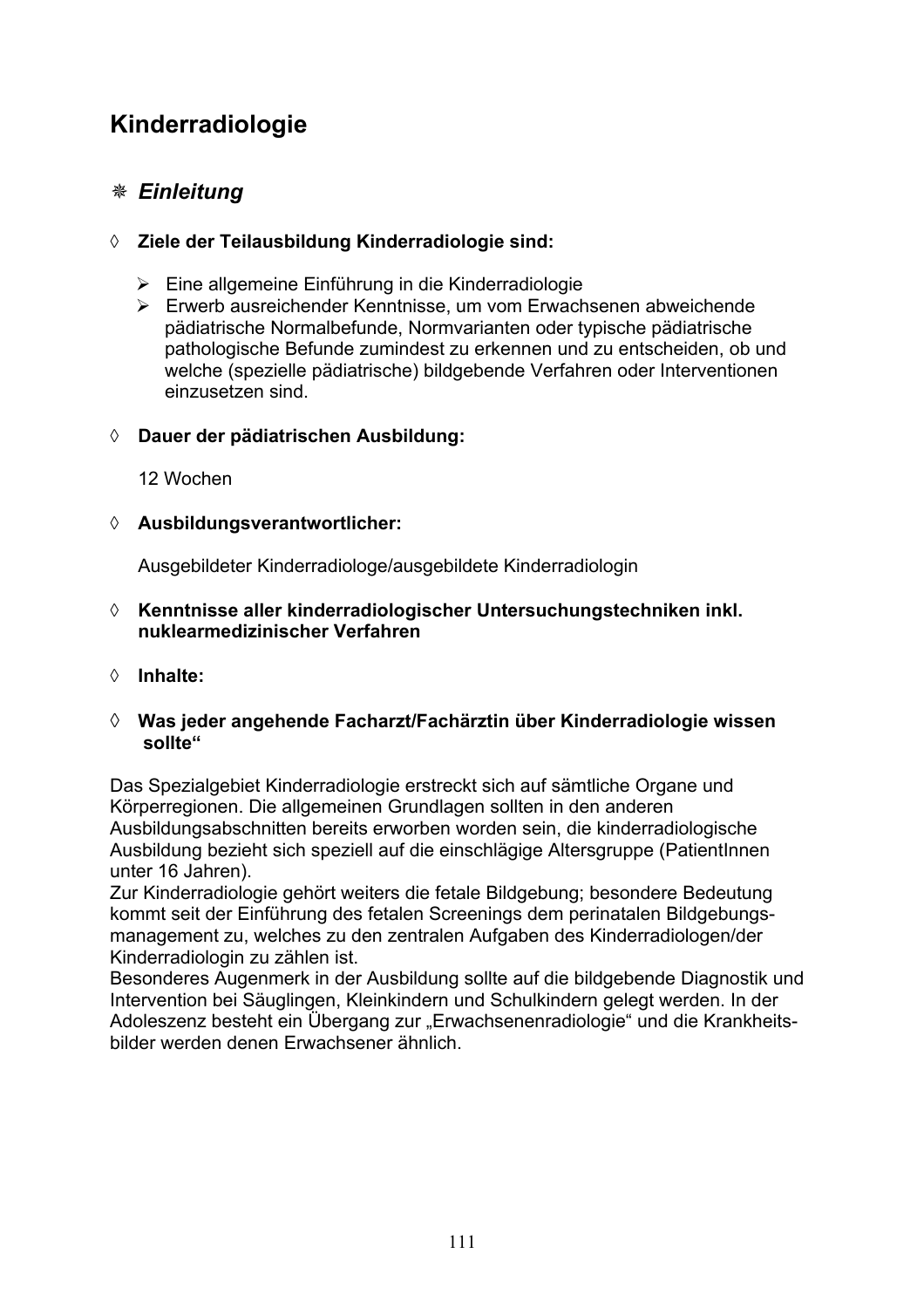# *Grundkenntnisse*

Die im Folgenden genannten Bereiche sollten in den anderen Ausbildungsabschnitten bereits unterrichtet worden sein, in diesem Abschnitt sollen die kinderspezifischen Erkrankungen und Veränderungen hervorgehoben werden.

Einige der nachstehen angeführten Pathologien sind selten, sie finden jedoch trotzdem Erwähnung, damit der Auszubildende darüber Bescheid weiß, Detailkenntnisse werden in diesem Abschnitt jedoch noch nicht vermittelt.

### ¡ **Erkrankungen des Tracheobronchialsystems, der Lunge sowie der Pleura**

- ¾ Kenntnis über die für bestimmte Altersgruppen charakteristischen entzündlichen Erkrankungen der Atemwege und Lufträume und die für die Altersgruppen charakteristischen Erreger entzündlicher Erkrankungen
- ¾ Erkennen von typischen interstitiellen und lobären Lungeninfektionen und Lungenabszessen
- ¾ Erkennen typischer kindlicher Atemwegserkrankungen wie RSV-Bronchiolitis, Kenntnis über Risikofakturen und akute spätere Komplikationen
- ¾ Erkennen spezifischer Infektionen, Kenntnis über die kindliche Tuberkulose
- ¾ Kenntnis von opportunistischen Infektionen bei immunsupprimierten Kindern
- ¾ Erkennen der Veränderungen bei zystischer Fibrose
- ¾ Erkennen von Bronchiektasien
- ¾ Erkennen von Pleuraergüssen und Empyemen
- ¾ Erkennen eines Pneumothorax
- ¾ Kenntnis der Komplikationen von Asthma bronchiale
- ¾ Erkennen von Erkrankungen der unreifen Lunge und deren Komplikationen, insbesondere Barotrauma und Bronchopulmonale Dysplasie
- ¾ Erkennen und Untersuchung von verschluckten Fremdkörpern
- ¾ Erkennen und Untersuchung von infiltrativen Lungenerkrankungen
- ¾ Erkennen angeborener bronchopulmonaler Missbildungen und deren Präsentation im Neugeborenenalter sowie deren Spätmanifestationen
- ¾ Erkennen angeborener Lobäremphyseme und deren Präsentation im Neugeborenenalter sowie deren Spätmanifestationen
- ¾ Erkennen von Rundherden und Expansionen sowie weiterführende Untersuchungen
- ¾ Erkennen von Metastasen
- ¾ Untersuchungsmethoden bei speziellen klinischen Fragestellungen wie z.B. Stridor und rezidivierende Infektionen

### *Mediastinum*

¾ Kenntnis und weiterführende Abklärung von mediastinalen Raumforderungen

### *Zwerchfell*

¾ Erkennen von Zwerchfelllähmungen sowie Zwerchfellhernien

### *Diverses*

 $\triangleright$  Kenntnis und Beurteilung von Thoraxtraumata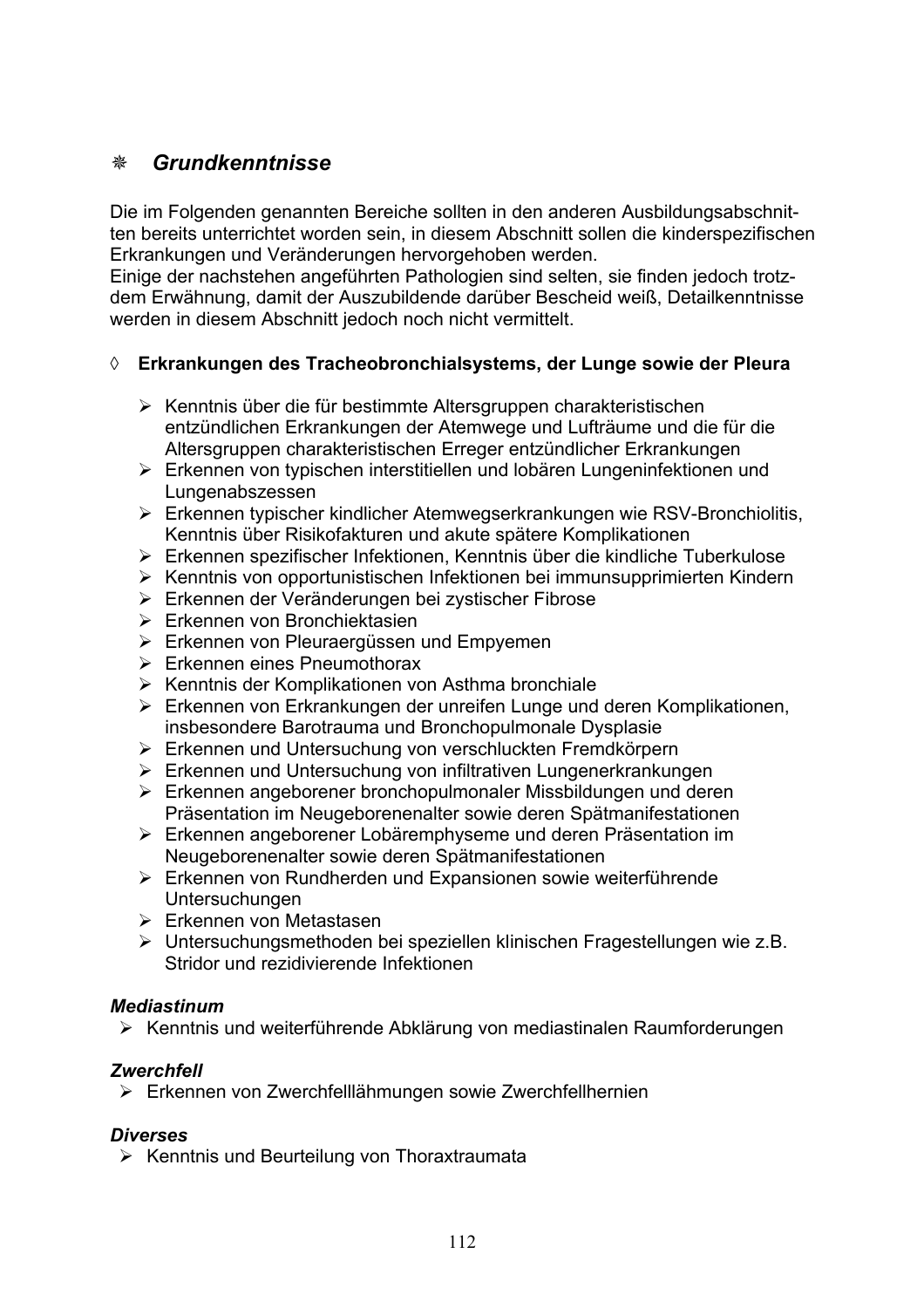## *Herzbildgebung*

- ¾ Kenntnis von angeborenen Herzfehlern
- $\triangleright$  Erkennen abnormer Herzkonturen
- $\triangleright$  Erkennen pulmonaler Perfusionsanomalien
- ¾ Verständnis der unterschiedlichen Rolle der verschiedenen Bildgebungsmodalitäten wie Ultraschall, MRT und CT bei der Untersuchung von kindlichen Herzerkrankungen

#### *Radiologie des Gastrointestinaltrakts*

- ¾ Untersuchungsmethoden und Bildgebung von angeborenen gastrointestinalen Fehlbildungen im Neugeborenenalter sowie im späteren Lebensalter. Dies beinhaltet:
	- Ösophagusatresie
	- Tracheoösophageale Fistel
	- Funktionsstörungen der Speiseröhre und gastroösophagealer Reflux
	- Malrotation und Situsabnormitäten
	- Duodenalatresie und Duodenalstenosen
	- $\bullet$  Dünn- und Dickdarmatresie
	- Morbus Hirschsprung und Neuronale Intestinale Dysplasie (NID)
	- Duplikaturen
- ¾ Untersuchung von Neugeborenen mit Wegsamkeitsstörungen, wie z.B.
	- Mekoniumileus
	- Mekoniumpfropfsyndrom
- ¾ Hypertrophische Pylorusstenose
- ¾ Chronisch entzündliche Darmerkrankungen bei Kindern
- $\triangleright$  Appendizitis
- $\triangleright$  Gastroenteritis
- $\triangleright$  Intussuseption
- ¾ Untersuchung von abdominellen Raumforderungen
- ¾ Bildgebung bei verschluckten Fremdkörpern
- ¾ Untersuchungmethoden bei folgenden klinischen Problemen:
	- Chronisch (rezidivierende) Bauchschmerzen
	- Chronische Obstipation
	- Malabsorption
	- Verdacht auf Darmpassagehindernis und Ileus
	- Erbrechen bei Neugeborenen
	- Abdominelle Traumata

### *Hepatobiläre Erkrankungen*

- ¾ Pathologie und Untersuchungsmethoden des Neugeborenenikterus
- ¾ Pathologie und Untersuchungsmethoden des Ikterus
- ¾ Choledocholithiasis bei Kindern
- ¾ Angeborene Missbildungen der Gallengänge einschließlich Choledochuszyste
- ¾ Hepatobiläre Tumore
- $\triangleright$  Trauma
- $\triangleright$  Tumore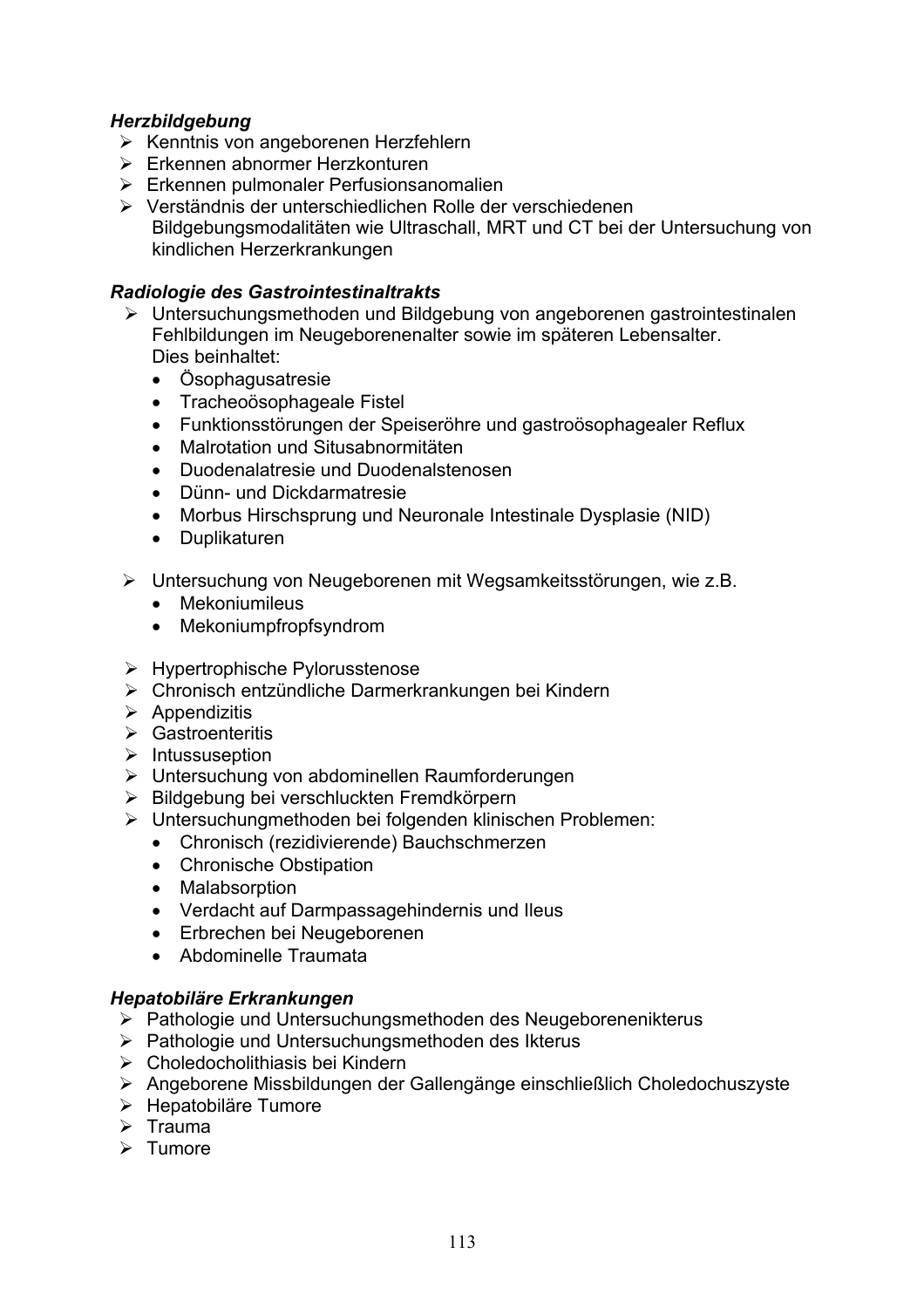# *Milz*

- $\triangleright$  Trauma
- ¾ Angeborene Milzanomalien einschließlich Asplenie, Polysplenie, etc.
- ¾ Hämatologische Erkrankungen
- ¾ Raumforderungen

# *Pankreas*

- $\triangleright$  Trauma
- ¾ Angeborene Malformationen und Erkrankungen
- $\triangleright$  Tumore

# *Endokrinologische Erkrankungen*

Kenntnis über die Untersuchung von:

- ¾ Wachstumsstörungen und Wachstumshormonmangel
- ¾ Anomalien der Schilddrüse, Schilddrüsenstoffwechselstörungen einschließlich Struma und Entzündungen
- ¾ Nebennierenerkrankungen bei Kindern inklusive Neuroblastom und neonatale Nebennierenblutung
- ¾ Nebennierenbeteiligung im Rahmen hormoneller Störungen

# *Urogenitaltrakt*

- ¾ Kenntnis des normalen Erscheinungsbildes des kindlichen Urogenitaltraktes.
- ¾ Kenntnisse über den sinnvollen Einsatz bildgebender Verfahren bei Erkrankungen des Urogenitaltrakts
- ¾ Kenntnis der sich mit dem Wachstum ändernden Anatomie der Urethra bei Knaben und Mädchen
- ¾ Kenntnis der klinischen Diagnostik, der Pathologie und der Bildgebung bei entzündlichen Erkrankungen des Harntraktes
- ¾ Durchführung von Ultraschalluntersuchungen des Harntraktes bei Kindern einschließlich des Einsatzes der Dopplerverfahren
- ¾ Indikationen und Durchführung sowie Befundung einer MCU
- ¾ Kenntnisse über klinische Relevanz und Gradeinteilung des vesikoureteralen Refluxes in Abhängigkeit von Alter und Geschlecht
- ¾ Pyonephrose und Abszesse der Nieren, ihre Untersuchung und interventionelle **Behandlung**
- ¾ Erkennen angeborener Normvarianten und Fehlbildungen der ableitenden Harnwege mittels Ultraschall und deren weiterführende bildgebende Abklärung.
- ¾ Kenntnisse über die bildgebende Untersuchung von Hydronephrose und Hydroureter mittels Ultraschall und weiterführender Untersuchungsmethoden wie Belastungsrenographien, insbesondere mittels nuklearmedizinischer Verfahren sowie weiterer moderner bildgebender Verfahren wie Magnetresonanztomographie
- ¾ Kenntnisse über klinische Relevanz und bildgebende Abklärung obstruktiver Erkrankungen des Harntraktes (Ureterabgangsstenose, ureterovesikale Obstruktion, infravesikale Obstruktion insbesondere posteriore urethrale Klappen)
- ¾ Kenntnis der Mitbeteiligung der ableitenden Harnwege und deren Komplikationen bei spinalen Dysraphien und anderen Neuropathien – insbesondere Kenntnisse über bildgebende Diagnostik bei neurogener Blasenstörung und non-neurogenen funktionellen Störungen des unteren **Harntraktes**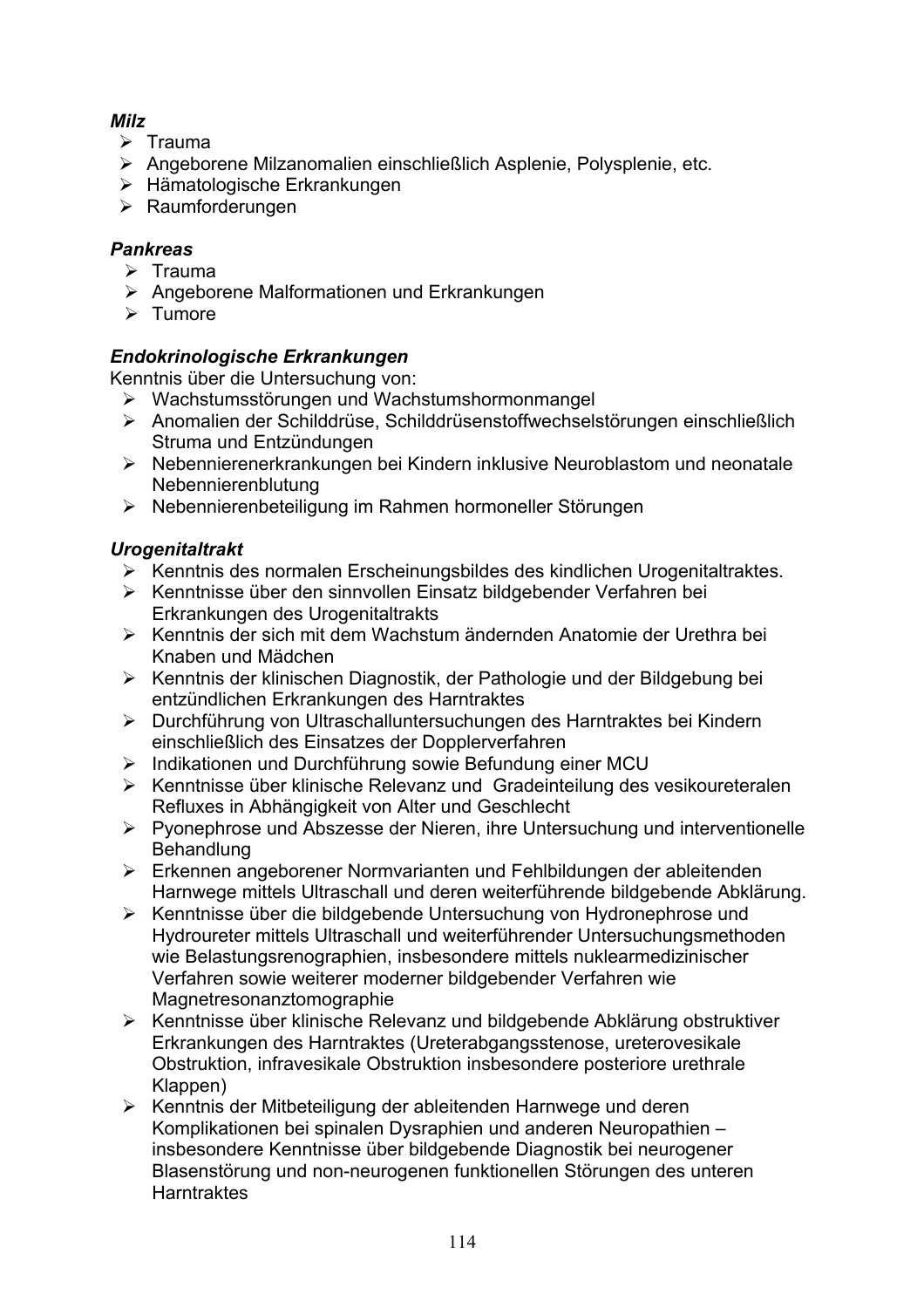- Erkennen von Harnblasendivertikeln
- $\triangleright$  Erkennen von Harnblasenextrophien
- Indikationen für urodynamische Untersuchungen
- Kenntnis polyzystischer Nierenerkrankungen in allen Formen
- Erkennen von Steinen in den ableitenden Harnwegen und deren Untersuchungsmethoden
- Kenntnis der diagnostischen Abklärung bei Hämaturie
- Kenntnis renaler Mitbeteiligung bei systemischen Erkrankungen
- Kenntnis der Bildgebung bei nephrotischem Syndrom und Glomerulonephritis
- Erkennen von Wilms-Tumoren und deren weitere Evaluierung
- Erkennen von Becken- und Blasentumoren und deren weitere Evaluierung

#### *Gynäkologie*

- Kenntnisse über die altersabhängige Morphologie der Ovarien, des Uterus und der Vagina
- Erkennen von Ovarialzysten in unterschiedlichen Lebensaltern sowie Erkennen von Hydro(Metro)kolpos
- Kenntnis der Untersuchungstechniken bei Intersex, vom Neugeborenenalter bis zum Jugendlichenalter
- Erkennen von Ovarialtorsionen und Ovarialtumoren bei Kindern und Jugendlichen
- Kenntnis der Untersuchungstechniken des unteren Harntrakts bei Anomalien des urogenitalen Sinus und weiblicher genitaler Anomalien
- Kenntnis der postnatalen Bildgebung fetaler Uropathien
- Kenntnis über Prune-Belly-Syndrom
- Kenntnis über Harntraktprobleme in Assoziation mit Analatresie
- Kenntnisse über Erkrankungen und Fehlbildungen des Urachus
- Erkennen von Ovarialtorsionen und Ovarialtumoren bei Kindern und Jugendlichen
- Kenntnis über Zeichen vorzeitiger und verzögerter Pubertät und entsprechende **Bildgebung**
- Kenntnis über Uterus-, Vaginal- und Beckentumoren sowie deren bildgebende Diagnostik

#### *Mammaerkrankungen*

 Kenntnis der pathologischen Veränderungen bei Mammazysten, Abszessen und Mammatumoren mittels Ultraschall und MR bei Kindern

#### *Hoden*

- Kenntnis der Untersuchungsmethoden bei Maldescensus
- $\triangleright$  Erkennen von Epididymitis und Orchitis
- Erkennen von Hodentorsionen
- Erkennen von Hodentumoren und deren weitere Abklärung

#### *Muskuloskelettales System*

- Kenntnisse über Morbus Perthes und die einschlägige Bildgebung
- Kenntnisse über andere Formen aseptischer Nekrosen des Skeletts und über Osteochondritis dissecans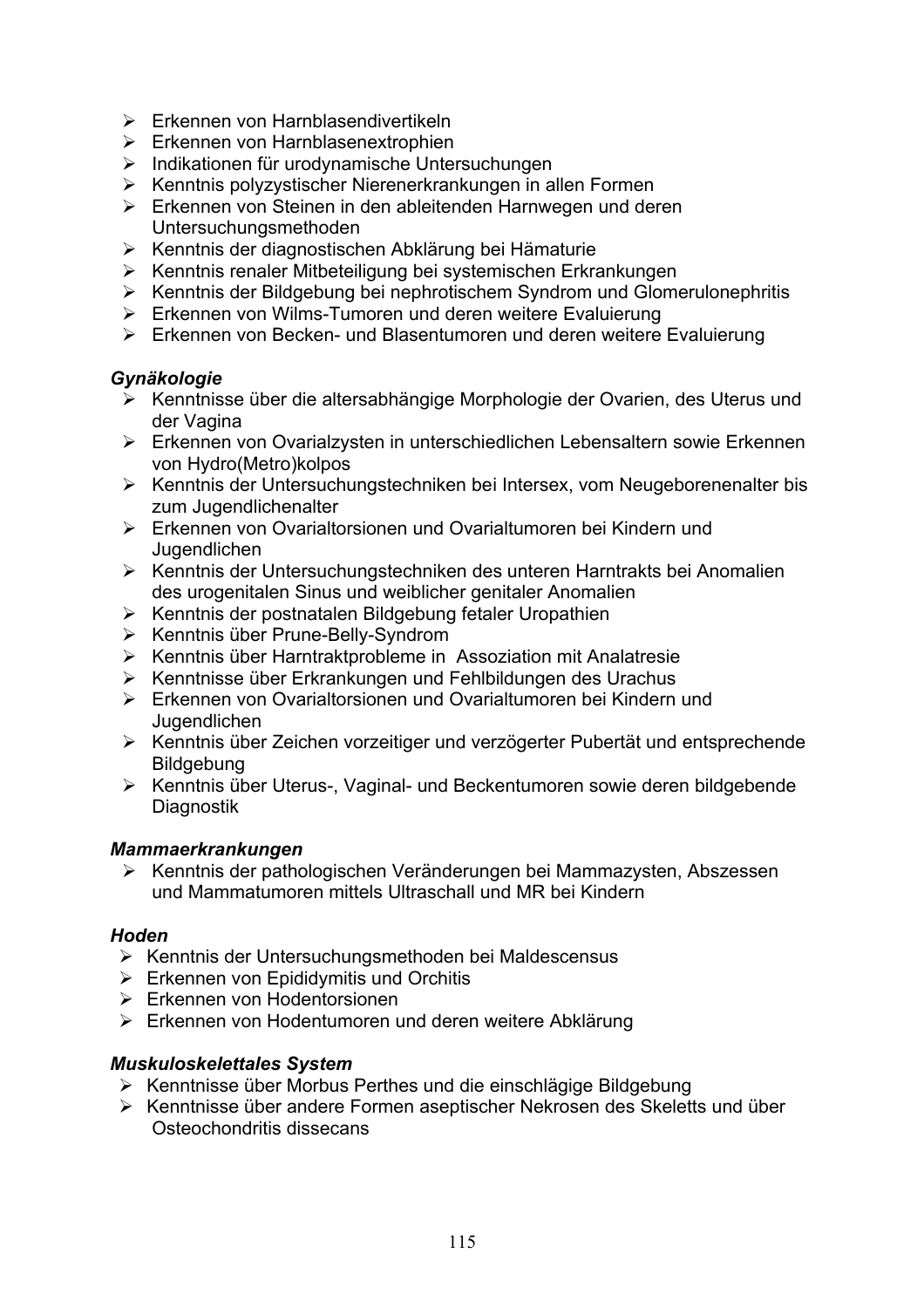# *Infektionen*

- ¾ Kenntnis der Säuglingsosteomyelitis inklusive septischer Arthritis, der Osteomyelitis des Kindesalters und der adoleszenten Phase – Kenntnis der entsprechenden Befunde und Kenntnis über die bildgebende Diagnostik und Intervention
- $\triangleright$  Kenntnis des Erscheinungsbildes spinaler Infektionen
- ¾ Kenntnis von Weichteilinfektionen
- ¾ Kenntnisse von Sonderformen der hämatogenen Osteomyelitis (subakute und primär chronische Formen der Osteomyelitis sowie multifokale symmetrische, chronisch rekurrierende Osteomyelitis unbekannter Ätiologie - SAPHO-Syndrom)
- ¾ Erkennen von Komplikationen bei Fremdkörperpenetration
- ¾ Grundlagenkenntnisse über Tropenkrankheiten
- ¾ Kenntnis von juveniler (Spondylo-)Discitis

#### *Angeborene Erkrankungen*

- ¾ Erkennen der angeborenen Hüftdysplasie mittels Ultraschall und Übersichtsradiografie
- ¾ Kenntnis der Bildgebung von Skelettdysplasien
- ¾ Erkennen anderer isolierter angeborener Missbildungen wie Sprengler-Schulter, Kirner-Deformität, etc.
- ¾ Kenntnis der Untersuchung von angeborenen und erworbenen Skoliosen
- ¾ Kenntnis der Untersuchung von Muskeldystrophien

#### *Rheumatologie*

- ¾ Kenntnis über die Klassifikation der juvenilen, rheumatoiden Arthritis
- ¾ Wissen über rationellen Einsatz bildgebender Verfahren bei juveniler, rheumatoider Arthritis
- ¾ Erkennen der Komplikationen mittels Bildgebung
- ¾ Erkennen von Bedingungen, die im Gegensatz zur klinischen Präsentation bei juveniler Arthritis stehen

### *Neurologische Erkrankungen*

- ¾ Indikation von Untersuchungstechniken
- ¾ Erkennen von Normalbefunden mittels Übersichtsradiografie, Ultraschall, CT und MR
- ¾ Verständnis für die Entwicklung der normalen Myelinisierung
- ¾ Erkennen von Schädel- und Gesichtsschädelverletzungen
- ¾ Intrakraniale Verletzungen einschließlich Kindesmissbrauch und deren Komplikationen
- ¾ Hirntumoren, Spinaltumoren, Orbitaltumoren
- ¾ Untersuchung von intraokularen Fremdkörpern
- ¾ Infektionen des Gehirnes, der Hirnhäute, der Orbita, der Nasennebenhöhlen und deren Komplikationen
- ¾ Erkrankungen des unreifen Gehirnes mittels Ultraschall und MR
- ¾ Angeborene Missbildungen von Gehirn und Wirbelsäule
- ¾ Wirbelsäulenverletzungen
- ¾ Entwicklungsstörungen, Migrationsstörungen
- $\triangleright$  Hydrocephalus
- ¾ Gefäßmissbildungen einschließlich erworbener und angeborener Malformationen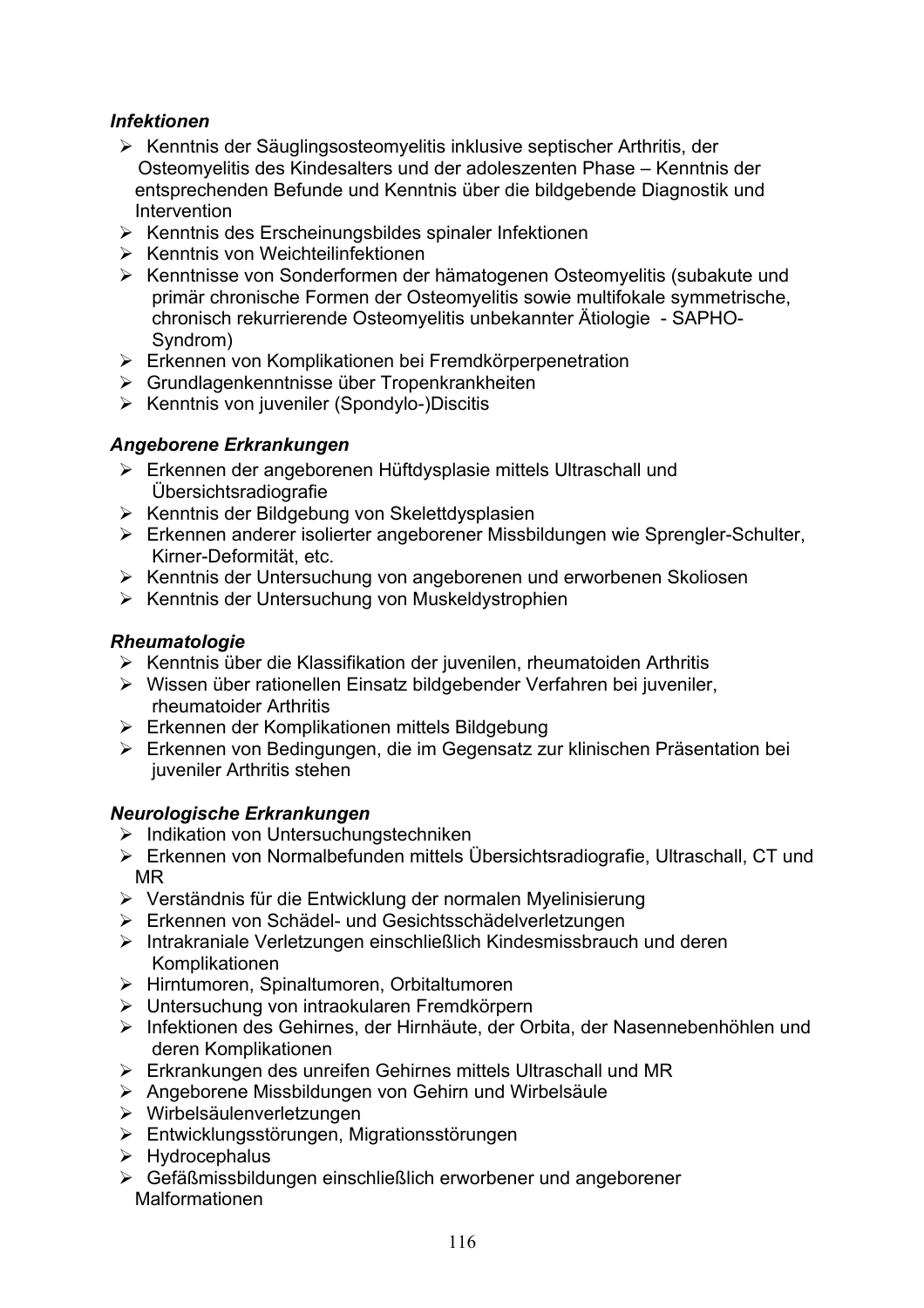- ¾ Wirbelsäulenmissbildungen, deren Bildgebung und klinische Präsentation wie z.B. Klumpfuß und Dermalsinus
- ¾ Kraniofaciale Missbildungen einschließlich Kraniostenose
- ¾ Angeborene Erkrankungen des Ohrs
- $\triangleright$  Angeborene und erworbene Taubheit
- ¾ Zahnradiologie

#### *Diverses*

Die folgenden Erkrankungen beziehen sich oft auf mehrere Organe und sind hier extra erwähnt, sodass dem Auszubildenden deren wechselndes klinisches Erscheinungsbild bewusst wird.

- ¾ Nicht unfallbedingte Verletzungen, Verdacht auf Kindesmisshandlung (nonaccidental injury – NAI, Battered Child, Schütteltrauma)
- ¾ AIDS bei Kindern
- ¾ Lymphome bei Kindern
- ¾ Gefäßmissbildungen einschließlich Lymphödeme
- ¾ Kollagenosen einschließlich Myofibromatose
- ¾ Endokrinologische Erkrankungen
- ¾ Untersuchung bei Kleinwuchs und Wachstumsstörungen
- ¾ Phakomatosen (tuberöse Sklerose, Neurofibromatose, etc.)
- ¾ Langerhanszell-Histiozytose

# **Technische, kommunikative und Entscheidungsfindungsfähigkeiten**

#### ¡ **In Ergänzung zum erworbenen Wissen über Erkrankungen bei Kindern sollte sich der Auszubildende auch Wissen und Erfahrung über folgende Themen aneignen:**

- ¾ Grundlegende Bedeutung der Bildgebung unter Berücksichtigung des kindlichen Erkrankungsbildes
- ¾ Stärken und Schwächen der unterschiedlichen Bildgebungsmodalitäten bei typisch kindlichen Pathologien
- ¾ Spezielle Anforderungen bei Kindern betreffend die Geräteausstattung, Notwendigkeit von Sedierung und Anästhesie, Physiologie von Säuglingen und das psychologische Management bei Kindern
- ¾ Anpassung der Bildgebungsmodalitäten bei Kindern in Bezug auf Strahlenminimierung, allgemeine Untersuchungsoptimierung speziell bei CT und Durchleuchtung, sowie Indikationen für den Einsatz von Kontrastmitteln (Röntgenverfahren, Ultraschallverfahren und Magnetresonanztomographieverfahren)
- ¾ Richtlinien für Untersuchungen bei den häufigsten klinischen Fragestellungen
- ¾ Richtiger Ablauf der Bildgebung in Bezug auf die klinische Fragestellung
- ¾ Strahlenschutz, Geräteausstattung, Rechtsvorschriften, Aufklärung und Einverständnis in Bezug auf Kinder
- ¾ Verständnis der Risiko-Nutzen-Analyse (ALARA-Prinzip)
- $\triangleright$  Kommunikation mit Kindern und deren Eltern als auch mit den medizinischen **Kollegen**
- ¾ Verständnis der unerlässlichen Bedeutung interdisziplinärer klinischradiologischer Besprechungen, formell und informell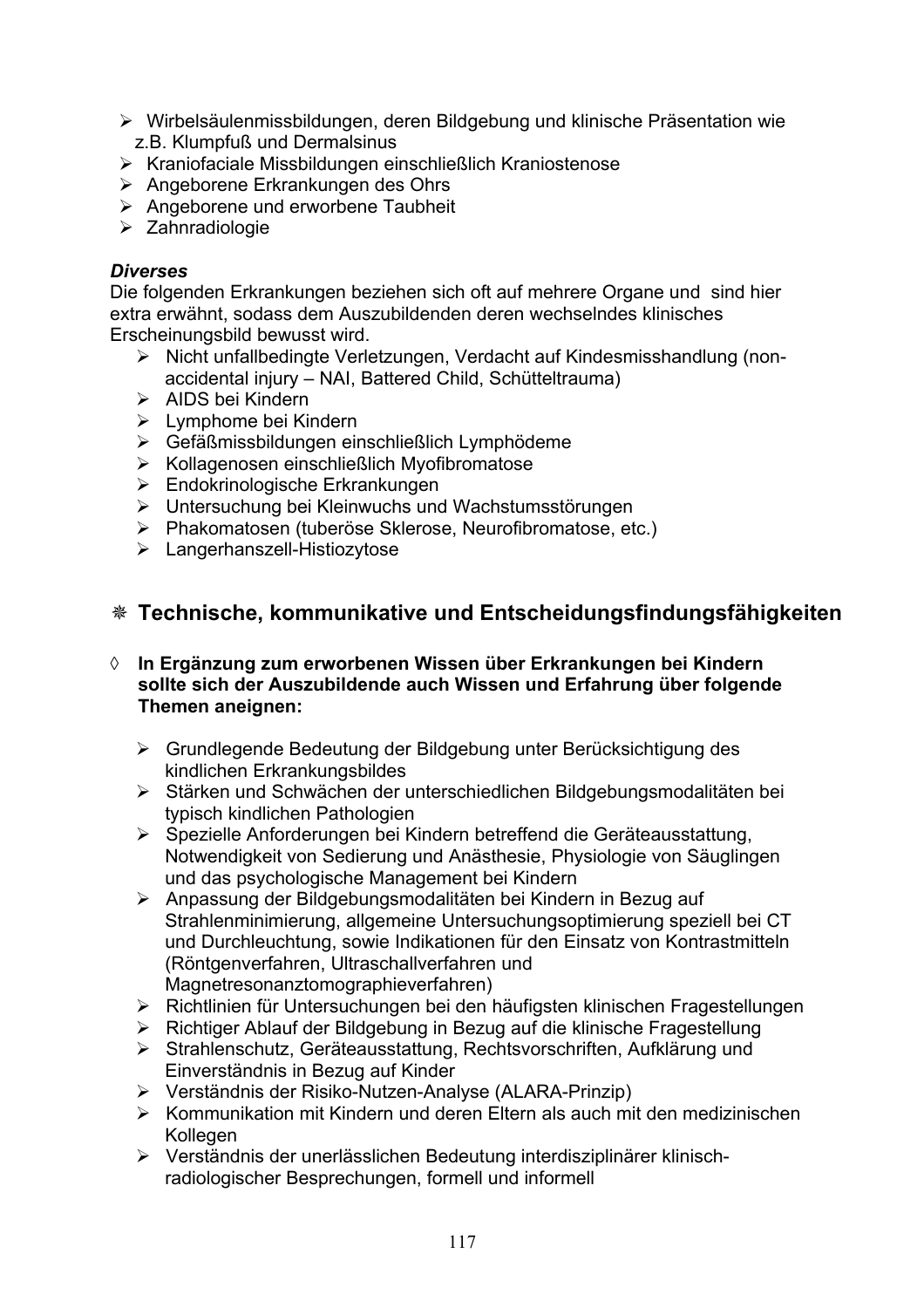¡ **Die Betonung in diesem gesamten Kapitel liegt in der Auswirkung des Unterschiedes zwischen Kindern und Erwachsenen** 

# *Übersichtsradiografie:*

Supervidierte Befundung von pädiatrischen Übersichtsbildern, speziell in Bezug auf Unfall- und Notfallsradiologie (A. & E.), Thorax, Abdomen und Muskuloskelettalsystem

### *Durchleuchtung*:

- ¾ Indikation, Durchführung und Befundung von Passageuntersuchungen des
	- o Gastrointestinaltraktes bei Neugeborenen
- ¾ Adaptierte Kontrastmittelunterbrechungen des Magen-Darmtraktes bei
	- o Kindern zur Diagnose und Abklärung gastrointestinaler Erkrankungen sowie speziell bei gastroösophagealem Reflux, Aspiration und (chronischer) Obstipation bei neurologisch unauffälligen und neurologisch beeinträchtigten Kindern
- ¾ Kenntnis über Defäkographie im Kindesalter (Indikationen!)
- ¾ Durchführung einer MCU
- ¾ Diagnose und kinderadiologisch-interventionelle Behandlung einer o Intussuseption
- ¾ Videoschluckakt

#### *Dünndarmuntersuchungen mittels Ultraschall, Magnetresonanztomographie (und Computertomographie)*

#### *Urographie:*

Verständnis und Indikation für IV und MR-Urographie und die Durchführung von beiden Techniken bei Kindern

### *Ultraschall:*

Dieser Punkt beinhaltet Dopplersonographietechniken (Duplex-, Farb- und Powerdoppler) aller Altersgruppen inklusive Frühgeborene einschließlich des Gefahrenpotentials. Der Auszubildende sollte Ultraschalluntersuchungen unter Supervision selbst durchführen. Die Erfahrung sollte folgende Untersuchungsregionen beinhalten:

- $\triangleright$  Abdomen
- $\triangleright$  Urogenitaltrakt
- $\triangleright$  Leber und Milz
- ¾ Gynäkologie
- ¾ Neugeborenenschädel
- $\triangleright$  Hals
- $\triangleright$  Thorax
- $\triangleright$  Auge
- $\triangleright$  Muskuloskelettales System
- ¾ Dopplerultraschall: Hals und Abdomen

### *CT:*

Der Auszubildende sollte Kenntnisse über die Technik und Indikationen von CT-Untersuchungen bei Kindern erlangen, insbesondere die spezifischen Lowdose-Protokolle, insbesondere weiters spezifische Kontrastmittelanwendungen und CTA.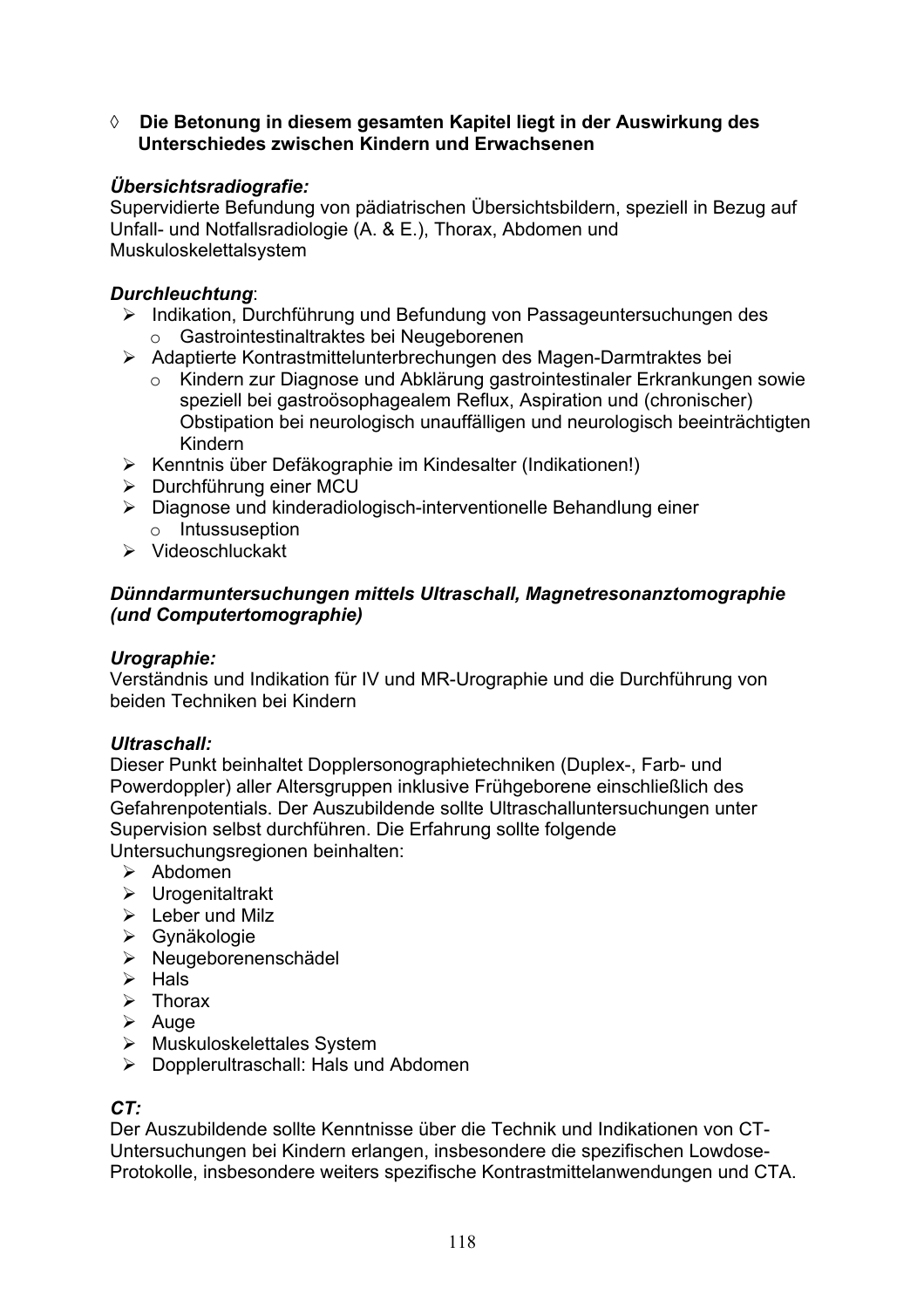Ebenso sollten Kenntnisse in der Befundung von CT- Untersuchungen von Kopf, Hals, Thorax, Abdomen, Becken, Muskuloskelettalsystem erworben werden.

#### *MR:*

Kenntnisse betreffend MR beinhalten Neuroradiologie, Wirbelsäule, Abdomen inkl. Urogenitaltrakt, muskuloskelettales System, Gefäßsystem und spezielle Anwendungen in der Onkologie.

#### *Angiographie und interventionelle Radiologie:*

Kenntnisse und Fertigkeiten auf diesem Gebiet liegen außerhalb der Grundkenntnisse, sollten aber anlassbedingt in die Ausbildung eingeschlossen werden.

#### *Fetal Imaging:*

Kenntnisse auf diesem Gebiet sind in der Ausbildung nicht enthalten, aber wenn sich die Möglichkeit für fetale MR und Ultraschall bietet, sollte der Auszubildende mit den Möglichkeiten und den Indikationen vertraut gemacht werden. Außerdem sollte auf die Multidisziplinarität dieser Thematik hingewiesen werden.

#### ¡ **Kenntnisse über PET und PET-CT sowie Indikationen im Kindesalter**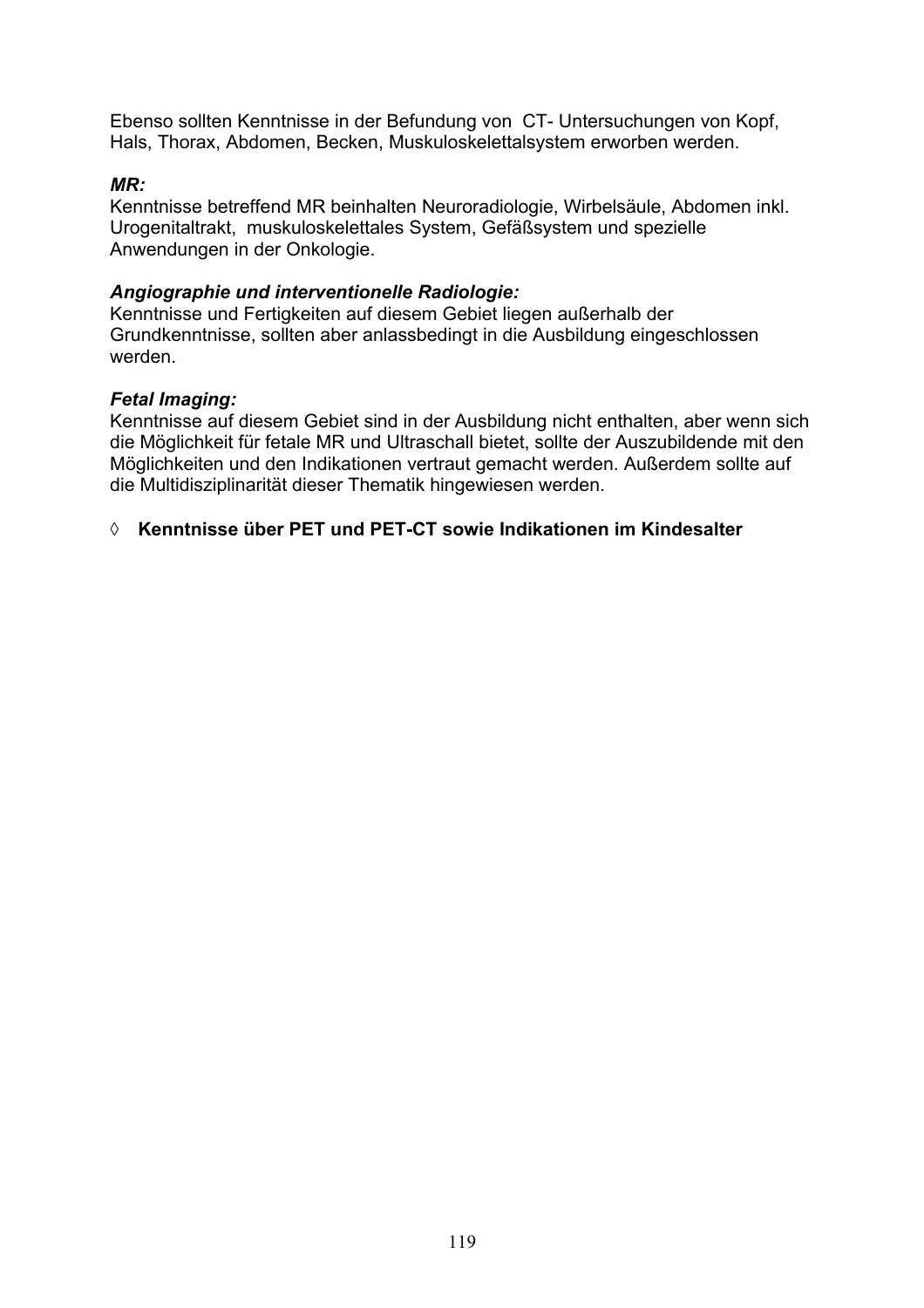# **Urogenitale Radiologie**

# **Einleitung:**

Ziel dieses Lehrzielkatalogs ist die umfassende Vorbereitung der Ausbildungsärzte in urogenitaler Radiologie für die Facharztprüfung des Faches Diagnostische Radiologie. Es werden nachfolgende Anforderungen gestellt:

- $\Diamond$  Vertiefte Kenntnis der relevanten embryologischen, anatomischen, physiologischen und klinischen Aspekte im Bereich der Uro-, Nephro- und Gynäko-Radiologie.
- ¡ Klares Verständnis der Rolle der Radiologie im Management dieser **Subspezilitäten**
- ¡ Vollständiges Wissen über Indikationen, Kontraindikationen, Komplikationen und Limitationen der einzelnen Untersuchungstechniken
- $\Diamond$  Detailierte Kenntnis und Expertise betreffend Untersuchungsprotokolle in der Bildgebung von urologischen, nephrologischen und gynäkologischen Fragestellungen

# **Voraussetzung und Anforderungen:**

- $\Diamond$  Die Ausbildung sollte in einer radiologischen Abteilung erfolgen, welche u.a. auch die radiologische Versorgung der klinischen Abteilungen Urologie, Nephrologie und Gynäkologie gewährleistet. Eine enge Kooperation mit der Pathologie ist erwünschenswert.
- $\Diamond$  Die radiologische Abteilung sollte Zugang zu allen fortschrittlichen Bildgebungsmodalitäten haben (konventionelle Radiologie, US inklusive Doppler, CT, MRT und interventionelle Radiologie). Die Ausstattung sollte in ausreichender Anzahl und Qualität zur Verfügung stehen.
- $\Diamond$  Zugang zu einer entsprechenden Fachbibliothek, die einerseits eine adäquate Auswahl der wichtigsten Standardwerke der urogenitalen Radiologie beinhaltet, andererseits auch Fachjournale der entsprechenden Subspezialitäten zur Verfügung stellt.
- ¡ Ausbildungsunterlagen sollten den Ausbildungsärzten zur Verfügung gestellt werden und einem regelmäßigen update unterzogen werden. Vom Ausbildungsarzt/ärztin wir die Ausarbeitung bzw. Erstellung einer Fallsammlung erwartet.

# **Allgemeines:**

- ¡ Während der urogenitalen Ausbildung sollte der/die Ausbildungsarzt/ärztin die überwiegende Zeit diesem Interessensgebiet widmen und vertiefte Kenntnisse der radiologischen Techniken und Bildgebungs-Charakteristika erwerben. Zusätzlich wird vom/von der Ausbildungsarzt/-ärztin erwartet, sich Kenntnisse des klinischen Erscheinungsbildes und der Pathohistologie der jeweiligen Erkrankungen anzueigenen. Auch sollte der/die Ausbildungsarzt/ärztin Kenntnisse über andere Untersuchungsmöglichkeiten bzw. Tests erlangen, die für die Interpretation der Bildgebung von Bedeutung sein können.
- $\Diamond$  Angiographische Untersuchungen benötigen zusätzliche spezielle Fertigkeiten und sind daher für die Absolvierung der urogenitalen Ausbildung keine grundsätzliche Voraussetzung. Es wird aber vom/von der Ausbildungsarzt/ärztin sehr wohl die Erlernung von Bildgebungs-gestützten Biopsien von Nieren, Nebennieren, Lymphknoten und der Prostata, letztere in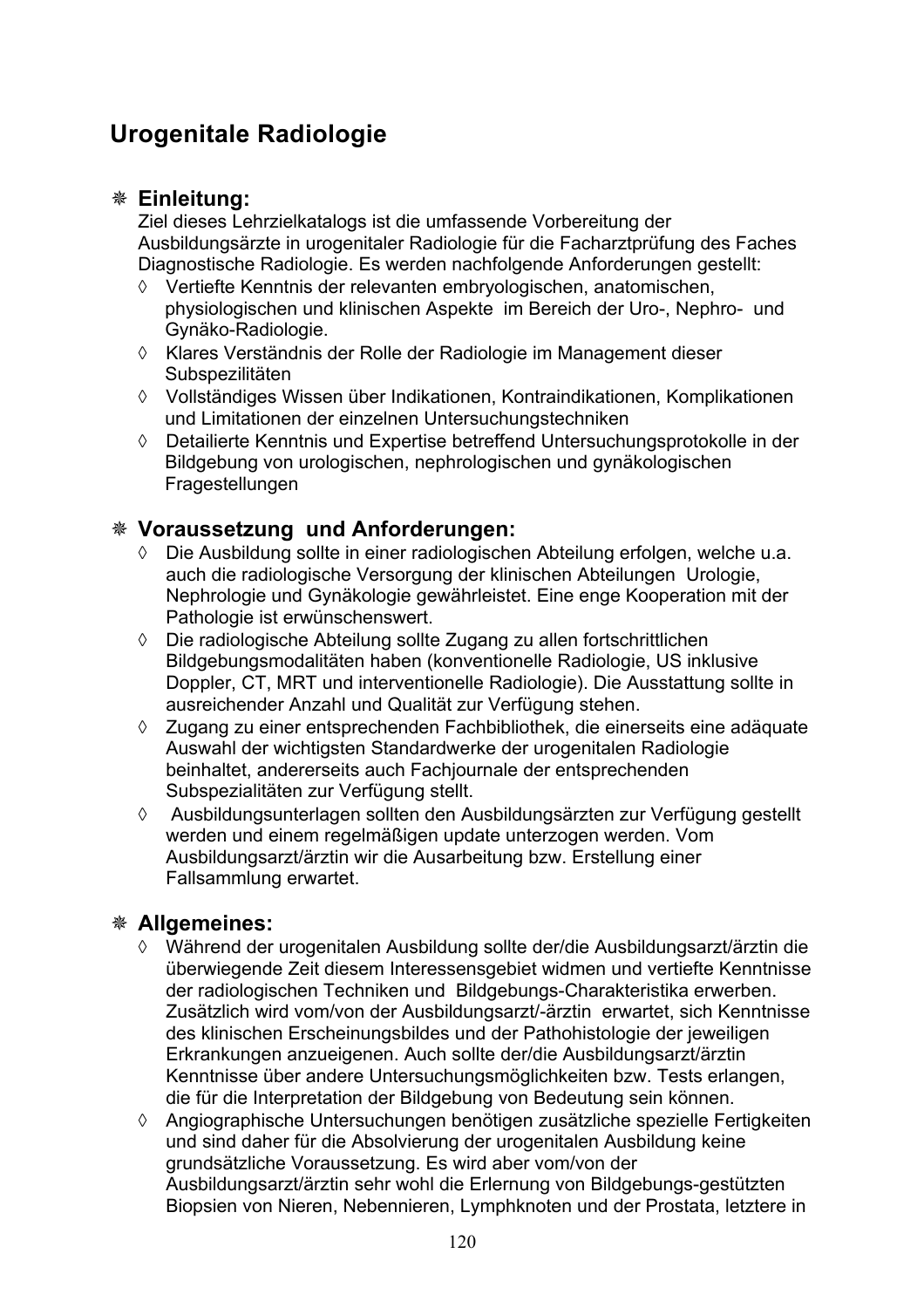bestimmten Zentren und in Zusammenarbeit mit klinischen Kollegen. Weiters sollte auch die Drainage von Läsionen in Organen des Urogenitaltrakts bzw. Retroperitoneums (z. B. Abszessdrainage, Nephrostomie) erlernt werden.

- $\lozenge$  Die Teilnahme an klinischen Besprechungen wird erwartet
- ¡ Der/die Ausbildungsarzt/ärztin sollte vertraut sein mit der aktuellen Literatur der urogenitalen Bildgebung durch Studium der wichtigsten Lehrbücher sowie von Originalarbeiten in Fachzeitschriften. Ausbildungsärzte sollten angeleitet werden, an wissenschaftlichen Projekten teilzunehmen und Kenntnisse über Design, Ausführung und Analyse von wissenschaftlichen Projekten erlangen. Sie sollten ermutigt werden wissenschaftliche Arbeiten auf internationalen Kongressen zu präsentieren.

### **Theoretisches Wissen:**

Am Ende der Ausbildung sind von den Facharztkonzipienten nachfolgend aufgelistete Kenntnisse zu erwarten:

#### ¡ **Bildgebung Niere, Harntrakt & männlicher Genitaltrakt und Nebennieren**

#### *Normale Anatomie und anatomische Normavarianten*

- ¾ **Retroperitoneum** einschließlich Retrroperitonealräume und Krankheitsausbreitung
- ¾ **Nebennieren** einschließlich Lage und Anatomie
- ¾ **Nieren** einschließlich Lage, normale Anatomie und Normvarianten, fetale Lappung, Bertinische Säulen, Sinuslipomatose, Nierenmalformationen
- ¾ **Obere ableitende Harnwege** (Nierenbeckenkelchsystem, Ureter, Duplikationen, Ektopie, Fusionen),
- ¾ **Unterer Harntrakt** (Blase, Urethra) einschließlich Anatomie der Blasenwand und der Physiologie der Miktion, Segmente der Urethra und Lokalisation der urethralen Drüsen
- ¾ **Prostata** einschließlich zonale Anatomie im US und der MRT
- ¾ **Scrotum** einschließlich US und MR-Anatomie des scrotalen Inhalts (testikulär und extratestikulär) sowie Doppler Anatomie der testikulären und extratestikulären Blutversorgung

#### ¡ **Embryologie der Harn- und Geschlechtsorgane**

#### *Physiologie der Nieren – Kontrastmittelausscheidung*

- ¾ Physiologie der renalen KM-Ausscheidung (iodinierte und Gd-basierte Kontrastmittel)
- ¾ Kontrastmittel-Enhancementkurven innerhalb der verschiedenen Nierenkompartimente
	- Mechanismus der glomerulären Filtration des Kontrastmittels
	- x Einfluss der Nieren auf die Kontrastmittelkonzentration im Harn
	- Abhängigkeit der Kontrastmittelkonzentration im Harn von der osmotischen Wirksamkeit von Kontrastmitteln
- ¾ Konzentrationen und Dosierungen von Kontrastmitteln
- ¾ Kontrastmitteltoxizität einschließlich Definition, Risikofaktoren, Vermeidung der KM-Nephrotoxizität, Vorsichtsmaßnehmen bei Diabetikern unter Metformin.
- $\triangleright$  FSUR KM- Guidelines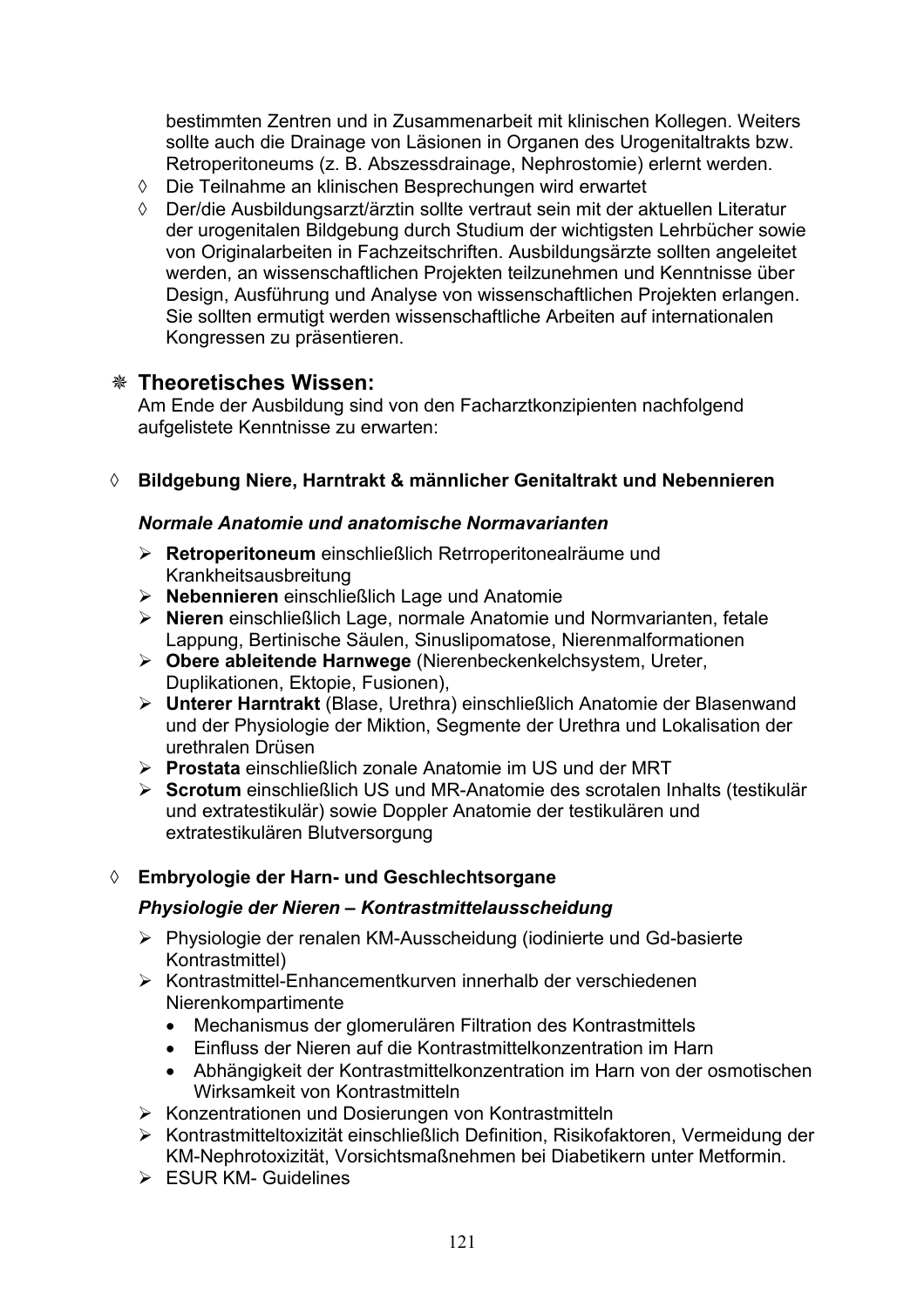### *Nebennieren*

- ¾ Physiologie der Nebennierenrinde
- ¾ Physiologie des Nebennierenmarks

# **Untersuchungsmethoden**

#### ¡ **Sonographie der Nieren und des Harntraktes**

#### *Niere*

- ¾ Sonographische Untersuchungstechniken der Niere verstehen und selbständig durchführen: B-Bild Sonographie, Farbdoppler- und Duplexsonographie, Power-Doppler
- ¾ Kriterien für die Auswahl eines für die Sonographie der Nieren geeigneten **Schallkopfes**
- ¾ Optimierung der Einstellungsparameter
- ¾ Qualitätskriterien der Nierensonographie
- ¾ Beschreibe die standardisierte sonographische Darstellung und Vermessung der Nieren sowie die Bilddokumentation bei normalem und pathologischem **Befund**
- ¾ Sonomorphologie der Nieren sowie des Nierenbeckenkelchsystems
- ¾ Häufigsten Schallartefakte in der Sonographie der Harnwege
- ¾ Farb-Doppler- Duplexsonographie der Nieren
- ¾ Definiere den Widerstandsindex und erkläre dessen diagnostische Bedeutung
- ¾ Wert der Farbdoppler-Powerdopplersonographie für die Parenchymdiagnostik der Nieren

#### *Blase*

- ¾ Sonographische Untersuchungstechnik der Blase verstehen und selbständig durchführen
- ¾ Auswahl eines für die systematische Sonographie der Harnblase geeigneten **Schallkopfes**
- ¾ Sonographische Untersuchungstechnik der Harnblase
- ¾ Sonomorphologie der normale Blase (Wanddicke bei guter Füllung, innere Begrenzung der Wand, Echogenität des Blaseninhaltes)
- ¾ Wertigkeit der Sonographie für die Diagnostik der prävesikalen Ureteren
- ¾ Jet-Phänomen und dessen diagnostische Bedeutung

### ¡ **Konventionelle Kontrastmitteluntersuchungen**

### *Ausscheidungsurographie*

- $\triangleright$  Indikationen
- ¾ Prinzip der Ausscheidungsurographie sowie den Untersuchungsablauf einschließlich Abdomenübersichtsaufnahme
- ¾ Qualitätskriterien eines Urogramms
- ¾ Kontrastmitteldosis die für die Durchführung der IV-Urographie empfohlen wird (Jodgehalt des Kontrastmittels: mg/ml; Kontrastmitteldosis: ml/kg Körpergewicht)
- ¾ Indikationen für spezielle Techniken wie Aufnahme in Bauchlage, Aufnahme in schrägen Durchmessern, Aufnahmen im Stehen, Aufnahmen nach Miktion, Spätaufnahmen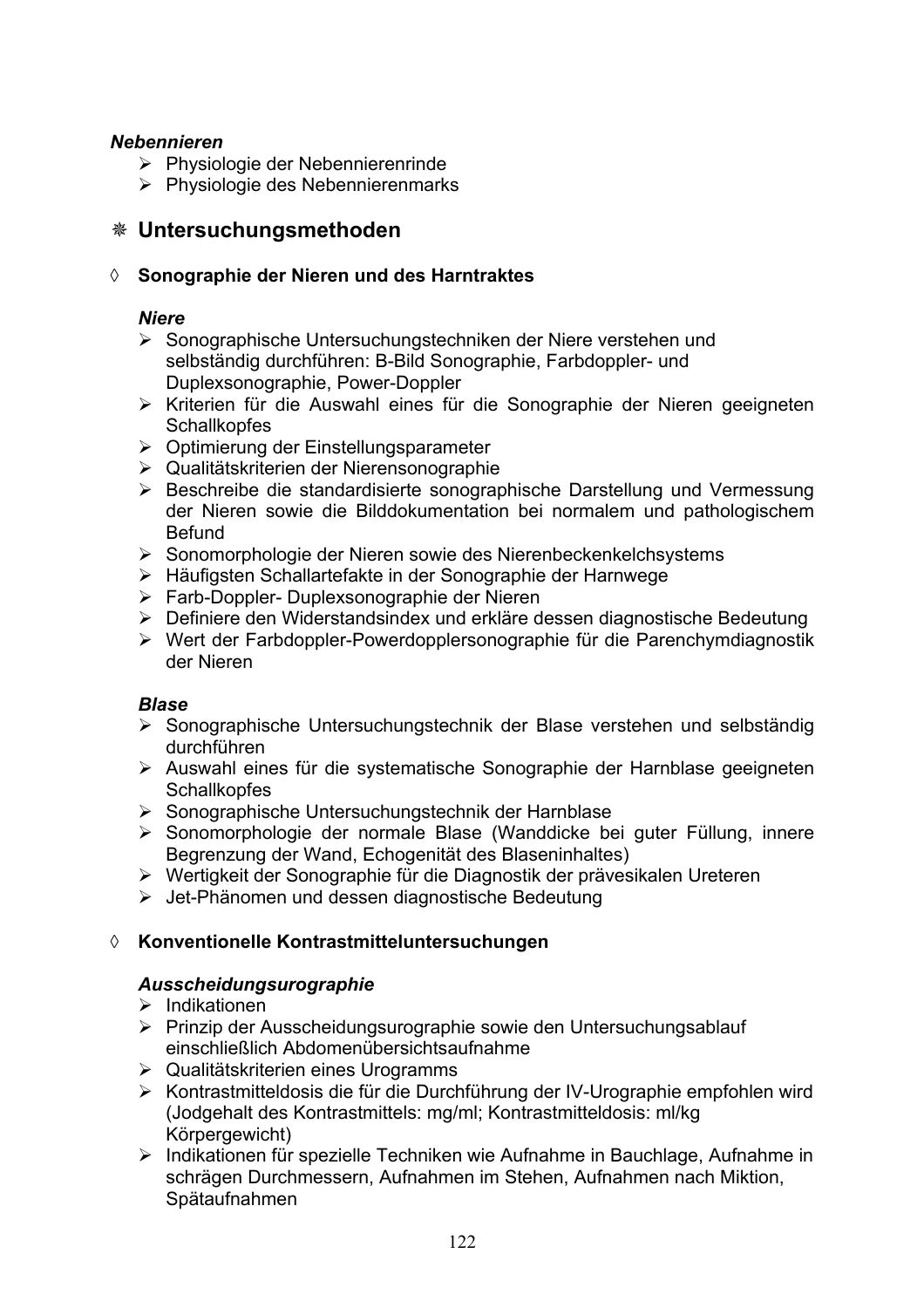¾ Erkläre die Ureterkompression und nenne Indikationen und Kontraindikationen sowie alternative Techniken zur Verbesserung der Darstellung des Nierenbeckenkelchsystems und der Harnleiter

# ¡ **Zystographie – Urethrographie**

### *Retrograde Zystographie (statische Zystographie)*

- $\triangleright$  Definition
- $\triangleright$  Indikationen
- ¾ Untersuchungstechnik, Projektionen der zur Dokumentation geforderten Aufnahmen
- ¾ Bedeutung der adäquaten Blasenfüllung für die diagnostische Aussage der Untersuchung unter besonderer Berücksichtigung der Diagnostik des **Blasentraumas**

#### *Dynamische retrograde Urethrographie beim Mann*

- $\triangleright$  Definition
- $\blacktriangleright$  Indikationen
- ¾ Untersuchungstechnik
- ¾ Art der Kontrastfüllung der Harnröhre
- ¾ Menge und Jodgehalt des verwendeten Kontrastmittels
- ¾ Welche Projektionsebenen zur Darstellung Urethra während der Kontrastfüllung darg
- ¾ Qualitätskriterien der retrograden Urethrographie
- ¾ Röntgenanatomie der Urethra und anatomische Merkmale durch die die segmentale Unterteilung der vorderen und hinteren Urethra erfolgt
- ¾ Komplikationen dieser Untersuchung

### *Miktionszystourethrographie*

- $\triangleright$  Definition
- $\triangleright$  Indikationen
- ¾ Untersuchungstechnik
- ¾ Dokumentation eines Refluxes (Bedeutung der Angabe des Zeitpunktes des Auftretens des Refluxes: während der Füllungsphase oder während der Entleerungsphase, Beurteilung des Refluxgrades)

#### *Computertomographie*

- ¾ Normale Dichtewerte urologischer Organe
- ¾ Phasen des CT-Nephrogramms
- ¾ Protokolle für Untersuchung von Nieren- und Nebennierentumoren
- ¾ CT-Angiographie der Nieren
- ¾ Protokoll für Pyelonephritisdiagnostik
- ¾ Protokoll für Steindiagnostik und Obstruktion
- ¾ CT-Urographie einschließlich Technik, Indikationen, Kontraindikationen und Limitationen
- ¾ Protokolle für die Diagnostik des unteren Harntraktes
- ¾ Tumorstaging von Blasenkarzinomen
- ¾ Verlaufskontrolle nach Operation von Blasenkarzinomen durch Zystektomie
- ¾ CT-Zystographie bei Trauma (die zystographische Technik entspricht der statischen Zystographie)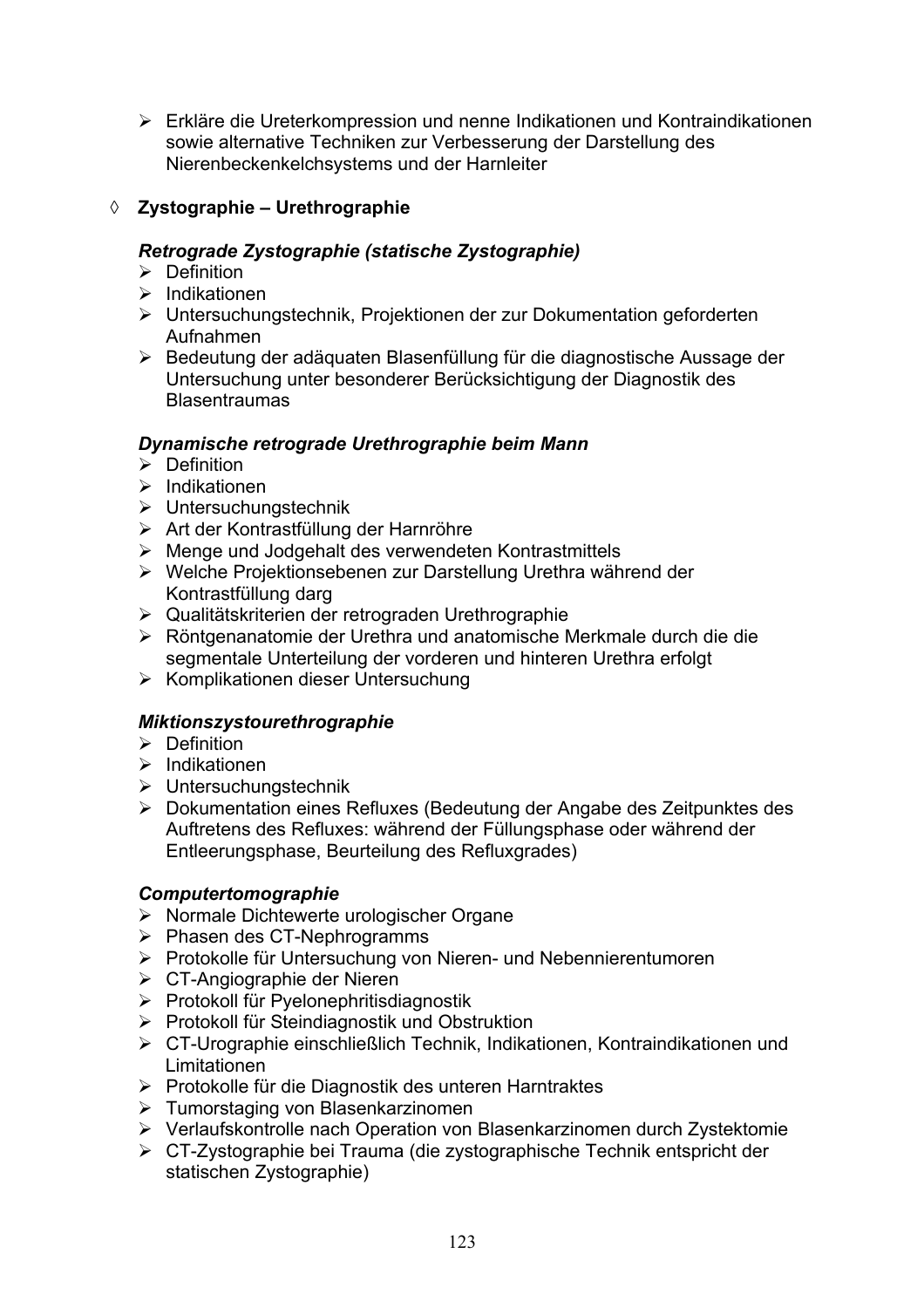#### *Magnetresonanztomographie*

- ¾ Indikationen und Sequenzen für die MRT der Nieren und Nebennieren
- ¾ Normales Erscheinungsbild der Nieren in T1w und T2w
- ¾ Technik dynamischer Perfusionsuntersuchungen von Nierentumoren
- ¾ Fettunterdrückende Sequenzen und ihre Bedeutung für das Staging von Nierentumoren
- ¾ Protokolle für MR-Angiograpie der Nierenarterien einschließlich Technik und KM-Applikation sowie Evaluierung des Stenosegrades
- ¾ Protokoll bei Obstruktion einschließlich statische und KM-verstärkte MRU
	- Prinzip der statischen MR-Urographie
	- Signalintensität solider Gewebe bei der Abbildung der Harnwege mittels statischer MR-Urographie
	- Nachteile der T2-gewichteten MRU mittels Projektionsbildtechnik (single shot) bei Erwachsenen im Vergleich zur Dünnschicht-Multislice-Technik
	- Vorteile der Multislice-Technik
	- x die Bedeutung der Dünnschichttechnik für die Qualität von MIP-Rekonstruktionen
	- Indikationen, Vorteile und Nachteile der statischen MRU bei Erwachsenen
	- Indikation und Technik der T1-gewichteten MR-Ausscheidungsurographie
	- Mechanismen zur Verbesserung der Bildqualität der MR-Urographie durch kombinierte Anwendung von Furosemid und eines nierengängigen MR-**Kontrastmittels**
	- Beeinflussung der Bildqualität durch Anwendung kleiner bzw. großer Messfelder (field of view – FOV)
	- Warum Notwendigkeit besteht MIP-Rekonstruktionen der ableitenden Harnwege zusammen mit Quellbildern zu beurteilen
- ¾ Protokoll zum Staging des Harnblasenkarzinoms
	- Maßnahmen zur Ausschaltung von Bewegungsartefakten
	- Anatomie der Blasenwand auf T1- und T2-gewichteten Aufnahmen
	- Blasenkarzinome auf T1- und T2-gewichteten Aufnahmen und die daraus resultierenden Möglichkeiten des Tumorstaging
	- Bedeutung von Kontrastmitteluntersuchungen für die Beurteilung des Tumorstadiums und nenne dafür geeignete Sequenzen
	- Nenne MR-Techniken, die die Differentialdiagnose zwischen Tumor und gutartigem Granulationsgewebe nach Biopsie ermöglichen
	- Vorgangsweise bei Diagnose und Staging von Blasekarzinomen
		- Erstdiagnose
		- Stellenwert des klinischen Staging
		- Stellenwert des MR-Staging
- ¾ Protokoll zum Staging des Prostatakarzinoms einschließlich Möglichkeiten und Limitationen der "konventionellen" MRT, Vorteile der dynamischen KMverstärkten MRT, Verwendung der Rektalspule
- ¾ MR-Spektroskopie, Stellenwert und Technik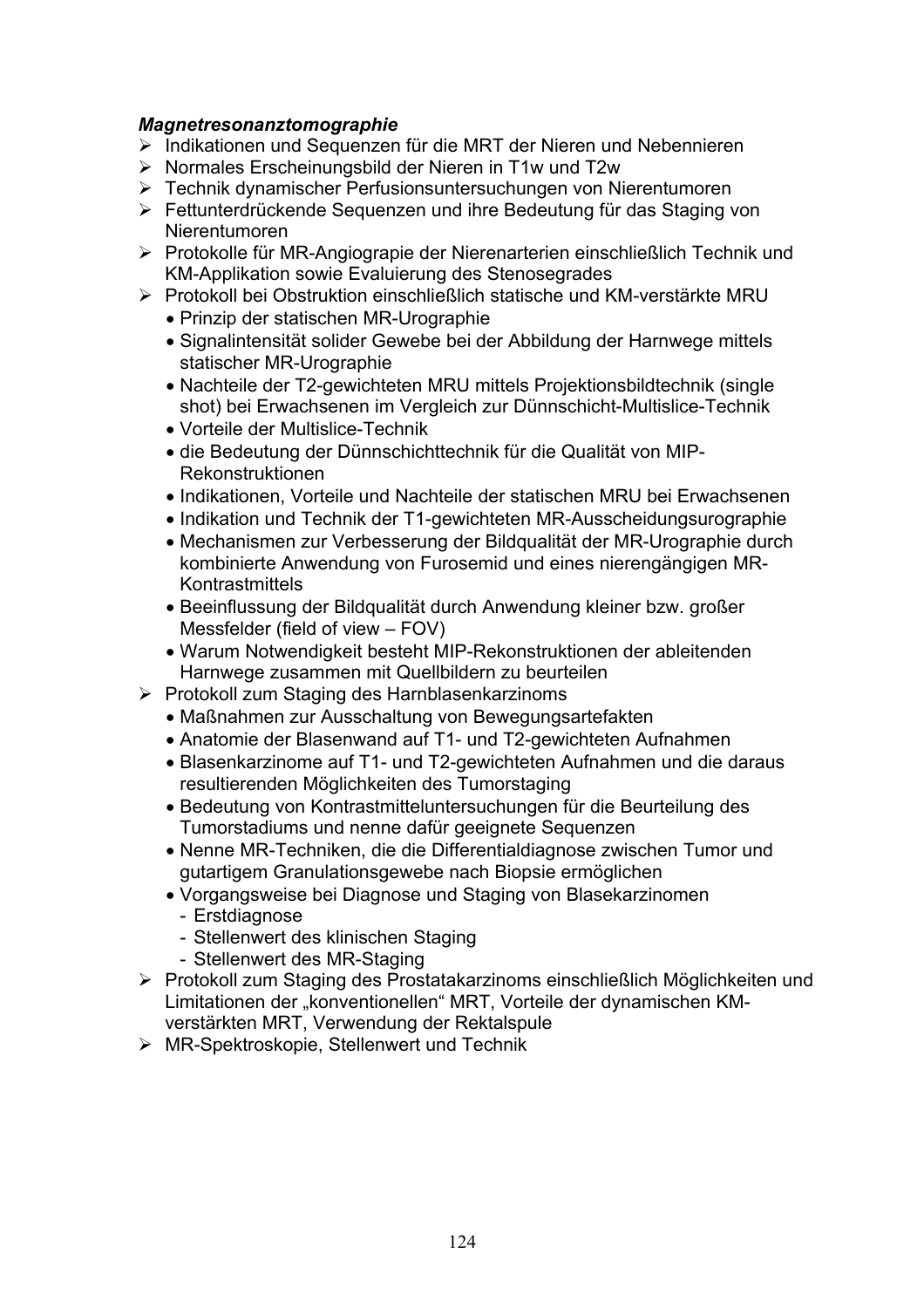¡ **Diagnose von pathologischen Veränderungen** 

#### *Niere und ableitende Harnwege*

- ¾ Kongenitale Anomalien/Erkrankungen
- ¾ Obstruktion
- $\triangleright$  Uro-/Nephrolithiasis
- $\triangleright$  Infektionen
- ¾ Tumore
- ¾ Zystenerkrankungen
- $\triangleright$  Nephropathien
- ¾ Vaskuläre Erkrankungen
- $\triangleright$  Nierentransplantat
- $\triangleright$  Trauma

#### *Harnblase*

- ¾ Kongenitale Anomalien/Erkrankungen
- $\triangleright$  Obstruktion
- $\triangleright$  Entzündung
- $\triangleright$  Tumore
- $\triangleright$  Trauma
- ¾ Inkontinenz & funktionelle Störungen
- ¾ Blasenersatz

#### *Urethra*

- ¾ Kongenitale Veränderungen
- $\triangleright$  Strikturen
- $\triangleright$  Divertikel
- $\triangleright$  Trauma

#### *Prostata und Samenblasen*

- $\triangleright$  Kongenitale Erkrankungen
- ¾ Benigne Prostatahyperplasie
- $\triangleright$  Prostatitis
- $\triangleright$  Tumore

#### *Hoden & Skrotum*

- ¾ Kongenitale Veränderungen
- $\triangleright$  Entzündung
- $\triangleright$  Torsion
- $\triangleright$  Tumore

#### *Penis*

 $\triangleright$  Impotenz

#### *Nebennieren*

- ¾ Charakterisierung von Raumforderungen
- ¡ **Bildgebung gynäkologischer Organe**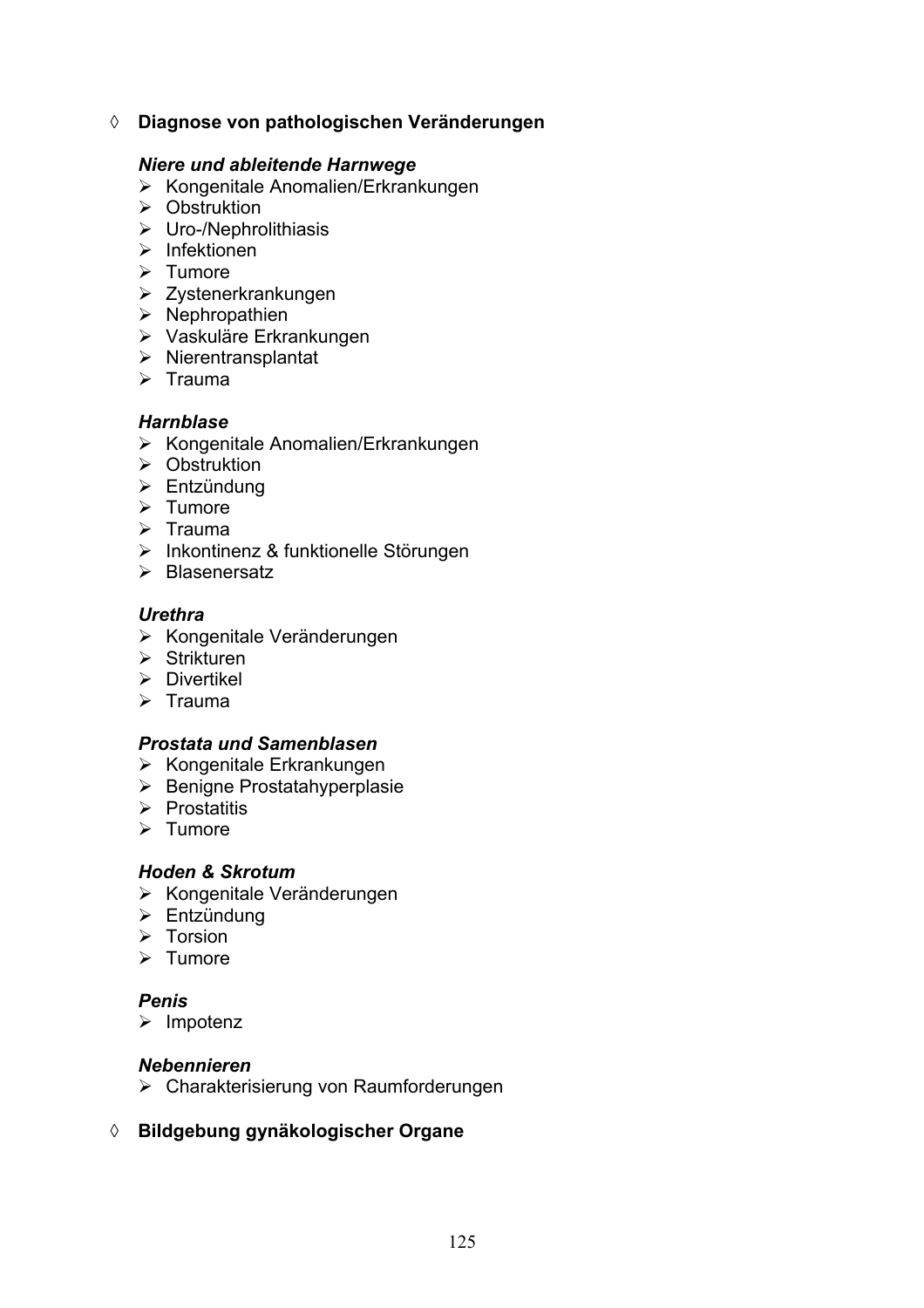#### *Sonographie*

- ¾ Sonographische Untersuchungstechniken der gynäkologischen Organe verstehen und selbstständig durchführen
- ¾ Erklärung der Vor- und Nachteile des abdominellen und transvaginalen **Ultraschalls**
- ¾ Kenntnis der Indikationen und Kontraindikationen einer Hysterosonographie

#### *Hysterosalpingographie*

- ¾ Kenntnis der Untersuchungstechniken
- ¾ Kenntnis der Indikationen und Kontraindikationen
- ¾ Kenntnis von möglichen Komplikationen

#### *Computertomographie*

- ¾ Kenntnis von Protokollen
- $\triangleright$  Kenntnis der Indikationen und Kontraindikationen
- ¾ Vorbereitung der Patientinnen
- ¾ Kenntnis der Strahlendosis

#### *Magnetresonanztomographie*

- ¾ Kenntnis von Untersuchungsprotokollen
- $\triangleright$  Indikationen und Kontraindikationen
- ¾ Patientenvorbereitung (Glucagon, vaginale & rectale Markierung)

#### ¡ **Anatomie gynäkologischer Organe**

- ¾ Kenntnis der normalen Anatomie des Uterus und der Ovarien im Ultraschall
- ¾ Zonale Anatomie des Uterus in der MRT
- ¾ Uterusanomalien (Kategorie I-VII)
- ¾ Unterscheidung prä- und postmenopausale Anatomie
- ¾ Beschreibung der verschiedenen Beckenkompartimente
- ¾ Rolle des M. levator ani in der Physiologie des Beckenbodens
- ¾ Welche Modalitäten sind zur Darstellung des Beckenbodens geeignet
- ¾ Beurteilung anatomischer Strukturen bei Inkontinenz

#### ¡ **Diagnose von pathologischen Veränderungen**

#### *Uterus*

- $\triangleright$  Kongenitale Anomalien
- $\triangleright$  Tumore (benigne/maligne)
	- Myometrium
	- $\bullet$  Endometrium
	- x Cervix
- ¾ Entzündungen
- ¾ Adenomyose
- ¾ Funktionelle Störungen

#### *Ovarien*

- $\triangleright$  Zysten
- ¾ Tumore
- ¾ Funktionelle Störungen (z.B. Pubertas präcox, polycyst. Ovarien)
- ¾ Endometriose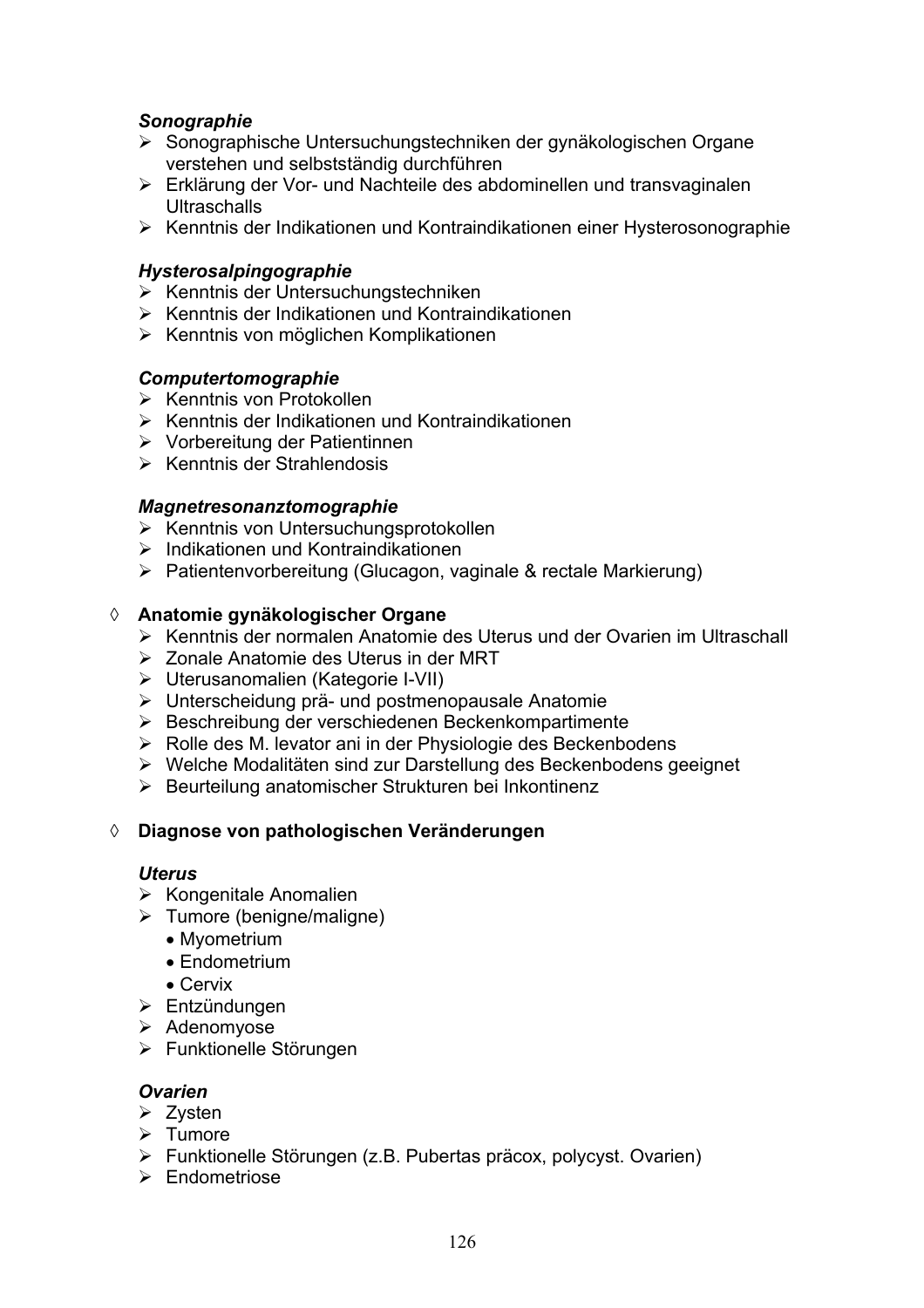# *Tuben*

- Entzündungen
- Tumore
- Infertilität

# *Beckenboden*

- Prolaps
- Inkontinenz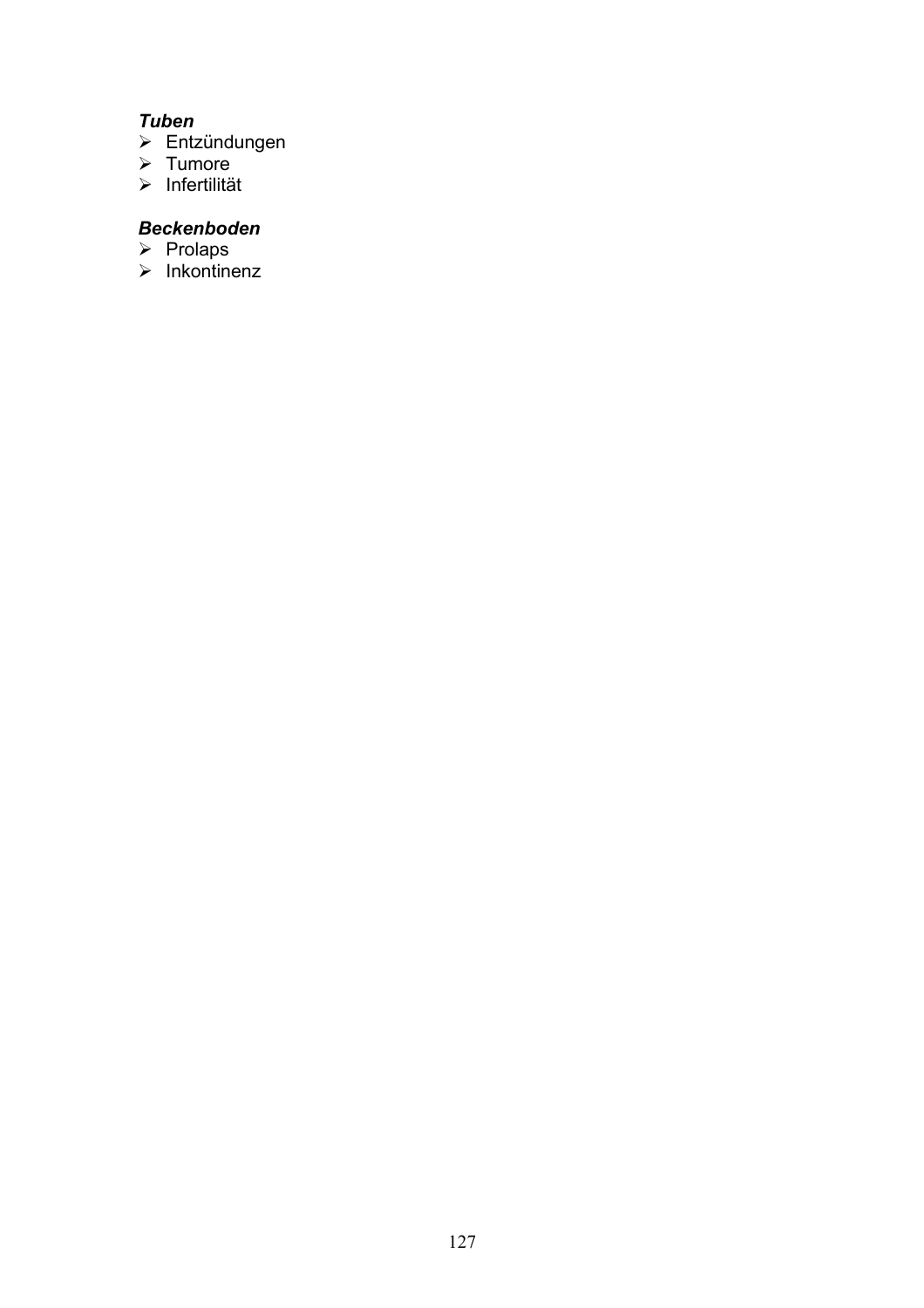# **Technisch-physikalische Grundlagen der diagnostischen Radiologie inklusive Strahlenschutz**

# **Bildgebung mit ionisierenden Strahlen**

## ¡ **Allgemeine Grundlagen**

- $\triangleright$  Ionisierende und nicht-ionisierende Strahlen
- $\triangleright$  Direkt und indirekt ionisierende Strahlen
- ¾ Atomaufbau (Ordnungszahl, Massenzahl)
- ¾ Bindungsenergie der Elektronen
- $\triangleright$  Radioaktivität ( $\alpha$ -, $\beta$ -, y-Strahlen, Halbwertszeit, Aktivität)
- ¾ Photonenstrahlen (Röntgen- und y-Strahlen)
- ¾ Eigenschaften von Photonen (Quanten, Energie, Wellenlänge, Spektrum)

# ¡ **Wechselwirkung der Röntgenstrahlen**

- ¾ Kohärente Streuung, Compton-Streuung, photoelektrischer Effekt
- ¾ Linearer Schwächungskoeffizient, Schwächungsgesetz
- ¾ Abhängigkeit der Schwächung von Energie und Ordnungszahl, K-Kanten
- ¾ Bedeutung der Effekte für verschiedene Absorber (Weichteilgewebe, Knochen, Leuchtstoffe, Kontrastmittel, Blei)

### ¡ **Radiographisches Bild**

- ¾ Kontrast, Streustrahlung, Streustrahlenraster
- ¾ Faktoren der Bildschärfe/-unschärfe
- ¾ Sehphysiologische Grundlagen der Bildperzeption (Kontrast- und Auflösungsumfang des menschlichen Sehsystems, Blendung, Adaption, Limitation der Bilderfassung)

# ¡ **Filmbasierte Radiographie**

- ¾ Fluoreszenz und Phosphoreszenz
- ¾ Radiophotolumineszenz (optisch stimulierte Luminszenz)
- ¾ Verstärkerfolien, Leuchtstoffe
- ¾ Röntgenfilmaufbau (Sensibilisierung)
- $\triangleright$  Filmentwicklung und -fixierung
- ¾ Gradationskurve (optische dichte, Empfindlichkeit, Steilheit, Schwärzungsumfang)
- ¾ Zusammenhang von Belichtungs- und Schwärzungsumfang (Hartstrahltechnik, Lungenfilme)
- ¾ Film-Verstärkerfolien-Kombinationen (Empfindlichkeitsklassen)
- $\triangleright$  Belichtungsautomatik

# ¡ **Digitale Radiographie**

- $\triangleright$  Digitale Bilder, Bildmatrix
- ¾ Systeme: CR (Speicherfolien), Festkörperdetektoren (direkt-indirekt), CCD
- ¾ Kontrast- und Ortsauflösung, Dynamischer Bereich, Detective Quantum Efficiency (DQE)
- ¾ Dosisindikatoren
- $\triangleright$  Kennlinien
- ¾ Quantenrauschen und Bildqualität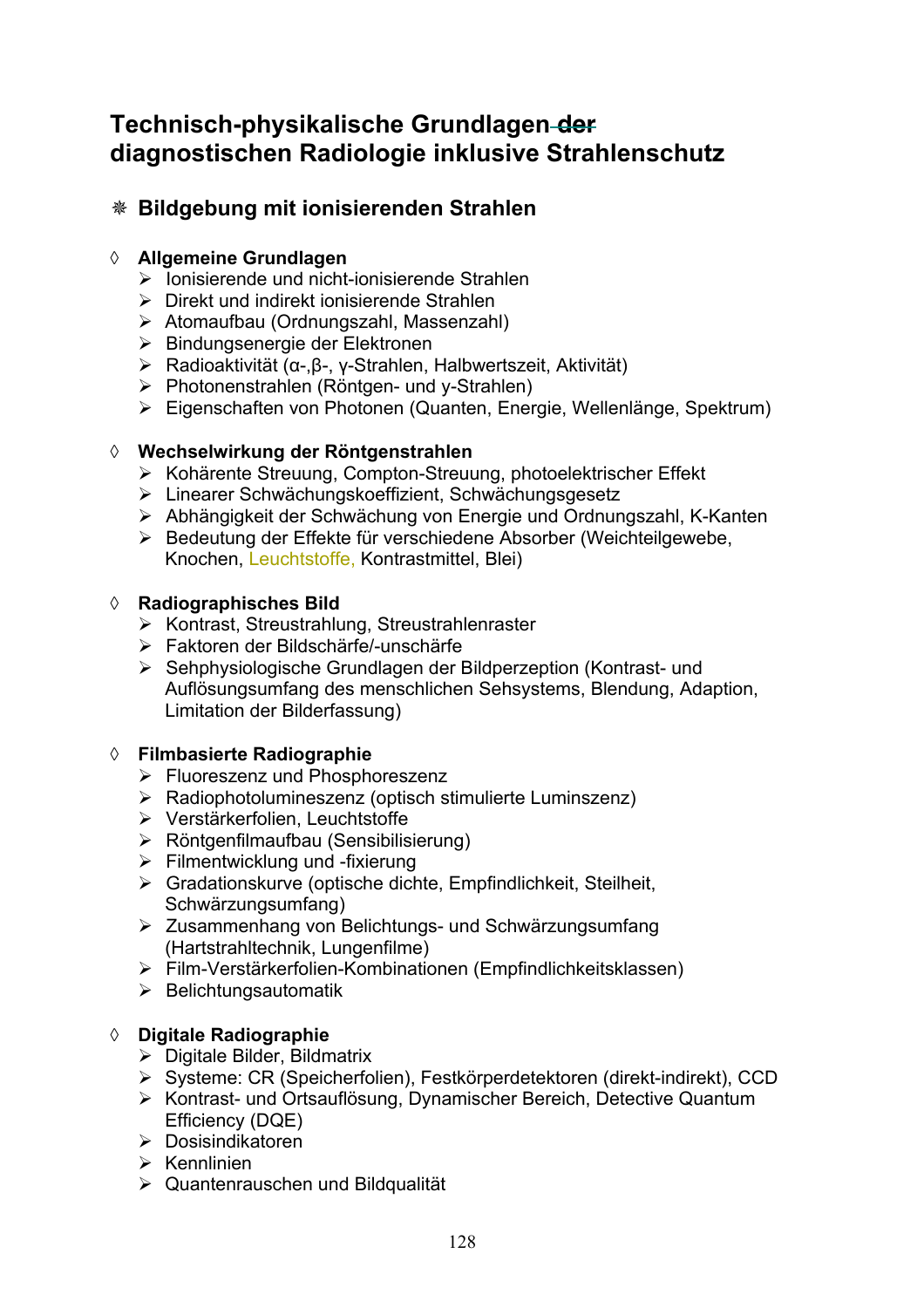- Digitale Bildverarbeitung (LUT, Gammakorrektur, Ortsfrequenzfilterung, Energiesubtraktion, Datenkompression)
- Typische Artefakte

## ¡ **Durchleuchtung:**

- Elektronenoptischer Bildverstärker
- Obertisch-Untertisch, C-Bogen
- Zusammenhang zwischen Dosis und Bildqualität in der DL
- Faktoren des Bildrauschens in der DL
- Dosisleistungsregelung (Kennlinien, Auswirkung auf Bild und Patientendosis)
- Zoom bei BV/Flat panel, Dosis bei Zoom (Eingangsdosis, imparted energy, effektive Dosis)
- Bildqualitäts- und Dosisaspekte des Streustrahlenrasters
- Gepulste DL, zeitliche Filterung
- Möglichkeiten der Dosisreduktion
- Bildqualität und Rauschen in der DL
- $\triangleright$  Gepulste DL, zeitliche Filterung
- Dosis in der DL, Möglichkeiten der Dosisreduktion
- DSA
- Durchleuchtung mit digitalen Festkörperdetektoren

### ¡ **Spezielle Röntgenverfahren**

- Mammographie (radiologische Anforderungen, Anoden und Filter, Fokusgröße, Kompression, Mammographiekassetten, Belichtungsautomatik)
- Mobile Geräte
- Klassische Tomographie (Panoramaaufnahmen)

### ¡ **Computertomographie**

- $\triangleright$  CT-Bauarten
- Spiral- und Multislice CT (Pitch, Schichtdicke, Rotationszeit)
- Verfahren der Bildrekonstruktion (Kernel)
- Kontrast- und Ortsauflösung
- HU Skala, typische HU Werte (Luft, Knochen, Wasser, Weichteile ..), Fensterung (typische Fenster für Lunge, Weichteile, Knochen)
- Dosis: CTDI, DLP, Zusammenhang Dosis.-Bildqualität bei CT
- $\triangleright$  Röhrenstrommodulation
- Artefakte (Ring- und Aufhärtungsartefakt, Partialvolumen-Artefakt)
- MPR, MIP, Virtuelle Endoskopie, VR (Volume Rendering)
- Prinzipien der EKG Triggerung (prospektiv, retrospektiv)

### **♦ Bildgebung mit Ultraschall**

- Schallausbreitung (Schallgeschwindigkeit in Gewebe, Reflexion, Brechung Streuung; Frequenzen in der Diagnostik)
- Absorption von Ultraschall (Schwächung in Gewebe, biologische Wirkungen)
- Prinzipien der Bildgebung (Echolotverfahren, Dopplereffekt)
- Komponenten eines US-Gerätes (Transducer als Sender und Empfänger, Transducertypen, Arten der Fokussierung, Funktion des Tiefenausgleichs)
- Scanverfahren (Prinzipien von A, B und M-Mode, von CW-, gepulstem-, Duplex-, Colour- und Power-Doppler)
- Charakterisierung eines US-Strahls (axiale und laterale Auflösung, US- Intensität, zeitliche und örtliche Spitzen- und Mittelwerte, Grenzwerte)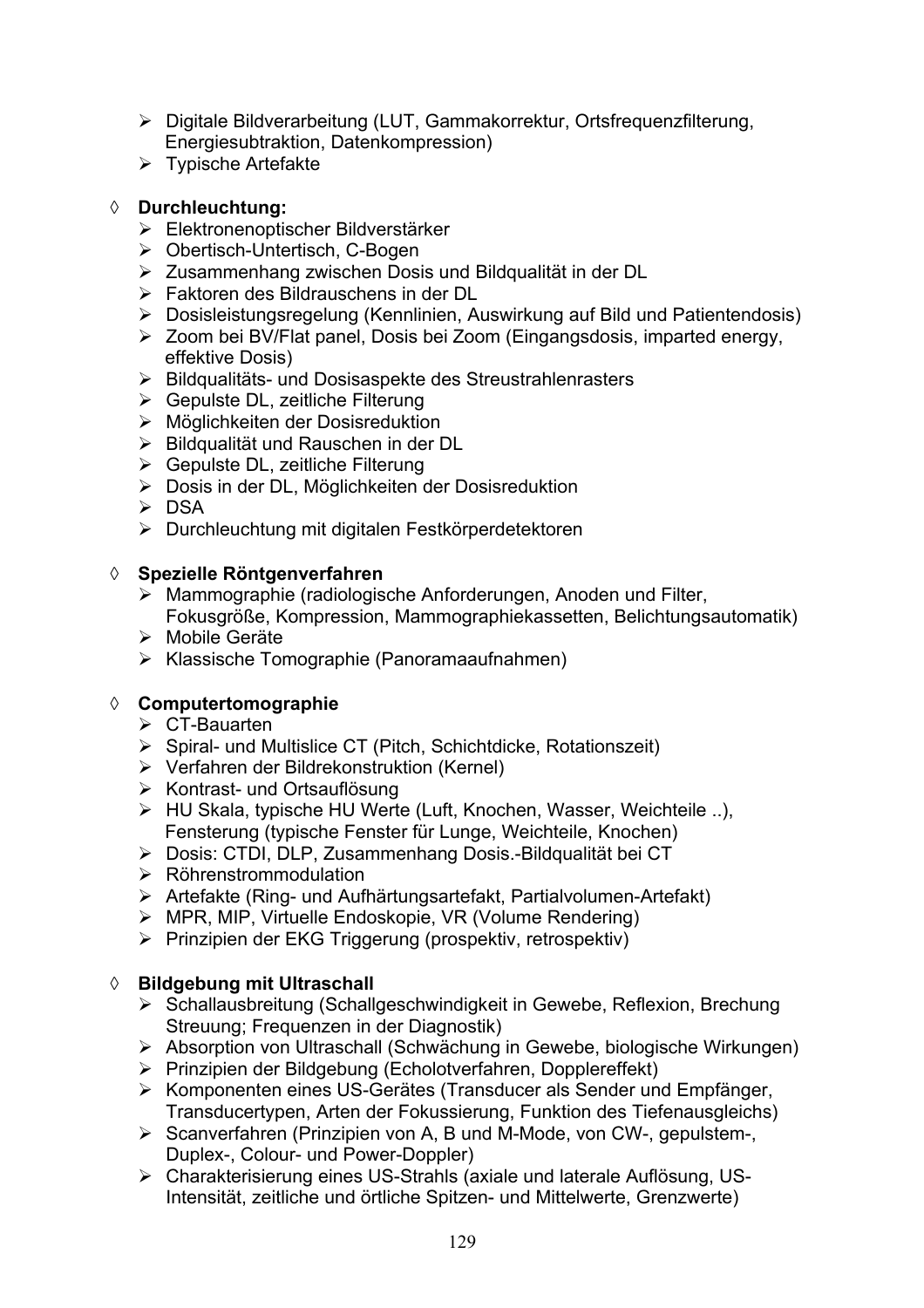- ¾ Artefakte (Brechung, Zystenrandschatten, konkave Linsen), multiple Echos (Reverberation, Kometenartefakte), Spiegelartefakte, Absorptionsartefakte, Side-lobe- und Geschwindigkeitsartefakte)
- ¾ Auswahlkriterien für Ultraschallköpfe pro Untersuchung, wichtigste Untersuchungs- und Bildparameter für optimale B-Bild- Doppler- und Farbdoppleruntersuchungen
- ¾ Mögliche biologische Wirkung und Risiken

## **Magnetresonanztomographie**

#### ¡ **Physikalische Prinzipien der Signalformung:**

- ¾ Spin, Larmor Frequenz. RF Puls
- $\triangleright$  T1, T2, T2\*
- ¾ Mechanismen der Kontrastentstehung, TR, TE

#### ¡ **Prinzipien der Bildrekonstruktion**

- $\triangleright$  Schichtselektion
- $\triangleright$  Frequenzkodierung
- ¾ Phasenkodierung
- $\triangleright$  k-Raum (basale Eigenschaften, k-Raum Füllung)

#### ¡ **Pulssequenzen:**

- ¾ Grundlegende Sequenztypen (Spinecho, Gradientenecho, Inversion Recovery, Turbospinecho)
- ¾ Scanparameter (FOV, NEX, Matrix, Schichtdicke, Phasenkodierschritte), Flipwinkel, Bandbreite, rectangular FOV, Gap, Signal/Rauschverhältnis)
- ¾ Methoden der Gewebeunterdrückung (Fettunterdrückungsmethoden, FLAIR)

#### ¡ **Artefakte:**

¾ Chemical shift, Suszeptibilitätsartefakt, Aliasing, Bewegungsartefakt

#### ¡ **MR Hardware:**

- ¾ Statisches Magnetfeld (Feldstärke, Homogenität, shim)
- $\triangleright$  Gradienten
- ¾ Magnet (Elektromagneten, Supraleitung)
- ¾ Spulen (Phased array, Oberflächenspulen, Sende- und Empfangsspulen)

### ¡ **MR-Sicherheitsaspekte:**

- $\triangleright$  Statisches Feld
- $\triangleright$  Gradienten
- $\triangleright$  RF
- $\triangleright$  SAR
- $\triangleright$  Kontraindikationen
- ¾ Verhaltensregeln im Umfeld von MRT-Geräten

# **Strahlenschutz und Qualitätssicherung**

- ¡ **Dosisgrößen und grundlegende Begriffe der Strahlenbiologie:** 
	- $\triangleright$  Energiedosis (Gray)
	- ¾ Messmethoden für die Energiedosis (Ionisationskammern,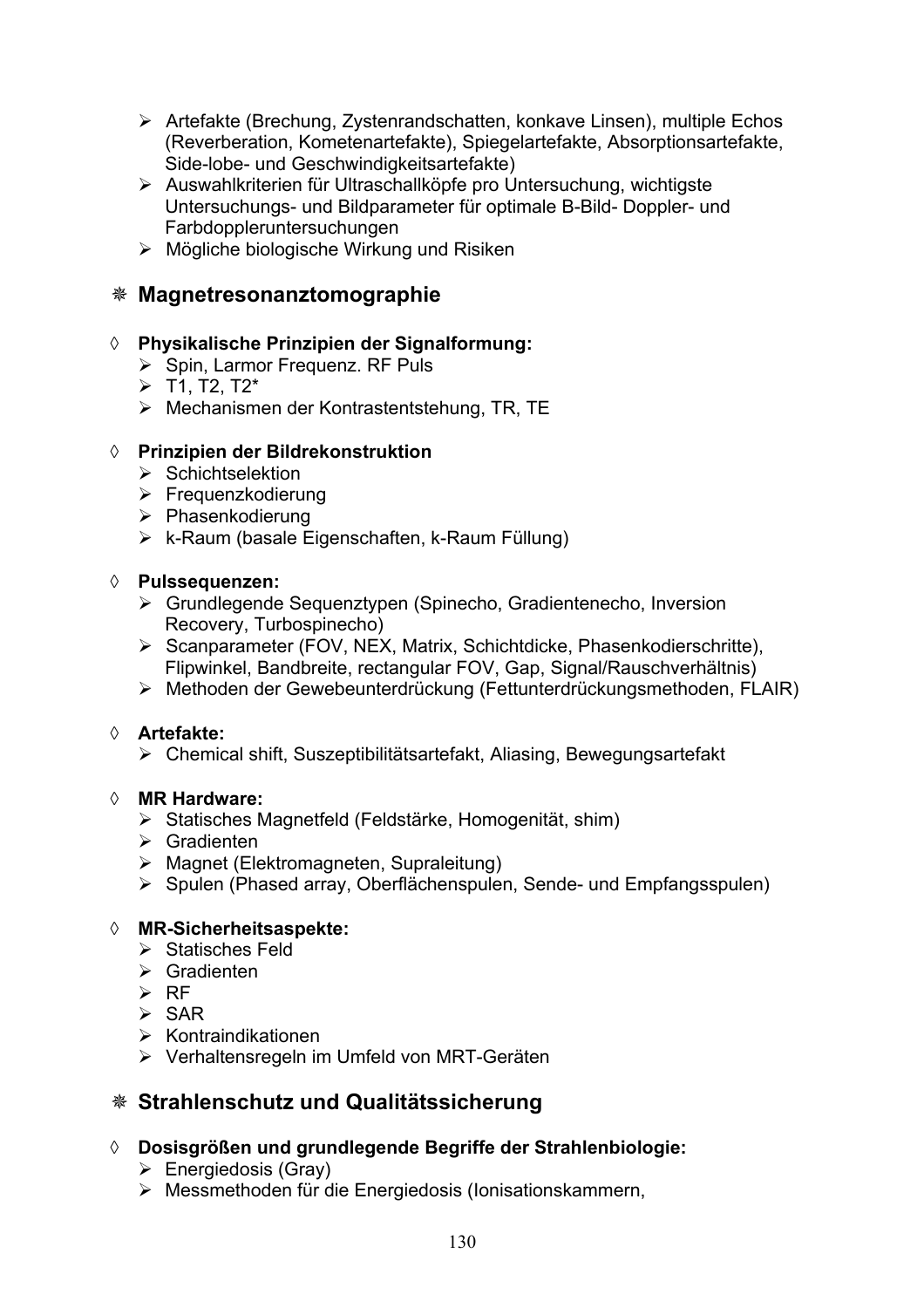Flächendosisprodukt-Messgeräte, Thermolumineszenzdosimeter)

- $\triangleright$  Stochastischer und deterministischer Effekt
- ¾ Radiobiologische Wirksamkeit (linearer Energietransfer, Strahlengewichtsfaktor q)
- $\triangleright$  Energiedosis (Gray)
- $\triangleright$  Äquivalentdosis (Sievert)
- ¾ Effektive Dosis (Gewebewichtungsfaktoren, Interpretation)
- ¾ Strahlenrisiko und Altersabhängigkeit stochastischer und deterministischer Strahlenschäden

#### ¡ **Praktischer Strahlenschutz:**

- $\triangleright$  ALARA-Prinzip
- ¾ Abstandsquadratgesetz, Aufenthaltsdauer, Abschirmung
- ¾ Schutzausrüstung (Bleiäquivalent, Halbwertsschichtdicke)
- ¾ Baulicher Strahlenschutz (Überwachungsbereich, Kontrollbereich)

#### ¡ **Gesetzliche Grundlagen**

- $\triangleright$  Internationale Richtlinien, Standards und EU-Direktiven
- ¾ Nationale Gesetzgebung (Strahlenschutzgesetze, -verordnungen)
- ¾ Gesetzlich festgelegte Verantwortlichkeiten, der Strahlenschutzbeauftragte
- ¾ Ärztliche und physikalische Überwachung des Personals
- ¾ Qualitätssicherung (Abnahme- und Konstanzprüfung)

#### ¡ **Strahlenschutz des Patienten**

- ¾ Dosisverteilung im Patienten (Eingangs-, Oberflächen- und Austrittsdosis, Organdosis, Dosisverteilung im CT)
- ¾ Messung von Patientendosen
- ¾ Methoden der Dosisreduktion (Röhrenspannung, Zusatzfilter, Ausgleichsfilter, Bleischürzen, Abstand, DL-Kennlinien)
- ¾ Leitlinien für gute Bildgebung
- ¾ Konzept von Rechtfertigung und Optimierung
- ¾ Typische Dosiswerte wichtiger Untersuchungen (Eintrittsdosen, Dosis-Flächenprodukte, Dosis-Längenprodukte, wichtige Organ- und Effektivdosiswerte)
- ¾ Diagnostische Referenzwerte
- ¾ Verfahren mit höherem Risiko (Hochdosisverfahren, Schwangere, pädiatrische Radiologie)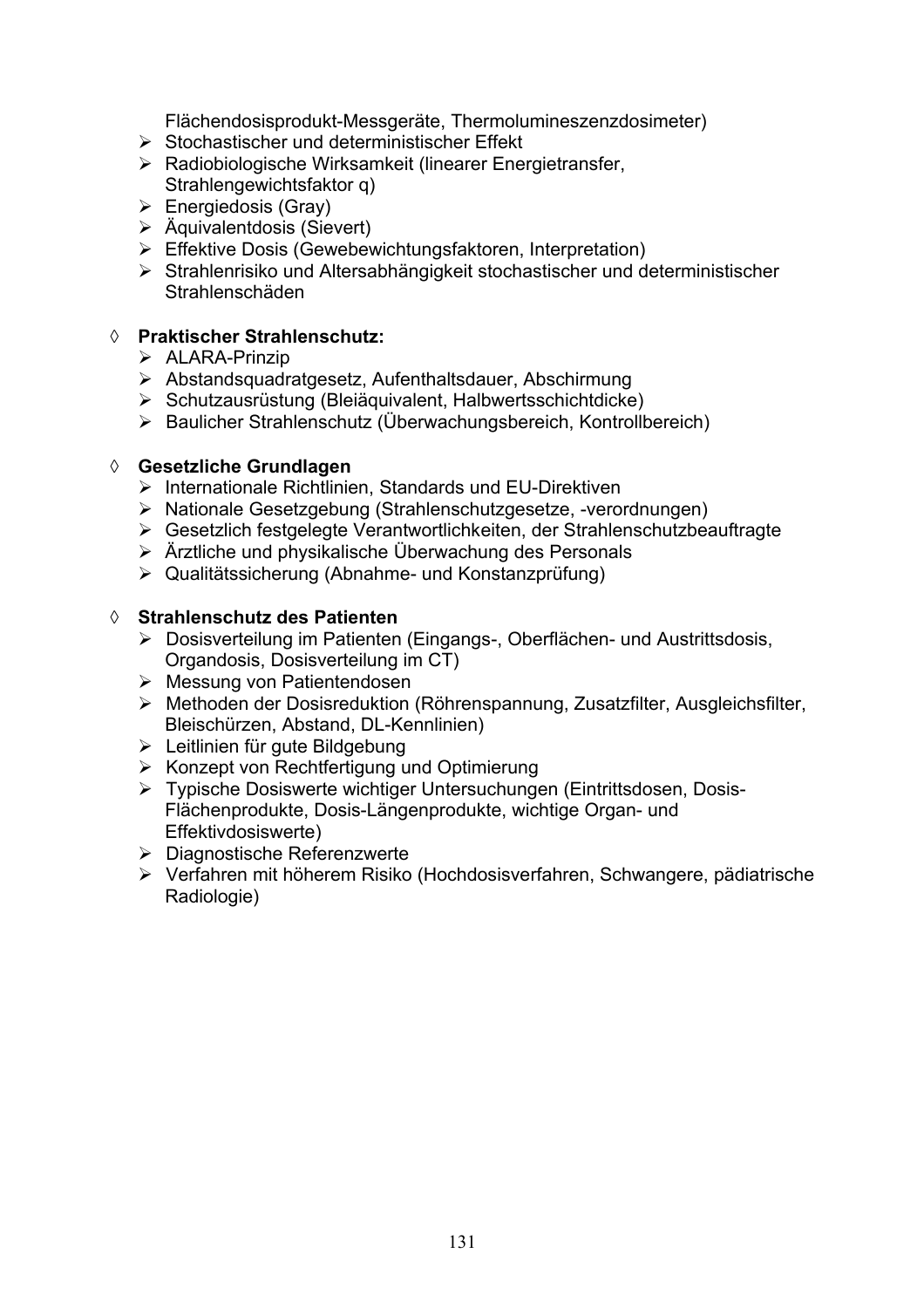## **Statistik – die Basics**

- Median Mean
- Datentypen (Nominal-, Ordinal-, Intervaldaten)
- Standardabweichung, Quartilen
- Genauigkeit eines Diagnostischen Tests:
- Richtig Positive / Negative
- Falsch Positive / Negative
- Sensitivität und Spezifität
- Positiver / Negativer Vorhersagewert
- Accuracy
- Prävalenz, Inzidenz
- ROC Kurve
- Hypothesentest, statistische Signifikanz, p- Wert
- Statistische Power
- Sample Size
- Konfidenzinterval
- Sudienarten (Kohortenstudie, Fall-Kontroll Studie, randomisiert, kontrolliert)